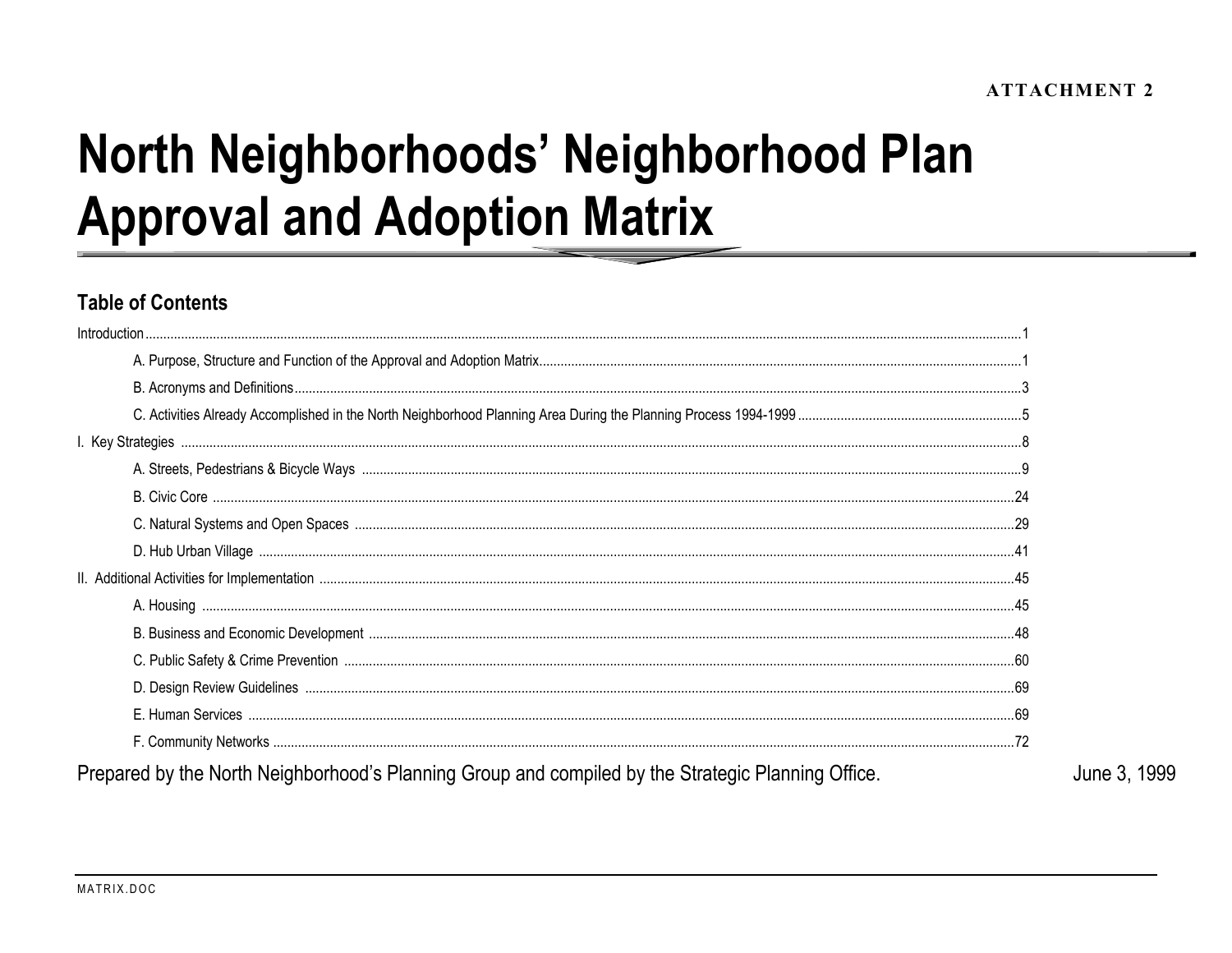## **Introduction**

## **A. PURPOSE, STRUCTURE, AND FUNCTION OF THE APPROVAL AND ADOPTION MATRIX**

Through the City of Seattle's Neighborhood Planning Program, 37 neighborhoods all over Seattle are preparing neighborhood plans. These plans enable people in neighborhoods to articulate a collective vision for growth and change over the next 20 years and identify activities to help them achieve that vision. The plans are also intended to flesh out the City's Comprehensive Plan. Because each plan is unique, this Approval and Adoption Matrix has been designed as a standard format for the City to establish its work program in response to the recommended activities proposed in the specific neighborhood plan. The matrix is also used to identify implementation actions that are to be factored into future work plans and tracked over time. The development of the sector work programs and a central database will be the primary tools to track implementation of the activities in all of the neighborhood plan matrices over time.

The matrix is divided into two sections:

I. *Key Strategies*: usually complex projects or related activities that the neighborhood considers critical to the successful implementation of the neighborhood plan.

II. *Additional Activities for Implementation:* activities that are not directly associated with a Key Strategy, ranging from high to low in priority and from immediate to very long range in anticipated timing.

The neighborhood planning group or its consultant generally fill in the Activity, Priority, Time Frame, Cost Estimates and Implement columns. The City Comment column reflects City department comments as compiled by the Strategic Planning Office. The City Action column in Section II and the narrative response to each Key Strategy are initially filled in by City departments and then reviewed, changed if appropriate, and finalized by City Council. Staff from almost every City department have participated in these planning efforts and in the preparation of this Matrix. Ultimately, the City Council will approve the Matrix and recognize the neighborhood plan by resolution.

Some neighborhood recommendations may need to be examined on a city-wide basis before the City can provide an appropriate response. This is usually because similar recommendations are being pursued in many neighborhoods and the City will need clear policy direction to ensure a consistent city-wide response. Such recommendations are being referred to the "Policy Docket," a list of policy issues that will be presented to City Council, for further discussion and action.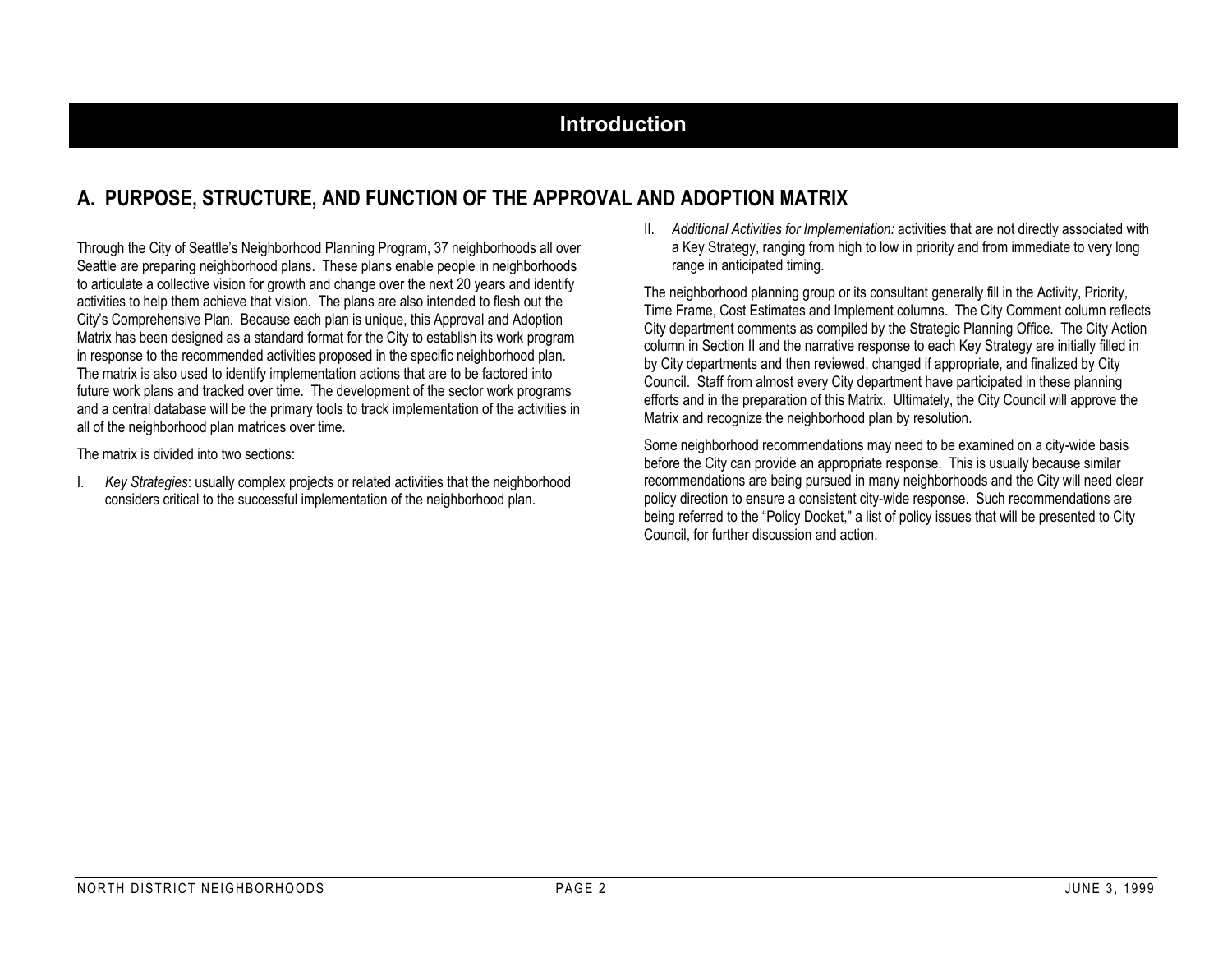## **B. ACRONYMS AND DEFINITIONS**

**BIA** Business Improvement Association **CPTED** Crime Prevention Through Environmental Design **DCLU** Department of Design, Construction and Land Use (City of Seattle) **DON** Department of Neighborhoods (City of Seattle) **DPR** Department of Parks and Recreation (City of Seattle) **ECA** Environmentally Critical Areas **ESD** Executive Services Department FAR Floor Area Ratio - the ratio of building floor area to lot area on which the building stands. **HSD** Human Services Department (Formerly part of the Department of Housing and Human Services) (City of Seattle) **HUV** Hub Urban Village **KC/Metro** King County Department of Transportation Metro Transit Division **LCT** Lake City Taskforce **LDL** Local Development Council **Low-income** at or below 50% of area median income**Low-moderate-income** between 50% and 80% of area median income**Moderate-income** between 80% and 100% of area median income**NATS** Neighborhood Action Teams **NBC** Neighborhood Business Council **NMF** Neighborhood Matching Fund **NPO** Neighborhood Planning Office **NSF** Neighborhood Street Fund **OED** Office of Economic Development **OH** Office of Housing (Formerly part of the Department of Housing and Human Services) (City of Seattle) **ROW** Right of Way **RPZ** Restricted Parking Zone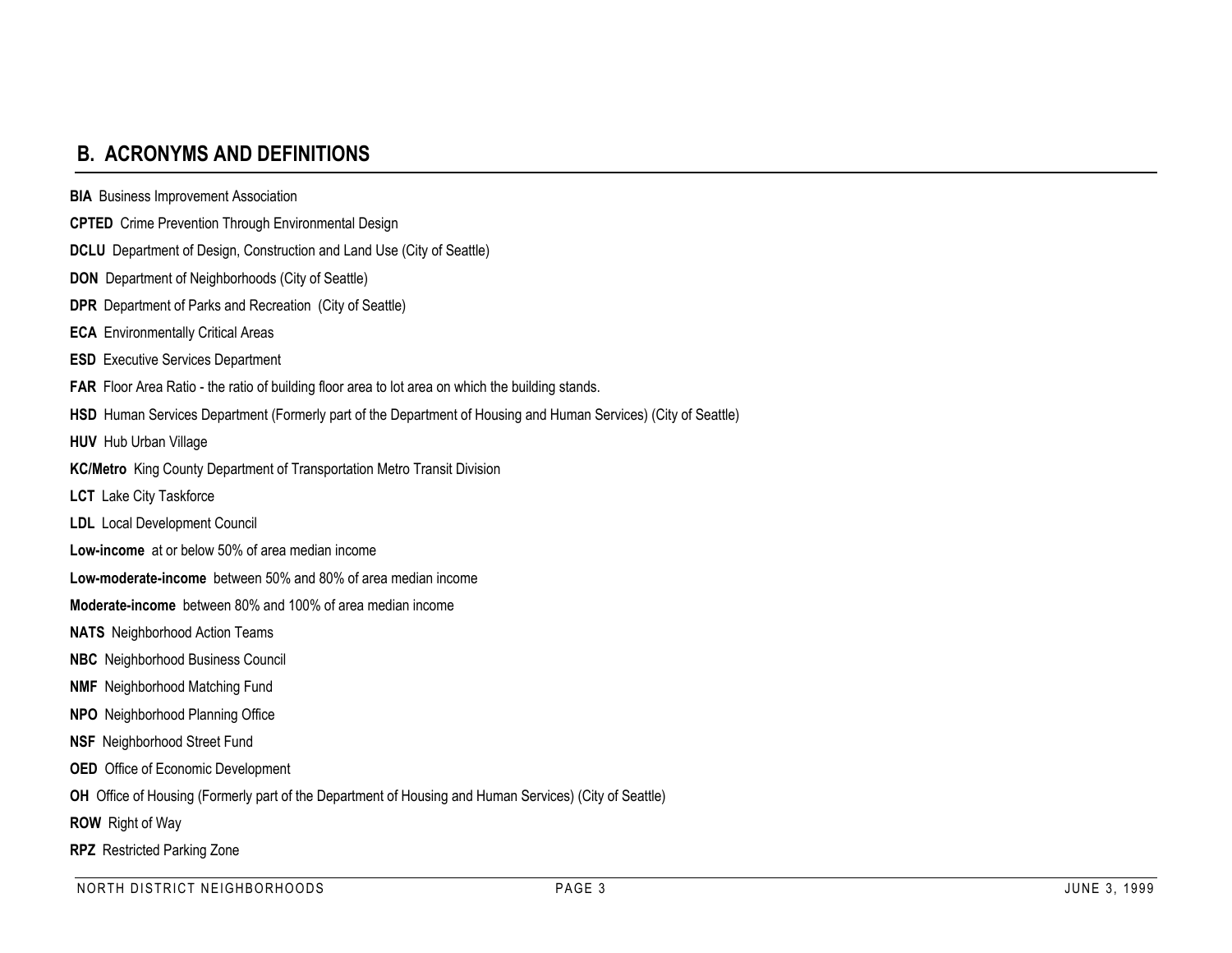- **SAP** Station Area Planning process (City of Seattle)
- **SCL** Seattle City Light
- **SEATRAN** Seattle Transportation Department (City of Seattle)
- **SFD** Seattle Fire Department
- **SHA** Seattle Housing Authority
- **SJI** Seattle Jobs Initiative
- **Sound Transit** (Formerly RTA Regional Transit Authority)
- **SPD** Seattle Police Department
- **SPL** Seattle Public Library
- **SPO** Strategic Planning Office (Formerly part of the Office of Management and Planning) (City of Seattle)
- **SPR** Single Purpose Residential
- **SPU** Seattle Public Utilities
- **SSD** Seattle School District
- **TSP** Transportation Strategic Plan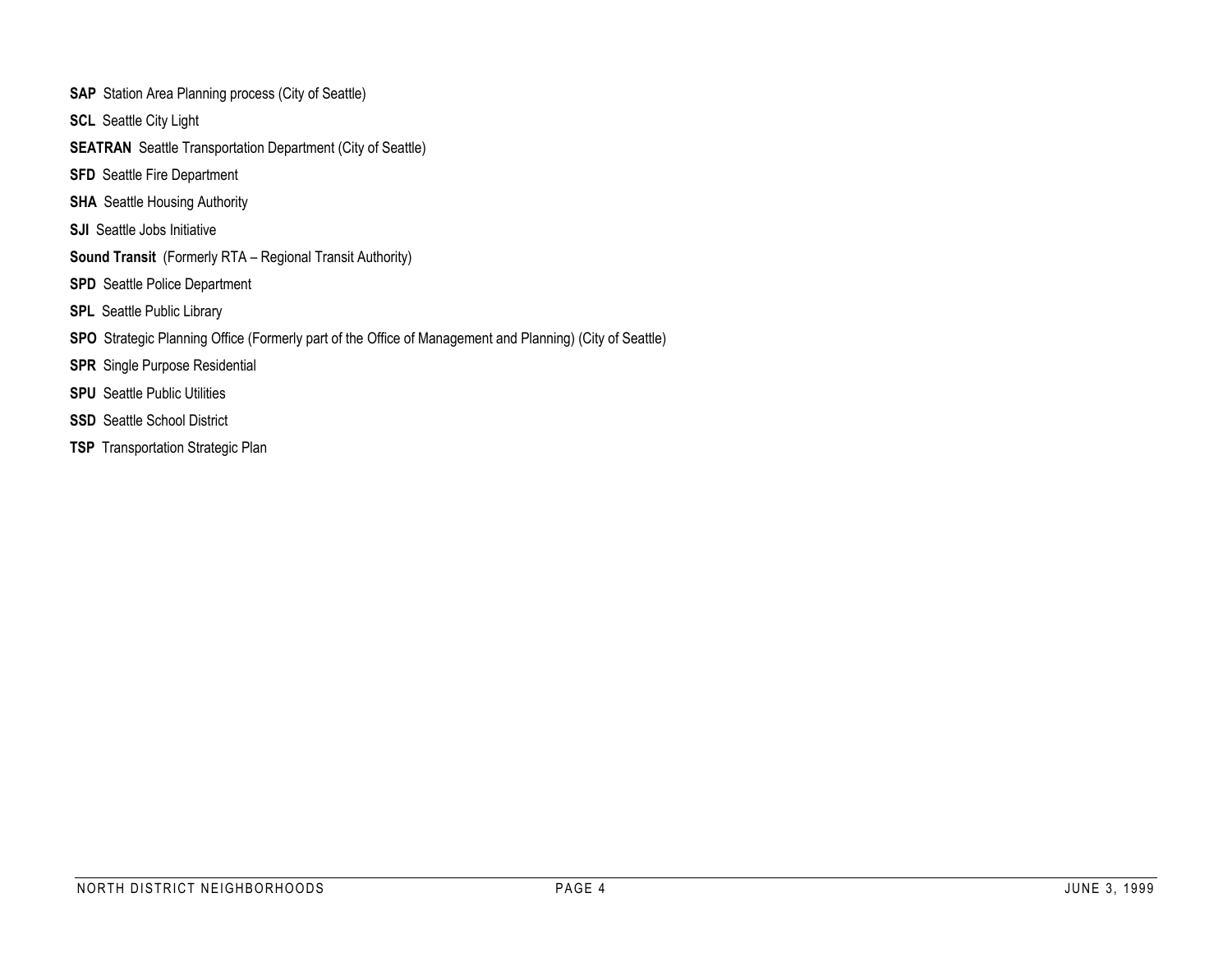## **C. ACTIVITIES ALREADY ACCOMPLISHED IN THE NORTH NEIGHBORHOODS PLANNING AREA DURING THE PLANNINGPROCESS 1994-1999**

#### *Sidewalks (SEATRAN, local business owners and residents), 1997-99*

Sidewalks, curbs, curb bulbs and a pedestrian crossing were constructed along the segment of NE 127th between 30th Ave. NE and Lake City Way NE.

In-fill sidewalks, curbs and gutters were constructed along Lake City Way NE between NE 127th Street and NE 135th Street.

Funding has been received by SEATRAN and design begun for a sidewalk segment between NE 127th and NE 130th on the east side of 30th Ave. NE.

SEATRAN has applied for funding to construct sidewalks, curbs, and gutters along 30th NE between 125th NE and 127th NE.

All of these projects were outlined in the Lake City "Gateway" Plan of 1981 and are key to development of the hub urban village and civic core area of Lake City.

#### *Drainage Improvements (SPU, private), completed 1998*

SPU completed Phase 2 of a set of drainage improvements to reduce flooding in the Thornton Creek watershed. Phase 2 completion, including a detention basin on NE 125th near 35 NE, has stabilized the flooding situation at SHA's Lake City House and Townhouses and allows SHA to proceed with a rebuild. Completion of the Meadowbrook Pond (across from the Meadowbrook Community Center) will greatly reduce flooding in the area during storms and provides a pleasant public open space amenity. Phase 1 and 2 improvements have made a dent in the backlog of needed drainage and wastewater management needs in the North Neighborhoods Planning Area.

Fred Meyer rebuilt its store in the early part of the planning process, rebuilding NE 130th Street and providing considerable detention facilities that are assisting in preventing flooding in the area.

SPU initiated a mapping project in 1997 that will result in a greatly improved knowledge base about the informal drainage system in the City. This will be an invaluable aid to future adjustment of the drainage system in the planning area.

#### *Open Space Acquisition, 1994-1995*

DPR, using Open Space funds, acquired a number of properties related to preservation of Thornton Creek (most are numbered and not yet named). Among them are "Homewood Park", a name selected by the neighbors but not yet officially accepted by DPR; and "the last open space in Lake City", variously dubbed by neighbors "Little Brook Creek Park" and "Pierre Park" (Bill Pierre, Sr. died during the planning effort process). Development of some of these parcels as park and recreational facilities has been a major challenge and contribution to open space during this planning process. (Some parcels may not be appropriate for park and recreational use as they relate to very sensitive habitats.)

#### *Cedar Park Project*

In an effort parallel to the North Neighborhoods planning, some 200 neighbors of the Cedar Park School (in a holding pattern by the Seattle School District) have designed and are building a new community park in the old playground area. This is the only public open space in the NE quadrant of the planning area. City support has come from DPR, DON, and SPU. The community is raising match for a \$100,000 NMF grant and will complete the park.

#### *"Little Brook/Pierre Park" (Last Open Space in Lake City)*

In 1995, SPD officers requested that the Lake City Community Council take on the project of developing this park. In a parallel effort to the planning effort, citizens and neighbors have designed and are currently building a small recreation area, restoring habitat and caring for the segment of Little Brook Creek (part of the Thornton Creek system). Funding from the Neighborhood Matching Fund, the Rotary, DPR, and local property owners and developers ensure that this park will be completed in 1998-99. This is a "breathing space" in the NE portion of Lake City heavily impacted by multi-family development.

#### *Lake City TASKFORCE Development and Activities*

When the planning effort began, merchants in the Lake City business district felt that crime was their most urgent issue. They developed, with the assistance of the Lake City Chamber of Commerce, the North Neighborhoods Planning Group and the Seattle Police Department an effective, community-based partnership with SPD to fight crime in the area on many fronts. An effective graffiti paint-out program and targeted clean-ups have been supported by SPU, local businesses, and social service volunteer groups along with youth programs. A community patrol program has been developed with training by SPD and continues to supplement the work of police officers using additional hours funded by businesses and government agencies. A special beautification program has made considerable difference in the look and feel of "downtown" Lake City, complete with repainting and flower boxes. SEATRAN helped provide additional alley lighting and other assistance. Work with apartment managers has been initiated and abandoned cars removed. This is an ongoing program.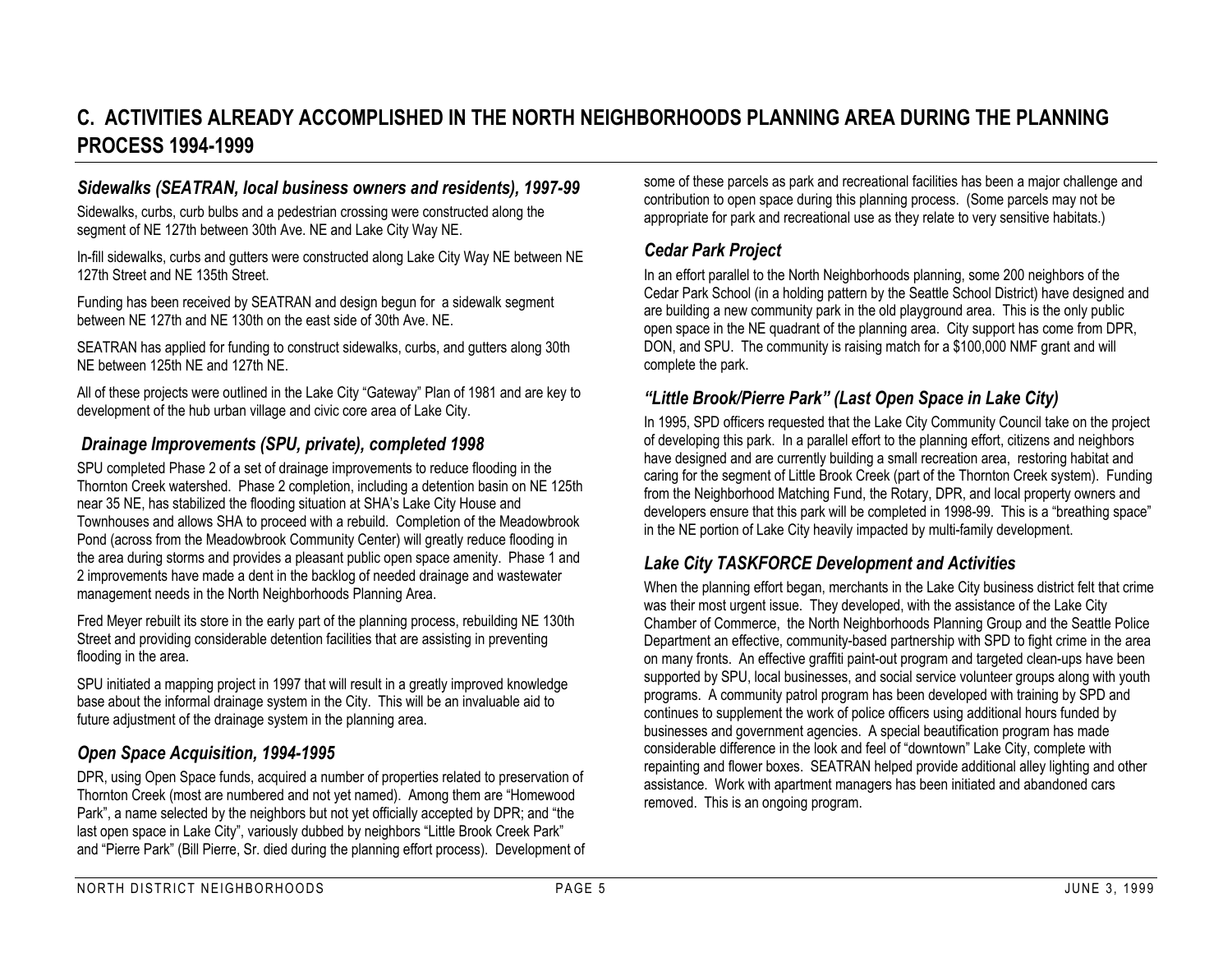#### *Community Newspaper, 1994-1998*

The planning group in its earliest work highlighted the need to develop a community newspaper serving the North Neighborhoods area. (Lake City has not had one for some decades.) The Lake City Community Council did preliminary work developing a newsletter but could not sustain the effort. Business owners and residents researched a variety of options, including attracting the attention of an existing community newspaper. The Planning group developed a format for the kind of community coverage they felt was needed to develop and sustain a sense of community, arranged with local advertisers and The Seattle Press to create a copy as an insert to highlight planning activities, and distributed it to all stakeholders. This format, and the energy generated by developing the pilot paper, have been adopted by the Jet City Maven. This is a private, independent community newspaper produced by Clayton and Susan Park with volunteer writers and distributors throughout the north portion of Seattle. It has an emphasis on the North Neighborhoods. The Jet City Maven, now just over a year old, is a monthly distributed through retail and service outlets.

#### *Rebuilding the Fire Station, Expanding the Library, Expanding Neighborhood Service Center services, Developing a Community Police "store front," and Providing for Parking for Public Activities in the Civic Core*

The Civic Core project is described as a key integrated strategy of this Plan. It was developed with the patience of the Fire Department, ESD, and DON as ESD examined the City-owned property located in the Civic Core. The Library Board included expansion of the Lake City Library in its capital plan. DPR negotiated a contract with the Lake City Community Center Advisory Board. SPD established a community policing "center" and allocated staff. The Neighborhood Service Center provided a home for the center and the Magistrate and began to provide passport services in addition to its ongoing services. The Civic Core plan developed out of a long term need. It was initiated through collaboration by City agencies and clients to upgrade public facilities on City-owned property. The first step has been taken by ESD which has arranged for the leased parking on City property adjacent to the Fire Station to be on a month-to-month basis as planning and design are underway.

#### *Participating in Design Review and Taking an Active Role in Attracting, Supporting, and Improving New Development - Community Capacity Building*

Citizens (residents, property owners and business owners) have been developing the expertise and capacity to collaborate in development. The following project summary describes this developing expertise. This expertise will result in a formally organized Development Council as a part of the group's stewardship program.

Participant and resident Sally Knodell was nominated and appointed to the Design Review Board. She reports regularly to both the planning effort and Lake City Chamber and has provided training sessions. The planning effort and the Chamber argued successfully in the 1998 City Council process to amend the Design Review Program to extend mandatory design review to all Commercial (C) zoned projects in their planning area meeting SEPA thresholds. Participation in design review on several projects has produced modifications of significance to the community. (Our thanks to DCLU for their attention.) Considerable work has been done to develop guidance to prepare neighborhood design guidelines. Developers, particularly Andy Loos of Fortune Development and Dick Hansen, have generously spent time with citizens and the planning effort, sharing their project plans and listening to advice. A business study, funded by OED, provided excellent information to the planning effort and the Lake City Chamber about the business climate in the planning area. This has informed this plan and the work of the development council. Most recently, the Mayor and OED staff have been actively interested in and supportive of redevelopment of the site at 125th and Lake City Way that was destroyed by fire.

Since 1995, the community has been working with SHA to redevelop the Lake City Townhouses located in the heart of Lake City. This redevelopment is devoted to providing subsidized housing to needy families. Now that drainage issues have been addressed, SHA is looking hard for funding and will be developing an advisory committee to work with them. Improvements to the entire Lake City Townhouse site will be included and the community is very supportive of this program.

#### *Neighborhood Power Project (1998)*

City Light is conducting a successful Neighborhood Power Project in the planning area providing an additional vehicle for helping the community to make its dreams come true. Project Manager Mialee Jose has worked with volunteers and successfully blazed the trail toward developing an annual multi-ethnic festival. She has created a role for artists to work with volunteers to costume the annual parade, as well as promoting resource recovery and recycling activities to residents and business folks. This project has supplemented the growing awareness in the North Neighborhoods of the importance of stewarding their treasured urban watershed.

#### *Meadowbrook Community Center*

The new Meadowbrook Community Center (pool and Family Center) opened during the planning process. This is a marvelous facility, providing extraordinary opportunities and facilities in the southeastern portion of the planning area. Work continues to complete plans to develop a Youth Center and additional facilities in the Meadowbrook Commons area.

#### *Additional Transportation Improvements*

The City continued its chip seal program and resurfaced a long length of 35th Avenue NE.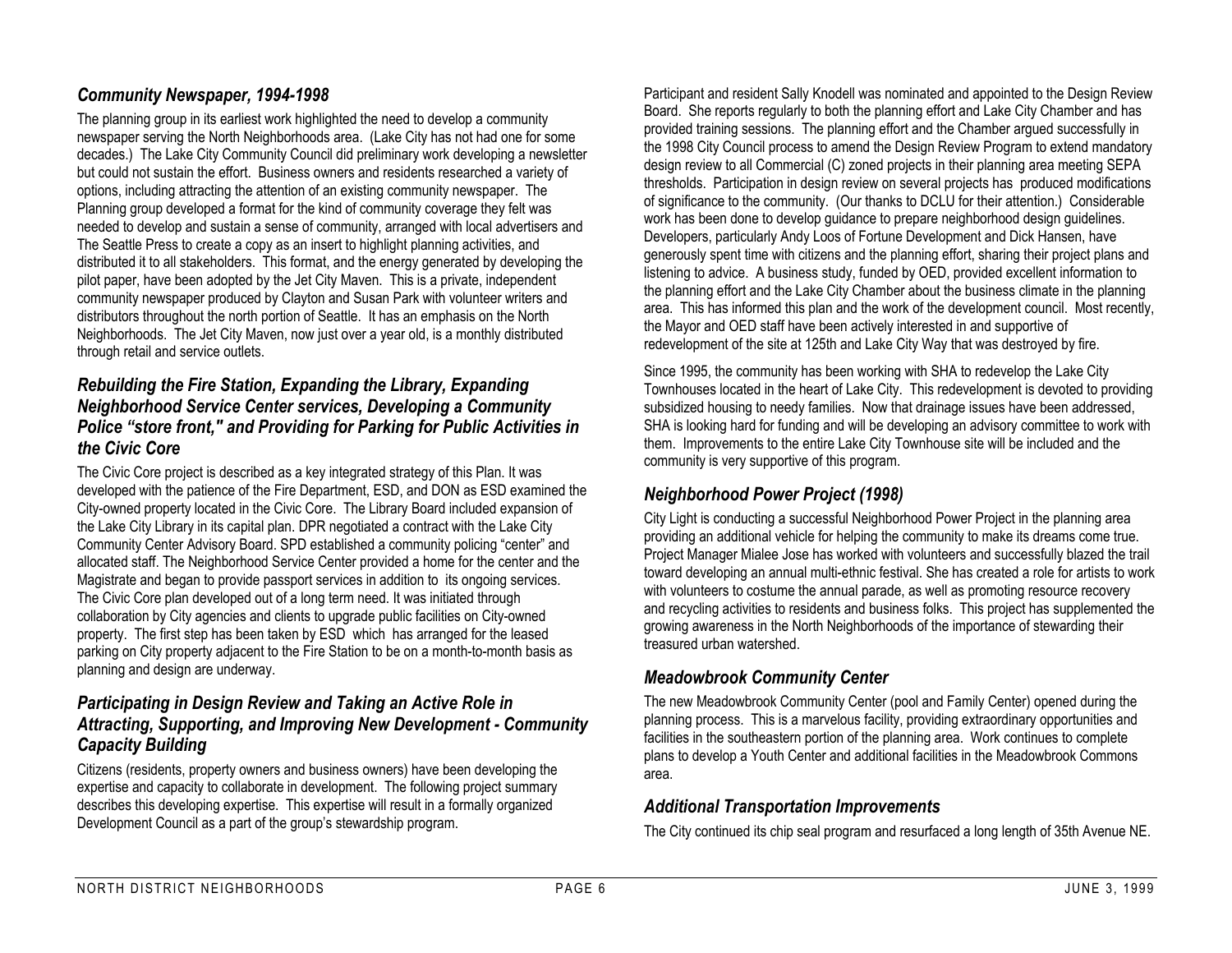A retaining wall and stairway were constructed in 1997-98 to hold back the hill on the west side of Lake City Way at about 95th. The project includes a redeveloped wheelchair pad and improved bus stop.

New dirt and an irrigation system have been added by SEATRAN to the median in the center of Lake City Way at about 126th and new plants are being planted. The next step is renovating the art work.

#### *6-Year Metro Transit Service Changes*

Metro conducted a process and made service changes in 1997 to some North Neighborhood routes. These changed increased service on the #307, and modified the route of the #75 to cover additional neighborhoods. Metro also negotiated with local businesses to provide awning shelter at a major stop on NE 125th (just west of Lake City Way). SEATRAN repaired the badly buckled sidewalk on Lake City Way at the major bus stop just south of 125th (west side).

1998 service changes and additional routes were implemented in the Fall of 1998 to improve circulation through the neighborhoods and increase service along 35th NE.

#### *Other Activities to Build Upon in the Future*

John Rogers School has developed a playground gray-to-green redevelopment plan.

Olympic Hills School has developed a recycling program and is planning to provide better outdoor activities for students. (Potentially a P-patch.)

Young people have been working with DPR and the Seattle School District to develop a youth center.

Block watches are continuing and developing.

Plans have been developed for a track at the Meadowbrook Commons for the physically challenged.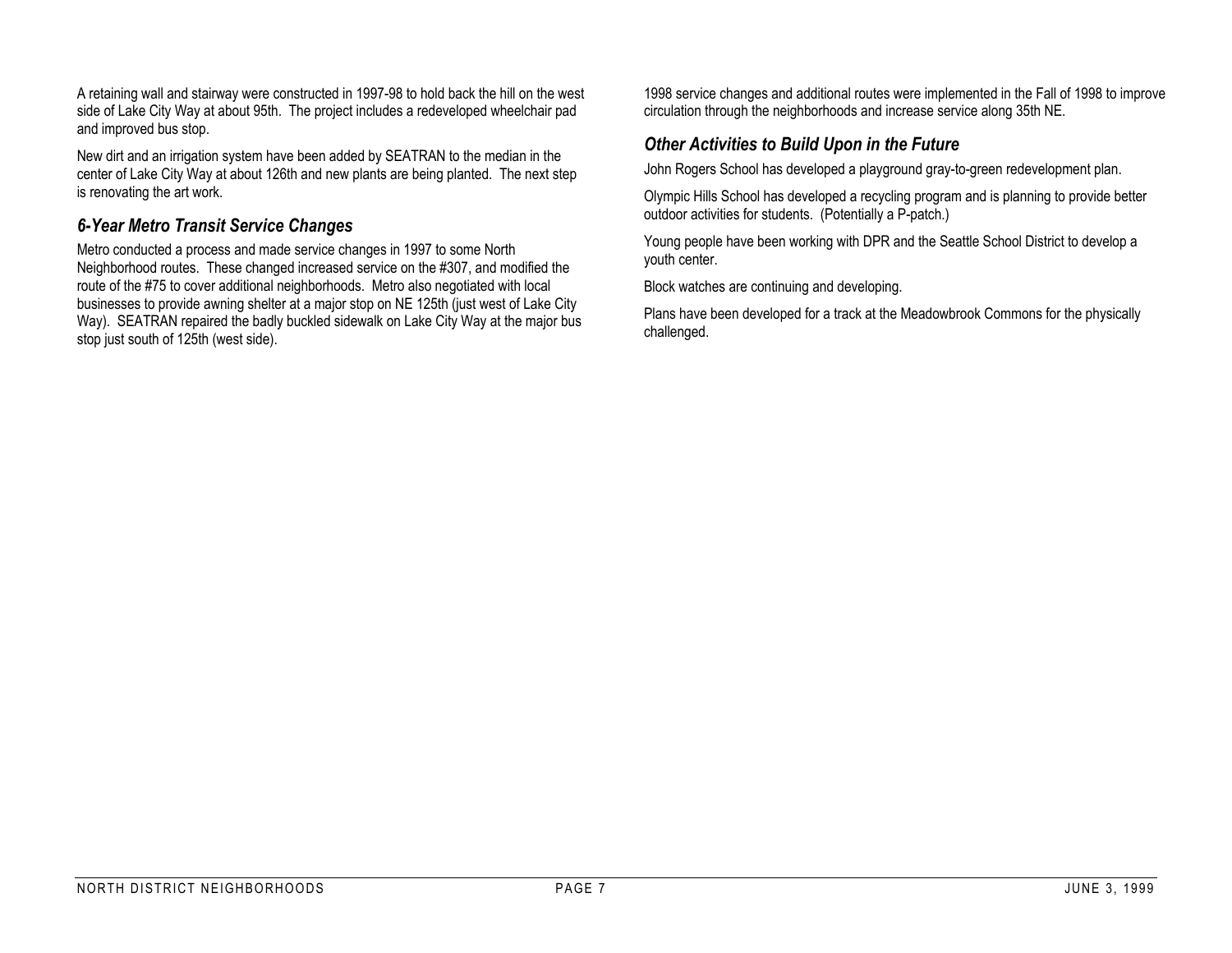## **I. Key Strategies**

Each Key Strategy consists of activities for a single complex project or theme that the neighborhood considers critical to achieving its vision for the future. While the Key Strategies are high priorities for the neighborhood, they are also part of a twenty-year plan, so the specific activities within each Key Strategy may be implemented over the span of many years.

The Executive recognizes the importance of the Key Strategies to the neighborhood that developed them. Given the number of Key Strategies that will be proposed from the 37 planning areas, priorities will have to be set and projects phased over time. The executive will coordinate efforts to sort through the Key Strategies. During this sorting process, the departments will work together to create a sector work program that includes evaluation of Key Strategy elements. This may include developing rough cost estimates for the activities within each Key Strategy; identifying potential funding sources and mechanisms; establishing priorities for the Key Strategies within each plan, as well

as priorities among plans; and developing phased implementation and funding strategies. The City will involve neighborhoods in a public process so that neighborhoods can help to establish citywide priorities. Activities identified in this section will be included in the City's tracking database for monitoring neighborhood plan implementation.

The department most involved with the activities for a Key Strategy is designated as the lead, as indicated by bold typeface. Otherwise, DON is designated as the lead. Other participating departments are also identified.

The City Response lists activities already underway, and other tasks that the City has committed to commence during the 1999-2000 biennium.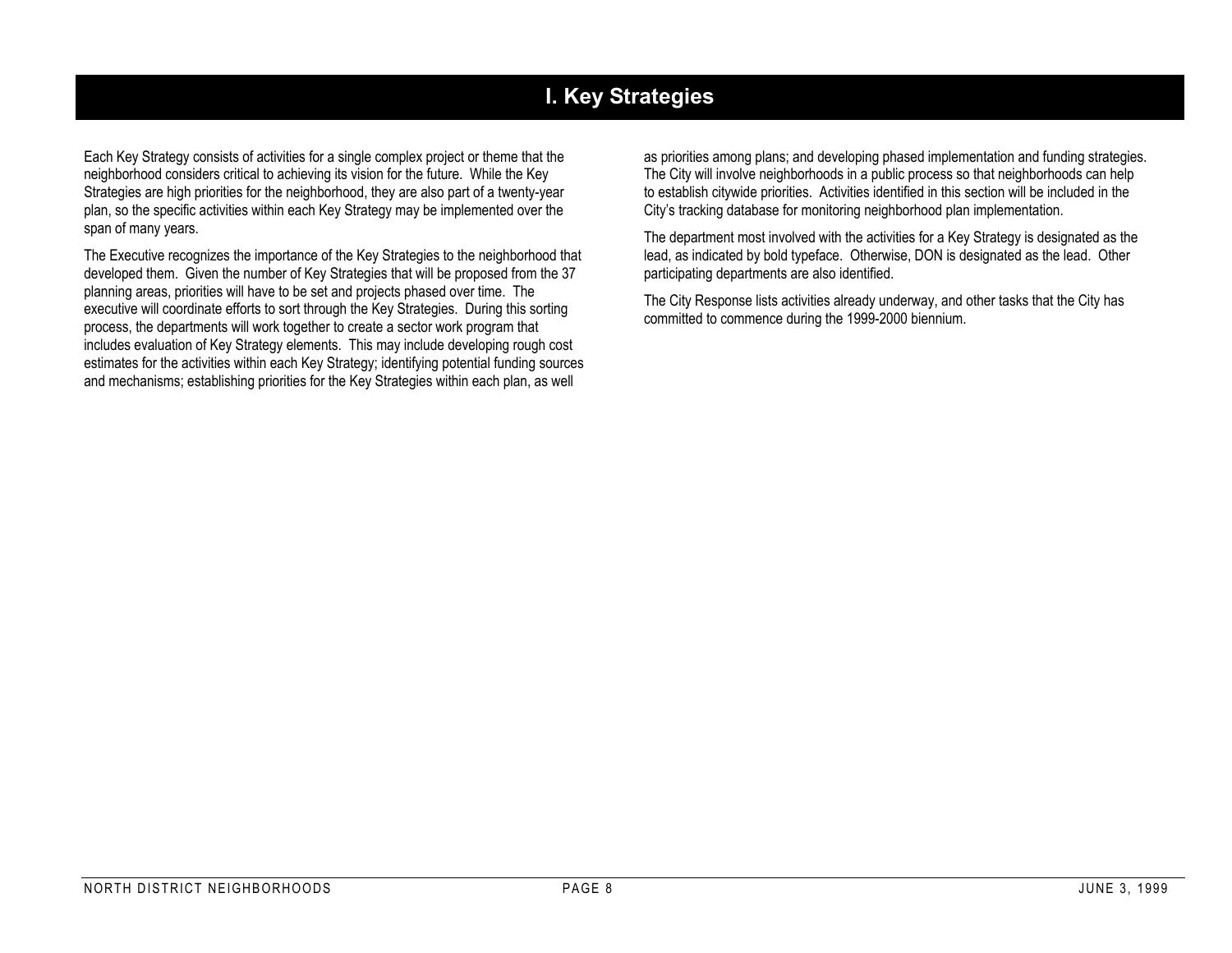## **A. STREETS, PEDESTRIANS & BICYCLE WAYS**

A goal of this Plan is to functionally integrate routes and manage traffic so that the neighborhoods support and, in turn, are supported by the Hub Urban Village. Linkages might be the best term for the strategy. These linkages will be developed over time through collaborative efforts between the City and specific neighborhoods. Our priorities, in order, for sidewalks are: 1) sidewalks installed on streets adjacent to schools and on safe identified routes to schools, 2) sidewalks installed within the core business area, 3) sidewalks in multifamily neighborhoods, 4) east/west pedestrian corridors at NE 105 and NE 135th, and 5) a network of pedestrian amenities throughout the planning area.

The Lake City Way (LCW) corridor, State Route 522, serves as a spine of the north neighborhoods. The plan aims to improve the function of this regional transportation facility so as to reduce the temptation (or opportunity) for non-local, "pass-through" traffic to use city and neighborhood streets simply to detour around congestion points. At the same time, maintaining access, especially left-turn access, into businesses located along the highway is vital to the economy of the area.

This plan proposes to improve SR 523 (NE 145<sup>th</sup> Street) as the major east/west corridor between I-5 and SR 522 (Bothell Way) to reduce commuter traffic on LCW.

#### **Integrated City Response**

This strategy is consistent with the Comprehensive Plan. It is designed to improve the quality of the environment for all modes of travel. Support for pedestrian, bicycle and transit modes will be important, since non-motorized access to and from the HUV is limited.

Many of the proposed activities are very broad. The neighborhood will need to identify specific locations for many of the very broad activities in this strategy to help the City prioritize the evaluation of the requested activities. Nonetheless, numerous projects are already underway. SEATRAN is conducting the multi-jurisdictional 'Lake City Way Multi-Modal Project' which is focused on multi-modal improvements and safety. WSDOT is conducting the 'SR-522 Multi-modal Study' that will address roadway and sidewalk improvements, and improvements to facilitate safe pedestrian crossings.

While directed toward a single goal, the individual activities in this strategy could be implemented independently of one another.

## **Lead Department:** SEATRAN

**Participating Departments:** SPU, DON, SPO, SPD, DCLU, KC/Metro

#### *Activities Already Underway*

- 1. Numerous sidewalk construction projects from 1997-99.
- 2. Signalization and pedestrian safety improvements .
- 3. City's on-going participation in the LCW Multi-Modal project.
- 4. SEATRAN plans to install sidewalks on a section of 30<sup>th</sup> Ave. NE between NE 125<sup>th</sup> Street and NE 130th Street.

## *Tasks to be Undertaken in 1999-2000*

- 1. Continuation of WSDOT's 'SR-522 Multi-modal Study.'
- 2. Modernization of portion of 145th St. through an Urban Arterial Trust Account project. (Activity A2)
- 3. Traffic signals at 24th Ave. NE & Northgate Way, and at 24th Ave. NE & Lake City Way are funded in the 1999 budget.
- 4. SEATRAN's 'low-cost sidewalk' demonstration project.
- 5. Identify those activities in this Key Strategy that are good candidates for next steps for implementation, considering priorities, possible funding sources and departmental staffing capabilities through the North Sector work program.
- 6. Identify next steps for continued implementation.
- 7. Conduct several related policy docket reviews.
- 8. Complete the first drive-by postal drop box project.
- 9. SPU will host a meeting in 1999 to discuss how City departments and local groups could coordinate Thornton Creek watershed planning. (Activity A20)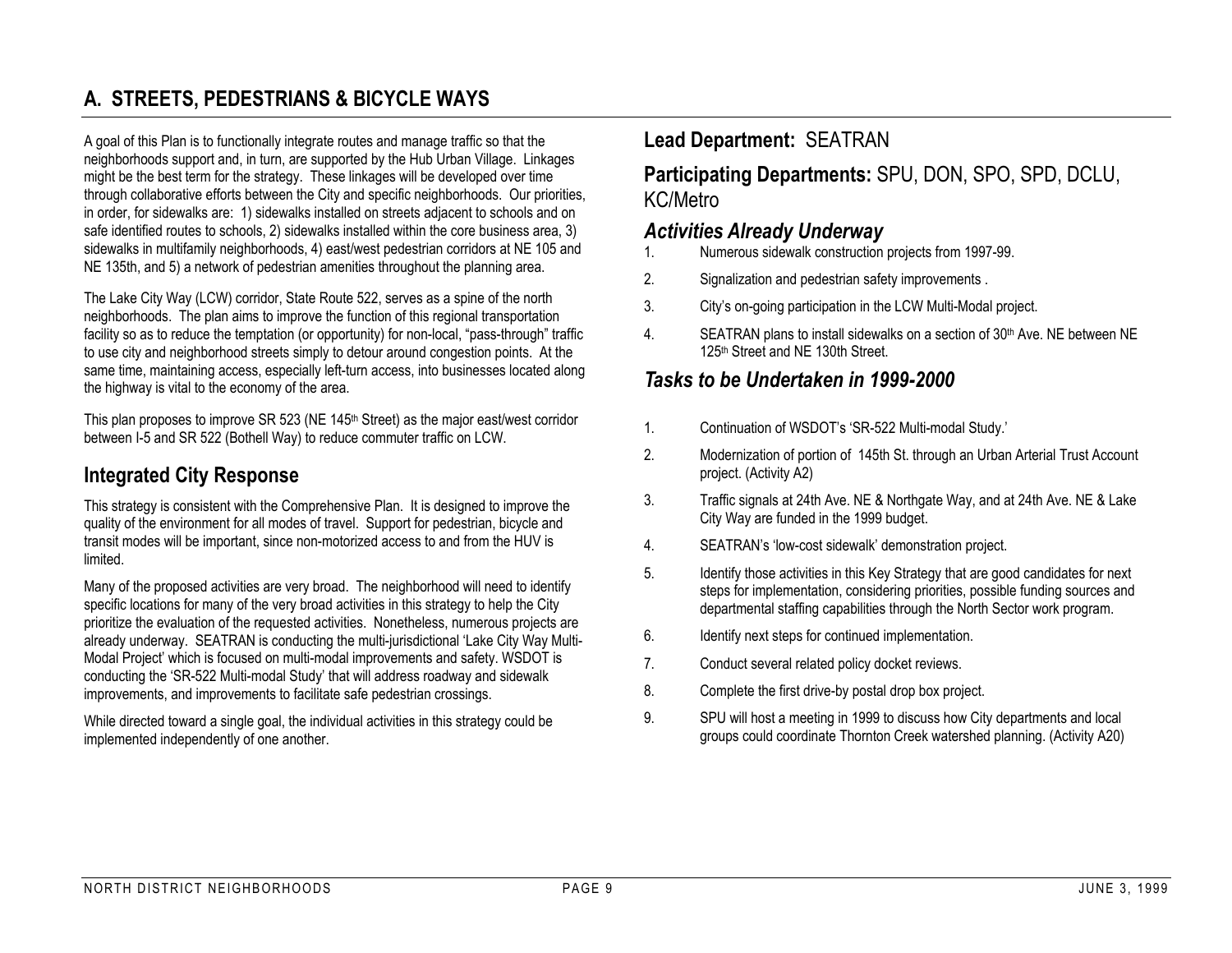|                | A. Streets, pedestrians & bicycle ways                                                                                                                                                                      |          |               |                  |                                |                                                                                                                                                                                                                                                                                                                                                                                                                                                                                                                                                                                                                                                                                                                      |  |  |  |  |  |
|----------------|-------------------------------------------------------------------------------------------------------------------------------------------------------------------------------------------------------------|----------|---------------|------------------|--------------------------------|----------------------------------------------------------------------------------------------------------------------------------------------------------------------------------------------------------------------------------------------------------------------------------------------------------------------------------------------------------------------------------------------------------------------------------------------------------------------------------------------------------------------------------------------------------------------------------------------------------------------------------------------------------------------------------------------------------------------|--|--|--|--|--|
| #              | Activity                                                                                                                                                                                                    | Priority | Time<br>Frame | Cost<br>Estimate | Implementor                    | <b>City Response</b>                                                                                                                                                                                                                                                                                                                                                                                                                                                                                                                                                                                                                                                                                                 |  |  |  |  |  |
|                | Strategy 1: Make existing automobile routes more efficient while protecting neighborhoods.                                                                                                                  |          |               |                  |                                |                                                                                                                                                                                                                                                                                                                                                                                                                                                                                                                                                                                                                                                                                                                      |  |  |  |  |  |
| A1             | Make improvements to Lake City Way (SR522) as<br>identified by local business and community interests.                                                                                                      | H        |               |                  | <b>SEATRAN</b><br><b>WSDOT</b> | The Lake City Multi-modal project is the most appropriate venue for addressing<br>the community's desired improvements along Lake City Way. This is a joint<br>project between KC/Metro and SEATRAN, with SPO staff and north<br>neighborhoods' citizens participating. Potential projects include signal<br>improvements, some pedestrian facilities, and some transit improvements such as<br>signal preemption. The City and County have contributed funding for pedestrian<br>and transit improvements which are to begin shortly. The State has not yet found<br>funding for their section of the project, which would include speed and safety<br>improvements. Citizens are already involved in this project. |  |  |  |  |  |
| A2             | Implement traffic controls and appropriate access<br>management measures to enhance NE 145th to carry<br>more vehicular traffic more efficiently. Install<br>appropriate pedestrian and bicycle facilities. | M        |               |                  | <b>SEATRAN</b><br><b>WSDOT</b> | SEATRAN is currently requesting public comment on a proposed Urban Arterial<br>Trust Account project for North and Northeast 145 <sup>th</sup> Street from Aurora Avenue<br>North to Lake City Way NE. The existing signal system will be modernized by<br>installing new controllers, interconnect, left turn pockets, and protected left turns<br>signals. Drainage and lighting will be upgraded. If the response from the public is<br>positive, SEATRAN will be submitting a grant request for funding of the project.<br>The City will encourage the consideration of the role of NE 145th in the Trans-<br>Lake Washington Study.                                                                             |  |  |  |  |  |
| A <sub>3</sub> | Upgrade NE 130th Street between Lake City Way and<br>30th Avenue NE to improve access for autos to Lake<br>City Way from residential neighborhoods.                                                         | М        |               |                  | <b>SEATRAN</b>                 | The community needs to specify what types of improvements they would like on<br>this street, such as wider street, centerline, curbs, gutters, and sidewalks. Once<br>specific improvements have been identified SEATRAN can then work with the<br>neighborhood to determine the best strategy for implementing these<br>improvements. One opportunity for implementing this activity might come through<br>pursuit of a NMF grant.                                                                                                                                                                                                                                                                                  |  |  |  |  |  |
| A4             | Establish two-way left turns on city arterials wherever<br>appropriate and consistent with other provisions of this<br>plan.                                                                                | M        |               |                  | <b>SEATRAN</b>                 | SEATRAN will implement this activity as funding allows. The installation of two-<br>way left turn lanes (where appropriate) is SEATRAN's current practice. The<br>neighborhood will need to prioritize locations to allow the City to give good<br>technical feedback. SEATRAN currently does not have funding to develop two-<br>way left turns at every 'appropriate' intersection.                                                                                                                                                                                                                                                                                                                                |  |  |  |  |  |
| A <sub>5</sub> | Establish safe and reasonable speed limits, based on<br>engineering studies and nationally accepted criteria,<br>for all arterial streets in the planning area.                                             | M        |               |                  | <b>SEATRAN</b><br><b>SPD</b>   | Speed limits are currently based on engineering standards and nationally<br>accepted criteria. The criteria include the presence of children, driveways or the<br>pedestrian-orientation of an area. If there are locations along these streets where<br>neighborhood members believe existing speed limits are not appropriate, these<br>can be forwarded directly to SEATRAN for review and response.                                                                                                                                                                                                                                                                                                              |  |  |  |  |  |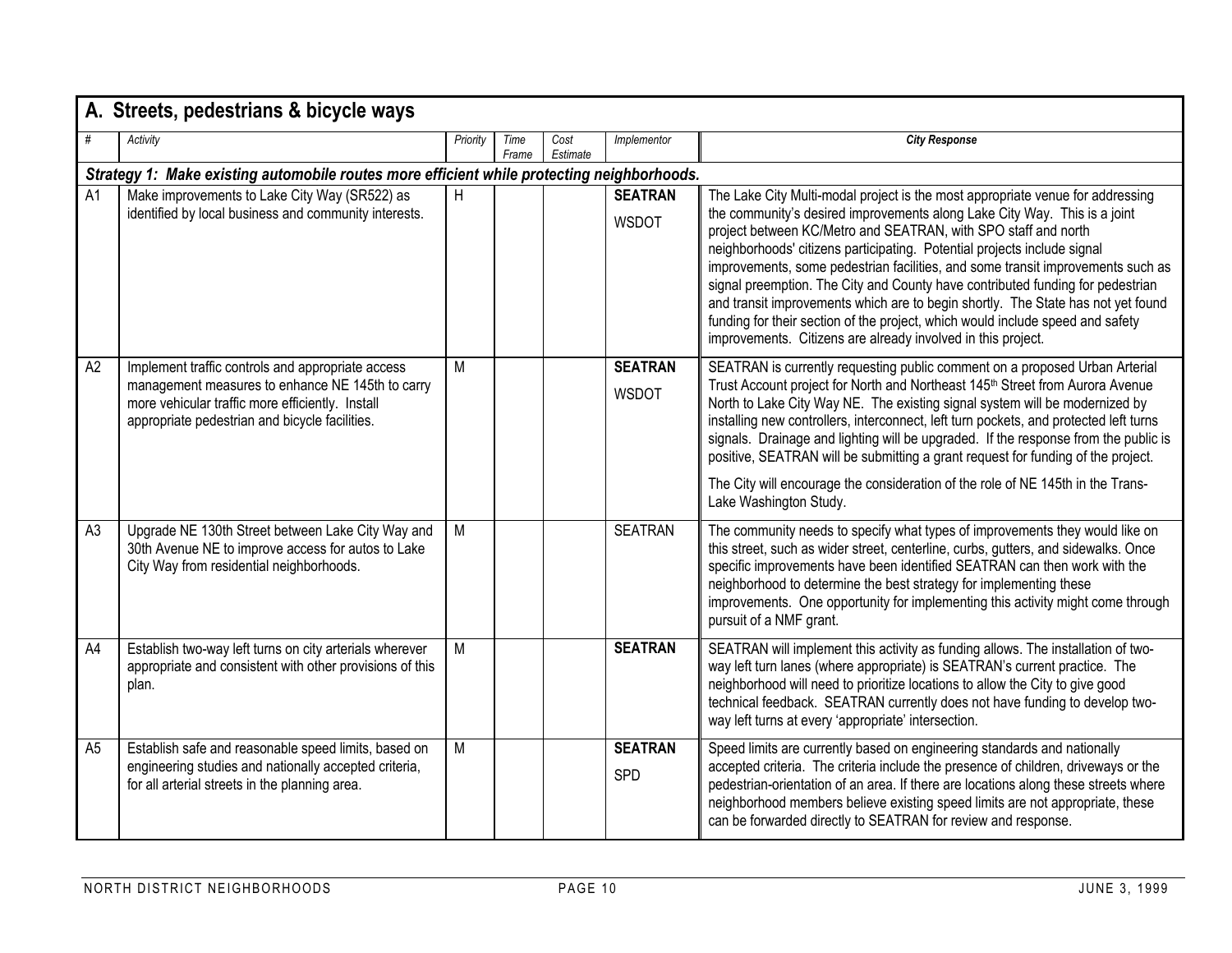|                | A. Streets, pedestrians & bicycle ways                                                                                                                                                                                                                                                                               |          |               |                  |                                |                                                                                                                                                                                                                                                                                                                                                                                                                                                                                                                                                                                                                                                                                                                                                                                                                                                                                                                                                                        |  |  |  |
|----------------|----------------------------------------------------------------------------------------------------------------------------------------------------------------------------------------------------------------------------------------------------------------------------------------------------------------------|----------|---------------|------------------|--------------------------------|------------------------------------------------------------------------------------------------------------------------------------------------------------------------------------------------------------------------------------------------------------------------------------------------------------------------------------------------------------------------------------------------------------------------------------------------------------------------------------------------------------------------------------------------------------------------------------------------------------------------------------------------------------------------------------------------------------------------------------------------------------------------------------------------------------------------------------------------------------------------------------------------------------------------------------------------------------------------|--|--|--|
| #              | Activity                                                                                                                                                                                                                                                                                                             | Priority | Time<br>Frame | Cost<br>Estimate | Implementor                    | <b>City Response</b>                                                                                                                                                                                                                                                                                                                                                                                                                                                                                                                                                                                                                                                                                                                                                                                                                                                                                                                                                   |  |  |  |
| A <sub>6</sub> | Establish standards for improvements to<br>neighborhood, arterial and special zone rights-of-way<br>that retain the informal, rural neighborhood character<br>of residential streets, require neighborhood review and<br>agreement, and ensure appropriate levels of safety.                                         | H        |               |                  | <b>SEATRAN</b><br><b>DCLU</b>  | SEATRAN is preparing a sidewalk demonstration project for 1999-2000 to test<br>'low-cost' residential street construction options. While it is not the principal intent<br>of the study, it may result in designs that are more in keeping with an informal,<br>rural character on residential streets.<br>The City of Seattle currently has established standards for street improvements<br>based on street classification. These standards are identified in the Seattle Street<br>Improvement Manual. The City also has established procedures for public input<br>on public works projects and private development permit applications.<br>The City does not currently plan to take action in addition to the sidewalk<br>demonstration project to implement this action. To carry out the proposed activity<br>further members of the neighborhood will need to develop specific proposals for<br>improvements or procedural changes, for further City response. |  |  |  |
|                | Strategy 2: Improve the ability to "get around" safely in conducting daily errands, make access to shopping and other services more convenient and identify<br>opportunities to make local streets meet the local community's needs.                                                                                 |          |               |                  |                                |                                                                                                                                                                                                                                                                                                                                                                                                                                                                                                                                                                                                                                                                                                                                                                                                                                                                                                                                                                        |  |  |  |
| A7             | Define the use most beneficial to the community for<br>30th Avenue NE from 123rd to 145th, but especially<br>between 123rd and 130th. Consider improvements<br>(sidewalks, curbs, gutters, crosswalks, drainage, curb<br>ramps, and improved transit stops) for safety,<br>pedestrian, parking and transit purposes. | M        |               |                  | <b>SEATRAN</b><br>SPU<br>Metro | SEATRAN is working with the community to design and install sidewalks on<br>sections of 30 <sup>th</sup> Avenue NE between NE 125 <sup>th</sup> Street and NE 130 <sup>th</sup> Street.<br>Funding has come through grant applications. City funds for these types of<br>improvements are very limited. SEATRAN will continue to look for opportunities<br>for traffic calming and to make pedestrian improvements on all streets.<br>Also, SPU will evaluate the need for spot drainage improvements. Also, see<br>response to A17 related to funding for sidewalks<br>See response to A11 related to forwarding recommendations to Metro.                                                                                                                                                                                                                                                                                                                            |  |  |  |
| A <sub>8</sub> | Locate two sets of drive-by postal collection boxes<br>outside the core area of Lake City. Begin with one in<br>the vicinity of MarketPlace Foods (120th & 30th).                                                                                                                                                    | H        |               |                  | Community<br><b>SEATRAN</b>    | Also see response to activity #A17.<br>As determined by a SEATRAN cost estimate, the neighborhood is planning to<br>provide \$6,000 from the Early Implementation Fund to implement this project. The<br>next step is to identify funding for design and construction, and for the<br>neighborhood to work with the Post Office to secure agreement on providing and<br>installing the postal boxes and providing service to them. SEATRAN supports the<br>concept of the proposed drive-by postal drop at 120 <sup>th</sup> and 30 <sup>th</sup> Avenue NE.<br>SEATRAN has agreed to a westbound drive through which could be designed to<br>accommodate two vehicles at a time. An eastbound drive through on the north<br>side of the street is unacceptable. SEATRAN can provide technical assistance in<br>this process. The community can contact the Arterial Operations section to<br>continue this work.                                                      |  |  |  |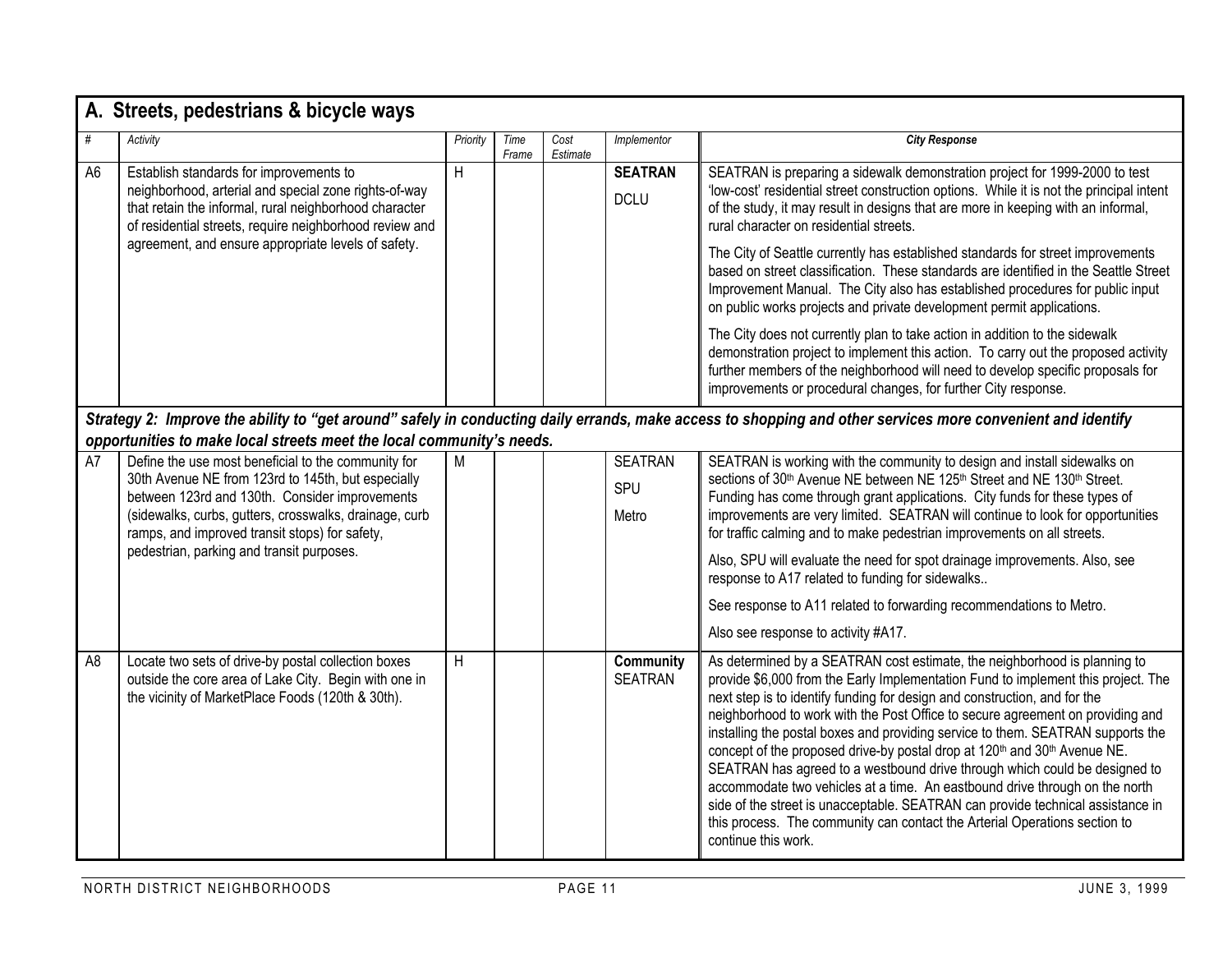|     | A. Streets, pedestrians & bicycle ways                                                                                                        |          |               |                  |                              |                                                                                                                                                                                                                                                                                                                                                                                                                                                                                                                                                                                                                                                                                                                                                                                                                                                                                                                                                                                                                                                                                                                                                                                                           |  |  |  |  |  |
|-----|-----------------------------------------------------------------------------------------------------------------------------------------------|----------|---------------|------------------|------------------------------|-----------------------------------------------------------------------------------------------------------------------------------------------------------------------------------------------------------------------------------------------------------------------------------------------------------------------------------------------------------------------------------------------------------------------------------------------------------------------------------------------------------------------------------------------------------------------------------------------------------------------------------------------------------------------------------------------------------------------------------------------------------------------------------------------------------------------------------------------------------------------------------------------------------------------------------------------------------------------------------------------------------------------------------------------------------------------------------------------------------------------------------------------------------------------------------------------------------|--|--|--|--|--|
|     | Activity                                                                                                                                      | Priority | Time<br>Frame | Cost<br>Estimate | Implementor                  | <b>City Response</b>                                                                                                                                                                                                                                                                                                                                                                                                                                                                                                                                                                                                                                                                                                                                                                                                                                                                                                                                                                                                                                                                                                                                                                                      |  |  |  |  |  |
| A9  | Develop traffic calming "gateways" at entrances to<br>residential neighborhoods from arterials and other<br>heavily traveled streets.         | M        |               |                  | <b>SEATRAN</b><br><b>SAC</b> | Before the City can further implement this action members of the community will<br>need to identify specific locations and types of improvements desired. While<br>SEATRAN does not currently have funding for this work, potential funding<br>opportunities may include NMF grants for 'gateways,' the NSF for traffic calming,<br>or EIF funds for either. Identifying locations and obtaining this funding will need to<br>be neighborhood led activity, and SEATRAN suggests working with a consultant.<br>SEATRAN would want to review these proposals as they develop to ensure that<br>they would not present safety or operational problems in the street or right-of-way<br>area. The SFD notes that traffic calming measures should not reduce street<br>widths to less than 20' and be designed for fire truck turning radii.<br>Also, if '1% for Art' funds are generated from the streetscape improvements or<br>other capital development, an artist should be involved. If not, but the community<br>seeks DON funds to implement any amenities (such as gateways, streetscape<br>improvements, or other neighborhood-based projects), SAC can provide fee-<br>based technical assistance. |  |  |  |  |  |
| A10 | Establish a program allowing neighborhood and<br>community design and choice of methods to deal with<br>cut-through traffic on local streets. | H        |               |                  | <b>SEATRAN</b>               | SEATRAN's Neighborhood Traffic Engineering section has a variety of programs<br>designed to accomplish the goals of this activity. SEATRAN will work with the<br>community on problems at specific locations<br>SPD notes that there is a large amount of Lake City Way bypass traffic on 30 Ave.<br>NE and 35 Ave. NE from NE 125 to the city line. Perhaps a greater use of "Local<br>Use Only" signage coupled with stepped-up traffic enforcement could reduce this<br>problem.                                                                                                                                                                                                                                                                                                                                                                                                                                                                                                                                                                                                                                                                                                                       |  |  |  |  |  |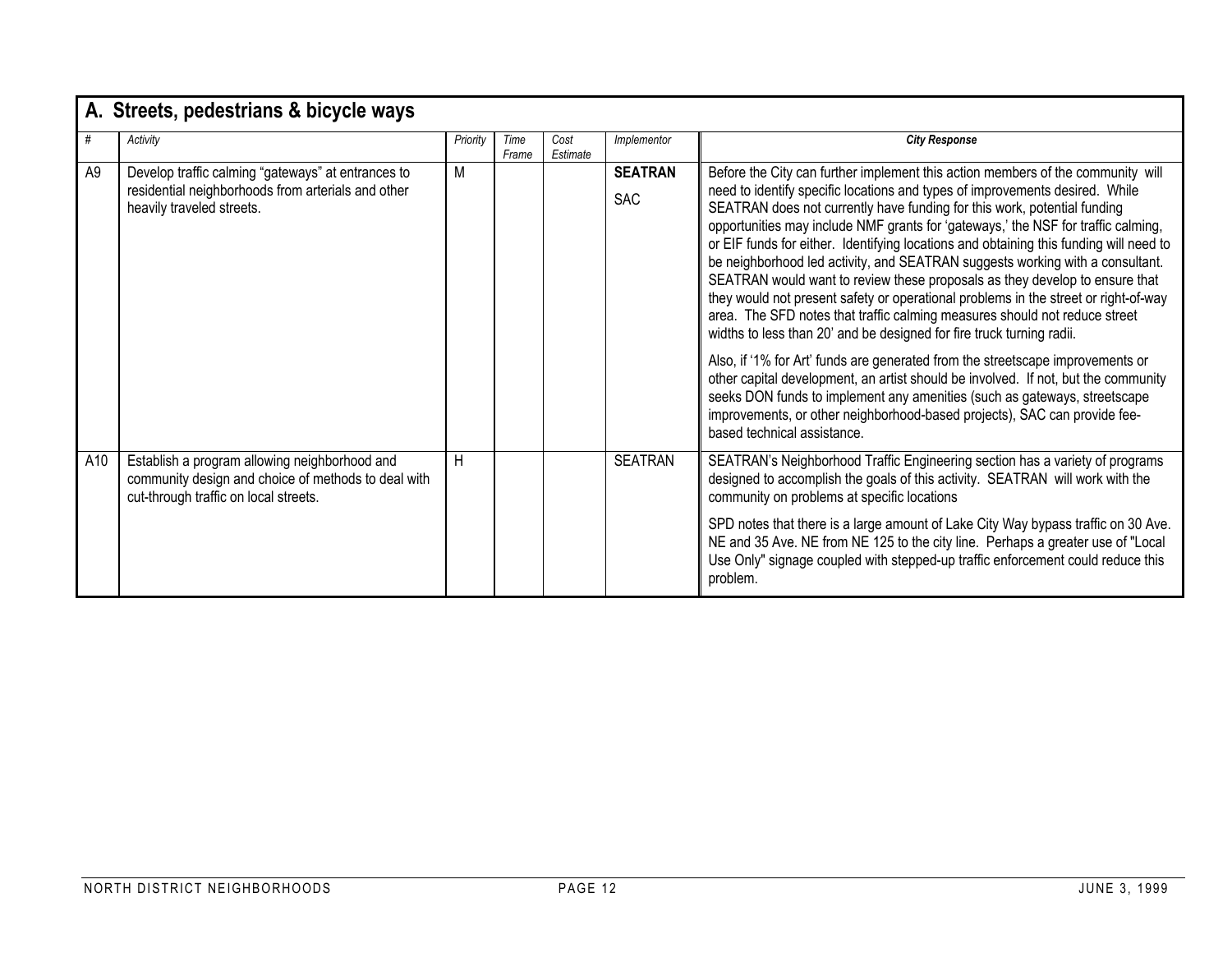|     | A. Streets, pedestrians & bicycle ways                                                                                                                                                                              |          |               |                  |             |                                                                                                                                                                                                                                                                                                                                                                                                                                                                                                                                                                                                                                                                                                                  |  |  |  |  |  |
|-----|---------------------------------------------------------------------------------------------------------------------------------------------------------------------------------------------------------------------|----------|---------------|------------------|-------------|------------------------------------------------------------------------------------------------------------------------------------------------------------------------------------------------------------------------------------------------------------------------------------------------------------------------------------------------------------------------------------------------------------------------------------------------------------------------------------------------------------------------------------------------------------------------------------------------------------------------------------------------------------------------------------------------------------------|--|--|--|--|--|
| #   | Activity                                                                                                                                                                                                            | Priority | Time<br>Frame | Cost<br>Estimate | Implementor | <b>City Response</b>                                                                                                                                                                                                                                                                                                                                                                                                                                                                                                                                                                                                                                                                                             |  |  |  |  |  |
| A11 | Establish convenient local "circulation" services<br>between neighborhoods and the Lake City business<br>district, the Civic Core and other neighborhoods and<br>provide improved access to Metro transit services. | L        |               |                  | Metro       | The Executive will forward this and related transit requests to KC/Metro on the<br>neighborhood's behalf and encourage KC/Metro to respond. SPO, SEATRAN and<br>DON will review the transit service requests and transit stop improvements<br>identified in the neighborhood plans and integrate them into the work being done<br>under Strategy T4 "Establish and Implement Transit Service Priorities" in the City's<br>Transportation Strategic Plan (TSP). The Executive will report to the City Council<br>Transportation Committee on its progress on Strategy T4 as part of its ongoing<br>reporting requirements on the TSP and to the Neighborhoods, Growth Planning<br>and Civic Engagement Committee. |  |  |  |  |  |
|     |                                                                                                                                                                                                                     |          |               |                  |             | Also, Metro will begin the planning to restructure local bus service to feed the light<br>rail stations between 2003 and 2005. Metro will involve the neighborhood during<br>this process. Early input from Metro staff recommended against a shuttle bus<br>network. Instead, staff recommended that the service subsidy should be invested<br>in greater service frequency on arterial streets, and noted that this is a classic<br>transit tradeoff between service frequency and service coverage.                                                                                                                                                                                                           |  |  |  |  |  |
| A12 | Enhance transit services to and from other Seattle<br>neighborhoods north of the Ship Canal and establish<br>new east-west bus routes that do not require traveling<br>through Northgate.                           | M        |               |                  | Metro       | See response in A11 related to forwarding recommendations. Also, Metro will<br>begin the planning to restructure local bus service to feed the light rail stations<br>between 2003 and 2005. Metro will involve the neighborhood during this process.                                                                                                                                                                                                                                                                                                                                                                                                                                                            |  |  |  |  |  |
| A13 | Increase bus frequency between Seattle and the Lake<br>City business district throughout daylight and evening<br>hours and better coordinate evening service schedules<br>to Lake City area bus stops.              | H        |               |                  | Metro       | See response in A11 related to forwarding recommendations. Also, Metro will<br>begin the planning to restructure local bus service to feed the light rail stations<br>between 2003 and 2005. Metro will involve the neighborhood during this process.<br>Early input from Metro staff indicate that this is possible, but will need more service<br>subsidy.                                                                                                                                                                                                                                                                                                                                                     |  |  |  |  |  |
| A14 | Improve bus stop safety, cleanliness, handicapped<br>access, weather protection, lighting, and schedule and<br>route information.                                                                                   | H        |               |                  | Metro       | See response in A11 related to forwarding recommendations. Also, the concerns<br>noted by SPD below will be forwarded to Metro.<br>The SPD suggests one potential specific improvement on the 13700 block of 32<br>Ave. NE, where there is a Metro bus zone that can accommodate only one bus. In<br>the evenings, there is frequently more than one bus waiting to get into that zone,<br>which blocks traffic on 32 Ave. NE. There is sufficient public right-of-way curb<br>space adjoining the bus zone to increase the zone to accommodate two buses.                                                                                                                                                       |  |  |  |  |  |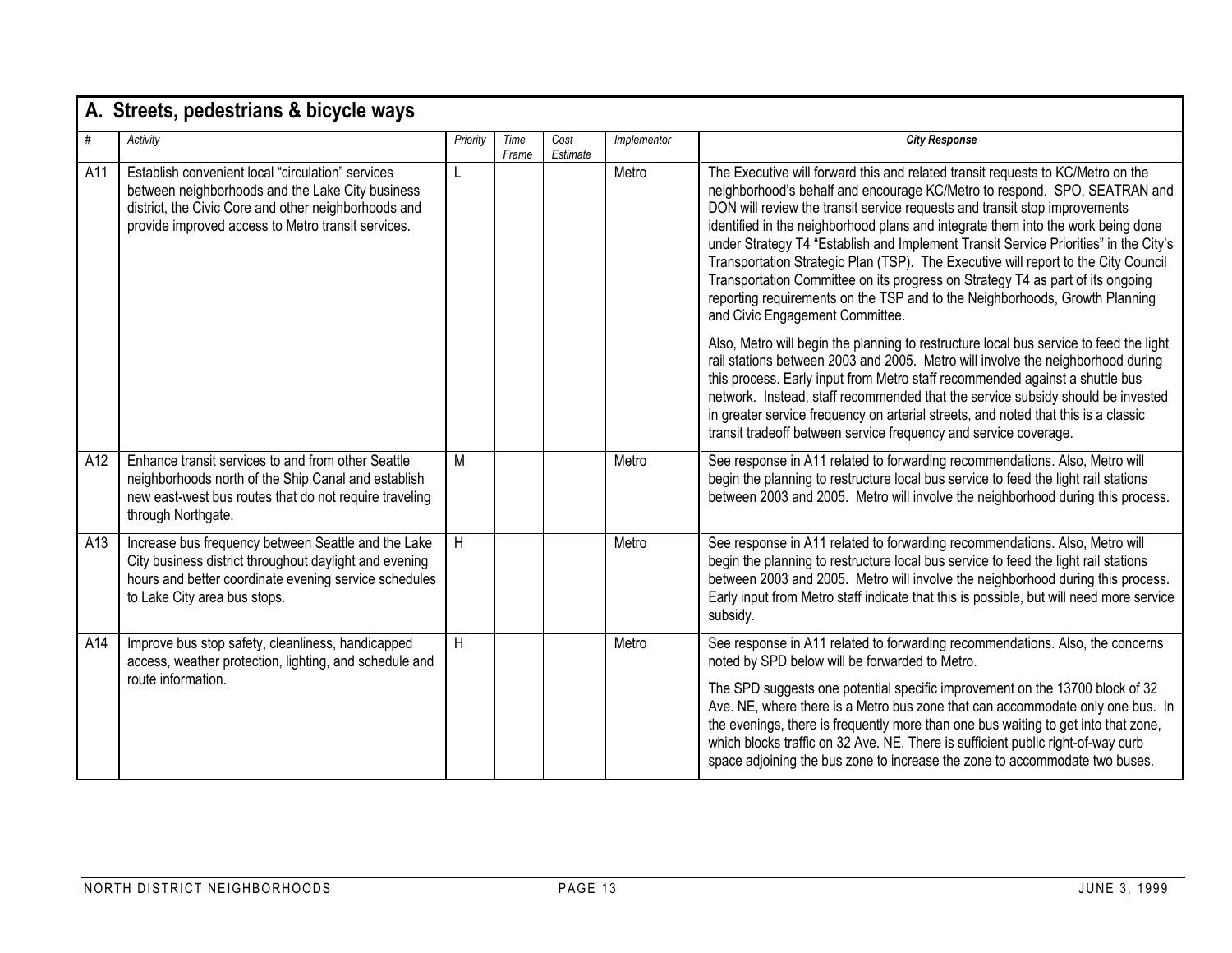|     | A. Streets, pedestrians & bicycle ways                                                                                                                                                                    |          |               |                  |                                                                                 |                                                                                                                                                                                                                                                                                                                                                                                                                                                                                                                                                                                                                                                                                           |
|-----|-----------------------------------------------------------------------------------------------------------------------------------------------------------------------------------------------------------|----------|---------------|------------------|---------------------------------------------------------------------------------|-------------------------------------------------------------------------------------------------------------------------------------------------------------------------------------------------------------------------------------------------------------------------------------------------------------------------------------------------------------------------------------------------------------------------------------------------------------------------------------------------------------------------------------------------------------------------------------------------------------------------------------------------------------------------------------------|
| #   | Activity                                                                                                                                                                                                  | Priority | Time<br>Frame | Cost<br>Estimate | Implementor                                                                     | <b>City Response</b>                                                                                                                                                                                                                                                                                                                                                                                                                                                                                                                                                                                                                                                                      |
| A15 | Plan how Monorail stations may be accommodated<br>along Lake City Way at or near its intersections at<br>145th, 125th, and near the "triangle" formed by<br>Northgate Way, Lake City Way and 24th Ave. NE | М        |               |                  | <b>Elevated</b><br>Transit<br>Company<br>Metro,<br><b>SEATRAN</b><br><b>SFD</b> | The City will work with the Elevated Transit Company to accommodate stations<br>wherever they are placed, and will strive to incorporate neighborhood<br>recommendations. While it is too early to plan for specific locations for monorail<br>stations, DCLU will participate in planning work related to monorail station sites,<br>and take this recommended action into consideration when the time comes. SFD<br>would like to be involved in the planning of the Monorail stations to review for Fire<br>Department access.                                                                                                                                                         |
|     | Strategy 3: Enhance pedestrian-related amenities to encourage both "walk-to-shop" and recreational walking.                                                                                               |          |               |                  |                                                                                 |                                                                                                                                                                                                                                                                                                                                                                                                                                                                                                                                                                                                                                                                                           |
| A16 | Repair broken and uplifted sidewalks throughout the<br>planning area.                                                                                                                                     | H        |               |                  | <b>SEATRAN</b>                                                                  | City funding for sidewalk improvements is very limited. The amount of this funding<br>is very small relative to the need for sidewalk maintenance and repair citywide. Its<br>use tends to be focused on sidewalk locations for which the City assumes<br>maintenance responsibility - including landings at street corners, alley crossings<br>over sidewalks, and locations where sidewalk damage is caused by the roots of<br>City street trees. Otherwise, sidewalk maintenance and improvement are held as<br>the responsibility of the adjacent property owners. Currently, SEATRAN does not<br>have any City/Private matching programs.<br>Also see the response to activity #A17. |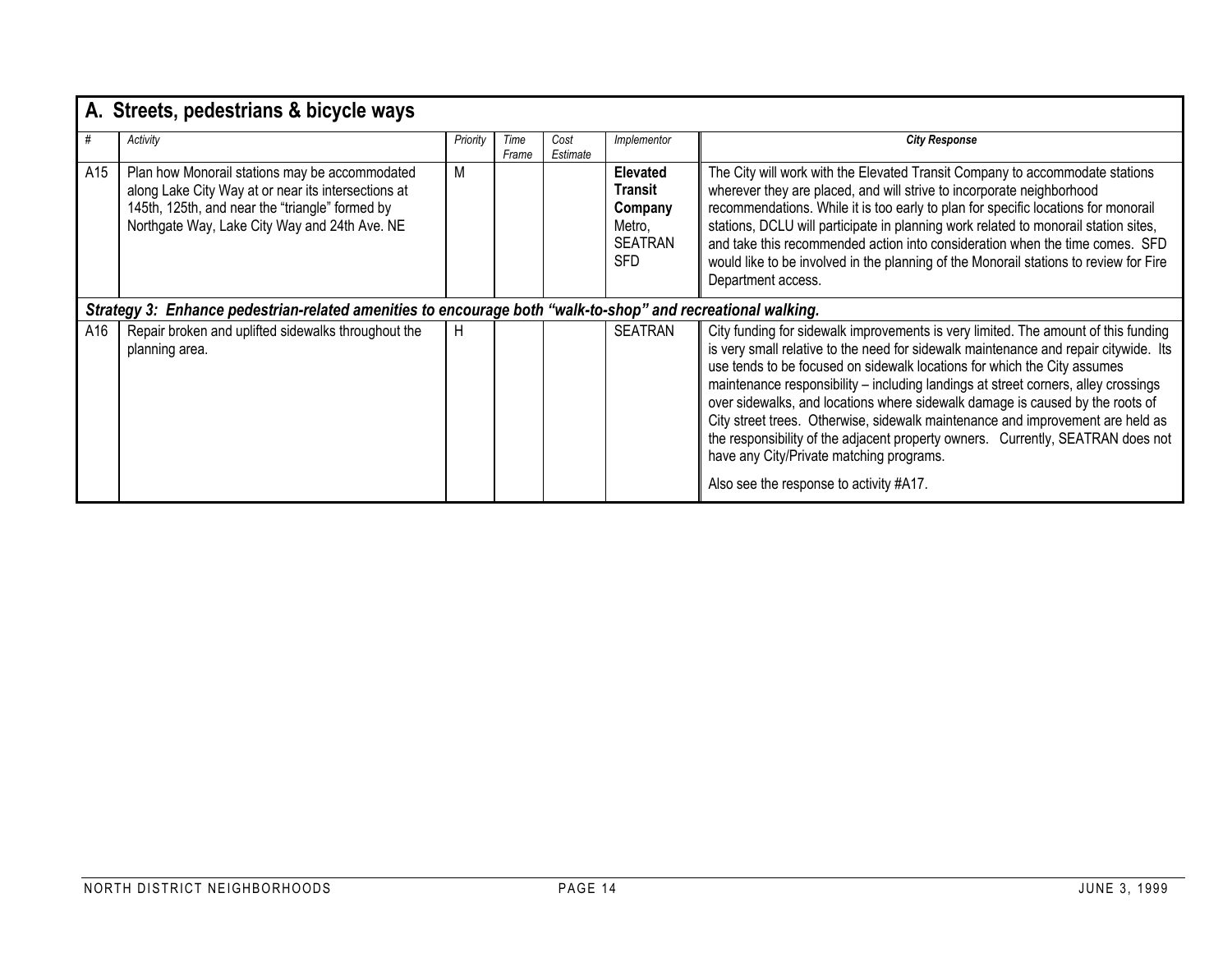|     | A. Streets, pedestrians & bicycle ways                                     |          |               |                  |                              |                                                                                                                                                                                                                                                                                                                                                                                                                                                                                                                                                                                                                                                                                                                                           |
|-----|----------------------------------------------------------------------------|----------|---------------|------------------|------------------------------|-------------------------------------------------------------------------------------------------------------------------------------------------------------------------------------------------------------------------------------------------------------------------------------------------------------------------------------------------------------------------------------------------------------------------------------------------------------------------------------------------------------------------------------------------------------------------------------------------------------------------------------------------------------------------------------------------------------------------------------------|
| #   | Activity                                                                   | Priority | Time<br>Frame | Cost<br>Estimate | Implementor                  | <b>City Response</b>                                                                                                                                                                                                                                                                                                                                                                                                                                                                                                                                                                                                                                                                                                                      |
| A17 | Install sidewalks where absent on streets within the<br>Hub Urban Village. | H        |               |                  | <b>SEATRAN</b><br><b>ESD</b> | The City supports the installation of missing sidewalks citywide, particularly in<br>urban villages. The City will be considering whether or not it can redirect or<br>increase funding to increase the level of sidewalk maintenance and construction,<br>and how drainage improvements should be paid for, as policy docket issues. The<br>policy docket work shall be expanded to included placing special emphasis on<br>finding options for providing sidewalks for designated walking areas, such as<br>urban villages and areas that have pedestrian access to them.                                                                                                                                                               |
|     |                                                                            |          |               |                  |                              | However, the City does not currently have the resources to commit to<br>systematically installing missing sidewalks. SEATRAN, however, has been<br>making some recent progress including new sidewalks along Lake City Way NE<br>and NE 127 <sup>th</sup> , sidewalks under design along 30 NE between 127 <sup>th</sup> and 130 <sup>th</sup> (east<br>side), and proposed sidewalks along 30 NE between 125 <sup>th</sup> and 127 <sup>th</sup> . Funding has<br>come through grant applications. Also, SEATRAN is preparing a sidewalk<br>demonstration project for 1999 to test 'low-cost' residential street construction<br>options; the results may lead to adding additional options to the Seattle Street<br>Improvement Manual. |
|     |                                                                            |          |               |                  |                              | Additional sidewalks will be required of new development now in progress. When<br>new facilities are being developed sidewalks may be required based on type and<br>size of development.                                                                                                                                                                                                                                                                                                                                                                                                                                                                                                                                                  |
|     |                                                                            |          |               |                  |                              | SPD recognizes that sidewalks are sorely needed in many parts of the Lake City<br>area, especially north of NE 95th Street. Frequently, there are no sidewalks, poor<br>drainage, and standing water. Such conditions invite further symptoms of "blight,"<br>such as garbage along the sides of the street and abandoned cars. Without<br>curbs, the public right-of-way is sometimes difficult to discern; making parking<br>enforcement officers reluctant to enforce parking ordinances in areas which may<br>or may not be private property. Finally, areas lacking sidewalks are often not<br>conducive to pedestrian traffic, even by residents of the area.                                                                       |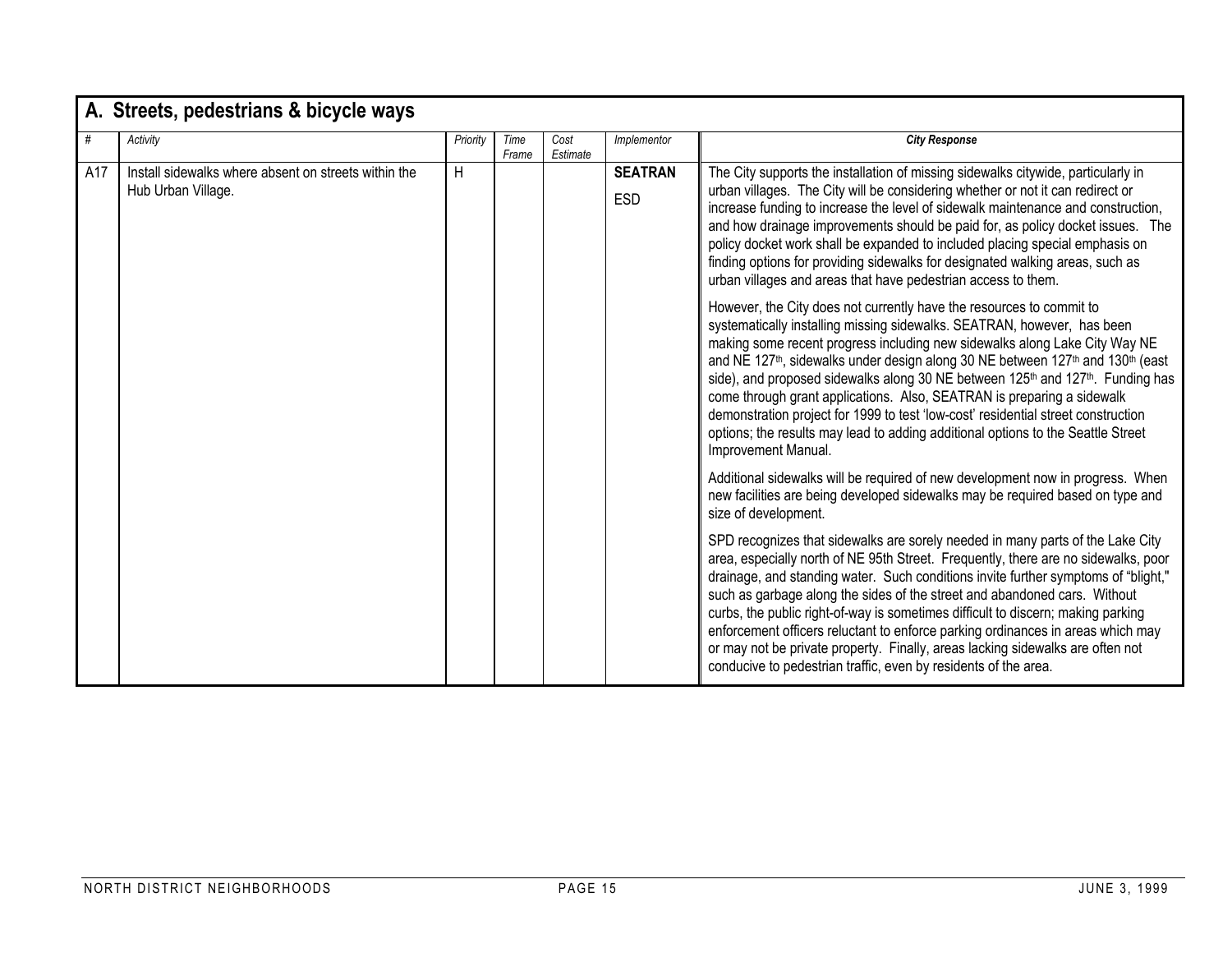|     | A. Streets, pedestrians & bicycle ways                                                                                                                                                                                                                |          |               |                  |                |                                                                                                                                                                                                                                                                                                                                                                                                                                                                                                                                                                                                                                                                                                                                                                                                                                                                                                                                                                                                                                                                                                                                                                                                                                                                                                                                                                             |  |  |  |  |
|-----|-------------------------------------------------------------------------------------------------------------------------------------------------------------------------------------------------------------------------------------------------------|----------|---------------|------------------|----------------|-----------------------------------------------------------------------------------------------------------------------------------------------------------------------------------------------------------------------------------------------------------------------------------------------------------------------------------------------------------------------------------------------------------------------------------------------------------------------------------------------------------------------------------------------------------------------------------------------------------------------------------------------------------------------------------------------------------------------------------------------------------------------------------------------------------------------------------------------------------------------------------------------------------------------------------------------------------------------------------------------------------------------------------------------------------------------------------------------------------------------------------------------------------------------------------------------------------------------------------------------------------------------------------------------------------------------------------------------------------------------------|--|--|--|--|
| #   | Activity                                                                                                                                                                                                                                              | Priority | Time<br>Frame | Cost<br>Estimate | Implementor    | <b>City Response</b>                                                                                                                                                                                                                                                                                                                                                                                                                                                                                                                                                                                                                                                                                                                                                                                                                                                                                                                                                                                                                                                                                                                                                                                                                                                                                                                                                        |  |  |  |  |
| A18 | In areas with high vehicle and pedestrian use, employ<br>curb bulbs, street trees, plantings, parking strips, street<br>lighting fixtures or other devices to more distinctly<br>separate and define pedestrian "zones" from vehicle<br>"zones."      | H        |               |                  | <b>SEATRAN</b> | The City tries to separate pedestrian and bicycle ways from vehicular traffic and<br>parking and improve the distinction between pedestrian spaces and vehicular<br>spaces whenever possible. The City will continue to seek to distinguish pedestrian<br>zones from auto zones through application of Street Improvement Manual<br>standards.                                                                                                                                                                                                                                                                                                                                                                                                                                                                                                                                                                                                                                                                                                                                                                                                                                                                                                                                                                                                                              |  |  |  |  |
|     |                                                                                                                                                                                                                                                       |          |               |                  |                | Standards for street improvements are contained in the Street Improvement<br>Manual, and DCLU will require new development proposals to comply with those<br>standards. In developing public facilities, the City will strive to provide the types of<br>improvements called for in the proposed action to the extent practical within<br>project funding.                                                                                                                                                                                                                                                                                                                                                                                                                                                                                                                                                                                                                                                                                                                                                                                                                                                                                                                                                                                                                  |  |  |  |  |
|     |                                                                                                                                                                                                                                                       |          |               |                  |                | Also see the response to activity #A17 related to sidewalks.                                                                                                                                                                                                                                                                                                                                                                                                                                                                                                                                                                                                                                                                                                                                                                                                                                                                                                                                                                                                                                                                                                                                                                                                                                                                                                                |  |  |  |  |
| A19 | Develop a network of sidewalks and pathways in<br>neighborhoods. (See Plan for detailed direction)                                                                                                                                                    | H        |               |                  | <b>SEATRAN</b> | See the response to activity #A17 related to sidewalks.                                                                                                                                                                                                                                                                                                                                                                                                                                                                                                                                                                                                                                                                                                                                                                                                                                                                                                                                                                                                                                                                                                                                                                                                                                                                                                                     |  |  |  |  |
| A20 | Develop a program for residents and other property<br>owners to participate equitably with the City in funding<br>sidewalks and related drainage improvements.<br>Include criteria that encourage development by block<br>face rather than by parcel. | H        |               |                  | <b>SEATRAN</b> | See the response to activity #A17 related to sidewalks.<br>The policy docket work related to sidewalk improvements includes on-going work<br>to assess how LIDs may be used for the provision of sidewalks and drainage.<br>Also, SPU is currently conducting a Drainage Policy Study which will recommend<br>a framework for prioritizing drainage improvements citywide and address the issue<br>of cost sharing for local area improvements. SPU will host a meeting in 1999 to<br>discuss how the City departments and local groups could coordinate efforts on<br>Thornton Creek Watershed planning- this meeting may provide opportunities to<br>discuss the activity.<br>DCLU, through the Stormwater, Grading, and Drainage (SGD) Ordinance,<br>requires development to tie into the existing drainage system managed by SPU,<br>and in the case of larger developments, provide storage capacity on-site. SPU is<br>developing additional 'Best Management Practices' in response to National Permit<br>Discharge Elimination System Permit requirements and the ESA which DCLU may<br>be asked to enforce. DLCU is working with SPU on the implementation of the<br>Sustainable Building Plan, which may include incentives for developers to design<br>more amenities into their buildings - this might provide opportunities for<br>implementing this activity. |  |  |  |  |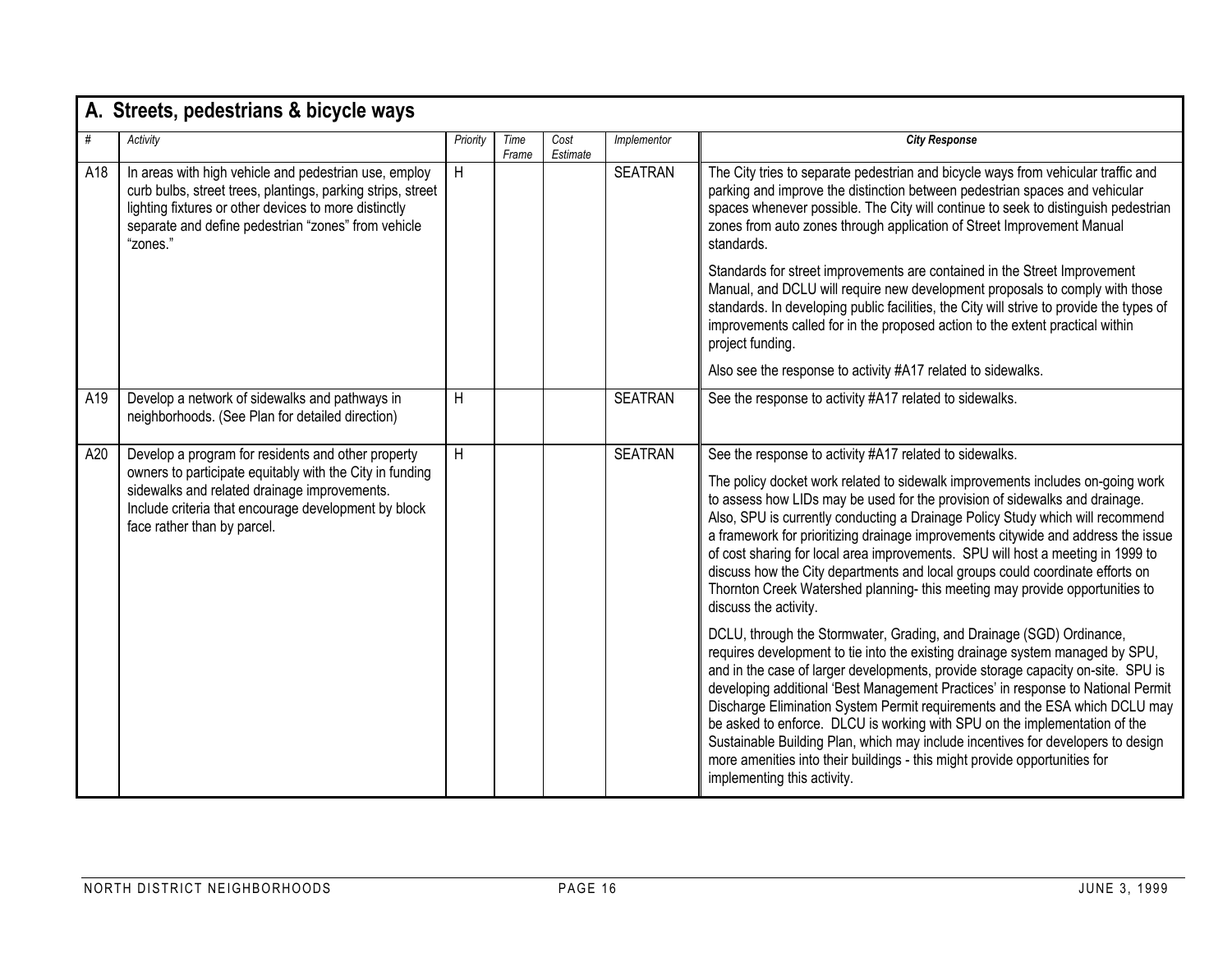|     | A. Streets, pedestrians & bicycle ways                                                                                                                                                                                                                                                                                                                                                                                     |          |               |                  |                               |                                                                                                                                                                                                                                                                                                                                                                                                                                                                                                                                                                                                                                                                                                                                                                                                                                                                                                                                                                                                                                                                                                                                                                                  |
|-----|----------------------------------------------------------------------------------------------------------------------------------------------------------------------------------------------------------------------------------------------------------------------------------------------------------------------------------------------------------------------------------------------------------------------------|----------|---------------|------------------|-------------------------------|----------------------------------------------------------------------------------------------------------------------------------------------------------------------------------------------------------------------------------------------------------------------------------------------------------------------------------------------------------------------------------------------------------------------------------------------------------------------------------------------------------------------------------------------------------------------------------------------------------------------------------------------------------------------------------------------------------------------------------------------------------------------------------------------------------------------------------------------------------------------------------------------------------------------------------------------------------------------------------------------------------------------------------------------------------------------------------------------------------------------------------------------------------------------------------|
| #   | Activity                                                                                                                                                                                                                                                                                                                                                                                                                   | Priority | Time<br>Frame | Cost<br>Estimate | Implementor                   | <b>City Response</b>                                                                                                                                                                                                                                                                                                                                                                                                                                                                                                                                                                                                                                                                                                                                                                                                                                                                                                                                                                                                                                                                                                                                                             |
| A21 | Require installation of curbs, gutters sidewalks and<br>sidewalk lighting as part of any new or renovated<br>multi-family or commercial development in the<br>planning area along both residential and arterial<br>streets.                                                                                                                                                                                                | H        |               |                  | <b>SEATRAN</b><br><b>DCLU</b> | SEATRAN will work with other departments including DCLU on an<br>interdepartmental team to address this proposed activity as part of its policy<br>docket review of sidewalk funding and policy.<br>Currently, curbs, gutters and sidewalks are required on multi-family housing<br>developments of six or more units. This activity may require a change in the<br>Construction Land Use code. Because lowering the threshold for these<br>requirements raises other non-transportation issues such as creating affordable<br>housing, this issue should be looked at city wide and addressed by an<br>interdepartmental team.<br>The option of requiring curbs, gutters, sidewalks, and lighting from developments<br>within the urban village will be considered. The sidewalk pilot project may also<br>offer options for lower cost requirements.<br>The departments should report back to the Council in January of 2000.                                                                                                                                                                                                                                                  |
| A22 | Use street classifications that give pedestrian, bicycle,<br>and other community or neighborhood uses priority<br>while allowing automobile use at safely reduced<br>speeds. Make these classifications available to<br>neighborhood streets that have been insulated from<br>cut-through traffic. Suggestions: NE 135th between<br>15th and the Burke Gilman Trail; 44th Ave. NE<br>between NE 95th and NE 105th Streets. | H        |               |                  | <b>SEATRAN</b>                | The neighborhood will need to propose specific street classifications for the<br>suggested streets before SEATRAN will be able to respond to the proposed<br>activity. The Key Pedestrian Street or Green Street designations might<br>accomplish the intent of the neighborhood. SEATRAN already looks for<br>opportunities to make pedestrian improvements on all streets. Therefore a<br>specific classification is not necessarily needed for a variety of design<br>improvements. If the neighborhood is proposing a new street classification, the<br>next step is to complete a preliminary engineering design which includes:<br>a sketch and/or written description of a proposed design and,<br>a description of how the proposed design will affect parking, access to<br>adjacent property and how much traffic the proposed design will divert onto<br>neighboring streets.<br>Current street classification categories provide sufficient flexibility to allow for<br>development of the desired amenities. Therefore, new street classifications<br>may not be necessary. Additionally, funding is not available to develop a<br>new set of designs at this time. |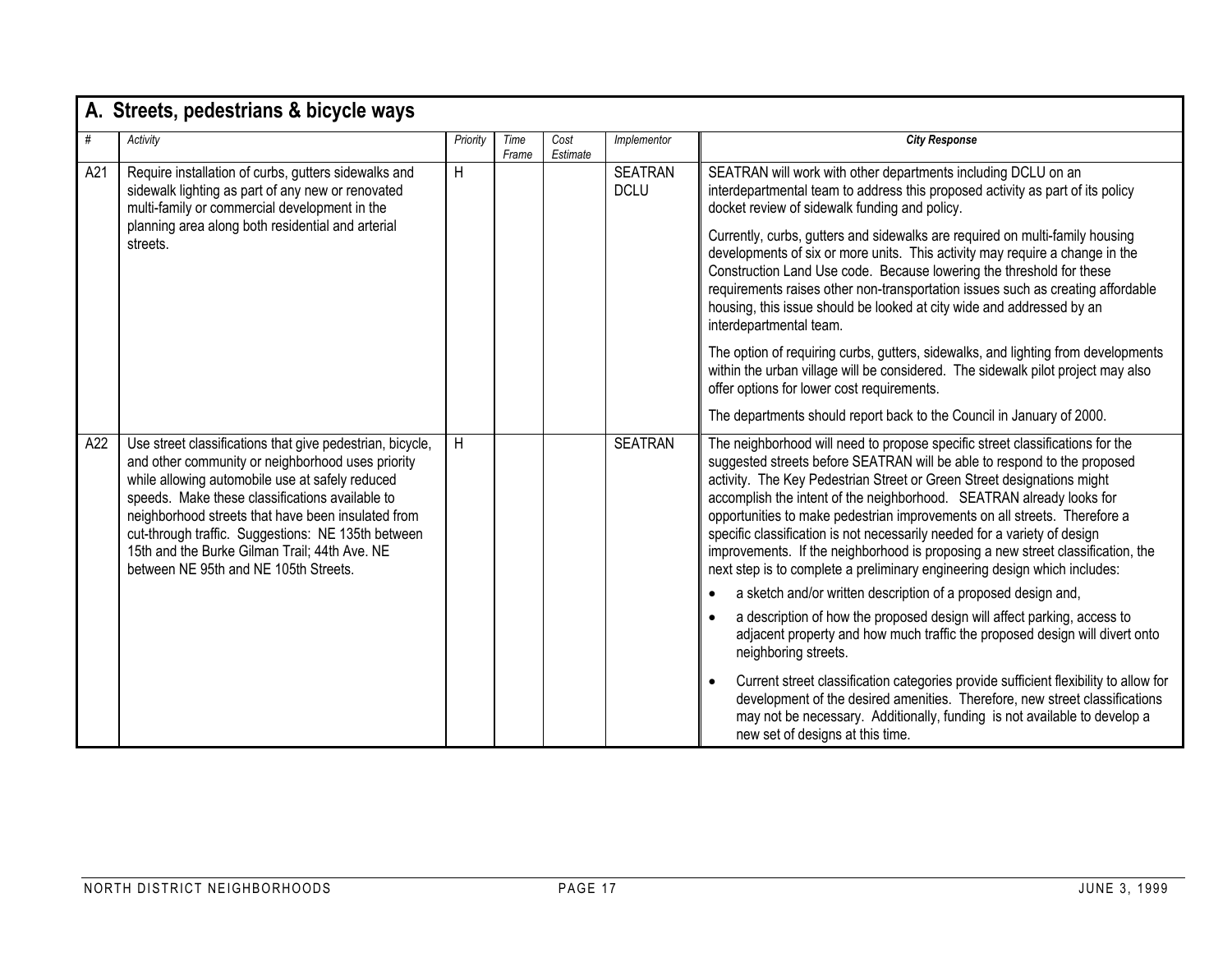|     | A. Streets, pedestrians & bicycle ways                                                                                                                                                                                                                            |          |               |                  |                                                                 |                                                                                                                                                                                                                                                                                                                                                                                                                                                                                                                                                                                                                                                                                                                                                                                                                                                                                                                                                                                                                                                                                                 |  |  |  |  |  |
|-----|-------------------------------------------------------------------------------------------------------------------------------------------------------------------------------------------------------------------------------------------------------------------|----------|---------------|------------------|-----------------------------------------------------------------|-------------------------------------------------------------------------------------------------------------------------------------------------------------------------------------------------------------------------------------------------------------------------------------------------------------------------------------------------------------------------------------------------------------------------------------------------------------------------------------------------------------------------------------------------------------------------------------------------------------------------------------------------------------------------------------------------------------------------------------------------------------------------------------------------------------------------------------------------------------------------------------------------------------------------------------------------------------------------------------------------------------------------------------------------------------------------------------------------|--|--|--|--|--|
| #   | Activity                                                                                                                                                                                                                                                          | Priority | Time<br>Frame | Cost<br>Estimate | Implementor                                                     | <b>City Response</b>                                                                                                                                                                                                                                                                                                                                                                                                                                                                                                                                                                                                                                                                                                                                                                                                                                                                                                                                                                                                                                                                            |  |  |  |  |  |
| A23 | Install signs or other markers providing directions to<br>community facilities and resources along<br>neighborhood pedestrian and bicycle routes. Use<br>signage to direct vehicular traffic to public parking<br>areas to assist these facilities and resources. | M        |               |                  | <b>DON</b><br><b>SEATRAN</b><br><b>DPR</b><br>SPL<br><b>SPD</b> | A community can purchase and post directional signs; however, signs must be<br>posted on private property and not on City right-of-way. The NMF has been used<br>for similar activities in other neighborhoods. There is currently a community<br>wayfinding program underway in Downtown Seattle. Information from that project<br>may be useful in designing and siting signs that are helpful and do not contribute<br>to visual clutter. The City does not install this type of signing.                                                                                                                                                                                                                                                                                                                                                                                                                                                                                                                                                                                                    |  |  |  |  |  |
| A24 | Designate a corridor generally along NE 105th St.<br>between the Burke Gilman Trail and 19th Ave. NE to<br>enhance pedestrian and bicycle use. (Perhaps a Key<br>Pedestrian Street, Green Street.) See Plan for detail.                                           | М        |               |                  | <b>SEATRAN</b>                                                  | SEATRAN supports an east/west pedestrian and bicycle corridor in this general<br>area and will work with the neighborhood to develop a more detailed approach.<br>However due to steep topography and arterial crossings, SEATRAN firmly<br>believes that 105th is not a viable route for a bicycle corridor. Currently an<br>alternative route exists in that there is an east-west bicycle route that crosses Lake<br>City Way at NE 98th Street; SEATRAN is working with WSDOT through the Lake<br>City Way Multi-modal process to improve this connection.<br>Please contact the Bicycle Program for more information. Note that NMF funds<br>may be available to assist in developing a workable plan.                                                                                                                                                                                                                                                                                                                                                                                     |  |  |  |  |  |
| A25 | Keep pedestrian ways accessible by maintaining<br>overgrowth control, enforcing parking restrictions, and<br>encouraging responsible property owners to keep<br>sidewalks clear.                                                                                  | H        |               |                  | <b>SEATRAN</b><br><b>SPD</b><br><b>DCLU</b>                     | The City will help to carry out this activity by responding to community requests to<br>appropriate City enforcement agencies. Also, code enforcement issues have<br>been raised in a number of neighborhood plans and the issue is included on the<br>Policy Docket for City Council discussion.<br>Property owners are responsible for maintaining the planting strips on streets<br>adjacent to private property and for cutting plant material growing from their<br>property into sidewalk or street areas. DCLU instructs property owners to cut<br>grass or prune overgrowth when needed. DCLU is working to strengthen its<br>enforcement of land use, housing, noise and building code standards. The<br>community should contact DCLU with concerns of overgrowth at specific locations.<br>SEATRAN can trim overgrowth adjacent to City owned property or from City<br>owned landscaping. The community should contact SEATRAN's Street<br>Maintenance section concerning specific problematic locations.<br>Parking violations should be reported to the Seattle Police Department. |  |  |  |  |  |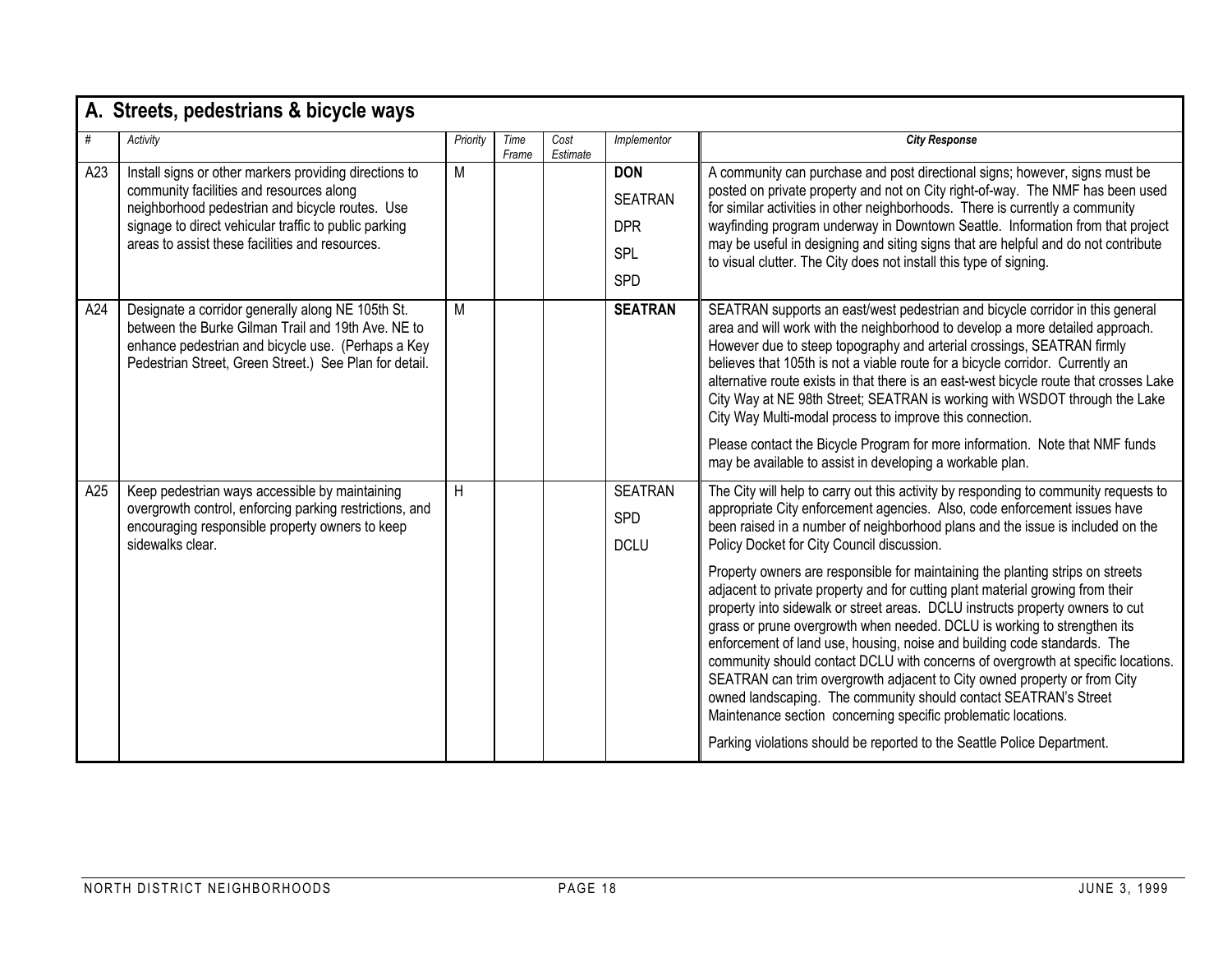|     | A. Streets, pedestrians & bicycle ways                                                                                                                                               |          |               |                  |                                                           |                                                                                                                                                                                                                                                                                                                                                                                                                                                                                                                                                                                                                                                      |  |  |  |  |  |
|-----|--------------------------------------------------------------------------------------------------------------------------------------------------------------------------------------|----------|---------------|------------------|-----------------------------------------------------------|------------------------------------------------------------------------------------------------------------------------------------------------------------------------------------------------------------------------------------------------------------------------------------------------------------------------------------------------------------------------------------------------------------------------------------------------------------------------------------------------------------------------------------------------------------------------------------------------------------------------------------------------------|--|--|--|--|--|
| #   | Activity                                                                                                                                                                             | Priority | Time<br>Frame | Cost<br>Estimate | Implementor                                               | <b>City Response</b>                                                                                                                                                                                                                                                                                                                                                                                                                                                                                                                                                                                                                                 |  |  |  |  |  |
|     | Strategy 4: Enhance bicycle-related amenities to encourage both commuter and recreational use of bicycles.                                                                           |          |               |                  |                                                           |                                                                                                                                                                                                                                                                                                                                                                                                                                                                                                                                                                                                                                                      |  |  |  |  |  |
| A26 | Provide at least two new bicycle/pedestrian access<br>points to the Burke-Gilman Trail between 105th and<br>145th. Suggestions: NE 125th, NE 123rd, NE 105th,<br>NE 135th, NE 145th. | H        |               |                  | <b>SEATRAN</b>                                            | Steep slopes make developing access to the Burke-Gilman Trail difficult between<br>NE 105 <sup>th</sup> St. and NE 145 <sup>th</sup> Street. The City will work with the community to find<br>appropriate connections. SEATRAN will assess the viability of the specific<br>locations identified.                                                                                                                                                                                                                                                                                                                                                    |  |  |  |  |  |
| A27 | To the extent possible, establish striped bikeways.<br>Suggestions: 30 <sup>th</sup> Ave. NE, 35 <sup>th</sup> Ave. NE.                                                              | M        | ??            |                  | <b>SEATRAN</b>                                            | SEATRAN will review the identified routes to determine if bike lanes are<br>appropriate. Striped bike lanes are not appropriate on all arterial routes.<br>SEATRAN evaluates arterial streets with bike lane potential by considering several<br>factors including street width, volume, street parking and arterial crossings. To<br>perform a review meaningful to the neighborhood, it would be very helpful to get<br>the name and phone number of a neighborhood contact who can share more<br>information about the problems being seen at these locations. Please contact the<br>bicycle and pedestrian section to initiate a SEATRAN review. |  |  |  |  |  |
| A28 | Add new bicycle routes to the Seattle Bicycling Guide<br>Map. Remove any routes from the map that are steep<br>or hazardous to general bicycle riders.                               | H        |               |                  | <b>SEATRAN</b>                                            | SEATRAN will review specific suggestions received from the neighborhood for<br>new or modified routes on the Bicycling Guide Map. SEATRAN is continually<br>looking for ways to improve the Seattle Bicycling Guide Map. However,<br>SEATRAN does not plan to undertake a comprehensive review of routes in the<br>north neighborhoods to identify routes to add or delete.                                                                                                                                                                                                                                                                          |  |  |  |  |  |
| A29 | As transit stations or hubs and/or Monorail stations are<br>developed, include facilities for safe, secure bicycle<br>storage and amenities. (See Plan)                              |          |               |                  | <b>SEATRAN</b><br>Metro<br>Elevated<br>Transit<br>Company | The City supports the inclusion of bicycle facilities at transit stops, and will work<br>with all agencies to promote this activity. This activity will be forwarded to Metro<br>and the Elevated Transit Company. (See response in A11).                                                                                                                                                                                                                                                                                                                                                                                                            |  |  |  |  |  |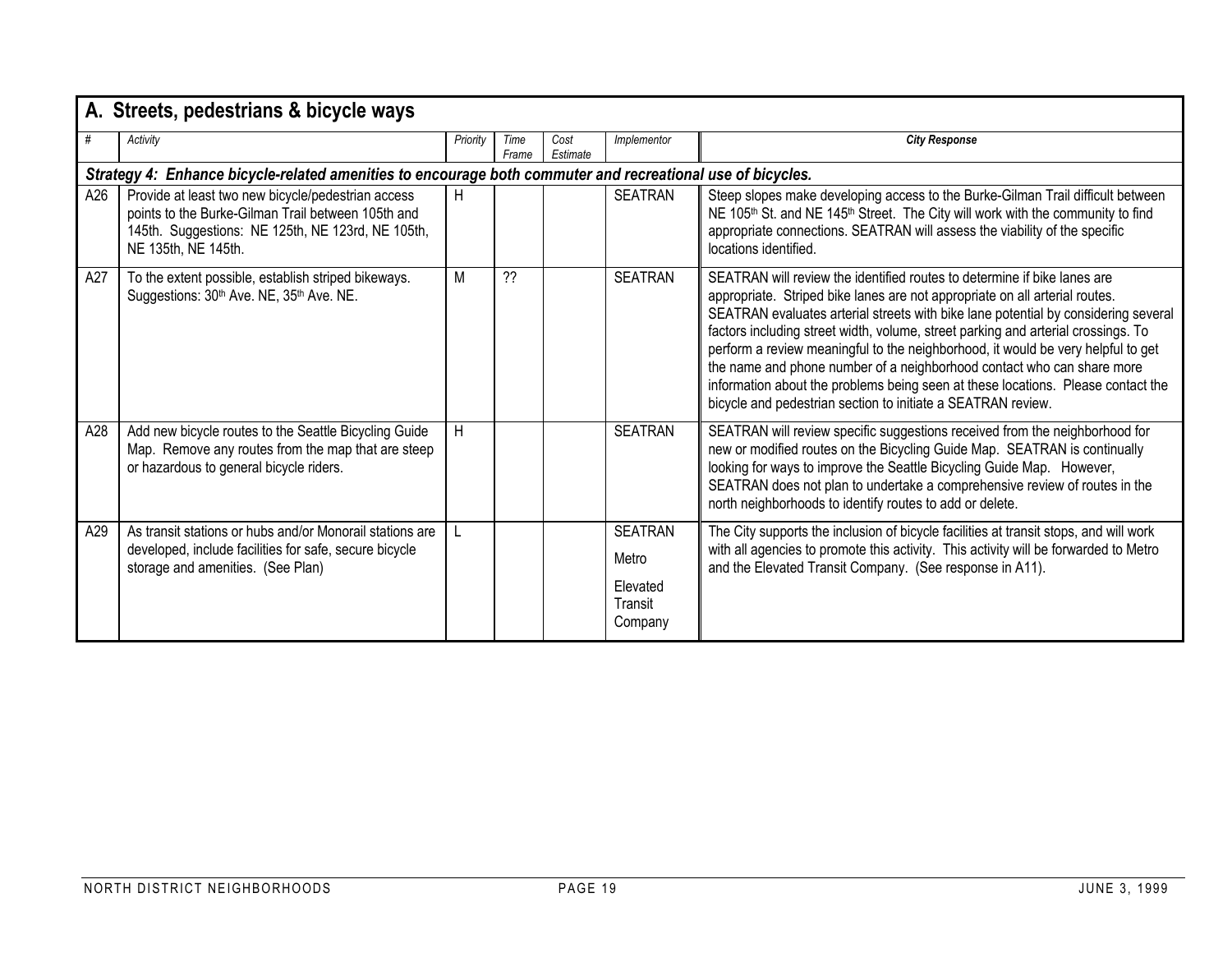|     | A. Streets, pedestrians & bicycle ways                                                                                                                                                                                                                         |          |               |                  |                                |                                                                                                                                                                                                                                                                                                                                                                                                                                                                                                                                                                                                                                                                                                                                                                                                                                                                                                                                                                                                                                                                                                                                  |  |  |  |  |  |
|-----|----------------------------------------------------------------------------------------------------------------------------------------------------------------------------------------------------------------------------------------------------------------|----------|---------------|------------------|--------------------------------|----------------------------------------------------------------------------------------------------------------------------------------------------------------------------------------------------------------------------------------------------------------------------------------------------------------------------------------------------------------------------------------------------------------------------------------------------------------------------------------------------------------------------------------------------------------------------------------------------------------------------------------------------------------------------------------------------------------------------------------------------------------------------------------------------------------------------------------------------------------------------------------------------------------------------------------------------------------------------------------------------------------------------------------------------------------------------------------------------------------------------------|--|--|--|--|--|
| #   | Activity                                                                                                                                                                                                                                                       | Priority | Time<br>Frame | Cost<br>Estimate | Implementor                    | <b>City Response</b>                                                                                                                                                                                                                                                                                                                                                                                                                                                                                                                                                                                                                                                                                                                                                                                                                                                                                                                                                                                                                                                                                                             |  |  |  |  |  |
|     | LAKE CITY WAY (SR 522)                                                                                                                                                                                                                                         |          |               |                  |                                |                                                                                                                                                                                                                                                                                                                                                                                                                                                                                                                                                                                                                                                                                                                                                                                                                                                                                                                                                                                                                                                                                                                                  |  |  |  |  |  |
|     | Strategy 1: Ensure the Washington State Department of Transportation (WSDOT) plans for improvements to SR 522 through the planning area are acceptable to<br>the local business community.                                                                     |          |               |                  |                                |                                                                                                                                                                                                                                                                                                                                                                                                                                                                                                                                                                                                                                                                                                                                                                                                                                                                                                                                                                                                                                                                                                                                  |  |  |  |  |  |
| A30 | Meet with WSDOT and Seattle Transportation<br>(SEATRAN) representatives to resolve conflicts over<br>proposed roadway improvements along the SR 522<br>corridor. Ensure that adequate access to businesses<br>is incorporated into corridor improvement plans. | H        |               |                  | <b>SEATRAN</b><br><b>WSDOT</b> | The City and the neighborhood will seek to implement this activity through<br>continued participation in the WSDOT Multi-Modal study of SR 522. The WSDOT<br>Multi-Modal Study of SR 522 has been ongoing for several years. It is a study,<br>with no funds for implementation, by WSDOT of the entire length of Lake City<br>Way/SR 522 from I-5 to SR 405. The purpose of the project is to improve the<br>safety and people-carrying capacity of the highway. This will be accomplished by<br>undertaking technical analysis and assessments as well as working with corridor<br>communities to incorporate local interests and requests. WSDOT contracted with<br>a public involvement firm in 1998 which has led to an intensive public review<br>process. WSDOT has met several times with the Lake City business<br>neighborhood and with the planning group transportation committee. In the<br>meantime, the City and KC/Metro have moved forward with the Lake City Multi-<br>modal project, which has contributed funding for pedestrian and transit<br>improvements which are to begin shortly. See response in A1. |  |  |  |  |  |
| A31 | In sections of the highway planned to receive raised<br>medians, retain existing "free" turn lanes.                                                                                                                                                            | H        |               |                  | <b>SEATRAN</b>                 | See response in A31. Also, while the WSDOT study is considering medians, no<br>final decisions have been made. The City will remain involved in the planning for<br>this project, and encourages the neighborhood to remain involved as well.                                                                                                                                                                                                                                                                                                                                                                                                                                                                                                                                                                                                                                                                                                                                                                                                                                                                                    |  |  |  |  |  |
| A32 | Provide improved pedestrian crossings between<br>signalized intersections.                                                                                                                                                                                     | M        |               |                  | <b>SEATRAN</b>                 | The neighborhood will need to present locations about which it has safety<br>concerns directly to SEATRAN for review. SEATRAN does not plan to undertake<br>a comprehensive review of intersections in the north neighborhoods' for providing<br>crossings. Crosswalk funding was doubled in this year's budget, and this type of<br>work made a priority, but it is still small relative to the amount being requested city-<br>wide. The City believes, however, that not all locations are well suited as marked<br>crosswalks. Marked crosswalks in some locations lead pedestrians, children and<br>the elderly in particular, into thinking they are safer than they really are as they<br>enter a street to cross it. SEATRAN would want to look very carefully at locations<br>along this street before making a decision about marking them for crosswalks.<br>Also, this issue is currently on the 'Policy Docket' for review of citywide policy<br>issues, and will be considered as part of that review.                                                                                                             |  |  |  |  |  |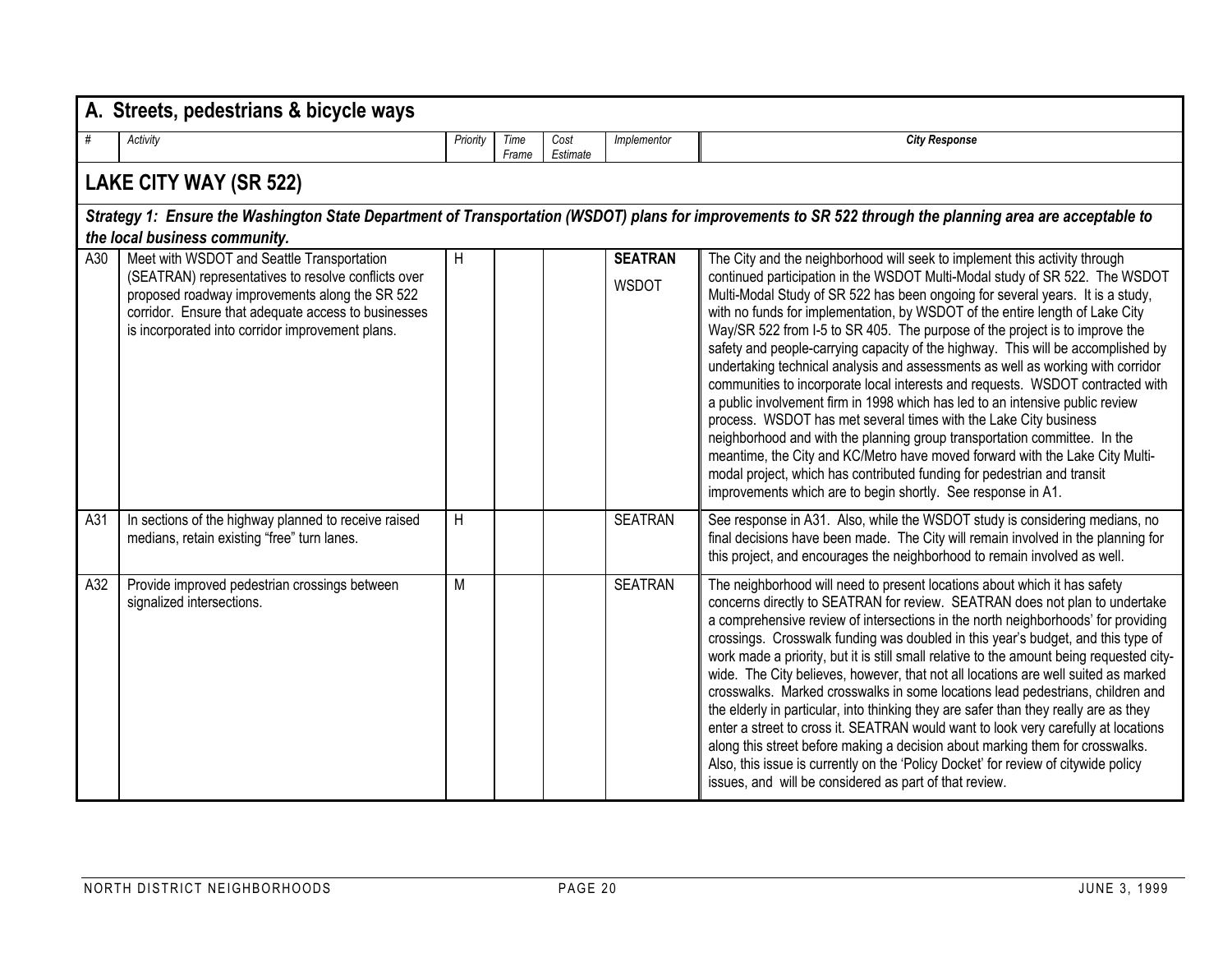|                                                                                                                                                                                                                                                                                       | A. Streets, pedestrians & bicycle ways                                                                                                                                                     |          |               |                  |                |                                                                                                                                                                                                                                                                                                                                                                                                                                                                                                                                                                                                                                                                                                                                                                         |  |  |  |  |  |
|---------------------------------------------------------------------------------------------------------------------------------------------------------------------------------------------------------------------------------------------------------------------------------------|--------------------------------------------------------------------------------------------------------------------------------------------------------------------------------------------|----------|---------------|------------------|----------------|-------------------------------------------------------------------------------------------------------------------------------------------------------------------------------------------------------------------------------------------------------------------------------------------------------------------------------------------------------------------------------------------------------------------------------------------------------------------------------------------------------------------------------------------------------------------------------------------------------------------------------------------------------------------------------------------------------------------------------------------------------------------------|--|--|--|--|--|
| #                                                                                                                                                                                                                                                                                     | Activity                                                                                                                                                                                   | Priority | Time<br>Frame | Cost<br>Estimate | Implementor    | <b>City Response</b>                                                                                                                                                                                                                                                                                                                                                                                                                                                                                                                                                                                                                                                                                                                                                    |  |  |  |  |  |
| A33                                                                                                                                                                                                                                                                                   | Incorporate street trees, plantings and 'gateway'<br>treatments to bulbs located in center aisle.                                                                                          | H        |               |                  | <b>SEATRAN</b> | The community will need to identify specific locations for SEATRAN to evaluate to<br>determine if landscaping is appropriate. Where landscaping is appropriate,<br>SEATRAN's Arborist office can work with the community to identify funding<br>sources, planting sites and proper vegetation. Note, however, that landscaped<br>medians/curb bulbs may not be appropriate at all locations due to limitations of<br>bulb design, safety concerns and/or maintenance concerns.                                                                                                                                                                                                                                                                                          |  |  |  |  |  |
| Strategy 2: Aggressively pursue ways by which Lake City Way can efficiently and safely serve current and projected traffic volumes while developing its<br>pedestrian appeal and use. Improve and maintain safe pedestrian crossings, coordinating with transit stops as appropriate. |                                                                                                                                                                                            |          |               |                  |                |                                                                                                                                                                                                                                                                                                                                                                                                                                                                                                                                                                                                                                                                                                                                                                         |  |  |  |  |  |
|                                                                                                                                                                                                                                                                                       |                                                                                                                                                                                            |          |               |                  |                |                                                                                                                                                                                                                                                                                                                                                                                                                                                                                                                                                                                                                                                                                                                                                                         |  |  |  |  |  |
| A34                                                                                                                                                                                                                                                                                   | Modify the traffic signal at Lake City Way and Erickson<br>Place to allow southbound left-turns from Lake City<br>Way in the absence of oncoming northbound traffic.                       | H        |               |                  | <b>SEATRAN</b> | SEATRAN will review the signal at Erickson Place and make a recommendation<br>to the neighborhood. To perform a review meaningful to the neighborhood, it<br>would be very helpful to get the name and phone number of a neighborhood<br>contact who can share more information about the problems being seen at these<br>locations. Please contact the traffic operations office to initiate a SEATRAN<br>review.                                                                                                                                                                                                                                                                                                                                                      |  |  |  |  |  |
| A35                                                                                                                                                                                                                                                                                   | Complete the construction of concrete sidewalks, with<br>curbs, gutters and ADA ramps, and installation of<br>street trees along the full length of both sides of Lake<br>City Way.        | H        |               |                  | <b>SEATRAN</b> | Two projects are underway that provide potential to implement this activity (see<br>response in A31 related to the WSDOT project, or response A1 related to the<br>City/County project).                                                                                                                                                                                                                                                                                                                                                                                                                                                                                                                                                                                |  |  |  |  |  |
| A36                                                                                                                                                                                                                                                                                   | Identify appropriate modifications and remedy<br>hazardous traffic conditions along Lake City Way<br>between NE 120th and 123rd Streets. (See detail in<br>Plan)                           | H        |               |                  | <b>SEATRAN</b> | Neighborhood concerns about specific locations need to be forwarded to<br>SEATRAN for review and response. SEATRAN regularly reviews hazardous<br>locations. Also, See response in A35.                                                                                                                                                                                                                                                                                                                                                                                                                                                                                                                                                                                 |  |  |  |  |  |
| A37                                                                                                                                                                                                                                                                                   | Initiate a comprehensive study of the "triangle" formed<br>by Lake City Way, Northgate Way and 24th Ave. NE.<br>(See detail in Plan.) Include considerations of A24,<br>A15, A41, and A30. | H        |               |                  | <b>SEATRAN</b> | WSDOT recently completed the planning process for their Lake City Way Multi-<br>Modal project. WSDOT was contacted about this location and was aware of many<br>of the neighborhood's concerns. The planning process included several<br>neighborhood meetings with opportunities for input, and amenities have been<br>identified. Contact WSDOT for more information on the study. If the<br>neighborhood feels that this approach has not been successful, they may need to<br>apply for Neighborhood Matching funds to conduct an additional study. SEATRAN<br>has investigated possible installation of traffic signals at 24th Ave. NE & Northgate<br>Way, and 24th Ave. NE & Lake City Way. Traffic signals at these locations are<br>funded in the 1999 budget. |  |  |  |  |  |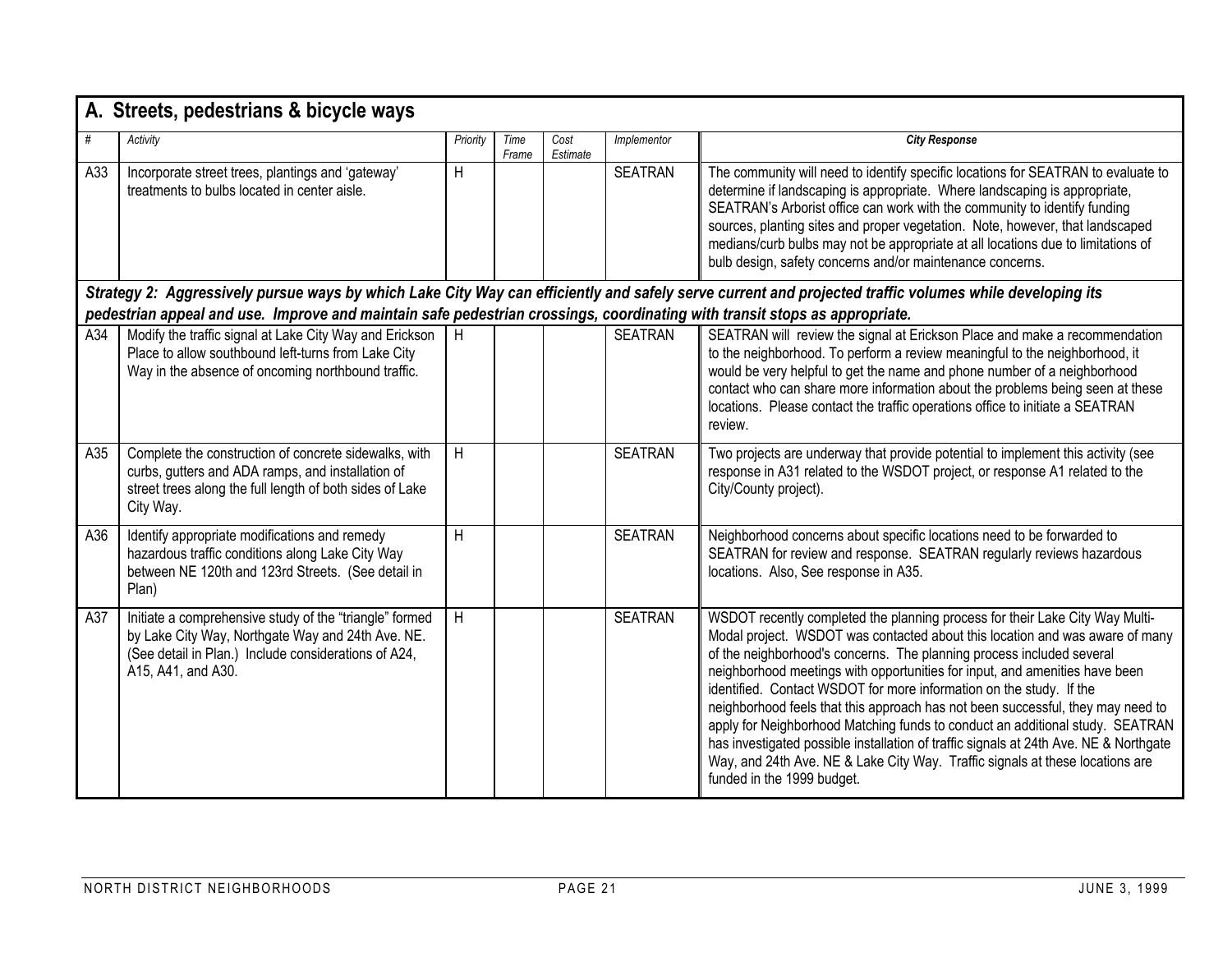|     | A. Streets, pedestrians & bicycle ways                                                                                                                                                                                                                   |          |               |                  |                |                                                                                                                                                                                                                                                                                                                                                                                                                                                                                                                                                                                                                                                                                                                                                                                                                                                                                                                                                                                                                                                                  |  |  |  |  |
|-----|----------------------------------------------------------------------------------------------------------------------------------------------------------------------------------------------------------------------------------------------------------|----------|---------------|------------------|----------------|------------------------------------------------------------------------------------------------------------------------------------------------------------------------------------------------------------------------------------------------------------------------------------------------------------------------------------------------------------------------------------------------------------------------------------------------------------------------------------------------------------------------------------------------------------------------------------------------------------------------------------------------------------------------------------------------------------------------------------------------------------------------------------------------------------------------------------------------------------------------------------------------------------------------------------------------------------------------------------------------------------------------------------------------------------------|--|--|--|--|
| #   | Activity                                                                                                                                                                                                                                                 | Priority | Time<br>Frame | Cost<br>Estimate | Implementor    | <b>City Response</b>                                                                                                                                                                                                                                                                                                                                                                                                                                                                                                                                                                                                                                                                                                                                                                                                                                                                                                                                                                                                                                             |  |  |  |  |
| A38 | Remove Lake City Way from the Seattle Bicycling<br>Guide map to discourage its use by bicyclists, reduce<br>hazards and prevent accidents.                                                                                                               | H        |               |                  | <b>SEATRAN</b> | The City does not support the removal of Lake City Way from the Bicycling Guide<br>Map. Lake City Way is on the Seattle Bicycling Guide Map only between 137 <sup>th</sup><br>and 145 <sup>th</sup> . This section of the bike route provides important connections to areas<br>north of Seattle. It is along a section of Lake City Way that has lower motor<br>vehicle volumes than areas along Lake City Way south of 137 <sup>th</sup> . If alternative<br>routes that provide the same connections can be identified, SEATRAN will<br>consider removing Lake City Way from the map. Also, Lake City Way between<br>137th and 145th Streets is on the Bicycling Guide Map because this is the only<br>location where there is a signalized crossing of NE 145th. In addition, Lake City<br>Way becomes Bothell Way, which has a shoulder and is a major King County bike<br>route that links up with the Burke-Gilman Trail. Lake City Way is simply the best<br>available link to the County because, unfortunately, there is no good alternative<br>route. |  |  |  |  |
| A39 | Continue "greening" of the boulevard. (See detail in<br>the Plan)                                                                                                                                                                                        | M        |               |                  | <b>SEATRAN</b> | This activity will be considered as part of the two on-going LCW Multi-Modal<br>projects. Nonetheless, SEATRAN's Arborist will provide technical assistance with<br>the community to identify funding sources, planting sites and proper plant<br>selections. The City is not prepared to commit to specific improvements prior to<br>reviewing this activity in the Lake City Way Multi-Modal projects.                                                                                                                                                                                                                                                                                                                                                                                                                                                                                                                                                                                                                                                         |  |  |  |  |
| A40 | Consider creation of a pedestrian bridge or overpass<br>across Lake City Way at or near NE 105th St. (See<br>detail in Plan.)                                                                                                                            | H        |               |                  | <b>SEATRAN</b> | The City is unlikely to support this project because of limited funding, and the<br>expense of this item. SEATRAN is willing to work with the community to identify<br>feasible alternatives. Note, however, that this is a difficult location due to site<br>conditions. There are extreme grade differences at this location that would make<br>an accessible pedestrian crossing difficult.<br>According to SPD, this is not an area known for a high volume of pedestrian or<br>bicycle traffic, and might not experience sufficient use to justify its cost.                                                                                                                                                                                                                                                                                                                                                                                                                                                                                                |  |  |  |  |
| A41 | Provide safe pedestrian passages across Lake City<br>Way using crosswalks, pedestrian activated signals,<br>timed signals, overpasses, etc., at multiple locations.<br>Suggestions: NE 95th, NE 98th, NE 105th, NE 115th,<br>NE 133rd, NE 135th Streets. | H        |               |                  | <b>SEATRAN</b> | This is a very large activity that is being considered as part of the two Lake City<br>Way projects. The City is not prepared to commit to specific improvements prior to<br>reviewing this activity in the Lake City Way Multi-Modal project.<br>SPD, however, regards this as an excellent idea which may mitigate the fairly<br>large numbers of jaywalkers who cross Lake City Way between NE 125 and NE<br>145 because of the long distance between crosswalks. In addition, the visibility<br>and signage of the existing crosswalks should be improved.                                                                                                                                                                                                                                                                                                                                                                                                                                                                                                   |  |  |  |  |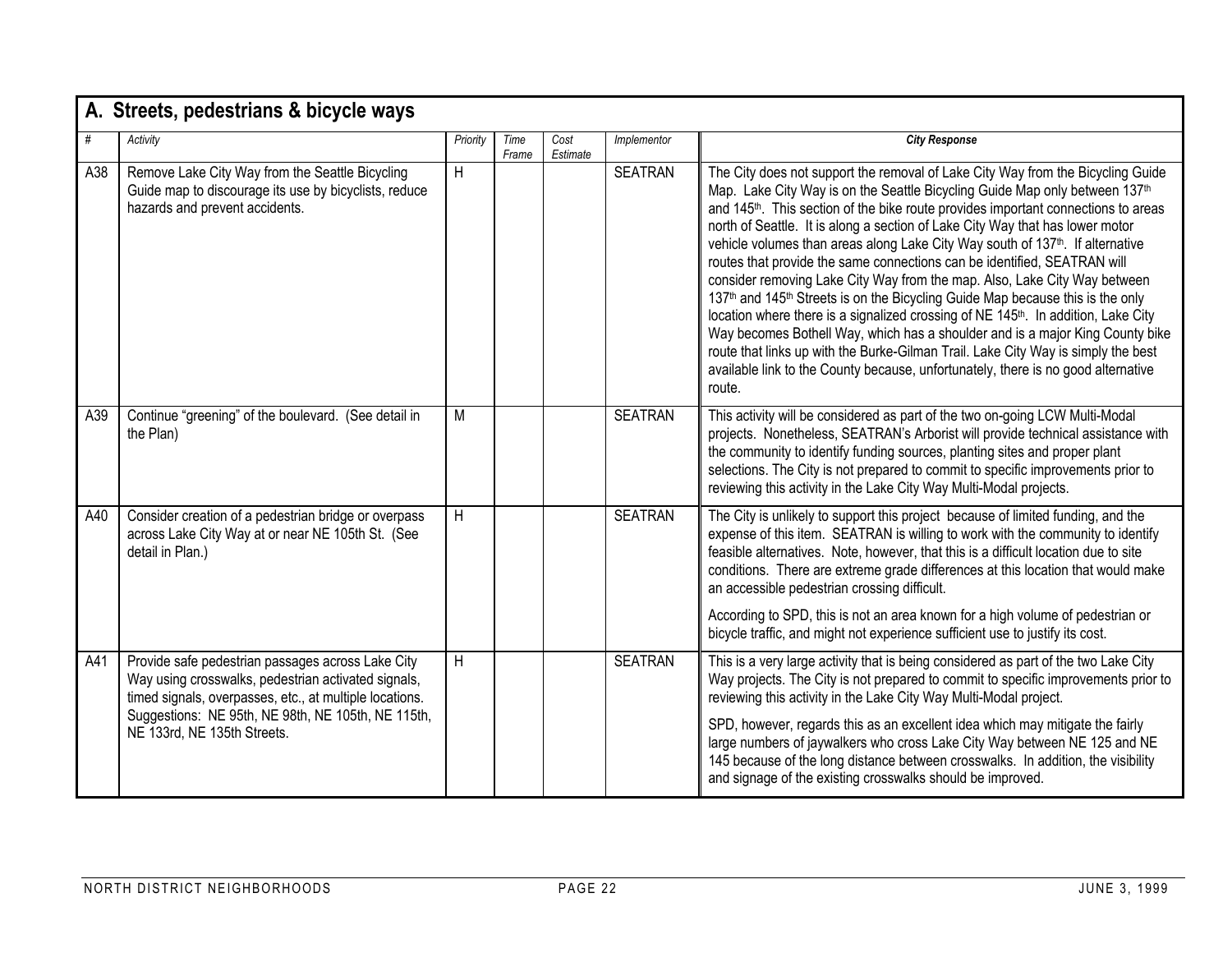|     | A. Streets, pedestrians & bicycle ways                                                                                                               |          |               |                  |                                           |                                                                                                                                                                                                                                                                                                                                                                                                                                                                                                                                                                                                                                                                                                                                                                          |  |  |  |  |
|-----|------------------------------------------------------------------------------------------------------------------------------------------------------|----------|---------------|------------------|-------------------------------------------|--------------------------------------------------------------------------------------------------------------------------------------------------------------------------------------------------------------------------------------------------------------------------------------------------------------------------------------------------------------------------------------------------------------------------------------------------------------------------------------------------------------------------------------------------------------------------------------------------------------------------------------------------------------------------------------------------------------------------------------------------------------------------|--|--|--|--|
| #   | Activity                                                                                                                                             | Priority | Time<br>Frame | Cost<br>Estimate | Implementor                               | <b>City Response</b>                                                                                                                                                                                                                                                                                                                                                                                                                                                                                                                                                                                                                                                                                                                                                     |  |  |  |  |
| A42 | Maintain all painted crosswalks using the ladder-style<br>of painted lines.                                                                          | H        |               |                  | SEATRAN                                   | Note that crosswalk funding has been doubled and this type of work made a<br>priority. Remarking crosswalks in the ladder-style configuration will be done as<br>funding allows. However, funding is still small relative to the amount of crosswalk<br>work being requested. For any new crosswalks, the community will need to<br>provide a prioritized list of specific locations for evaluation through SEATRAN's<br>crosswalk program. See the response to activity A32.                                                                                                                                                                                                                                                                                            |  |  |  |  |
| A43 | Keep culverts under Lake City Way maintained to<br>prevent flooding of Thornton Creek, encourage fish<br>passage, and provide enhanced fish habitat. | М        |               |                  | <b>SPU</b>                                | The City supports this activity to maintain culverts and enhance fish habitat. The<br>City is already working on projects that partially implement this activity. SPU is<br>installing the fish passage improvements at 100 <sup>th</sup> and 120 <sup>th</sup> streets. The culvert at<br>130 <sup>th</sup> St. is in good condition and there are no plans for an additional project there.<br>Additionally, Thornton Creek, where it is free flowing, is considered an<br>environmentally critical area and is protected by the Environmentally Critical Areas<br>ordinance - this may help to provide protections. Finally, the City will be examining<br>development regulations in 1999 in light of the salmon listing - this too may help<br>provide protections. |  |  |  |  |
| A44 | Preserve and enhance green "gateways to Lake City"<br>along Lake City Way near NE 95th and NE 145th St.<br>(Detail in Plan.)                         | H        |               |                  | Community<br><b>SEATRAN</b><br><b>SAC</b> | This is a community based activity. The next step in implementing this project is<br>for the community to identify what types of enhancements are desired. City<br>departments can then work with the neighborhood to determine the best strategy<br>for implementing these enhancements. The Neighborhood Matching Fund is a<br>good funding source for Gateway treatments. Another potential funding<br>opportunity may be available through the SAC which can provide technical<br>assistance to neighborhood arts councils developing gateways and street<br>improvements. If "1% for Art" funds are generated, SAC can be involved.                                                                                                                                 |  |  |  |  |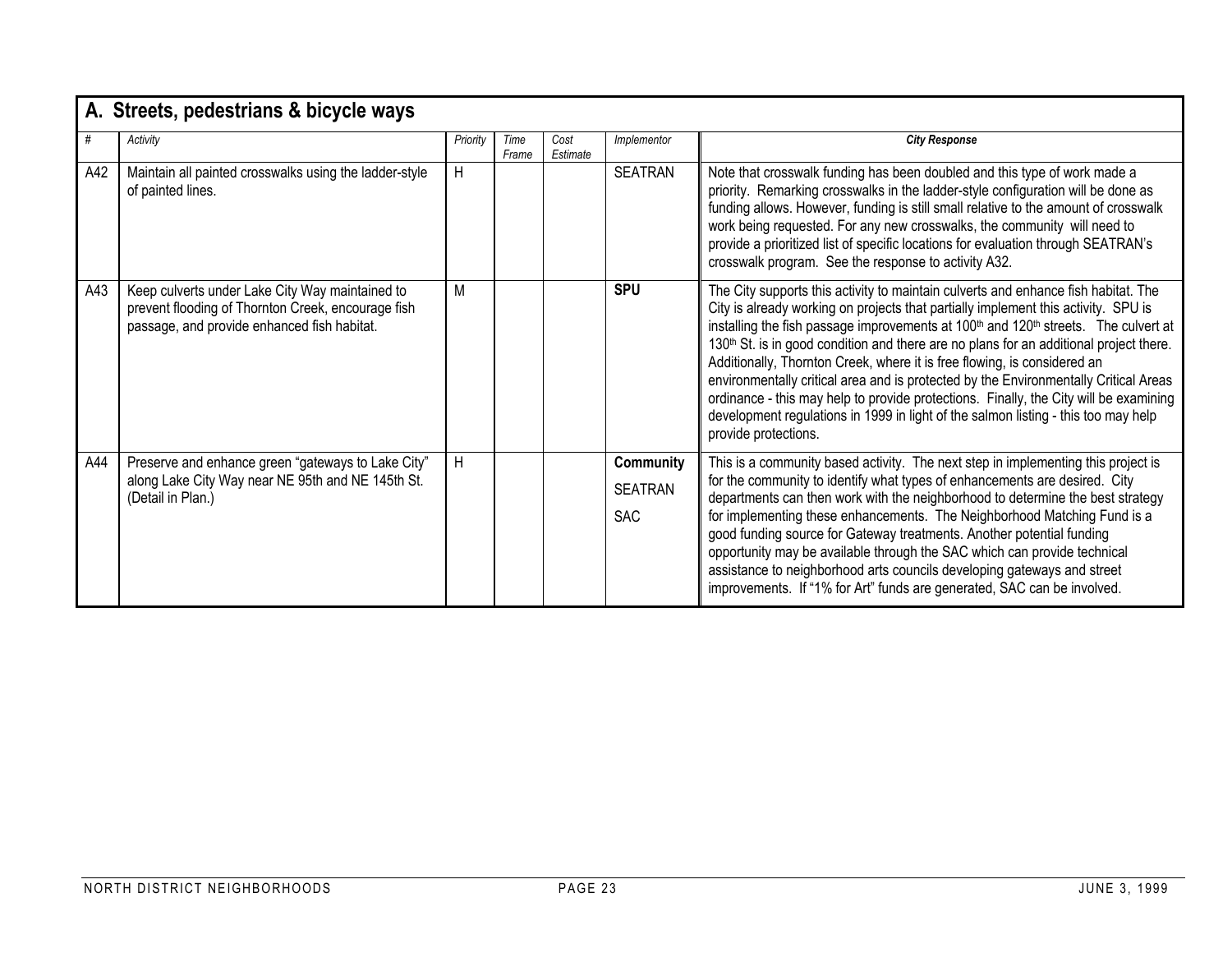## **B. CIVIC CORE**

#### **Description**

The "Civic Core" is an area covering about eight to ten square blocks in the heart of Lake City. This area has a concentration of important facilities and services: the library, community service center, fire station, post office, community center, a city park, commercial activities and some other business and institutional services. The Civic Core plan has numerous phases to be implemented over time.

Improvement of City-owned facilities is long overdue and the City has identified the following improvements for the near term: expansion of the Lake City Library, expanded parking for the Library, a new Little City Hall (adjacent to the Library expansion) and Lake City Community Center. Albert Davis Park will be expanded to the North to include active recreation facilities such as tennis and basketball courts. The Long Range Fire Facilities Plan will determine whether Fire Station #39 should be renovated or replaced. Street improvements, especially for pedestrian and other non-motorized uses, were proposed in the Gateway Plan (1977) and are still needed. Drainage improvements have been underway but are not complete to implement the Gateway Plan.

ESD has been working closely with the group to implement the first phase of the Civic Core Plan. As of September 1998, the planning group has authorized ESD to proceed to option purchase of two key properties outlined in this plan using, if necessary, \$40, 000 of the Early Implementation Funds allocated to this Neighborhood Plan.

#### **Integrated City Response**

This strategy is consistent with the Comprehensive Plan. It is designed to improve residents' access to public services, and to develop an urban amenity. The focus on pedestrian access and mobility will strengthen other HUV elements.

The Mayor's Office has expressed support for this strategy. ESD, DPR, and SPL are coordinating on Phase 1 of the Civic Core plan including: expansion of the Lake City Library, building a new Little City Hall adjacent to the Library, improvements to Albert Davis Park, and expansion of public parking in a garage under the expanded Albert Davis Park. A study of fire department facilities is underway and is considering improvements to Fire Station #39.

ESD has been working with the planning group to develop City development alternatives in the spirit of the Civic Core proposal. Since the Library bond issue passed, plans are underway to expand the Lake City Library, construct additional space for the Lake City Little City Hall (and potentially future Library expansion), develop parking for these facilities and the Lake City Community Center, and redevelop Albert Davis Park to include a plaza and more active recreational opportunities. ESD has been exploring potential property acquisition on the block that includes the Lake City Library and Community Center. The current goal is to acquire one lot in 1999, and try to obtain property control on two other lots at the north end of the block. Actual design of the Lake City Library extension, including the Little City Hall space, will be conducted through a Seattle Public Library design process in conjunction with DPR, ESD and local groups and citizens. The City anticipates that design work will begin in late 1999.

While directed toward a single goal, the individual activities in this strategy could be implemented independently of one another.

## **Lead Department:** ESD

**Participating Departments:** DPR, SPL, SFD, SPU, SPO, SEATRAN, SCL, DON, KC/Metro

#### *Activities Already Underway*

1. ESD is actively involved in the development of this project, including the purchase of specific 'key' properties.

#### *Tasks to be Undertaken in 1999-2000*

- 1. ESD will continue to pursue the development of the Civic Core proposal. ESD has agreed to provide for visitor parking on the lot west of the Fire Station.
- 2. The City is conducting a citywide review of Fire facilities and response times. This will inform the decision whether to renovate or build a new Fire Station.
- 3. Identify those activities in this Key Strategy that are good candidates for next steps for implementation considering priorities, possible funding sources and departmental staffing capabilities through the North Sector work program.
- 4. Identify next steps for continued implementation.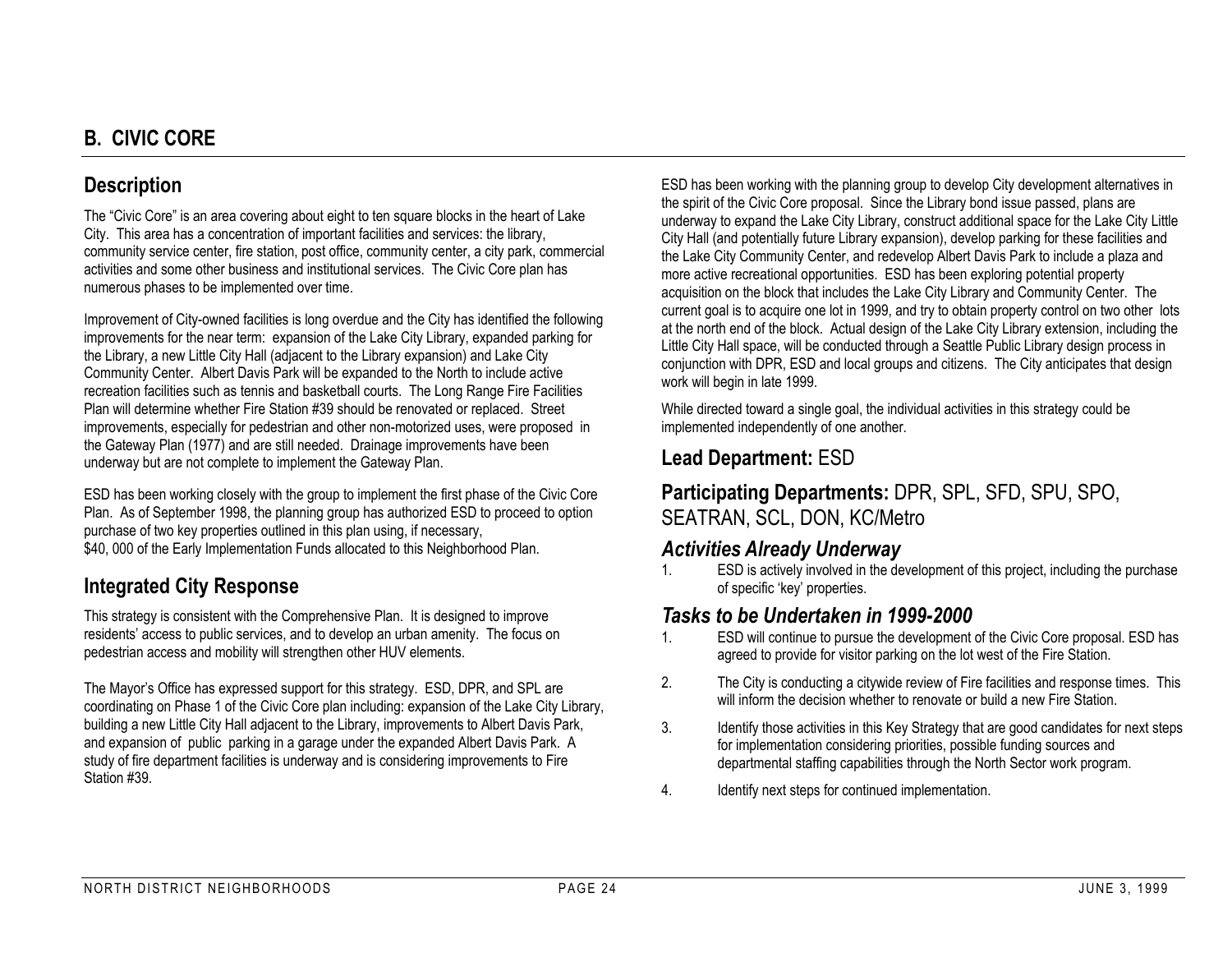|                 | <b>B. Civic Core</b>                                                                       |          |                  |                  |                                  |                                                                                                                                                                                                                                                                                                                                                                                                                                                                                                                                                                                                                                                                                                                                                                                                                                                                                                                               |  |  |  |  |  |  |
|-----------------|--------------------------------------------------------------------------------------------|----------|------------------|------------------|----------------------------------|-------------------------------------------------------------------------------------------------------------------------------------------------------------------------------------------------------------------------------------------------------------------------------------------------------------------------------------------------------------------------------------------------------------------------------------------------------------------------------------------------------------------------------------------------------------------------------------------------------------------------------------------------------------------------------------------------------------------------------------------------------------------------------------------------------------------------------------------------------------------------------------------------------------------------------|--|--|--|--|--|--|
|                 | Activity                                                                                   | Priority | Time<br>Frame    | Cost<br>Estimate | Implementor                      | <b>City Response</b>                                                                                                                                                                                                                                                                                                                                                                                                                                                                                                                                                                                                                                                                                                                                                                                                                                                                                                          |  |  |  |  |  |  |
|                 | Strategy 1: Acquire parcels necessary to execute the Civic Core plan.                      |          |                  |                  |                                  |                                                                                                                                                                                                                                                                                                                                                                                                                                                                                                                                                                                                                                                                                                                                                                                                                                                                                                                               |  |  |  |  |  |  |
| <b>B1</b>       | Acquire old motor court property and adjacent<br>properties to the North. (12549 28th NE). | н        | Imme-<br>diately |                  | <b>ESD</b>                       | The 'Motor Court' property is being developed and is not for sale. Other adjacent<br>properties are being explored by ESD.                                                                                                                                                                                                                                                                                                                                                                                                                                                                                                                                                                                                                                                                                                                                                                                                    |  |  |  |  |  |  |
| $\overline{B2}$ | Explore acquisition of other parcels on the same block.                                    | H        | Imme-<br>diately |                  | <b>ESD</b>                       | See Integrated City Response.                                                                                                                                                                                                                                                                                                                                                                                                                                                                                                                                                                                                                                                                                                                                                                                                                                                                                                 |  |  |  |  |  |  |
|                 | <b>Strategy 2: Implement the Civic Core Plan.</b>                                          |          |                  |                  |                                  |                                                                                                                                                                                                                                                                                                                                                                                                                                                                                                                                                                                                                                                                                                                                                                                                                                                                                                                               |  |  |  |  |  |  |
| B <sub>3</sub>  | <b>Expand Library</b>                                                                      | H        |                  |                  | <b>ESD</b>                       | See Integrated City Response.                                                                                                                                                                                                                                                                                                                                                                                                                                                                                                                                                                                                                                                                                                                                                                                                                                                                                                 |  |  |  |  |  |  |
| <b>B4</b>       | Construct new, larger parking facility.                                                    | H        |                  |                  | <b>ESD</b>                       | See Integrated City Response.                                                                                                                                                                                                                                                                                                                                                                                                                                                                                                                                                                                                                                                                                                                                                                                                                                                                                                 |  |  |  |  |  |  |
| B <sub>5</sub>  | Develop new or expanded community center.                                                  | L        |                  |                  | <b>SPO</b><br>ESD,<br><b>DPR</b> | Recommendations related to community centers are currently being reviewed as part<br>of a citywide "policy docket." The Executive will review the City's policies related to<br>community centers and neighborhood recommendations related to community space<br>and provide Council with a summary of options and opportunities in July of 1999.<br>This recommendation will be considered as part of that review. Also, DPR will<br>consider a new/expanded center in this area. Timing issues with the Civic Core<br>development exist because funding for a new community center does not exist and<br>would probably require a bond. Another issue is the timing of securing funding and a<br>location for a new community center prior to redevelopment of the existing site.<br>Given the requirements of Initiative 42, ESD and DPR will need to ensure that any<br>park property taken for this project is replaced. |  |  |  |  |  |  |
| B <sub>6</sub>  | Build new fire station.                                                                    | H        |                  |                  | <b>ESD</b>                       | The City is currently studying the renovation or building of a new Fire Station (#39).<br>The decision about when and how to do this will be made next year after the City has<br>completed a citywide review of Fire facilities and response times.                                                                                                                                                                                                                                                                                                                                                                                                                                                                                                                                                                                                                                                                          |  |  |  |  |  |  |
| B <sub>7</sub>  | Develop a public gathering space or plaza linking the<br>library and community center.     | H        |                  |                  | ESD, SPL                         | ESD has agreed to this idea in principle. Actual design will be conducted by the<br>Seattle Public Library with community participation. Also, the Executive is currently<br>reviewing the City's policies related to community centers in relation to neighborhood<br>recommendations related to community space. The Executive will provide Council<br>with a summary of options and opportunities in July of 1999. This recommendation<br>will be considered as part of that review.                                                                                                                                                                                                                                                                                                                                                                                                                                       |  |  |  |  |  |  |
| B <sub>8</sub>  | Develop a transit hub near to the Civic Core.                                              | L        |                  |                  | Metro                            | The City supports the concept of a transit hub near the Civic Core. However, this<br>project will fall under the purview of KC/Metro. The City will forward this response to<br>KC/Metro. See Metro response in A11.                                                                                                                                                                                                                                                                                                                                                                                                                                                                                                                                                                                                                                                                                                          |  |  |  |  |  |  |
| B <sub>9</sub>  | Create park or open space on current fire station/NSC<br>site                              | H        |                  |                  | <b>ESD</b>                       | This proposal will be evaluated in the process of carrying out the City's integrated<br>response to the civic core strategy.                                                                                                                                                                                                                                                                                                                                                                                                                                                                                                                                                                                                                                                                                                                                                                                                  |  |  |  |  |  |  |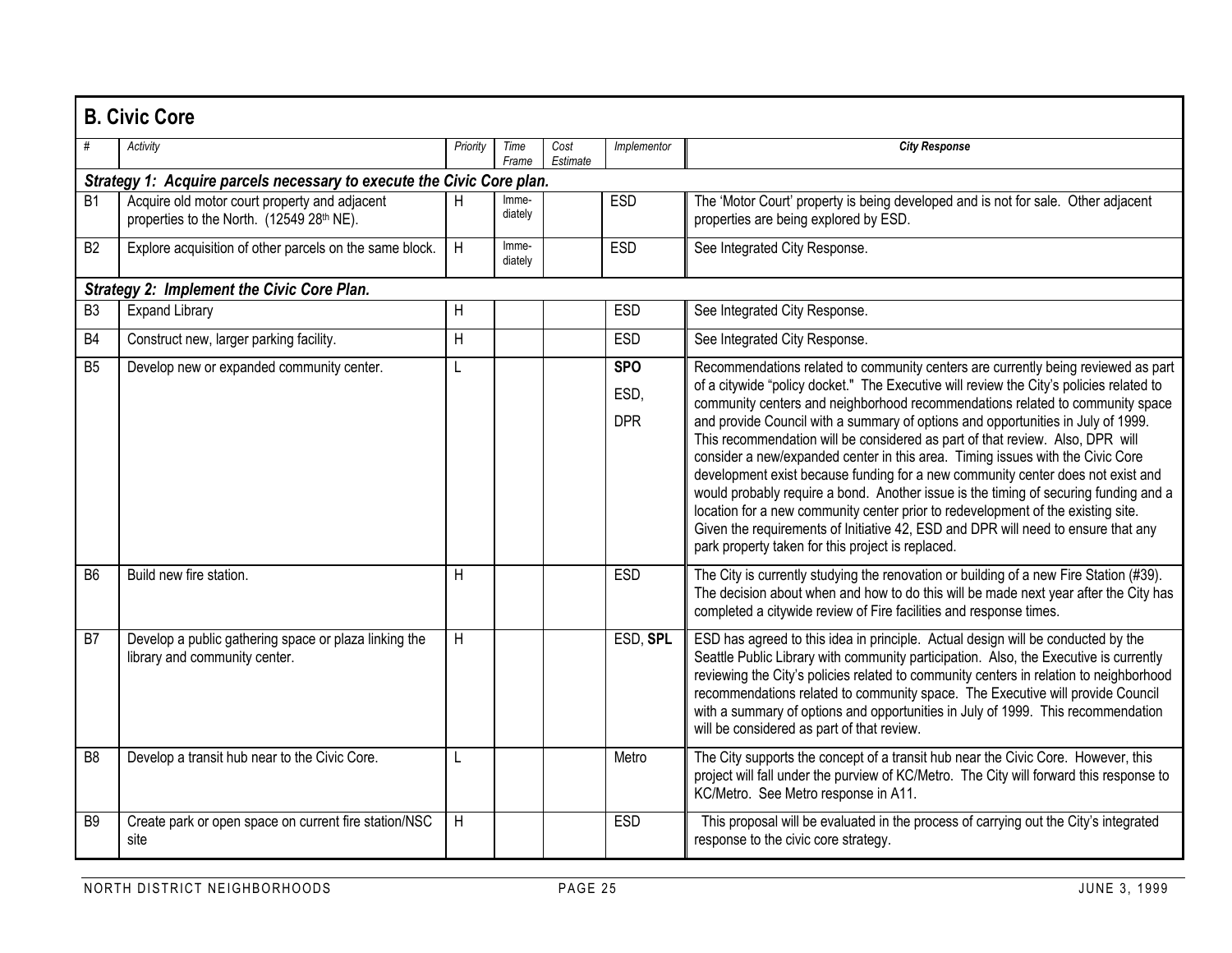|            | <b>B. Civic Core</b>                                                                                                                                     |          |               |                  |                                          |                                                                                                                                                                                                                                                                                                                                                                                                                                                                                                       |  |  |  |  |
|------------|----------------------------------------------------------------------------------------------------------------------------------------------------------|----------|---------------|------------------|------------------------------------------|-------------------------------------------------------------------------------------------------------------------------------------------------------------------------------------------------------------------------------------------------------------------------------------------------------------------------------------------------------------------------------------------------------------------------------------------------------------------------------------------------------|--|--|--|--|
|            | Activity                                                                                                                                                 | Priority | Time<br>Frame | Cost<br>Estimate | Implementor                              | <b>City Response</b>                                                                                                                                                                                                                                                                                                                                                                                                                                                                                  |  |  |  |  |
| <b>B10</b> | Install associated improvements in Civic Core area<br>(sidewalks, pedestrian crossings, curbs, gutters,<br>drainage, street lighting, and street trees). | H        |               |                  | <b>ESD</b><br><b>SEATRAN</b><br>SPU, SCL | The City recognizes that the amenities listed for this activity are a high priority for the<br>neighborhood. The City will work closely with the neighborhood to prioritize projects<br>in the Civic Core. See Integrated City Response, and responses to A17, A18, and<br>A20.                                                                                                                                                                                                                       |  |  |  |  |
| <b>B11</b> | "Underground" utilities along 30th Avenue NE and NE<br>127th Street.                                                                                     | H        |               |                  | <b>SEATRAN</b><br><b>SCL</b>             | 'Undergrounding' utilities is very expensive and generally paid for by the adjacent<br>property owner. However, SCL does offer "Voluntary Underground" projects that can<br>assist neighborhoods with the required steps for undergrounding. Please reference<br>SCL's new publication entitled 'Resources for Neighborhood Planning Opportunities'<br>for more information on lighting and undergrounding; available at the Neighborhood<br>Service Center or from the Neighborhood Planning Office. |  |  |  |  |
|            | Strategy 3: Enhance pedestrian access to/in Civic Core area.                                                                                             |          |               |                  |                                          |                                                                                                                                                                                                                                                                                                                                                                                                                                                                                                       |  |  |  |  |
| <b>B12</b> | Develop pedestrian connection across NE 125th<br>Street to Lake City Playground.                                                                         |          |               |                  | <b>SEATRAN</b>                           | The City will consider the potential for this pedestrian connection in carrying out the<br>civic core project. SEATRAN also recommends that the Neighborhood Planning<br>group consider developing a concept plan as a part of the design work for the Library<br>expansion. Neighborhood Matching Funds could be used to support developing a<br>concept plan.                                                                                                                                       |  |  |  |  |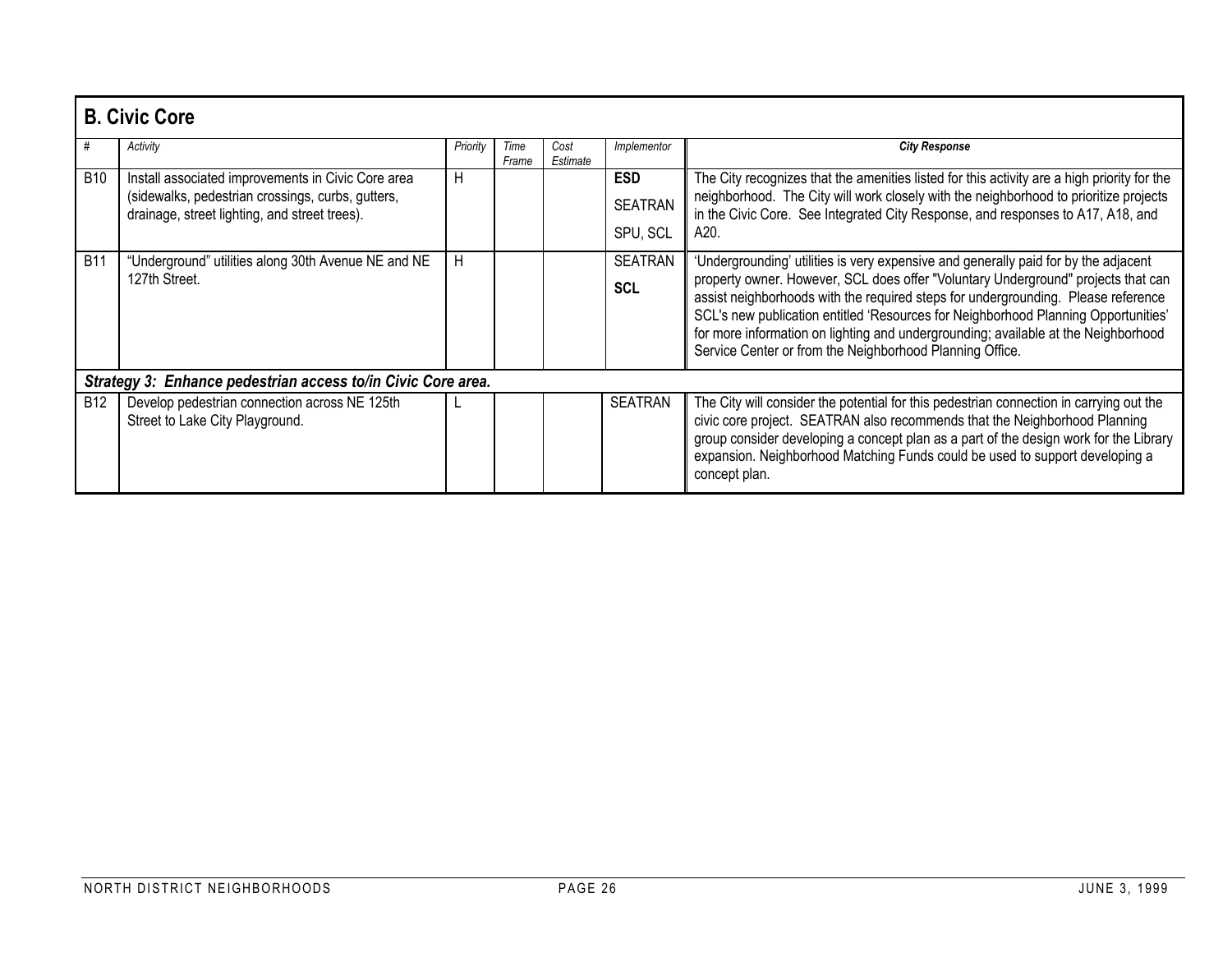|            | <b>B. Civic Core</b>                                                                           |          |               |                  |                           |                                                                                                                                                                                                                                                                                                                                                                                                                                                                                                                                                                                                                                                              |  |  |  |  |  |
|------------|------------------------------------------------------------------------------------------------|----------|---------------|------------------|---------------------------|--------------------------------------------------------------------------------------------------------------------------------------------------------------------------------------------------------------------------------------------------------------------------------------------------------------------------------------------------------------------------------------------------------------------------------------------------------------------------------------------------------------------------------------------------------------------------------------------------------------------------------------------------------------|--|--|--|--|--|
| #          | Activity                                                                                       | Priority | Time<br>Frame | Cost<br>Estimate | Implementor               | <b>City Response</b>                                                                                                                                                                                                                                                                                                                                                                                                                                                                                                                                                                                                                                         |  |  |  |  |  |
| <b>B13</b> | Designate 28th Avenue NE between NE 125th and NE                                               | H        |               |                  | <b>SEATRAN</b>            | The neighborhood will need to initiate further implementation of this activity.                                                                                                                                                                                                                                                                                                                                                                                                                                                                                                                                                                              |  |  |  |  |  |
|            | 127th Streets as a Green Street.                                                               |          |               |                  | <b>SPO</b><br><b>DCLU</b> | The group should consult the Directors Rules on this subject, and consider the type<br>of Green Street they want to designate. A NMF grant could be used to support<br>developing a concept plan.                                                                                                                                                                                                                                                                                                                                                                                                                                                            |  |  |  |  |  |
|            |                                                                                                |          |               |                  |                           | Also, this work could be done as a part of the design work for the Library expansion -<br>which the neighborhood has been involved in through their work on the Civic Core<br>project. It might be appropriate to extend this concept plan to include the segment of<br>127th between 30th and 28th.                                                                                                                                                                                                                                                                                                                                                         |  |  |  |  |  |
|            |                                                                                                |          |               |                  |                           | SEATRAN looks for opportunities to make pedestrian improvements on all streets<br>and as such a specific street classification is not needed for a variety of design<br>improvements. The Green Street designation provides the benefit of establishing a<br>loose priority for planning/funding improvements that is approved by both the<br>neighborhood and the City. Before designating these as Green Streets in a<br>neighborhood plan, additional information is needed to describe the proposal:                                                                                                                                                     |  |  |  |  |  |
|            |                                                                                                |          |               |                  |                           | a sketch and/or written description of a proposed design and<br>1)<br>a description of how the proposed design will effect parking, access to adjacent<br>2)<br>property and how much traffic the proposed design will divert onto neighboring<br>streets.<br>Refining the Green Street designations and implementing strategies for Green<br>Streets are on the Policy Docket.                                                                                                                                                                                                                                                                              |  |  |  |  |  |
| <b>B14</b> | Consider closing the north end of 28th Avenue NE (at<br>NE 127th Street) to vehicular traffic. |          |               |                  | <b>SEATRAN</b>            | SEATRAN generally does not support the closure of streets due to the adverse<br>impacts that it may have on emergency response and vehicular circulation on<br>adjacent streets. SEATRAN may consider a closure if a traffic study showed that the<br>effect on adjacent non-arterial streets was negligible. In addition, the proposal would<br>require strong support from Seattle Police and Fire Departments as well as the<br>majority of residents in the affected area. The City does not currently plan to take<br>further action toward closure of this street; further study of the closure would require<br>the neighborhood to initiate a study. |  |  |  |  |  |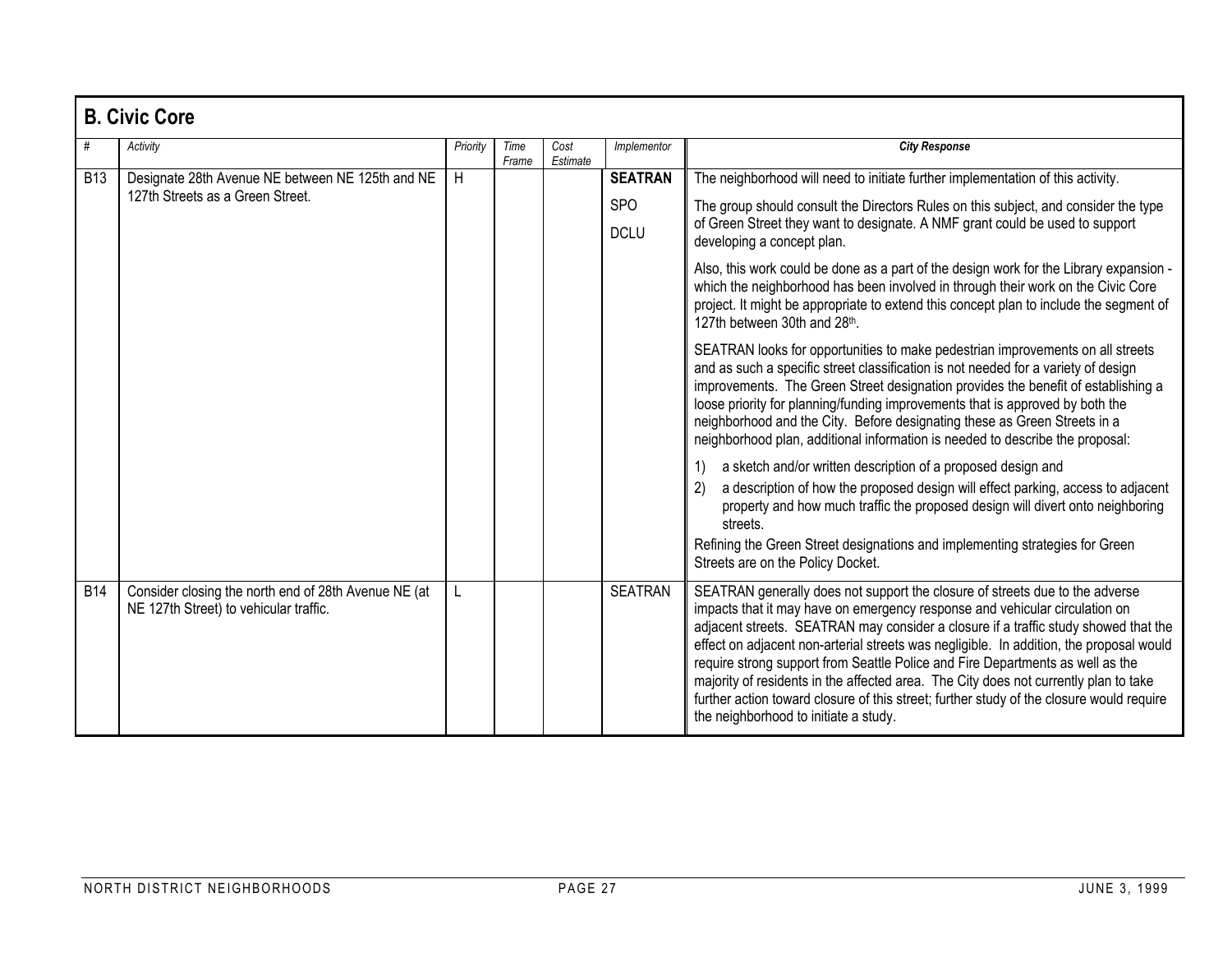|     | <b>B. Civic Core</b>                                                |          |               |                  |                                                        |                                                                                                                                                                                                                                                                                                                                                                                                                                     |  |  |  |  |
|-----|---------------------------------------------------------------------|----------|---------------|------------------|--------------------------------------------------------|-------------------------------------------------------------------------------------------------------------------------------------------------------------------------------------------------------------------------------------------------------------------------------------------------------------------------------------------------------------------------------------------------------------------------------------|--|--|--|--|
|     | Activity                                                            | Priority | Time<br>Frame | Cost<br>Estimate | Implementor                                            | <b>City Response</b>                                                                                                                                                                                                                                                                                                                                                                                                                |  |  |  |  |
| B15 | Develop linear street park through the 'Pierre-Sea-<br>First" block |          |               |                  | Community.<br>local<br>Private<br>Industry<br>DON, DPR | The City supports the neighborhoods working with local businesses to develop<br>quality connections, with amenities, to the Civic Core. This will require the<br>neighborhood to take the next steps to develop a vision and funding. Neighborhood<br>Matching Funds are an appropriate source for further developing this proposal.<br>DPR is not an implementor but would provide technical assistance if funding were<br>secured |  |  |  |  |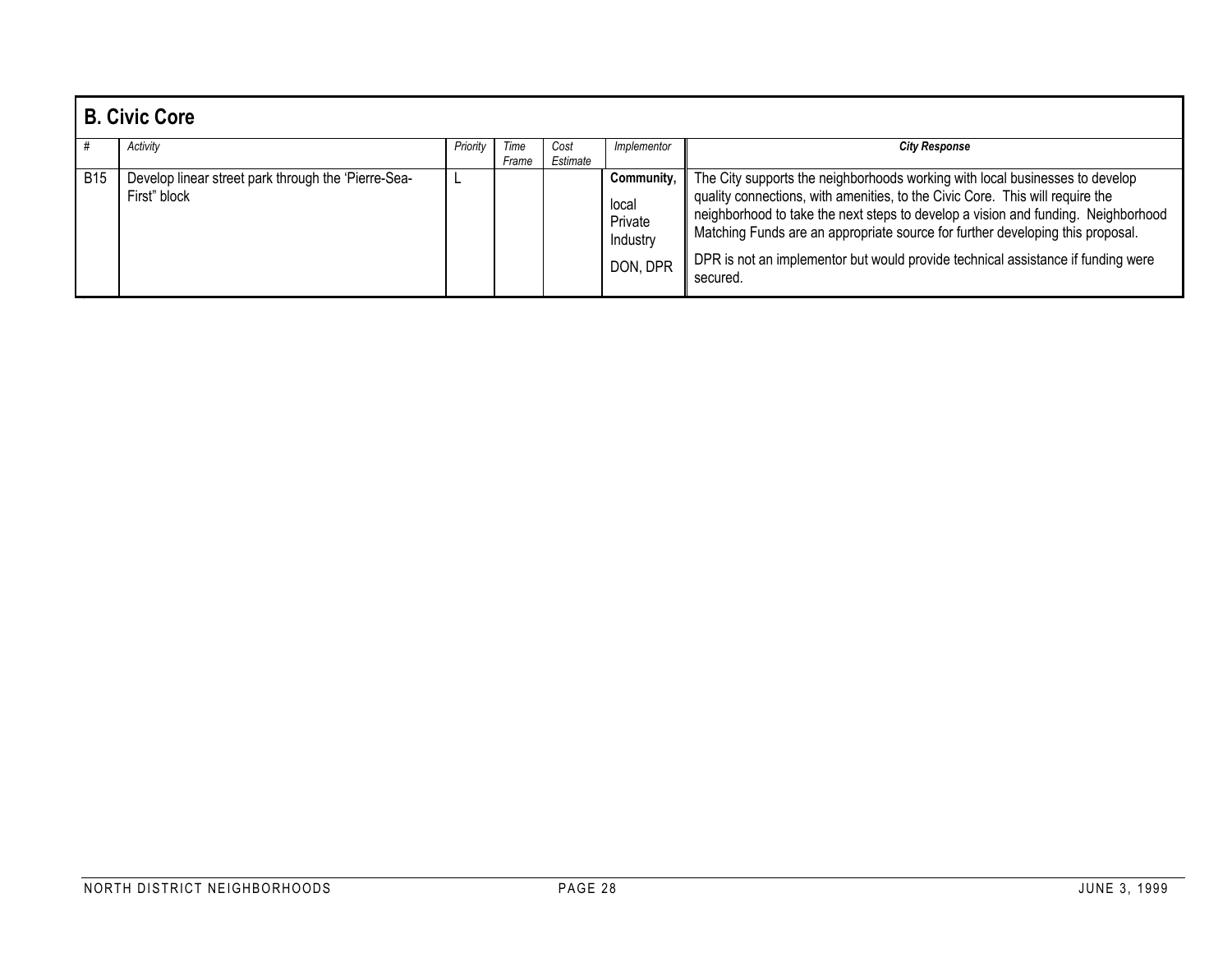## **Description**

Natural Systems. The North Neighborhoods' Planning Area lies within the Thornton Creek watershed, the largest natural drainage system in the Seattle area. The many efforts of citizens and business and property owners over the past decade have begun to establish models for the care of natural systems, especially water systems like Thornton Creek. These efforts have been able to restore habitat, reduce public infrastructure costs, mitigate the impacts of development, prevent pollution and create places for the enjoyment of the public. This Plan, aiming to build upon these efforts, makes specific recommendations to preserve, restore, improve, maintain and protect the many natural features of the Thornton Creek watershed.

Open Space. The North Neighborhoods' Planning Area is endowed with many mature trees and has some significant vegetation corridors; however, on the whole, our community is deficient in quantity, quality, and variety of protected natural resources. Developed open spaces, such as parks, recreation facilities, street trees, public gathering spaces and P-patches are sorely lacking north of Northeast 125th Street. In recent years, a lot of work has been done by local environmental groups to improve this area. Community efforts, combined with those of municipal agencies, have resulted in several new parks and drainage facilities. Now we are ready to look carefully at our entire system of parks, open space and natural systems. Our goal is to weave these resources together so they interconnect and respond to natural laws as well as human needs. The proposed plan recognizes our current under-met needs, anticipates future needs to meet the expected growth in population, and works to accommodate both in a rational way.

## **Integrated City Response**

This strategy is consistent with the goals and policies of the Comprehensive Plan. It is designed to protect and promote the environmental systems in the planning area.

A number of activities are currently underway. SPU is beginning the 'Creeks Initiative' planning effort and on-going development of the Thornton Creek Watershed Action Plan. These will address many of the activities listed in this strategy. SPU and DPR are collaborating with the community in development of a number of projects, including the 'Last Open Space' park, and site specific drainage improvements. The P-Patch Program, and the non-profit Friends of P-Patch, are already working with the community to identify and develop P-Patches in this area.

While directed toward a single goal, the individual activities in this strategy could be implemented independently of one another.

## **Lead Department:** DPR and SPU

## **Participating Departments:** DON, DCLU, SEATRAN

#### *Activities Already Underway*

- 1. Drainage improvements implemented in 1998.
- 2. The Cedar Park Project, with large community support, has received a \$100,000 NMF grant to develop the park.
- 3. Community development of funding for acquisition and improvements to 'Little Brook/Pierre Park' in 1995-98.
- 4. SPU is conducting a Drainage Policy Study.
- 5. SPU is currently working with North District community members to develop a Watershed Action Plan.

## *Tasks to be Undertaken in 1999-2000*

- 1. SPU will assist with continued development of the Thornton Creek Watershed Action Plan. SPU will host a meeting in 1999 to discuss how the City departments and local groups could co-ordinate Thornton Creek watershed planning. (Activity A20)
- 2. DCLU will be revising the Environmentally Critical Areas (ECA) Ordinance with the assistance of other departments.
- 3. The City will examine development regulations in 1999 in light of the ESA listing of salmon
- 4. Identify those activities in this key strategy that are good candidates for next steps for implementation considering priorities, possible funding sources and departmental staffing capabilities through the North Sector work program.
- 5. Identify next steps for continued implementation.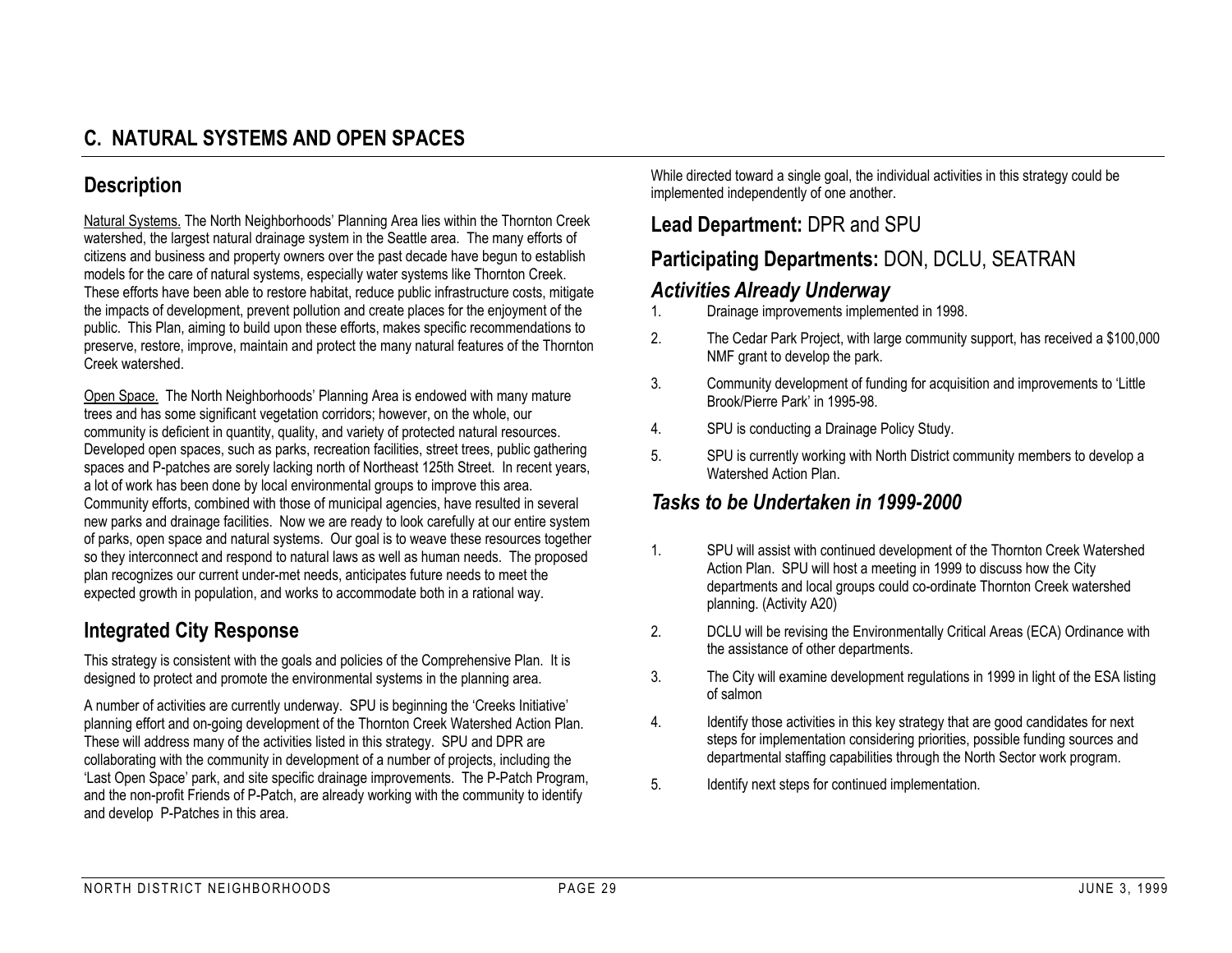|                | <b>C. Natural Systems and Open Spaces</b>                                                                                                     |          |               |                  |                          |                                                                                                                                                                                                                                                                                                                                                                                                                                                                                                                                                                                                                                                                                                        |  |  |  |  |  |
|----------------|-----------------------------------------------------------------------------------------------------------------------------------------------|----------|---------------|------------------|--------------------------|--------------------------------------------------------------------------------------------------------------------------------------------------------------------------------------------------------------------------------------------------------------------------------------------------------------------------------------------------------------------------------------------------------------------------------------------------------------------------------------------------------------------------------------------------------------------------------------------------------------------------------------------------------------------------------------------------------|--|--|--|--|--|
|                | Activity                                                                                                                                      | Priority | Time<br>Frame | Cost<br>Estimate | Implementor              | <b>City Response</b>                                                                                                                                                                                                                                                                                                                                                                                                                                                                                                                                                                                                                                                                                   |  |  |  |  |  |
|                | N.S. Strategy 1: Use local successes in environmental restoration and protection as a foundation for further efforts. (Enumerated in Plan)    |          |               |                  |                          |                                                                                                                                                                                                                                                                                                                                                                                                                                                                                                                                                                                                                                                                                                        |  |  |  |  |  |
| C <sub>1</sub> | Identify deficiencies and threats to local natural<br>systems in the planning area.                                                           | M        |               |                  | <b>SPU</b>               | Evaluating natural systems conditions and identifying mitigation to address<br>deficiencies is being accomplished through developing the Thornton Creek Action<br>Plan. Community should contact the Thornton Creek Action Plan staff at SPU.                                                                                                                                                                                                                                                                                                                                                                                                                                                          |  |  |  |  |  |
| C <sub>2</sub> | Identify and undertake, based on a whole-system<br>approach, appropriate mitigation efforts to correct<br>deficiencies.                       | M        |               |                  | SPU, DPR.<br><b>DCLU</b> | SPU agrees with the intention to develop a whole-system approach to natural areas<br>and open space, and will strive to do so in the Thornton Creek Watershed Action<br>Plan effort. The whole-system approach s should involve DPR and DCLU as well<br>as SPU.                                                                                                                                                                                                                                                                                                                                                                                                                                        |  |  |  |  |  |
|                |                                                                                                                                               |          |               |                  |                          | The ECA and Stormwater, Grading, and Drainage (SGD) (see response in C2)<br>ordinances do maintain a systems-approach to regulating development. Recent<br>changes now allow applicants or interested parties asking for information about a<br>specific parcel to be alerted about all special features information, such as the<br>location of each property within watersheds and critical areas, and the regulatory<br>requirements associated with proximity to protected natural features. It is DCLU's<br>goal to eventually provide this information on-line to all internet users via the City's<br>Public Access Network.                                                                    |  |  |  |  |  |
|                |                                                                                                                                               |          |               |                  |                          | Also, the City will be examining development regulations in 1999 in light of the<br>salmon listing. DCLU does not plan to undertake any new projects in response to<br>this action.                                                                                                                                                                                                                                                                                                                                                                                                                                                                                                                    |  |  |  |  |  |
|                |                                                                                                                                               |          |               |                  |                          | N.S. Strategy 2: Protect natural systems from adverse impacts of development and encourage integration of natural features in new development.                                                                                                                                                                                                                                                                                                                                                                                                                                                                                                                                                         |  |  |  |  |  |
| C <sub>3</sub> | Employ design standards that encourage natural water<br>filtration as near as possible to the entry point of<br>contaminants into watersheds. | H        |               |                  | SPU                      | SPU will incorporate these strategies to the degree possible in applicable projects.<br>DCLU, through the Stormwater, Grading, and Drainage Ordinance, requires<br>development to tie into the existing drainage system managed by SPU, and in the<br>case of larger developments, provide storage capacity on-site. SPU is developing<br>additional 'Best Management Practices' in response to National Permit Discharge<br>Elimination System requirements and ESA which DCLU may be asked to enforce.<br>DLCU is working with SPU on the implementation of the Sustainable Building Plan,<br>which may include incentives for developers to design more drainage amenities into<br>their buildings. |  |  |  |  |  |

×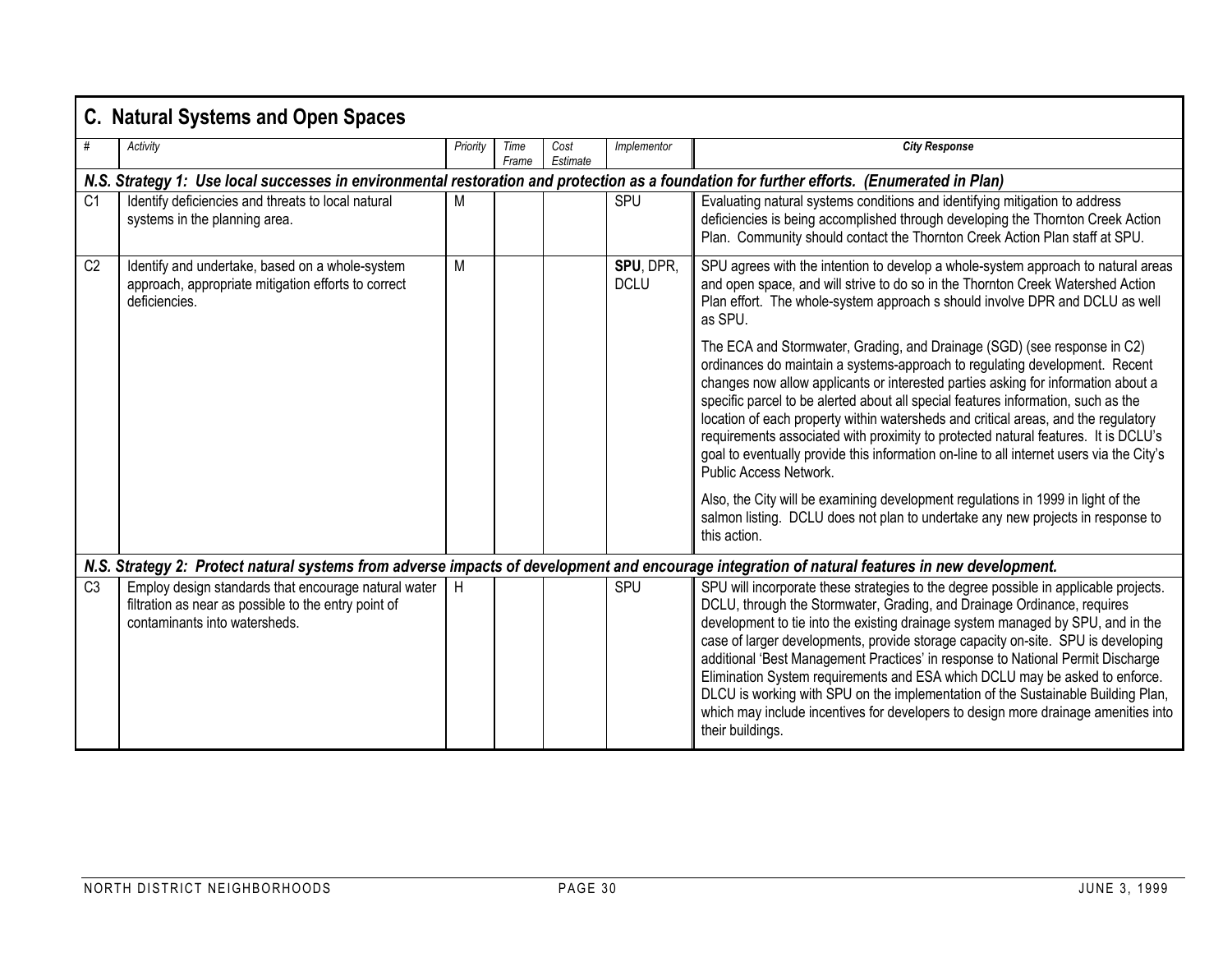|                | <b>C. Natural Systems and Open Spaces</b>                                                                                                                                                                    |          |               |                  |             |                                                                                                                                                                                                                                                                                                                                                                                                                                                                                                                                                                                                                                                                                                                     |
|----------------|--------------------------------------------------------------------------------------------------------------------------------------------------------------------------------------------------------------|----------|---------------|------------------|-------------|---------------------------------------------------------------------------------------------------------------------------------------------------------------------------------------------------------------------------------------------------------------------------------------------------------------------------------------------------------------------------------------------------------------------------------------------------------------------------------------------------------------------------------------------------------------------------------------------------------------------------------------------------------------------------------------------------------------------|
| #              | Activitv                                                                                                                                                                                                     | Priority | Time<br>Frame | Cost<br>Estimate | Implementor | <b>City Response</b>                                                                                                                                                                                                                                                                                                                                                                                                                                                                                                                                                                                                                                                                                                |
| C <sub>4</sub> | Demand compliance and strengthen policies and<br>requirements concerning development near critical<br>sensitive areas.                                                                                       | H        |               |                  | DCLU, SPU   | The ECA Ordinance already protects environmentally critical areas throughout the<br>city. DCLU has increased their inspection and enforcement staff in 1999. Also, in<br>its 1999-2000 work program DCLU will re-examine the ECA code and standards as<br>part of work related to the Landslide Policies and the Endangered Species Act.<br>This effort will include a public process. SPU will work with DCLU in the process of<br>revising the Environmentally Critical Areas Ordinance.                                                                                                                                                                                                                          |
| C <sub>5</sub> | Through public process, establish special<br>environmental overlay protection areas where<br>appropriate, to protect environmentally critical areas<br>and sensitive ecosystems, including stream corridors. | M        |               |                  | DCLU, SPU   | See response in C4.                                                                                                                                                                                                                                                                                                                                                                                                                                                                                                                                                                                                                                                                                                 |
| C <sub>6</sub> | Preserve, restore and enhance existing wetland and<br>riparian areas and 'daylight' streams and creeks<br>wherever possible.                                                                                 | L        |               |                  | SPU, DCLU   | Preservation and restoration strategies will be developed with the community<br>through the Thornton Creek Action Plan. Day-lighting of creeks as related to<br>drainage improvement can be considered for prioritization in the Comprehensive<br>Drainage Plan. The current Drainage Policy Study will also include review of policy<br>issues related to creeks.<br>Other protections may come through the fact that Thornton Creek, where it is free<br>flowing, is considered an environmentally critical area and enjoys the protection of<br>the ECA ordinance.                                                                                                                                               |
| C7             | Permit conditional uses in planned new developments<br>that enhance the natural environment, maintain a<br>balanced urban ecology and protect and prevent harm<br>to critical areas.                         | H        |               |                  | <b>DCLU</b> | The community needs to clarify what is meant by 'permit conditional uses before the<br>City can consider this action. The ECA Ordinance already provides protection of<br>environmentally critical areas throughout the city. Also, see response in C4.                                                                                                                                                                                                                                                                                                                                                                                                                                                             |
| C <sub>8</sub> | Promote habitat and native plant enhancement in<br>sensitive areas.                                                                                                                                          | H        |               |                  | DPR, SPU    | Inclusion of this activity in Thornton Creek, ESA and ECA planning will be<br>considered.<br>DPR recognizes that this plan has a lot of good ideas but more specific information<br>is needed in order to implement them. The community needs to work with the City<br>to refine some of these ideas and then set priorities for pursuing them. Any planning<br>and design work could be eligible for NMF.<br>SPU will include such activities in priority drainage/creek projects, to the degree that<br>such open space improvements are incidental to, or supportive of, drainage<br>purposes. SPU will host a meeting in 1999 to discuss how the City departments<br>and local groups could coordinate efforts. |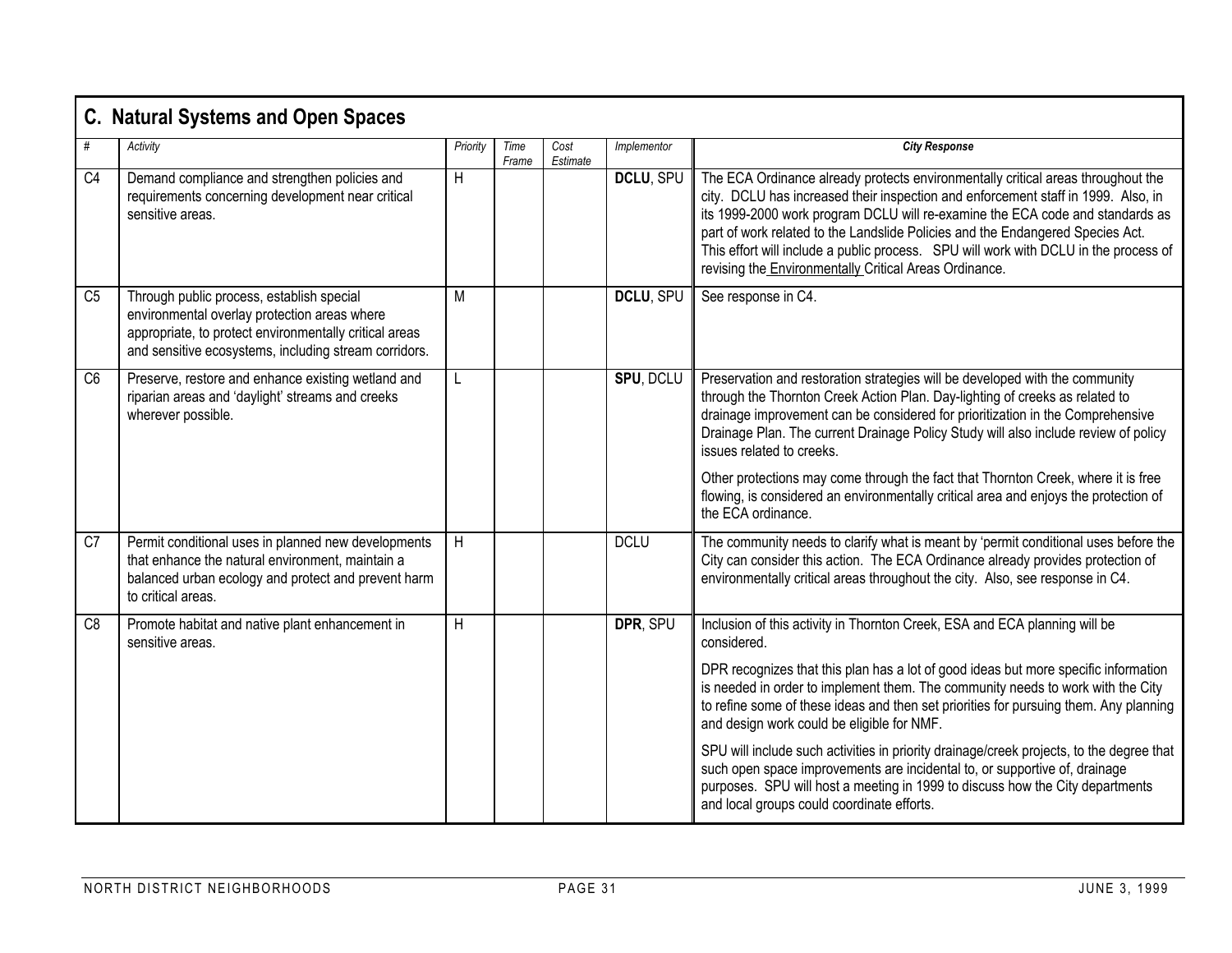|                 | <b>C. Natural Systems and Open Spaces</b>                                                                                                             |          |               |                  |                        |                                                                                                                                                                                                                                                                                                                                                                                                                                                                                                                                                                                                                                                                                                                                                                                                                                                                                                           |  |  |  |  |
|-----------------|-------------------------------------------------------------------------------------------------------------------------------------------------------|----------|---------------|------------------|------------------------|-----------------------------------------------------------------------------------------------------------------------------------------------------------------------------------------------------------------------------------------------------------------------------------------------------------------------------------------------------------------------------------------------------------------------------------------------------------------------------------------------------------------------------------------------------------------------------------------------------------------------------------------------------------------------------------------------------------------------------------------------------------------------------------------------------------------------------------------------------------------------------------------------------------|--|--|--|--|
| #               | Activity                                                                                                                                              | Priority | Time<br>Frame | Cost<br>Estimate | Implementor            | <b>City Response</b>                                                                                                                                                                                                                                                                                                                                                                                                                                                                                                                                                                                                                                                                                                                                                                                                                                                                                      |  |  |  |  |
| C <sub>9</sub>  | Through design guidelines, promote use of native<br>species plants that are drought-tolerant, maintenance<br>free and attractive.                     | H        |               |                  | SPU.<br><b>SEATRAN</b> | SPU and SEATRAN currently promote the use of native species plants that are<br>drought-tolerant and require low maintenance. One opportunity for implementing<br>this activity can come through the development of neighborhood design guidelines.<br>If the neighborhood has design goals it would like to see considered during Design<br>Review, they might begin a process for developing those design guidelines with a<br>Neighborhood Matching Fund grant. Design Review will be required of all<br>development that meets the City's thresholds. Developing neighborhood design<br>guidelines is a neighborhood-led activity. However, if they are developed by the<br>neighborhood, DCLU will review them and consider incorporation of the guidelines<br>into the Design Review process. DCLU is scheduled to review the neighborhood-<br>specific element of the program near the end of 1999. |  |  |  |  |
| C <sub>10</sub> | Coordinate local stream restoration efforts between<br>state fish habitat recovery programs and local<br>organizations.                               | H        |               |                  | SPU                    | Coordinating stream restoration efforts with State and local efforts is underway. For<br>more information, please contact SPU's Thornton Creek Action Plan staff.                                                                                                                                                                                                                                                                                                                                                                                                                                                                                                                                                                                                                                                                                                                                         |  |  |  |  |
| C11             | Establish funding mechanisms and programs that can<br>support acquisition, protection and<br>management/maintenance of important natural<br>features. | H        |               |                  | <b>DPR</b>             | The department is not provided funding for acquisition of property and, therefore,<br>does not have the resources to establish the program as described. The protection,<br>management, and maintenance of natural features, however, are concerns that can<br>be addressed through development/re-development of park property as it occurs. If<br>this is a high priority for the neighborhood, funding, such as NMF grants or other<br>funding sources can be pursued. If the neighborhood has specific projects they<br>would like to pursue, they can contact DPR's NMF and grants planner.                                                                                                                                                                                                                                                                                                          |  |  |  |  |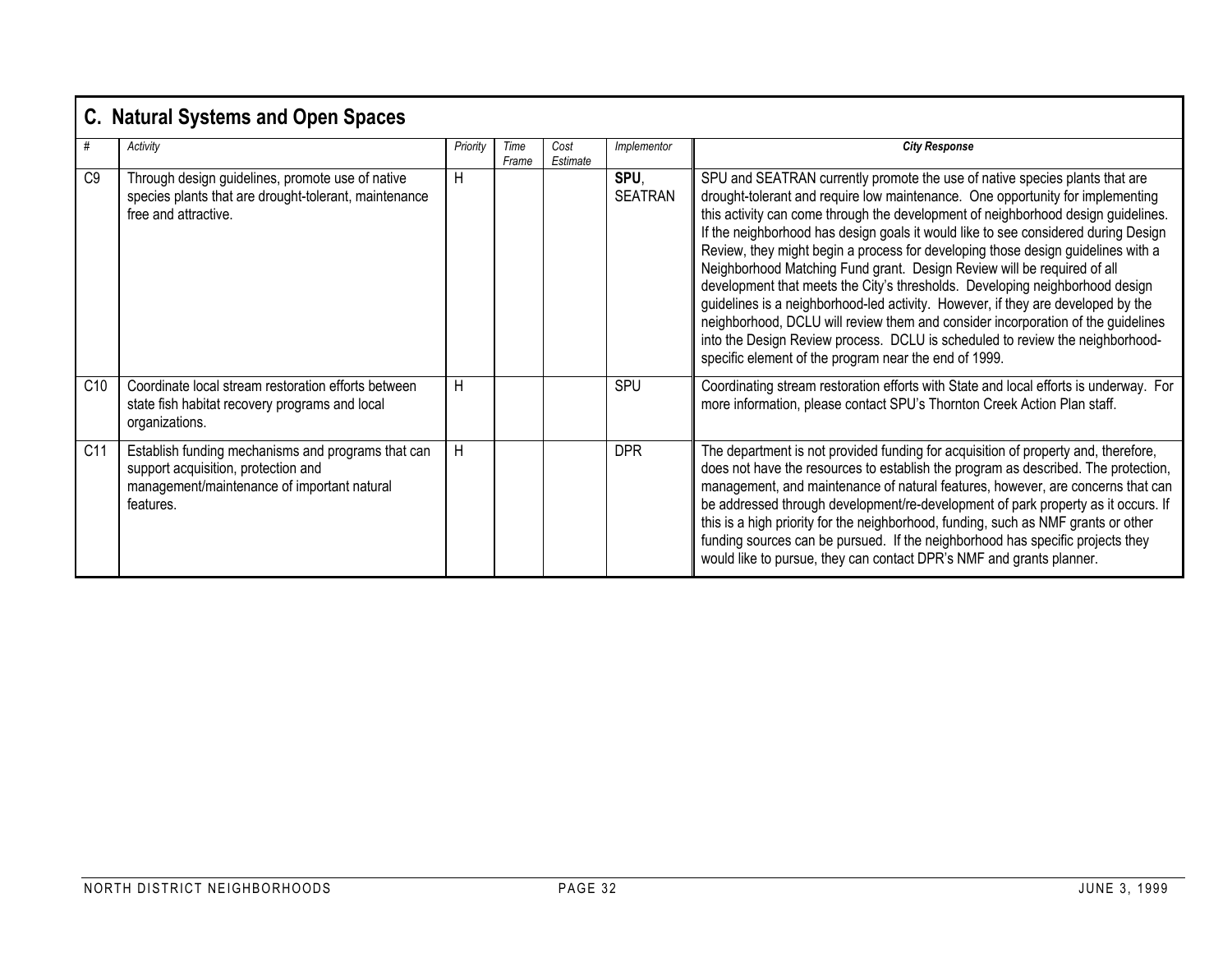## **C. Natural Systems and Open Spaces**

| #               | Activity                                                                    | Priority | Time  | Cost     | Implementor              | <b>City Response</b>                                                                                                                                                                                                                                                                                                                                                                                                                                                                                                                                                                                                                                                                                                                                                                                                                                                                                                                                                                                                                                                                                                                                                                                                                                                                                                                                                                                                                                                                                                                                                                                                                                                                                                                                                                                                                 |
|-----------------|-----------------------------------------------------------------------------|----------|-------|----------|--------------------------|--------------------------------------------------------------------------------------------------------------------------------------------------------------------------------------------------------------------------------------------------------------------------------------------------------------------------------------------------------------------------------------------------------------------------------------------------------------------------------------------------------------------------------------------------------------------------------------------------------------------------------------------------------------------------------------------------------------------------------------------------------------------------------------------------------------------------------------------------------------------------------------------------------------------------------------------------------------------------------------------------------------------------------------------------------------------------------------------------------------------------------------------------------------------------------------------------------------------------------------------------------------------------------------------------------------------------------------------------------------------------------------------------------------------------------------------------------------------------------------------------------------------------------------------------------------------------------------------------------------------------------------------------------------------------------------------------------------------------------------------------------------------------------------------------------------------------------------|
|                 |                                                                             |          | Frame | Estimate |                          |                                                                                                                                                                                                                                                                                                                                                                                                                                                                                                                                                                                                                                                                                                                                                                                                                                                                                                                                                                                                                                                                                                                                                                                                                                                                                                                                                                                                                                                                                                                                                                                                                                                                                                                                                                                                                                      |
| C <sub>12</sub> | Remediate steep slopes with bioengineering<br>techniques whenever possible. | H        |       |          | SPU, DPR,<br><b>DCLU</b> | The ECA Ordinance allows for revegetation in critical areas depending on whether<br>the project is one to stabilize the slope alone, or stabilize the slope with new<br>construction. Revegetation is required where there is disturbance from construction<br>and development, but not in all critical areas are all parties allowed to do restoration<br>projects (such as riparian zones). If development is permitted on a site with steep<br>slopes, it must meet the requirements of the ECA Ordinance and the Building Code,<br>and the life safety test. Bioengineering may be relied upon more as the ECA<br>ordinance is revised to address the Landslide Policies and ESA, and as the 'Best<br>Management Practices' are revised to address the City's 'National Pollution<br>Discharge Elimination System' permit. If the neighborhood wants DCLU to change<br>their development standards to include a preference for bioengineering to mitigate<br>disturbance and weight issues resulting from new construction, there are<br>opportunities to consider it as codes evolve due to the Landslides Policies work,<br>ESA, and the NPDES permit. No other activities related to bioengineering are<br>currently planned. DPR seeks to accomplish this whenever possible (given funding<br>and need) on its properties. However, it would also be useful for the community to<br>clarify the scope and location of the work envisioned.<br>Additionally, SPU's involvement in revegetation is limited to revegetating their own<br>project sites. SPU's drainage policy study is looking at expanding the department's<br>role in managing creeks (within critical areas) which might someday involve Best<br>Management Practices for creek-side vegetation, and incentives to property owners<br>for implementing them. |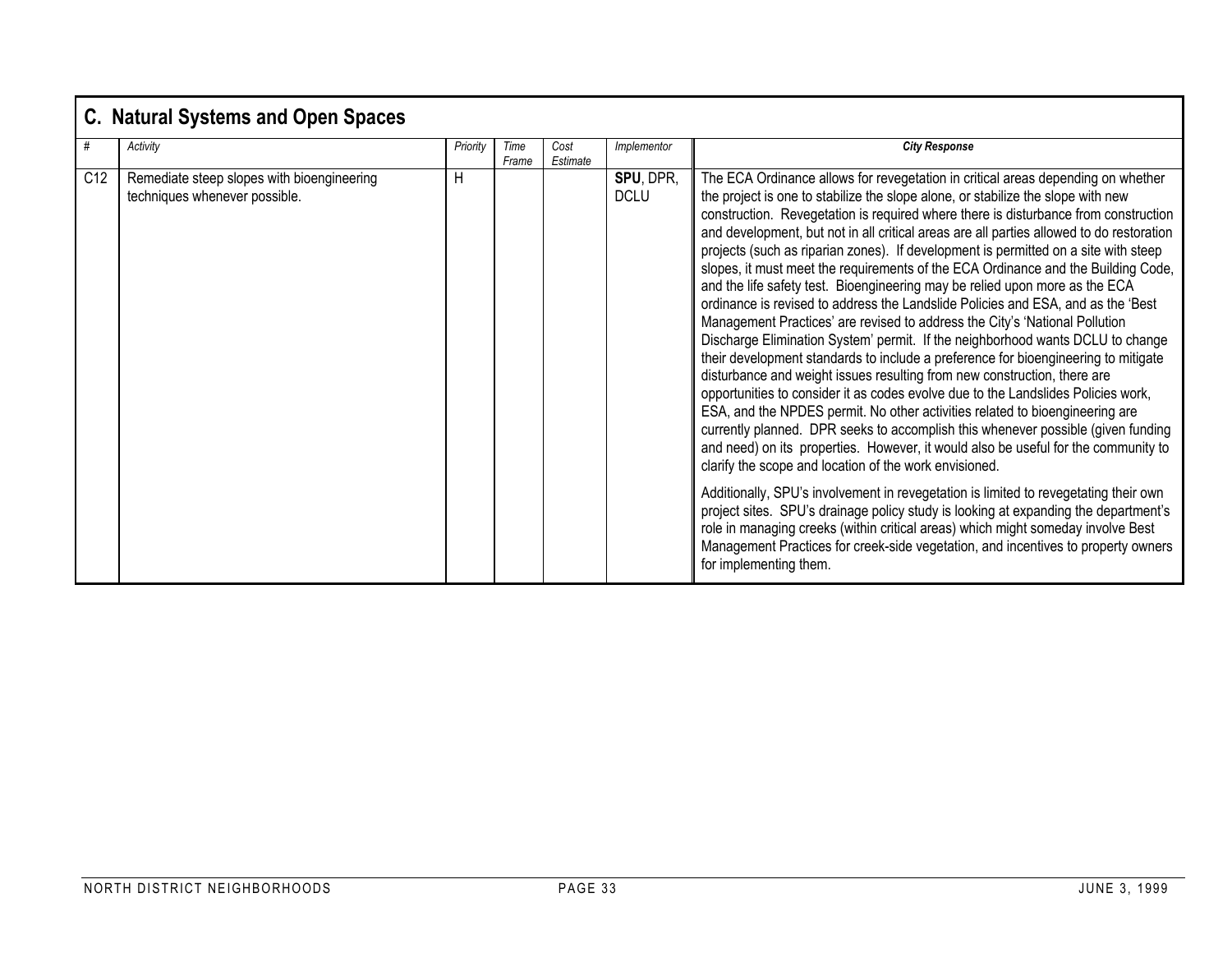|                 | <b>C. Natural Systems and Open Spaces</b>                                                                                                                                                                                                                                                                                                                                                    |          |               |                  |                  |                                                                                                                                                                                                                                                                                                                                                                                                                                                                                                                                                                                                                                                                                                                                                                                                                                                                                                                                                                                                                                                                                                                                                                                                                                                                                                                                                                                                                                                                                                                                                                                                                                                    |  |  |  |  |
|-----------------|----------------------------------------------------------------------------------------------------------------------------------------------------------------------------------------------------------------------------------------------------------------------------------------------------------------------------------------------------------------------------------------------|----------|---------------|------------------|------------------|----------------------------------------------------------------------------------------------------------------------------------------------------------------------------------------------------------------------------------------------------------------------------------------------------------------------------------------------------------------------------------------------------------------------------------------------------------------------------------------------------------------------------------------------------------------------------------------------------------------------------------------------------------------------------------------------------------------------------------------------------------------------------------------------------------------------------------------------------------------------------------------------------------------------------------------------------------------------------------------------------------------------------------------------------------------------------------------------------------------------------------------------------------------------------------------------------------------------------------------------------------------------------------------------------------------------------------------------------------------------------------------------------------------------------------------------------------------------------------------------------------------------------------------------------------------------------------------------------------------------------------------------------|--|--|--|--|
| #               | Activity                                                                                                                                                                                                                                                                                                                                                                                     | Priority | Time<br>Frame | Cost<br>Estimate | Implementor      | <b>City Response</b>                                                                                                                                                                                                                                                                                                                                                                                                                                                                                                                                                                                                                                                                                                                                                                                                                                                                                                                                                                                                                                                                                                                                                                                                                                                                                                                                                                                                                                                                                                                                                                                                                               |  |  |  |  |
| C13             | Establish local environmental education and<br>awareness programs in conjunction with a community<br>environmental stewardship program to protect<br>confluences and outlets of local streams and remove<br>trash from streams and riparian zones.                                                                                                                                           | H        |               |                  | Community<br>SPU | This is a neighborhood-led activity. There is currently no City funding allocated for<br>this effort. However, SPU will review & prioritize this activity as part of the SPU<br>'Creeks Initiative' planning effort.<br>The Creeks Initiative has evolved into the Urban Creeks Legacy Program, though<br>the two names are still used interchangeably at SPU. The Urban Creeks Legacy<br>Program's mission is to take a holistic approach to urban creeks as part of our<br>drainage system. The goals are to control flooding, improve and protect water<br>quality, restore natural habitat and reconnect the community as stewards of the<br>environment. The Legacy Program encompasses the development of watershed<br>action plans throughout the City's creeks and builds on existing environmental<br>programs such as Spring Clean, Adopt-a-Street (which now includes storm drains),<br>Salmon-in-the-Classroom, and partnership opportunities for riparian restoration<br>projects. It will capitalize on volunteer efforts surrounding the Urban Creeks Legacy<br>Millennium Projects and will seek to build sustained environmental stewardship.<br>SPU is currently working with North District community members to develop a<br>Watershed Action Plan. Once the Action Plan is completed, SPU will explore<br>funding a part-time watershed specialist to collaborate with the community on<br>stewardship projects identified in the plan, as has been done in Pipers and<br>Longfellow Creeks. The specialist would be housed at the Thornton Creek<br>Environmental Education Center that has been proposed as an Urban Creeks |  |  |  |  |
|                 |                                                                                                                                                                                                                                                                                                                                                                                              |          |               |                  |                  | Legacy Millennium Project.                                                                                                                                                                                                                                                                                                                                                                                                                                                                                                                                                                                                                                                                                                                                                                                                                                                                                                                                                                                                                                                                                                                                                                                                                                                                                                                                                                                                                                                                                                                                                                                                                         |  |  |  |  |
| C <sub>14</sub> | Repair and re-establish riparian and wetland systems<br>on public property, including but not limited to:<br>Homewood Park and upstream fish habitat; the south<br>fork channel in the Ravenna/Blindheim natural areas<br>at NE 100th; the Willow Creek tributary flowing along<br>the east side of Lake City Way between NE 95th and<br>NE 98th; and the Last Open Space at 140th and 32nd. | H        |               |                  | SPU, DPR         | SPU will evaluate these issues through the development of the Thornton Creek<br>Action Plan & prioritize actions through the SPU 'Creeks Initiative' planning effort<br>(see response in C13). For more information, please contact SPU's Thornton Creek<br>Action Plan staff.<br>DPR will consider these ideas on a site-by-site basis and address them through<br>design and development where appropriate.                                                                                                                                                                                                                                                                                                                                                                                                                                                                                                                                                                                                                                                                                                                                                                                                                                                                                                                                                                                                                                                                                                                                                                                                                                      |  |  |  |  |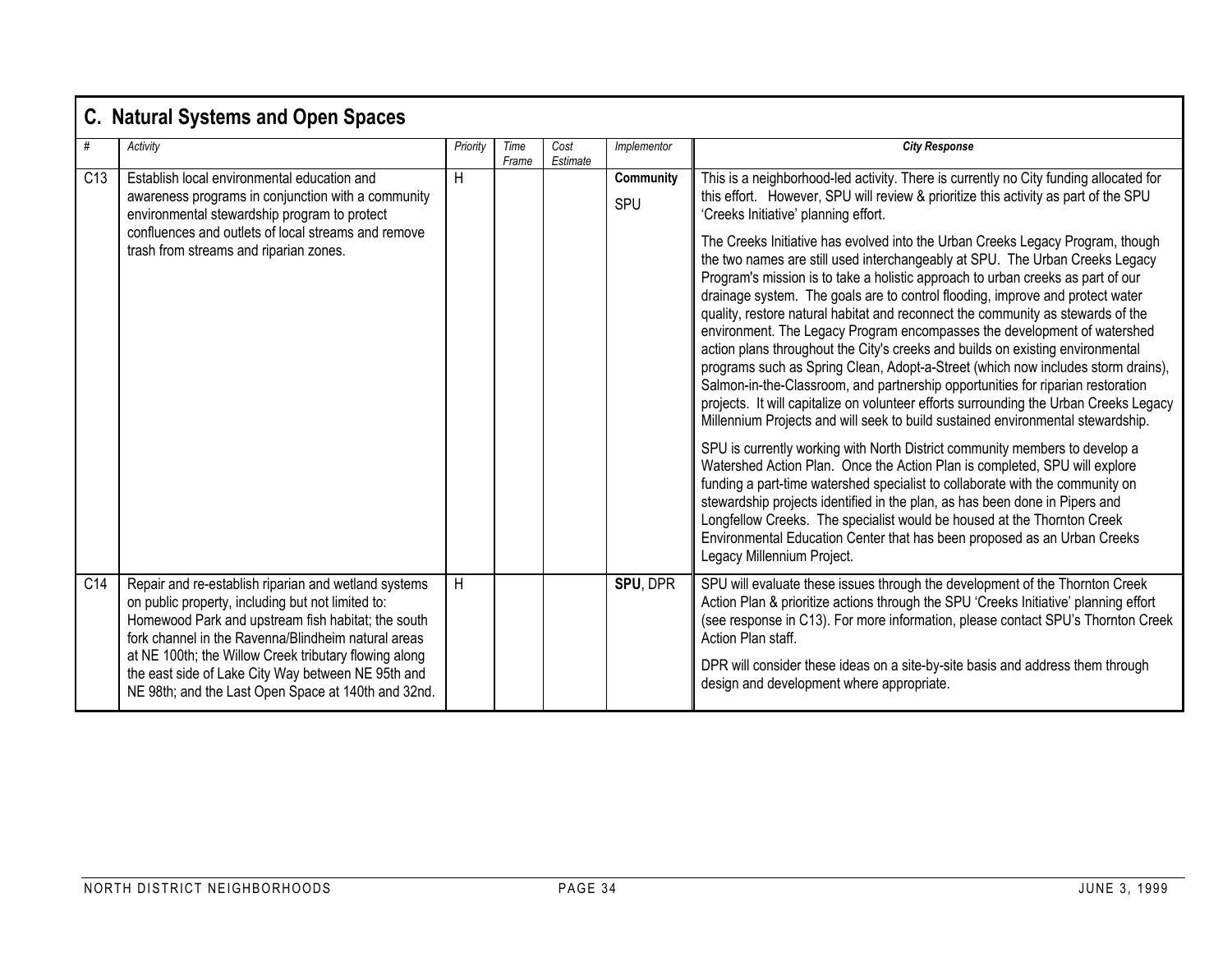| C. Natural Systems and Open Spaces                                                                                                                     |                                                                                                                                                                                                           |          |               |                  |                          |                                                                                                                                                                                                                                                                                                                                                                                                                                                                             |  |  |  |  |
|--------------------------------------------------------------------------------------------------------------------------------------------------------|-----------------------------------------------------------------------------------------------------------------------------------------------------------------------------------------------------------|----------|---------------|------------------|--------------------------|-----------------------------------------------------------------------------------------------------------------------------------------------------------------------------------------------------------------------------------------------------------------------------------------------------------------------------------------------------------------------------------------------------------------------------------------------------------------------------|--|--|--|--|
|                                                                                                                                                        | Activity                                                                                                                                                                                                  | Priority | Time<br>Frame | Cost<br>Estimate | Implementor              | <b>City Response</b>                                                                                                                                                                                                                                                                                                                                                                                                                                                        |  |  |  |  |
| C15                                                                                                                                                    | Seek ways to acquire property or work with property<br>owners to repair and re-establish riparian and wetland<br>systems. (See list in Plan.)                                                             | M        |               |                  | SPU, DPR                 | There is limited funding for this activity, however one opportunity for implementation<br>will come from SPU's current Drainage Policy Study, which intends to explore<br>strategies regarding these issues.                                                                                                                                                                                                                                                                |  |  |  |  |
|                                                                                                                                                        |                                                                                                                                                                                                           |          |               |                  |                          | DPR is not provided funding for acquisition and cannot spend DPR dollars on<br>private property. Sites that may be appropriate for acquisition would need to be<br>weighed with other planning priorities. If the neighborhood wants to pursue this<br>activity, funding may come from NMF grants or through the pursuit of other funding<br>sources. If the neighborhood has specific projects they would like to pursue, they<br>can contact DPR's NMF and grants planner |  |  |  |  |
| O.S. Strategy 1: Create and implement master plans for areas where more than one agency shares responsibility for adjacent or nearby public facilities |                                                                                                                                                                                                           |          |               |                  |                          |                                                                                                                                                                                                                                                                                                                                                                                                                                                                             |  |  |  |  |
| C16                                                                                                                                                    | Work with public agencies and citizen organizations<br>(listed in Plan) to encourage all interested parties to<br>support the goals, policies, strategies and actions of<br>this Plan for the Civic Core. | H        |               |                  | DON<br>Community         | DON will work with the community by taking the lead in organizing meetings and<br>inviting departments and agencies to meet with various community groups.                                                                                                                                                                                                                                                                                                                  |  |  |  |  |
| C <sub>17</sub>                                                                                                                                        | Work with public agencies and citizen organizations<br>(listed in Plan) to create an integrated plan for the<br>Meadowbrook Commons.                                                                      | H        |               |                  | DPR, DON,<br>Community   | No DPR funding is currently available for this activity. Opportunities for<br>implementing this activity may be available through a NMF grant. DPR would assist<br>in any NMF grant related to this park. DON will assist citizens in this effort; it may<br>require application for Matching Funds.                                                                                                                                                                        |  |  |  |  |
| C18                                                                                                                                                    | Coordinate plans and implementation so that open<br>spaces, including transit routes and pedestrian<br>corridors, are beautified and vegetated.                                                           | М        |               |                  | <b>DON</b>               | See response in C16 and C17.                                                                                                                                                                                                                                                                                                                                                                                                                                                |  |  |  |  |
| O.S. Strategy 2: Provide a wide variety of open space types and uses throughout the planning area. (Examples in Plan)                                  |                                                                                                                                                                                                           |          |               |                  |                          |                                                                                                                                                                                                                                                                                                                                                                                                                                                                             |  |  |  |  |
| C <sub>19</sub>                                                                                                                                        | Negotiate with Seattle School District to permit sports<br>field activities, community activities and recreation on<br>school grounds after school hours.                                                 |          |               |                  | <b>DPR</b><br><b>SPO</b> | DPR already works very closely with the school district through their Joint Use<br>agreement. The Joint Use Agreement governs the use of DPR and SSD facilities<br>for the maximum benefit of students and the neighborhood. The current agreement                                                                                                                                                                                                                          |  |  |  |  |
|                                                                                                                                                        |                                                                                                                                                                                                           |          |               |                  | SSD                      | has been in effect since 1995 and expires in August 2000. The agreement<br>establishes priority and protocols for the use of facilities, requires advanced<br>notification and exchange of schedules, and sets procedures for operating and<br>repairing facilities. SPO will continue to coordinate the Joint Use Agreement<br>between the Parks Department and the Seattle School District.                                                                               |  |  |  |  |
|                                                                                                                                                        |                                                                                                                                                                                                           |          |               |                  |                          | The community eould will need to provide additional information to SPO as to what<br>is not being achieved by their current agreement before additional activities can be<br>pursued.                                                                                                                                                                                                                                                                                       |  |  |  |  |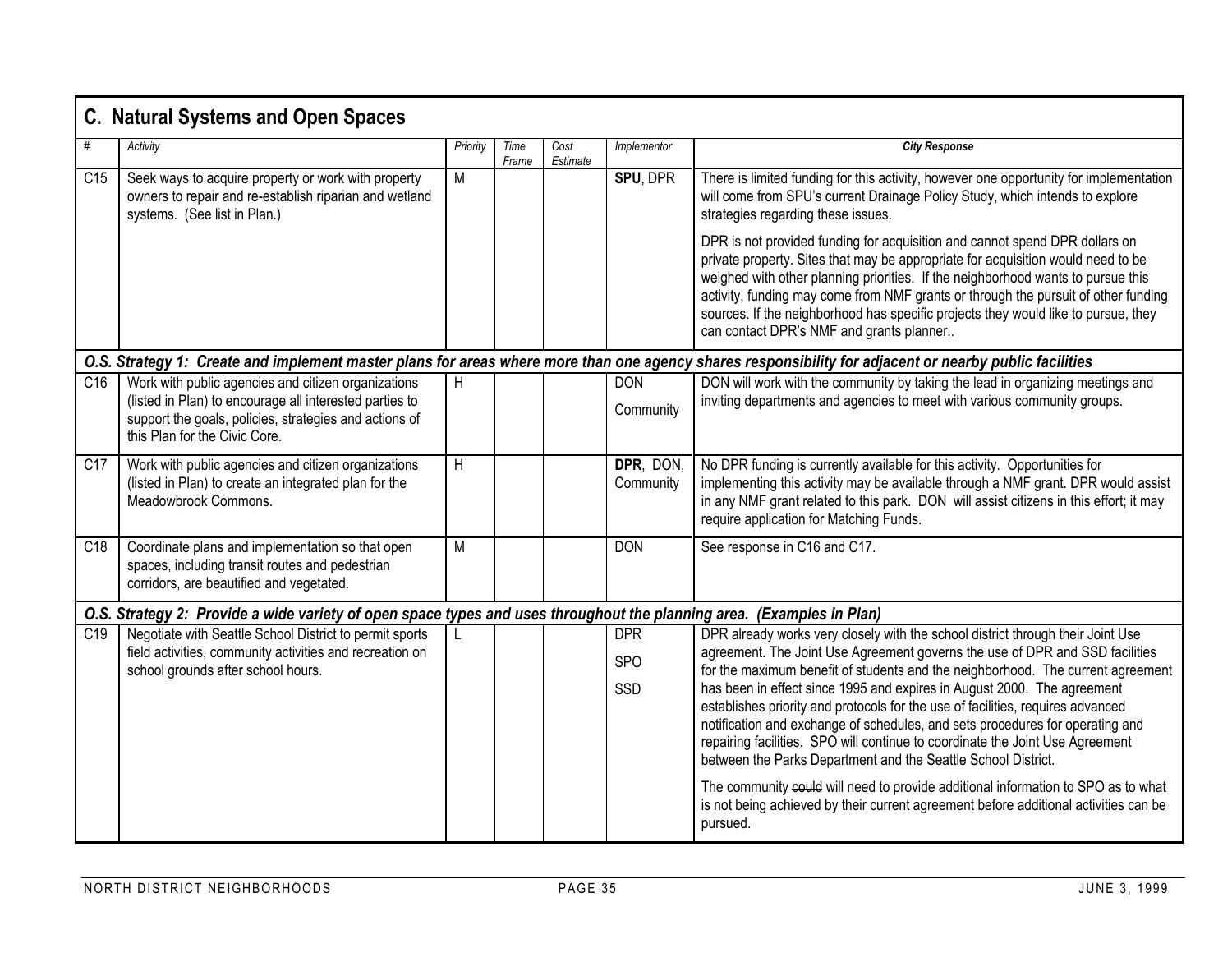| <b>C. Natural Systems and Open Spaces</b> |                                                                                                                                                                                                                                                     |          |               |                  |                                                       |                                                                                                                                                                                                                                                                                                                                                                                                                                                                                                                                                                                                                                                                                                                                                                                                                                                                                                                                                                                                                                                                                                                                                                                                                                                                                          |  |  |  |  |
|-------------------------------------------|-----------------------------------------------------------------------------------------------------------------------------------------------------------------------------------------------------------------------------------------------------|----------|---------------|------------------|-------------------------------------------------------|------------------------------------------------------------------------------------------------------------------------------------------------------------------------------------------------------------------------------------------------------------------------------------------------------------------------------------------------------------------------------------------------------------------------------------------------------------------------------------------------------------------------------------------------------------------------------------------------------------------------------------------------------------------------------------------------------------------------------------------------------------------------------------------------------------------------------------------------------------------------------------------------------------------------------------------------------------------------------------------------------------------------------------------------------------------------------------------------------------------------------------------------------------------------------------------------------------------------------------------------------------------------------------------|--|--|--|--|
| #                                         | Activity                                                                                                                                                                                                                                            | Priority | Time<br>Frame | Cost<br>Estimate | Implementor                                           | <b>City Response</b>                                                                                                                                                                                                                                                                                                                                                                                                                                                                                                                                                                                                                                                                                                                                                                                                                                                                                                                                                                                                                                                                                                                                                                                                                                                                     |  |  |  |  |
| C20                                       | Include, wherever appropriate, exercise stations and<br>passive use areas along urban trails, pedestrian<br>corridors, and in parks.                                                                                                                | M        |               |                  | <b>DPR</b>                                            | DPR would need to discuss this concept further with the community. Developing<br>exercise stations is not part of the department's current design practices.<br>With<br>funding, this activity might be implementable in appropriate locations.                                                                                                                                                                                                                                                                                                                                                                                                                                                                                                                                                                                                                                                                                                                                                                                                                                                                                                                                                                                                                                          |  |  |  |  |
| C <sub>21</sub>                           | Set up agreements to permit and encourage large<br>parking lots to be used after hours for court games<br>such as basketball, tennis, pickleball and volleyball.<br>Paint court markings and post signs.                                            | L        |               |                  | Community<br>Local<br><b>Businesses</b><br><b>DPR</b> | This is not a current DPR activity. The community could try to arrange a situation<br>such as this with the parking lot property owner but DPR does not have the<br>resources to be involved in such an initiative because of funding, staffing, and<br>liability constraints. Opportunities for implementation of this activity may be pursued<br>in a number of ways. For SSD properties, the Joint-Use Agreement may provide<br>opportunities (see response in C19). The City makes improvements to SSD<br>properties frequently. Some examples include improvements to playgrounds,<br>exterior beautification projects like gardens, and the installation of public art. DON<br>believes that school grounds, like parks, are accessible to the public during non-<br>school hours, so the test of using public dollars is met. Before dollars are awarded<br>for improvements, however, an applicant must receive approval SSD. For private<br>parking lots, the neighborhood would need to work with the property owner to<br>secure agreements. If this was successful, the neighborhood could then pursue<br>NMF grants for facility improvements. Since these improvements might occur on<br>property that is not City-owned, some technical issues will need to be addressed. |  |  |  |  |
| C22                                       | Set aside special gardens for botanical, educational,<br>urban agriculture and habitat appreciation in<br>appropriate locations. (Examples in Plan).                                                                                                | L        |               |                  | DPR, DON                                              | DON will work with DPR and the community to assess possible sites and funding<br>for locating these various types of gardens.<br>DPR will work with the community to consider development of gardens that work at<br>the specific site and that are appropriate for park property. See response in C35<br>related to P-Patches.                                                                                                                                                                                                                                                                                                                                                                                                                                                                                                                                                                                                                                                                                                                                                                                                                                                                                                                                                          |  |  |  |  |
| C <sub>23</sub>                           | Assess existing sports facilities, children's play areas,<br>and passive and active parks to determine what<br>improvements or additional facilities are needed, and<br>where new sites can be located; and, develop an<br>implementation schedule. | M        |               |                  | <b>DPR</b>                                            | DPR does do a 'conditions assessment' of their facilities for major maintenance<br>purposes. DPR's COMPLAN addresses areas that need open space. DPR will<br>complete an update in 1999. See response in C25 related to the update. Additional<br>activities will need to be this is a community-initiated activity, perhaps through<br>NMF.                                                                                                                                                                                                                                                                                                                                                                                                                                                                                                                                                                                                                                                                                                                                                                                                                                                                                                                                             |  |  |  |  |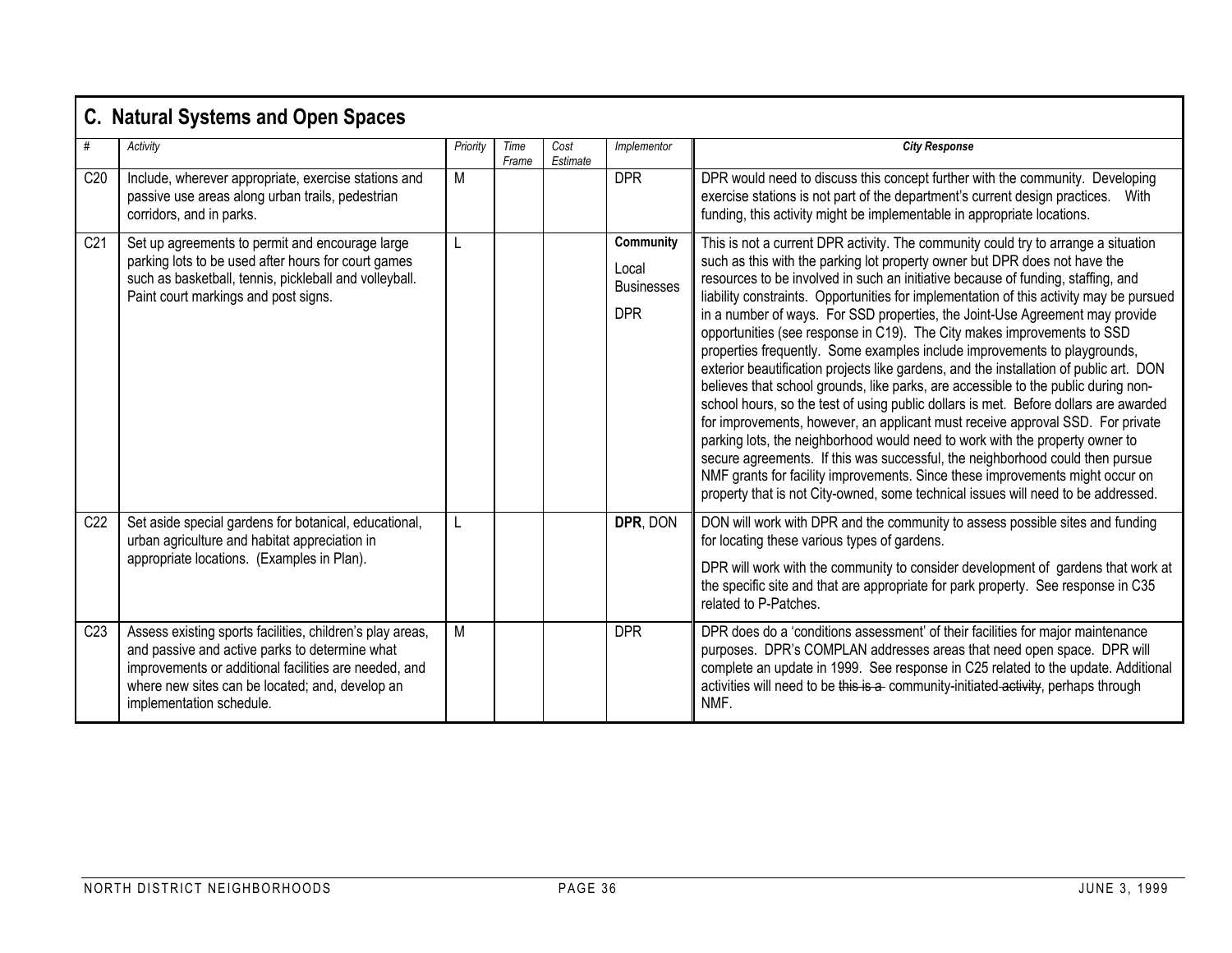|                 | <b>C. Natural Systems and Open Spaces</b>                                                                                                                                                        |          |               |                  |                         |                                                                                                                                                                                                                                                                                                                                                                                                                                                                                                                                                                                                                              |
|-----------------|--------------------------------------------------------------------------------------------------------------------------------------------------------------------------------------------------|----------|---------------|------------------|-------------------------|------------------------------------------------------------------------------------------------------------------------------------------------------------------------------------------------------------------------------------------------------------------------------------------------------------------------------------------------------------------------------------------------------------------------------------------------------------------------------------------------------------------------------------------------------------------------------------------------------------------------------|
|                 | Activity                                                                                                                                                                                         | Priority | Time<br>Frame | Cost<br>Estimate | Implementor             | <b>City Response</b>                                                                                                                                                                                                                                                                                                                                                                                                                                                                                                                                                                                                         |
| C <sub>24</sub> | Provide pedestrian ways to natural open spaces and<br>parks where appropriate via publicly owned property<br>with protective measures to assist enjoyment while<br>preserving natural resources. | M        |               |                  | DPR.<br>SEATRAN,<br>SPU | The community will need to identify specific locations and improvements desired<br>before this activity can be implemented. Once these are identified, the next step<br>would be to develop a conceptual design for these improvements. The community<br>would need to accomplish the conceptual design, and the NMF is a good source for<br>funding this type of planning work. While City funding for this type of work is very<br>limited, once the improvements are identified and conceptual design developed,<br>City departments can work with the neighborhood to determine the best strategy for<br>implementation. |
|                 |                                                                                                                                                                                                  |          |               |                  |                         | As DPR understands this activity, this fits in with the current practices. However,<br>DPR can look at this recommendation in the long term on DPR owned property and<br>as part of the Parks COMPLAN update. More specific locational information would<br>be helpful.                                                                                                                                                                                                                                                                                                                                                      |
| C <sub>25</sub> | Assess use of all publicly owned land for evaluation in<br>renovating, maintaining or establishing park facilities.                                                                              | H        |               |                  | DPR, ESD                | ESD and DPR are doing this work as properties become available. DPR is in the<br>process of updating their Parks COMPLAN, that is developed to direct the<br>department's energies in terms of maintenance, acquisition, and development. The<br>COMPLAN will be updated in 1999 to reflect changing conditions and neighborhood<br>planning. Part of DPR's process is to develop it's major maintenance plan by:<br>assessing safety and other issues at park site; considering current and future use;<br>and asking for community feedback on their priorities. These will all be part of the<br>COMPLAN update.          |
| C <sub>26</sub> | Develop a large, central park within the Civic Core and<br>HUV area that includes a central recreational facility.<br>(Description in Plan.)                                                     | L        |               |                  | DPR, ESD                | The City is not prepared to commit to the development of a central park within the<br>Civic Core. If the neighborhood wishes to pursue this activity, it will need to clearly<br>indicate that it is a priority among the various components of the civic core proposal.                                                                                                                                                                                                                                                                                                                                                     |
|                 |                                                                                                                                                                                                  |          |               |                  |                         | The issue of acquiring and developing a large park space in addition to the Civic<br>Core proposal of relocating and redeveloping Albert Davis Park is something that<br>the City and community need to discuss in greater detail. Before investing<br>resources, the neighborhood will need to set priorities given the scale of these<br>proposals. Note however that other major City parks investments in this area are<br>already underway including improvements at Cedar Park and development of "the<br>Last Open Space in Lake City."                                                                               |
| C <sub>27</sub> | Promote multiple uses of park properties, including<br>environmental objectives, where appropriate and not<br>harmful to natural resources.                                                      | M        |               |                  | DPR, SPU                | DPR often accommodates multiple uses on park property and would like more<br>information about the community's concerns. Also, SPU will include providing trails,<br>keeping open spaces accessible, and providing educational and interpretive<br>materials in priority drainage/creek projects, to the degree that such open space<br>improvements are incidental to, or supportive of drainage purposes.                                                                                                                                                                                                                  |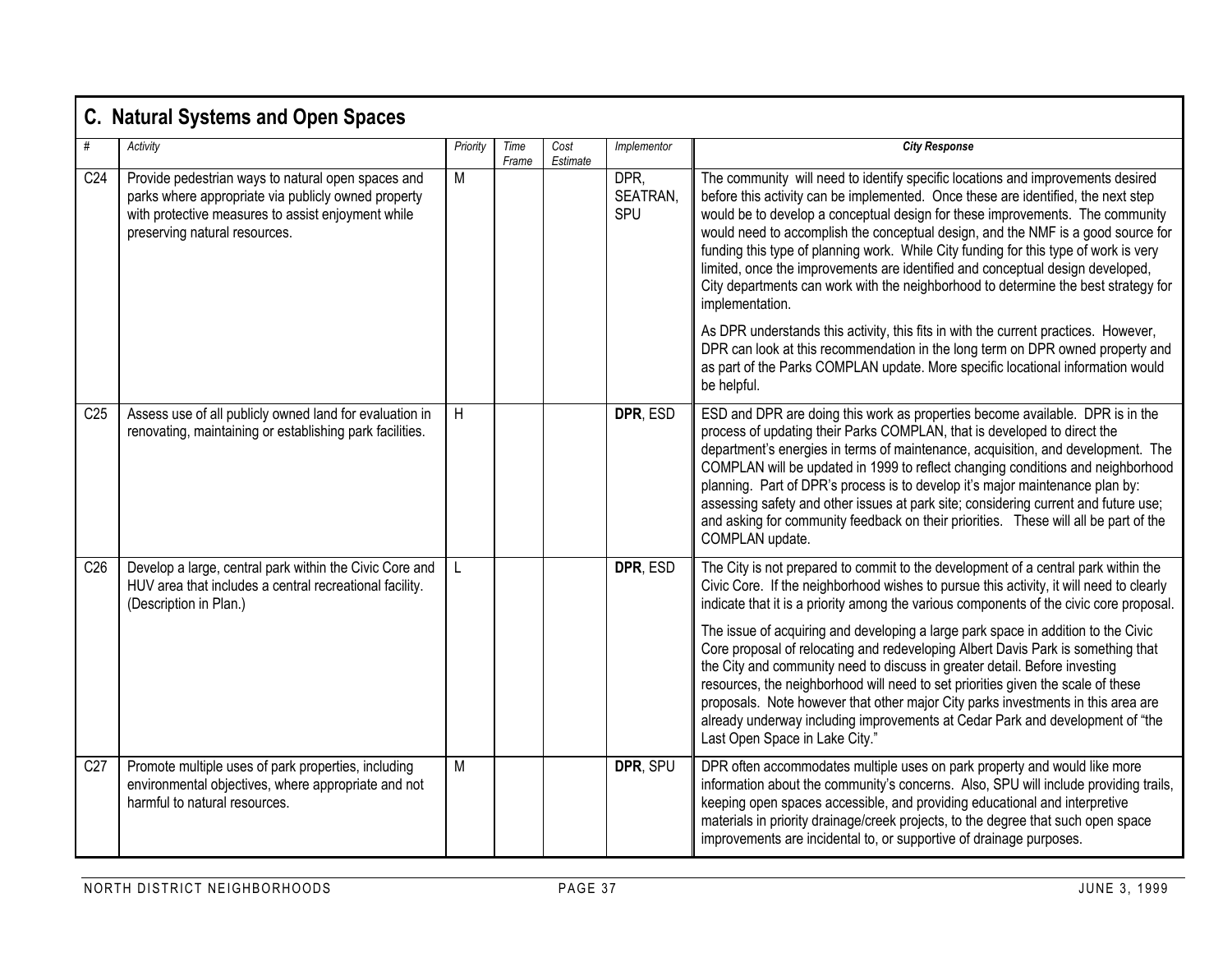|                 | <b>C. Natural Systems and Open Spaces</b>                                                                                                                                                      |          |               |                  |                          |                                                                                                                                                                                                                                                                                                                                                                                                                                                                                                     |  |  |  |  |  |
|-----------------|------------------------------------------------------------------------------------------------------------------------------------------------------------------------------------------------|----------|---------------|------------------|--------------------------|-----------------------------------------------------------------------------------------------------------------------------------------------------------------------------------------------------------------------------------------------------------------------------------------------------------------------------------------------------------------------------------------------------------------------------------------------------------------------------------------------------|--|--|--|--|--|
|                 | Activity                                                                                                                                                                                       | Priority | Time<br>Frame | Cost<br>Estimate | Implementor              | <b>City Response</b>                                                                                                                                                                                                                                                                                                                                                                                                                                                                                |  |  |  |  |  |
| C28             | Develop active-use public parks that respond to a<br>variety of users, especially teenagers. Validate the<br>design and development of facilities by stakeholders.                             |          |               |                  | <b>DPR</b>               | See response in C27. Also, this activity is being addressed specifically for Albert<br>Davis Park in the Civic Core Phase 1 Plan.                                                                                                                                                                                                                                                                                                                                                                   |  |  |  |  |  |
| C <sub>29</sub> | Develop more locations for organized sports. Increase<br>use times and the quality of facilities on and around<br>public sports fields.                                                        | H        |               |                  | <b>DPR</b>               | DPR is aware of the shortage of sport-fields throughout the city and works to<br>provide as many facilities, and as much play time as possible given competing<br>demands. In general, this activity is feasible but funding would be necessary to<br>implement the recommendation.                                                                                                                                                                                                                 |  |  |  |  |  |
|                 | O.S. Strategy 3: Use and develop open spaces to promote healthy living through walking, active recreation, places of retreat, improved air and water quality, and<br>safe pedestrian passages. |          |               |                  |                          |                                                                                                                                                                                                                                                                                                                                                                                                                                                                                                     |  |  |  |  |  |
| C30             | Identify current and potential park sites for future                                                                                                                                           | М        |               |                  | <b>DPR</b>               | This will be a community-based activity. DPR can support this activity as the                                                                                                                                                                                                                                                                                                                                                                                                                       |  |  |  |  |  |
|                 | acquisition.                                                                                                                                                                                   |          |               |                  | Community                | community applies for NMF. Opportunities for implementing this activity may be<br>available through DPR's Park COMPLAN update. See response in C25.                                                                                                                                                                                                                                                                                                                                                 |  |  |  |  |  |
| C <sub>31</sub> | Provide educational and recreational opportunities for<br>people of all ages, backgrounds and physical abilities.                                                                              |          |               |                  | <b>DPR</b><br>Community. | The identification of need for the expansion of educational and recreational<br>opportunities, beyond existing programs, will be a community based activity.<br>the neighborhood is aware of groups that are not being well served, they should<br>contact the department with specific activities or requests.                                                                                                                                                                                     |  |  |  |  |  |
| C32             | Keep public open spaces, except those designated as<br>special protection for ecosystem conservation,<br>available and accessible to all. (Detail in Plan)                                     | M        |               |                  | <b>DPR</b>               | See response in C31. All DPR properties are open to the public. The community<br>will need to clarify if there are specific access concerns about specific facilities. If<br>the neighborhood is aware of groups that are not being well served, they should<br>contact the department with specific activities or requests.                                                                                                                                                                        |  |  |  |  |  |
| C33             | Link publicly owned open space by pedestrian<br>corridors and establish areas where the public can<br>enjoy the natural resources.                                                             |          |               |                  | DPR,<br><b>SEATRAN</b>   | The community will need to identify specific locations and improvements desired<br>before this activity can be implemented. Once identified, the next step would be to<br>develop a conceptual design for these improvements. The community would need<br>to accomplish the conceptual design, and the NMF is a good source for funding this<br>type of planning work. The Arborist's Office might be another resource to identify<br>funding sources, planting sites and proper species selection. |  |  |  |  |  |
| C34             | Establish voluntary stewardship support--"conservation<br>zones"--for private open spaces that is part of a larger<br>natural system.                                                          |          |               |                  | <b>SPU</b><br>Community  | SPU supports the concept of community based stewardship programs. SPU will<br>work with the neighborhood as they further develop this concept.                                                                                                                                                                                                                                                                                                                                                      |  |  |  |  |  |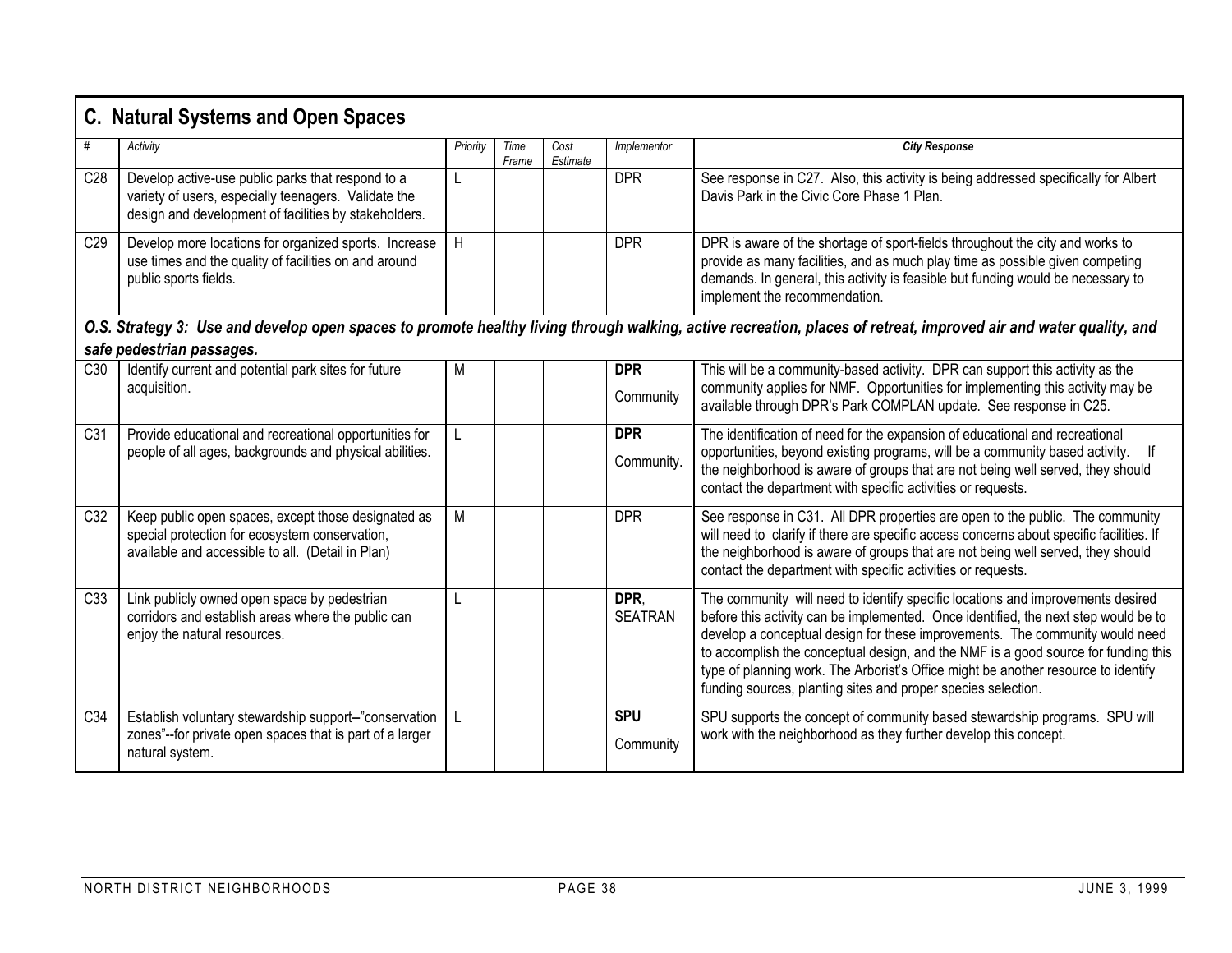# **C. Natural Systems and Open Spaces**

| #               | Activity                                                                                                                                                                                                                                              | Priority       | Time  | Cost     | Implementor | <b>City Response</b>                                                                                                                                                                                                                                                                                                                                                                                                                                                                                                                                                                                                                                                                                                                                                                                                                                            |  |  |  |  |  |  |
|-----------------|-------------------------------------------------------------------------------------------------------------------------------------------------------------------------------------------------------------------------------------------------------|----------------|-------|----------|-------------|-----------------------------------------------------------------------------------------------------------------------------------------------------------------------------------------------------------------------------------------------------------------------------------------------------------------------------------------------------------------------------------------------------------------------------------------------------------------------------------------------------------------------------------------------------------------------------------------------------------------------------------------------------------------------------------------------------------------------------------------------------------------------------------------------------------------------------------------------------------------|--|--|--|--|--|--|
|                 |                                                                                                                                                                                                                                                       |                | Frame | Estimate |             |                                                                                                                                                                                                                                                                                                                                                                                                                                                                                                                                                                                                                                                                                                                                                                                                                                                                 |  |  |  |  |  |  |
| C <sub>35</sub> | Provide P-patches at or near pocket parks, schools<br>and/or multi-family housing.                                                                                                                                                                    |                |       |          | DPR, DON    | DON P-Patch staff and the Friends of P-Patch are committed to working with<br>community groups to find private and public land on which to develop P-Patches.<br>Friends has, however, already combed the area and found very few potential spots.<br>P-Patch is eager to work with DPR to develop community gardens where<br>appropriate on DPR land in the area.                                                                                                                                                                                                                                                                                                                                                                                                                                                                                              |  |  |  |  |  |  |
|                 |                                                                                                                                                                                                                                                       |                |       |          |             | If the community is interested in developing special gardens on park property, DPR<br>would work with the community to develop gardens that work at the specific site<br>and are appropriate for park property. Any community garden initiative on park<br>property would have to have community involvement and provide public access.<br>The design of such a facility would have to be appropriate for public park property.<br>Any planning and design work could be eligible for NMF.                                                                                                                                                                                                                                                                                                                                                                      |  |  |  |  |  |  |
|                 | O.S. Strategy 4: Acquire or transfer ownership to obtain undeveloped surplus City properties for open space inventory.                                                                                                                                |                |       |          |             |                                                                                                                                                                                                                                                                                                                                                                                                                                                                                                                                                                                                                                                                                                                                                                                                                                                                 |  |  |  |  |  |  |
| C <sub>36</sub> | Seek funding to acquire properties and complete<br>current projects including Last Open Space, Cedar<br>Park, Homewood, John Rogers, and Lake City Parks.<br>Please see appendix 4.6 for a complete list of potential<br>park or open space projects. | Н              |       |          | DPR, SPU    | As DPR funds are typically limited to maintenance and operations of existing<br>facilities, additional funding is very limited for park acquisition or park<br>improvements. As noted in response C25, DPR's Park COMPLAN update may<br>provide opportunities for implementing this activity. If the neighborhood has specific<br>projects they would like to pursue, they can contact DPR's NMF and grants planner.<br>Special funding, such as a bond, will be necessary, however, to fully implement this<br>activity. DPR appreciates the commitment that citizens have made to park<br>development and improvements in the area. Also, if property acquisition emerges<br>as a possible drainage/flooding solution, SPU will evaluate it against other<br>solutions, also taking into consideration various cooperative approaches to<br>managing habitat. |  |  |  |  |  |  |
| C <sub>37</sub> | Acquire the property on Fisher Place, on Thornton<br>Creek.                                                                                                                                                                                           | $\overline{H}$ |       |          | DPR,<br>SPU | This is an intriguing idea but more details will need to be developed before the City<br>can commit to this activity. The neighborhood should more clearly identify the site<br>and the type of improvements desired. Should the property become available for<br>purchase and if it is appropriate for park property, DPR can work with the<br>community to strategize funding options.<br>See SPU response in C36.                                                                                                                                                                                                                                                                                                                                                                                                                                            |  |  |  |  |  |  |
| C38             | Acquire natural areas in stream corridors as they                                                                                                                                                                                                     |                |       |          | DPR, SPU    | See SPU response in C36.                                                                                                                                                                                                                                                                                                                                                                                                                                                                                                                                                                                                                                                                                                                                                                                                                                        |  |  |  |  |  |  |
|                 | become available.                                                                                                                                                                                                                                     |                |       |          |             | Any acquisition would need to be weighed with other priorities in the planning area<br>and around the city as acquisition is most likely through a future bond.                                                                                                                                                                                                                                                                                                                                                                                                                                                                                                                                                                                                                                                                                                 |  |  |  |  |  |  |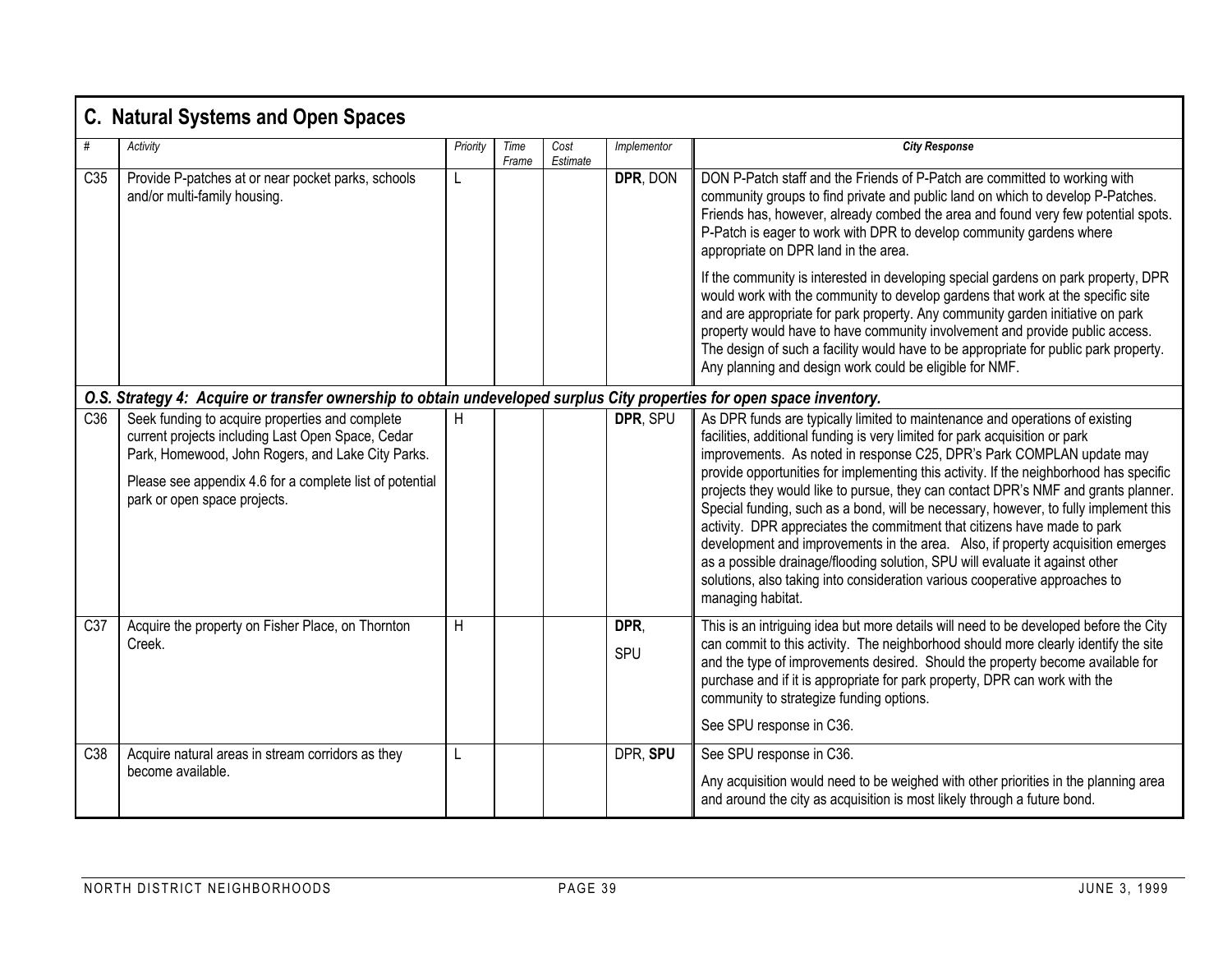|     | <b>C. Natural Systems and Open Spaces</b>                                                                                                                           |          |               |                  |             |                                                                                                                                                                                                                                                                                                                                                                                                                                                                                                                                                                                                                                                                                                                                                                                                                                                 |  |  |  |  |  |  |
|-----|---------------------------------------------------------------------------------------------------------------------------------------------------------------------|----------|---------------|------------------|-------------|-------------------------------------------------------------------------------------------------------------------------------------------------------------------------------------------------------------------------------------------------------------------------------------------------------------------------------------------------------------------------------------------------------------------------------------------------------------------------------------------------------------------------------------------------------------------------------------------------------------------------------------------------------------------------------------------------------------------------------------------------------------------------------------------------------------------------------------------------|--|--|--|--|--|--|
| #   | Activity                                                                                                                                                            | Priority | Time<br>Frame | Cost<br>Estimate | Implementor | <b>City Response</b>                                                                                                                                                                                                                                                                                                                                                                                                                                                                                                                                                                                                                                                                                                                                                                                                                            |  |  |  |  |  |  |
| C39 | Require and use a mitigation fee program for new<br>housing development within the Hub Urban Village to<br>provide funds for park development.                      | H        |               |                  | DCLU, DPR   | There are significant legal and administrative issues in this proposal that will require<br>further policy development. Requirements made of developments must be tied<br>directly to the impacts they generate. Currently, most development is already<br>required to provide open space. A pilot program is underway that may have the<br>potential to address the intent of this activity is to allow the developers to make a<br>payment in lieu of providing the space on site to a fund that would help pay for park<br>space. While it is not likely that a proposal to require development to make an<br>additional contribution to open space would be successful, DCLU is already<br>committed to studying the payment in lieu program in effect in Downtown, and the<br>lessons learned from this study could benefit this activity. |  |  |  |  |  |  |
| C40 | Include rooftop and/or common area courts devoted to<br>green open space and/or children's play areas in multi-<br>family developments of six or more family units. | M        |               |                  | <b>DCLU</b> | DCLU will include examination of this proposal in the scope of a project already in<br>its 1999 work program related to open space requirements for new development.<br>DCLU is scheduled to report to Council on this project in the 4th quarter 1999.<br>DCLU recommends that this issue also be addressed in the neighborhood's<br>proposal for neighborhood specific design guidelines.<br>The Land Use Code currently requires open space for all residential use in<br>multifamily and commercial zones regardless of the number of units, which at least<br>partially meets the request of this activity. A portion of the open space must be<br>landscaped. The open space may be provided on the rooftop of buildings or at<br>ground level.                                                                                           |  |  |  |  |  |  |
| C41 | Include publicly accessible gathering areas or provide<br>for such areas in a nearby location in developments of<br>one block or larger size.                       | М        |               |                  | <b>DCLU</b> | See response to Activity # C40.                                                                                                                                                                                                                                                                                                                                                                                                                                                                                                                                                                                                                                                                                                                                                                                                                 |  |  |  |  |  |  |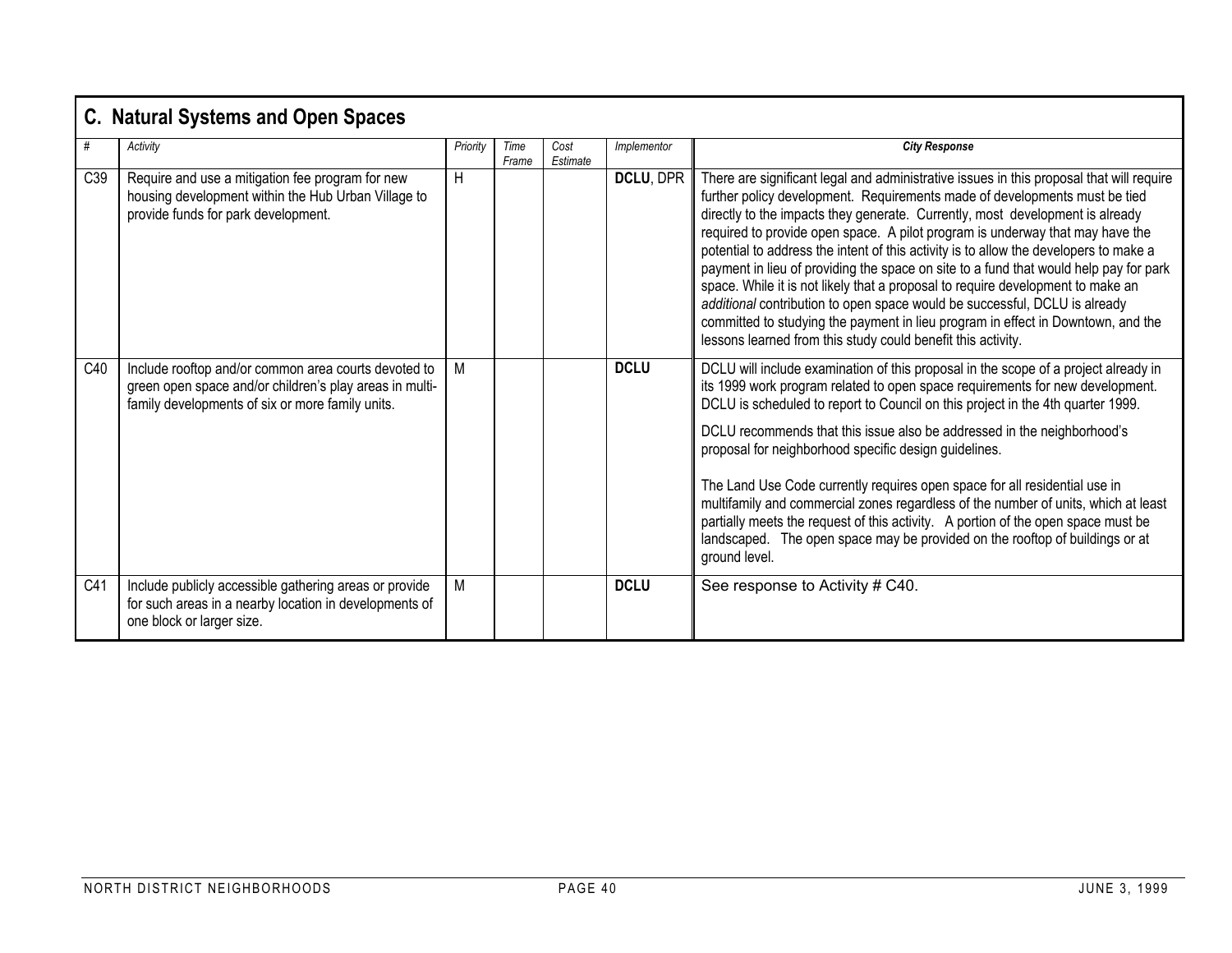# **D. HUB URBAN VILLAGE**

## **Description**

Create, and allow for development of a unique urban area which fosters business vitality, sense of community, and strong connections to surrounding neighborhoods and businesses. The Plan accepts designation of a Hub Urban Village in Lake City. New boundaries are proposed. The proposed boundary allows a focused approach to creating the pedestrianfriendly environment desired, with public and transportation facilities coordinated with the central business district. It also takes advantage of existing L1 and L2 zoning for transitions to the adjacent single family neighborhoods. (Map in Plan.)

#### **Integrated City Response**

This strategy is consistent with the goals and policies of the Comprehensive Plan. It is designed to create a vital, pedestrian-focused urban village. The 'smaller' hub urban village boundary' is consistent with the Comprehensive Plan and has sufficient capacity to meet the growth targets. The Executive supports this boundary and believes it provides potential for strengthening alternative transportation to, and within, the village.

A number of activities are underway. Over the next year, DCLU will work with neighborhoods interested in utilizing neighborhood design guidelines. OED has expressed support for giving the HUV an identity and specific theme, and for efforts to encourage smaller, more diverse businesses.

While directed toward a single goal, the individual activities in this strategy could be implemented independently of one another.

#### **Lead Department:** SPO

# **Participating Departments:** DCLU, OED, SEATRAN

#### *Activities Already Underway*

1. OED is working with the Local Development Council to provide technical assistance in promoting the business district.

#### *Tasks to be Undertaken in 1999-2000*

- 1. DCLU will be reviewing the Neighborhood Design Guidelines recommendations that are developed as part of the Neighborhood Planning program.
- 2. Identify those activities in this Key Strategy that are good candidates for next steps for implementation considering priorities, possible funding sources and departmental staffing capabilities through the North Sector work program.
- 3. Identify next steps for continued implementation.

## **D. Hub Urban Village**

|                | Activity                                                                                                                                                                                                                | Priority | Time<br>Frame | Cost<br>Estimate | Implementor | <b>City Response</b>                                                                                                                                                                                                                                                                                                                                                                                    |  |  |  |  |  |  |  |
|----------------|-------------------------------------------------------------------------------------------------------------------------------------------------------------------------------------------------------------------------|----------|---------------|------------------|-------------|---------------------------------------------------------------------------------------------------------------------------------------------------------------------------------------------------------------------------------------------------------------------------------------------------------------------------------------------------------------------------------------------------------|--|--|--|--|--|--|--|
|                | Strategy 1: Encourage a wide variety of housing types to accommodate differing income levels, housing needs and market demands                                                                                          |          |               |                  |             |                                                                                                                                                                                                                                                                                                                                                                                                         |  |  |  |  |  |  |  |
| D <sub>1</sub> | Allow owners of single family parcels to benefit from<br>the new development flexibility (cottage housing and<br>detached mother-in-law units but not townhouses) for<br>single family zones within the HUV boundaries. |          |               |                  | <b>DCLU</b> | DCLU will be working to refine the RSL zone in 1999 to make it work better for the<br>neighborhoods that want to apply it. When the neighborhood is ready to pursue the<br>rezone, DCLU will work with the neighborhood to consider the rezones with the<br>revised zone.<br>DCLU will also investigate other forms of development flexibility that may help the<br>neighborhood achieve this activity. |  |  |  |  |  |  |  |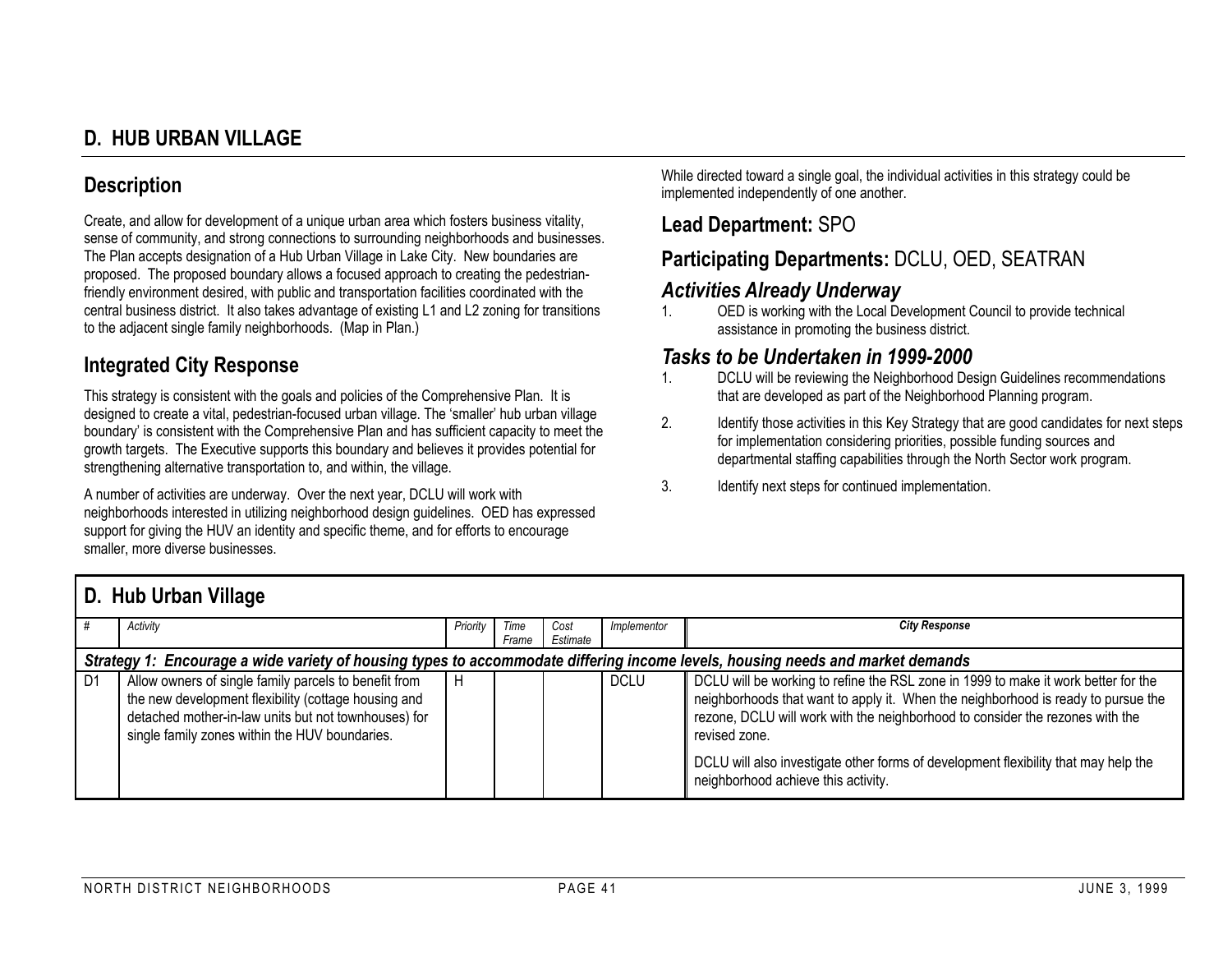|                | D. Hub Urban Village                                                                                                                                                                    |          |               |                  |                                                |                                                                                                                                                                                                                                                                                                                                                                                                                                                                                                                                                     |  |  |  |  |  |  |  |
|----------------|-----------------------------------------------------------------------------------------------------------------------------------------------------------------------------------------|----------|---------------|------------------|------------------------------------------------|-----------------------------------------------------------------------------------------------------------------------------------------------------------------------------------------------------------------------------------------------------------------------------------------------------------------------------------------------------------------------------------------------------------------------------------------------------------------------------------------------------------------------------------------------------|--|--|--|--|--|--|--|
| #              | Activity                                                                                                                                                                                | Priority | Time<br>Frame | Cost<br>Estimate | Implementor                                    | <b>City Response</b>                                                                                                                                                                                                                                                                                                                                                                                                                                                                                                                                |  |  |  |  |  |  |  |
| D <sub>2</sub> | Develop Design Guidelines that address development<br>of the facilities required in the HUV (siting criteria,<br>program space, and urban design issues). Guidance<br>in Plan appendix. | H        |               |                  | <b>DCLU</b>                                    | DCLU will begin a review of the design review recommendations coming out of all<br>neighborhood plans in 1999. The neighborhood can will need to use the<br>neighborhood matching fund to develop neighborhood-specific design guidelines<br>which address neighborhood concerns before DCLU will be able to consider them.<br>Design Review will be required of all development that crosses the City's thresholds.                                                                                                                                |  |  |  |  |  |  |  |
| D <sub>3</sub> | Use the proven concepts of crime prevention through<br>environmental design to optimize personal and public<br>safety in multi-family housing units.                                    | H        |               |                  | <b>DCLU</b>                                    | Design guidelines can take personal safety and security into consideration.<br>Neighborhood specific guidelines could elevate this guideline and provide more<br>examples.                                                                                                                                                                                                                                                                                                                                                                          |  |  |  |  |  |  |  |
|                | Strategy 2: Make the Hub Urban Village a pleasant place in which to live and do business and employ green amenities to develop a unique character for the HUV.                          |          |               |                  |                                                |                                                                                                                                                                                                                                                                                                                                                                                                                                                                                                                                                     |  |  |  |  |  |  |  |
| D <sub>4</sub> | For all streets within the Hub Urban Village boundary,<br>provide continuous, barrier free, standard sidewalks,<br>street trees and sidewalk lighting.                                  | H        |               |                  | <b>SEATRAN</b>                                 | SEATRAN funds for the installation of these types of improvements is very limited,<br>SEATRAN looks for opportunities to make pedestrian improvements on all streets.<br>Also, see response in A17, and B10.                                                                                                                                                                                                                                                                                                                                        |  |  |  |  |  |  |  |
| D <sub>5</sub> | Promote the "walk to shop" concept by developing<br>additional pedestrian access routes from adjoining<br>residential, business and public areas.                                       | M        |               |                  | <b>SEATRAN</b><br><b>DCLU</b>                  | See responses to activities A 34, A41, A42, B10, B12, and 2A-1.<br>This appears to be a new program that the neighborhood wants to develop and will<br>need to be a neighborhood-led activity. This will require further development by the<br>neighborhood of routes and destinations. SEATRAN can provide technical<br>assistance after the initial planning work has been done.                                                                                                                                                                  |  |  |  |  |  |  |  |
| D <sub>6</sub> | Encourage a variety of small retail and service<br>businesses in the HUV, as opposed to oversized<br>warehouse-type stores.                                                             | M        |               |                  | <b>OED</b><br>Local<br>businesses<br>Community | Additional community efforts will be necessary before this activity can be carried out.<br>To encourage a diverse group of small businesses within the Hub Urban Village, the<br>neighborhood planning group can work with the local business association to<br>implement a business attraction program. The Neighborhood Business Council,<br>through its contract with the Office for Economic Development, can also provide<br>information regarding efforts to create a business district which supports a wide<br>variety of small businesses. |  |  |  |  |  |  |  |
|                |                                                                                                                                                                                         |          |               |                  |                                                | It is also possible to work with organizations which support small business start-ups<br>and entrepreneurs. This will enable area business district organizations to promote<br>the area and its interest in supporting the small businesses. Community Capital<br>Development, a non-profit, provides technical assistance and lending activities to<br>start-up and existing businesses that cannot obtain conventional financing on their<br>own.                                                                                                |  |  |  |  |  |  |  |
|                |                                                                                                                                                                                         |          |               |                  |                                                | Also, this kind of shift can be achieved with a change in zoning from commercial to<br>neighborhood commercial zones. Neighborhood match funds may be appropriate for<br>this analysis.                                                                                                                                                                                                                                                                                                                                                             |  |  |  |  |  |  |  |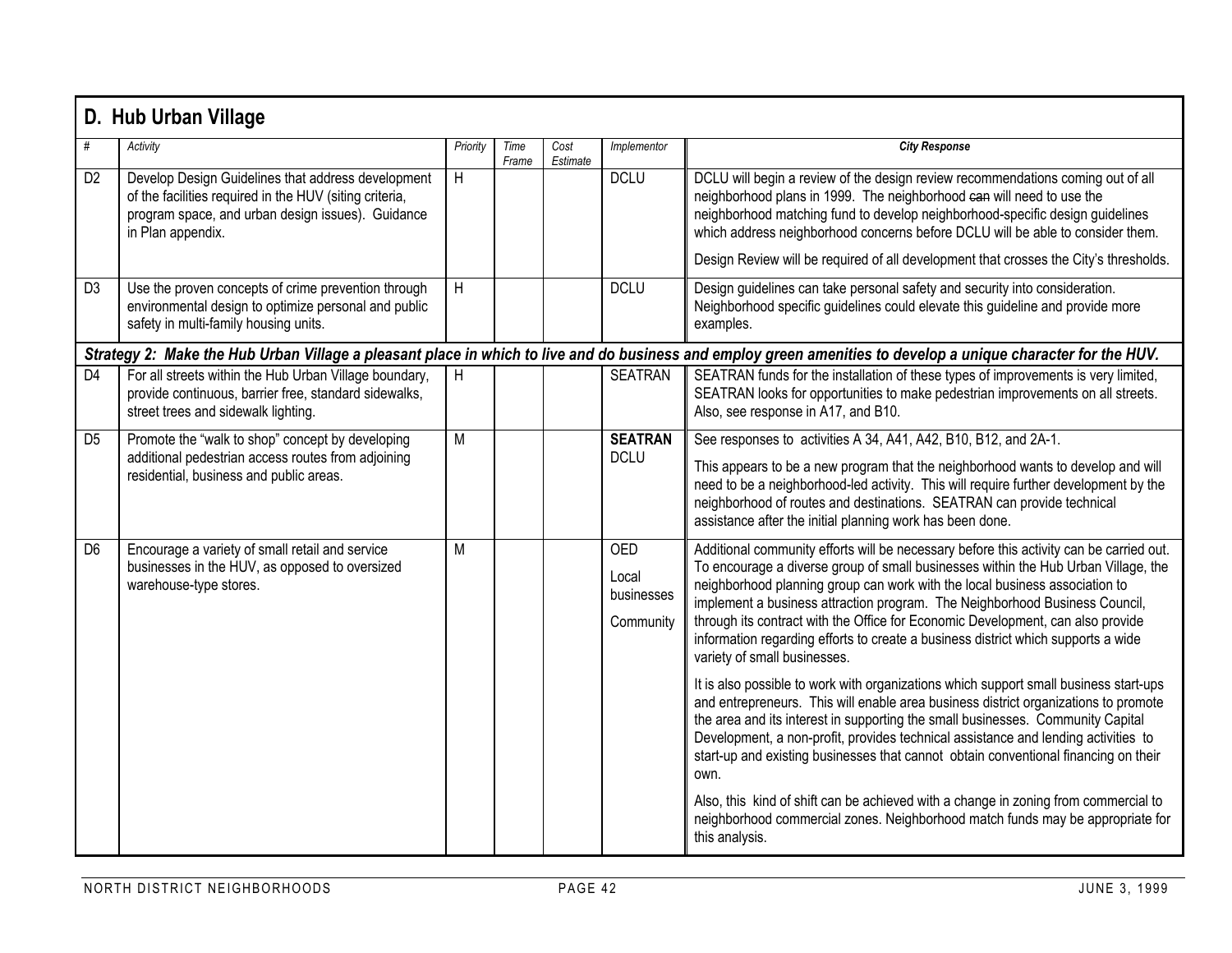|                | D. Hub Urban Village                                                                                                                                                                                                                                   |          |               |                  |                         |                                                                                                                                                                                                                                                                                                                                                                                                                                                                                                                                                                                                                                                                                                                                                                                                                                                                                                                                                                                                                                                                                                                                                                                                                                                                                                                                                                                            |  |  |  |  |  |  |
|----------------|--------------------------------------------------------------------------------------------------------------------------------------------------------------------------------------------------------------------------------------------------------|----------|---------------|------------------|-------------------------|--------------------------------------------------------------------------------------------------------------------------------------------------------------------------------------------------------------------------------------------------------------------------------------------------------------------------------------------------------------------------------------------------------------------------------------------------------------------------------------------------------------------------------------------------------------------------------------------------------------------------------------------------------------------------------------------------------------------------------------------------------------------------------------------------------------------------------------------------------------------------------------------------------------------------------------------------------------------------------------------------------------------------------------------------------------------------------------------------------------------------------------------------------------------------------------------------------------------------------------------------------------------------------------------------------------------------------------------------------------------------------------------|--|--|--|--|--|--|
| #              | Activity                                                                                                                                                                                                                                               | Priority | Time<br>Frame | Cost<br>Estimate | Implementor             | <b>City Response</b>                                                                                                                                                                                                                                                                                                                                                                                                                                                                                                                                                                                                                                                                                                                                                                                                                                                                                                                                                                                                                                                                                                                                                                                                                                                                                                                                                                       |  |  |  |  |  |  |
| D <sub>7</sub> | Attract and support businesses oriented to local<br>household and commercial needs and also businesses<br>that offer family-oriented activities and hours of<br>operation.                                                                             | M        |               |                  | <b>OED</b><br>Community | See responses in D6 and D8.                                                                                                                                                                                                                                                                                                                                                                                                                                                                                                                                                                                                                                                                                                                                                                                                                                                                                                                                                                                                                                                                                                                                                                                                                                                                                                                                                                |  |  |  |  |  |  |
| D <sub>8</sub> | Develop a specific theme for the HUV to give an<br>identity to the business area<br>Create a Lake City Light Standard for design and<br>placement of new lights within the business area which<br>can be expanded to the planning area as appropriate. | H        |               |                  | OED<br>SCL<br>Community | As funding allows, the NBC will assist the community in developing a specific theme<br>to give an identity to the business area. The group should begin by asking what<br>positive attributes/aspects do residents and the larger Seattle-area community know<br>about the area and its business district. This will help to develop an effective<br>marketing theme to maximize the area's competitive advantage.<br>For lighting projects, neighborhoods are encouraged to develop a "lighting plan" by<br>working with SCL's neighborhood lighting design group which can provide technical<br>assistance. The plan should include the specific location and type of lighting fixtures<br>that will be the basis of project feasibility and cost estimates. SCL offers a selection<br>of pedestrian lights for neighborhoods. For lighting on arterials such as Henderson<br>Street, SEATRAN has jurisdiction and needs to be involved. Any lighting in parks<br>should involve DPR. SCL also works closely with SPD to address security issues.<br>Please reference SCL's new publication entitled 'Resources for Neighborhood<br>Planning Opportunities' for more details; available at the NSC or from NPO. Also,<br>this activity is currently on a 'Policy Docket' where the City is reviewing citywide<br>policy issues. This activity will be considered as part of that review. |  |  |  |  |  |  |
| D <sub>9</sub> | Encourage and support constructive, courteous,<br>respectful relations and on-going communications<br>between businesses and residential communities in<br>and near the Hub Urban Village.                                                             | H        |               |                  | <b>DON</b>              | This is already existing City policy. Given limited resources, DON will seek to offer<br>assistance in community organizing, training in group skills, etc., if contacted by the<br>community.                                                                                                                                                                                                                                                                                                                                                                                                                                                                                                                                                                                                                                                                                                                                                                                                                                                                                                                                                                                                                                                                                                                                                                                             |  |  |  |  |  |  |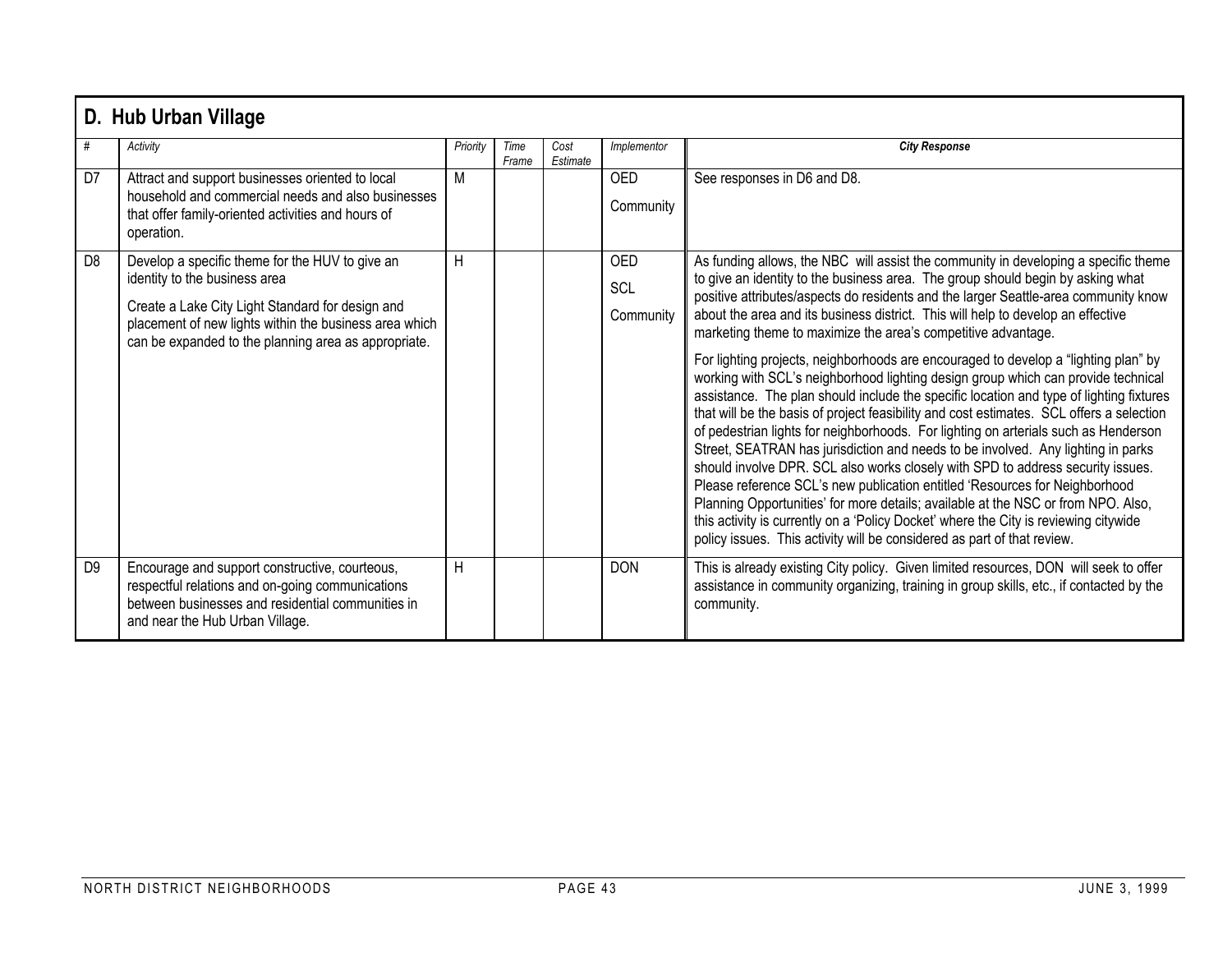## **II. Additional Activities For Implementation**

The activities listed in this section are not directly associated with a Key Strategy. The City has, when possible, identified next steps for implementation of each of these activities. The response will specify: 1) activities already under way; 2) activities for which the City agrees to initiate next steps (will include a schedule for the work); 3) activities that will be considered as part of the sector work programs in the future as opportunities arise; 4) activities for which the community must take the lead (may be supported by City departments or existing programs); 5) issues that will be on the policy docket (the docket will assign responsibility for consideration of the issue and provide a schedule for reporting back to Council); and 6) activities which the City will not support. As with the activities listed for each Key Strategy in Section I, these activities are intended to be implemented over the span of many years.

The Executive will coordinate efforts to sort through these activities. During this sorting process, the departments will work together to create sector work programs that will prioritize these activities. This may include developing rough cost estimates for each activity; identifying potential funding sources and mechanisms; establishing priorities within each plan, as well as priorities among plans; and developing phased implementation and funding strategies. The City will involve neighborhoods in a public process so that neighborhoods can help to establish citywide priorities. Activities identified in this section will be included in the City's tracking database for monitoring neighborhood plan implementation.

|        | <b>Additional Activities For Implementation</b>                                                                                 |          |       |          |             |                                                                                                                                                                                                                                                                                                                                                                                                                                                                                                                                                                                                                                                                                                    |                                                                                                                                                             |  |  |  |  |  |  |  |
|--------|---------------------------------------------------------------------------------------------------------------------------------|----------|-------|----------|-------------|----------------------------------------------------------------------------------------------------------------------------------------------------------------------------------------------------------------------------------------------------------------------------------------------------------------------------------------------------------------------------------------------------------------------------------------------------------------------------------------------------------------------------------------------------------------------------------------------------------------------------------------------------------------------------------------------------|-------------------------------------------------------------------------------------------------------------------------------------------------------------|--|--|--|--|--|--|--|
| #      | Activity                                                                                                                        | Priority | Time  | Cost     | Implementor | <b>Executive Comment</b>                                                                                                                                                                                                                                                                                                                                                                                                                                                                                                                                                                                                                                                                           | <b>City Action</b>                                                                                                                                          |  |  |  |  |  |  |  |
|        |                                                                                                                                 |          | Frame | Estimate |             |                                                                                                                                                                                                                                                                                                                                                                                                                                                                                                                                                                                                                                                                                                    |                                                                                                                                                             |  |  |  |  |  |  |  |
|        | 2A. Housing                                                                                                                     |          |       |          |             |                                                                                                                                                                                                                                                                                                                                                                                                                                                                                                                                                                                                                                                                                                    |                                                                                                                                                             |  |  |  |  |  |  |  |
|        | Strategy 1: Promote mixed-use development and increased housing opportunities in the HUV and at transit-related locations       |          |       |          |             |                                                                                                                                                                                                                                                                                                                                                                                                                                                                                                                                                                                                                                                                                                    |                                                                                                                                                             |  |  |  |  |  |  |  |
| $2A-1$ | Seek to substitute Neighborhood<br>Commercial/Residential zoning on parcels<br>within the HUV that are now zoned<br>Commercial. |          |       |          | <b>DCLU</b> | Revising the zoning from C to NC in the HUV should help<br>the neighborhood implement the vision of pedestrian<br>oriented village. DCLU, as part of its 2000 work program,<br>will work with the neighborhood to undertake a land use<br>planning and rezone analysis to explore different zoning<br>designations to see if a rezone might better achieve the<br>neighborhood's vision while meeting the City's criteria for<br>rezones. Several neighborhoods have requested DCLU's<br>services in this capacity. Therefore, DCLU's commitment<br>is dependent upon resources to support this work. DCLU<br>will be seeking funding to do this work through the mid-<br>biennium budget process. | Activity will be considered in the future<br>if a rezone application is submitted.<br>DCLU will review 'potential' or 'future'<br>rezone proposals in 2000. |  |  |  |  |  |  |  |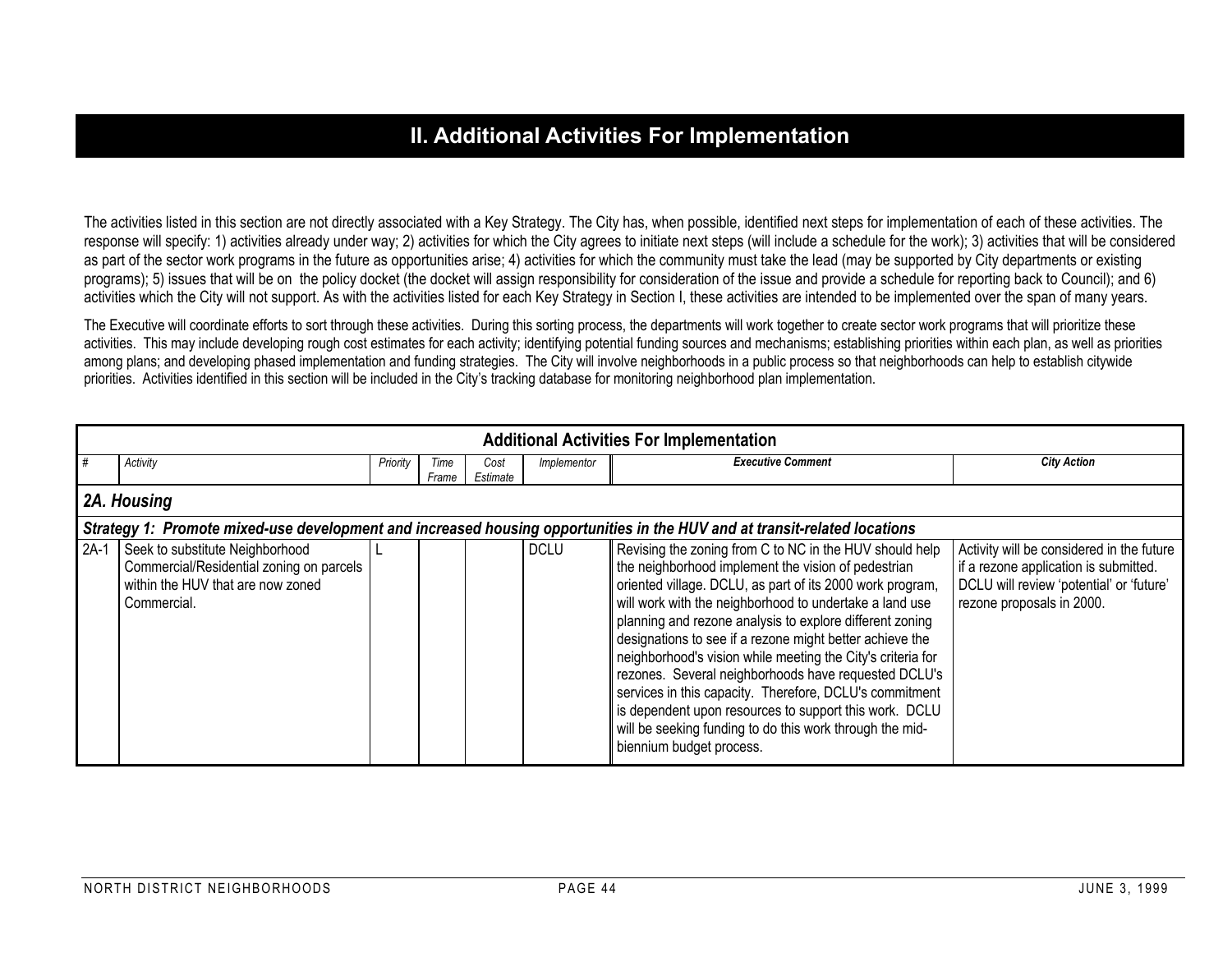|            | <b>Additional Activities For Implementation</b>                                                                                                                                                           |          |               |                  |                                 |                                                                                                                                                                                                                                                                                                                                                                                                                                                                                                                                                                                                                                                                                                                                       |                                                                                                                                                                                                                                                                                                                                                                              |  |  |  |  |  |  |  |
|------------|-----------------------------------------------------------------------------------------------------------------------------------------------------------------------------------------------------------|----------|---------------|------------------|---------------------------------|---------------------------------------------------------------------------------------------------------------------------------------------------------------------------------------------------------------------------------------------------------------------------------------------------------------------------------------------------------------------------------------------------------------------------------------------------------------------------------------------------------------------------------------------------------------------------------------------------------------------------------------------------------------------------------------------------------------------------------------|------------------------------------------------------------------------------------------------------------------------------------------------------------------------------------------------------------------------------------------------------------------------------------------------------------------------------------------------------------------------------|--|--|--|--|--|--|--|
| #          | Activity                                                                                                                                                                                                  | Priority | Time<br>Frame | Cost<br>Estimate | Implementor                     | <b>Executive Comment</b>                                                                                                                                                                                                                                                                                                                                                                                                                                                                                                                                                                                                                                                                                                              | <b>City Action</b>                                                                                                                                                                                                                                                                                                                                                           |  |  |  |  |  |  |  |
| $2A-2$     | In cooperation with adjacent<br>neighborhoods, allow rezoning of parcels<br>adjacent to new Monorail or high-capacity<br>transit stations to permit townhouse and<br>other low-rise residential clusters. | M        |               |                  | <b>DCLU</b>                     | The recommendation that townhomes and other low-rise<br>multifamily structures be allowed near Monorail and other<br>high-capacity transit stations, is most appropriate as a<br>comprehensive plan policy. DCLU is currently<br>participating in work related to transit station area<br>development and is planning for residential uses around<br>station areas. See response in 2A-1 related to future<br>rezone.                                                                                                                                                                                                                                                                                                                 | Activity will be considered in the future<br>when monorail station sites are<br>selected.                                                                                                                                                                                                                                                                                    |  |  |  |  |  |  |  |
|            | Strategy 2: Ensure sufficient affordable housing to meet the need of planning area residents, including special-need and diverse populations (spelled out in Plan)                                        |          |               |                  |                                 |                                                                                                                                                                                                                                                                                                                                                                                                                                                                                                                                                                                                                                                                                                                                       |                                                                                                                                                                                                                                                                                                                                                                              |  |  |  |  |  |  |  |
| $2A-$<br>3 | Encourage market rate housing<br>developers to include within their<br>developments subsidized housing and<br>"Spartan" units to serve moderate and<br>lower income families and individuals.             |          |               |                  | OH<br><b>DCLU</b><br><b>SPO</b> | SPO, DCLU, and OH will be considering new<br>development incentives that may help the neighborhood<br>achieve this activity. OH encourages and would like to<br>fund mixed-income projects containing both subsidized<br>and market-rate units. OH can help to facilitate<br>discussions with non-profit housing developers to initiate<br>this activity.                                                                                                                                                                                                                                                                                                                                                                             | OH will work with other departments<br>to further develop this activity.                                                                                                                                                                                                                                                                                                     |  |  |  |  |  |  |  |
| $2A-$<br>4 | Develop incentives for including<br>affordable housing stock in new multi-<br>family units.                                                                                                               | M        |               |                  | OH<br><b>DCLU</b><br><b>SPO</b> | DCLU will be looking into the possible application of<br>housing incentives through the Land Use Code as part of<br>its 1999-2000 work program. OH will be implementing<br>the City's tax exemption program that encourages new<br>multi-family development. While the North<br>Neighborhoods are not currently included in this pilot<br>project, within the next two years the City will consider<br>the inclusion of new neighborhoods that have indicated<br>interest in the program through their neighborhood plans.                                                                                                                                                                                                            | Activity is being implemented by<br>DCLU. OH will consider program<br>expansion to include neighborhood<br>activity.                                                                                                                                                                                                                                                         |  |  |  |  |  |  |  |
| $2A-$<br>5 | Prohibit the combination of adjacent<br>single-family parcels into larger parcels<br>for any purpose to preserve affordable<br>housing.                                                                   | H        |               |                  | <b>SPO</b><br><b>DCLU</b><br>OH | DCLU notes that using regulation to make it more difficult<br>to combine platted parcels and limit the square footage of<br>buildings on single-family zoned lots. This will be a<br>difficult and controversial activity affecting individual<br>homeowners rights to develop their properties. This<br>activity will require additional analysis before any<br>implementation can occur. These recommendations, and<br>the needed analysis, will be considered in the long term<br>but will not be immediately prioritized. A different method<br>for accomplishing this activity may come from future work<br>by SPO. At a future date, the City may consider the use<br>of minimum densities as a tool for helping to ensure that | This will be a long-term activity, but<br>will not be immediately prioritized.<br>The City supports the concept of<br>promoting the efficient development<br>of land. Intent of activity may be<br>accomplished through other tools, but<br>activity will not be implemented as<br>written. SPO work may help with<br>other departments to further develop<br>this activity. |  |  |  |  |  |  |  |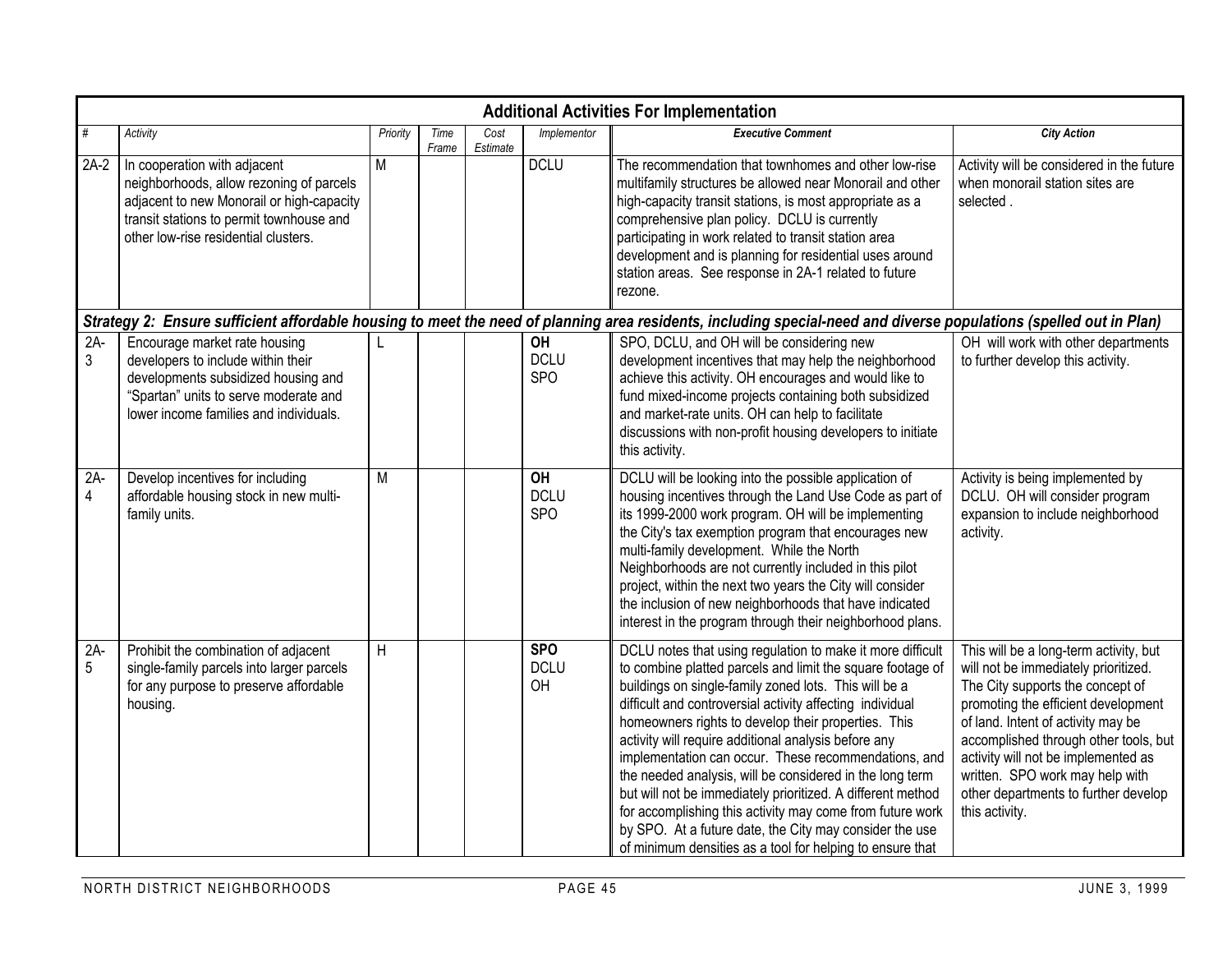|                         | <b>Additional Activities For Implementation</b>                                                                                                                                      |                |               |                  |                                 |                                                                                                                                                                                                                                                                                                                                                                                                                                                                                                                                                                                                   |                                                                                                                                                                                  |  |  |  |  |  |  |
|-------------------------|--------------------------------------------------------------------------------------------------------------------------------------------------------------------------------------|----------------|---------------|------------------|---------------------------------|---------------------------------------------------------------------------------------------------------------------------------------------------------------------------------------------------------------------------------------------------------------------------------------------------------------------------------------------------------------------------------------------------------------------------------------------------------------------------------------------------------------------------------------------------------------------------------------------------|----------------------------------------------------------------------------------------------------------------------------------------------------------------------------------|--|--|--|--|--|--|
| $\#$                    | Activity                                                                                                                                                                             | Priority       | Time<br>Frame | Cost<br>Estimate | Implementor                     | <b>Executive Comment</b>                                                                                                                                                                                                                                                                                                                                                                                                                                                                                                                                                                          | <b>City Action</b>                                                                                                                                                               |  |  |  |  |  |  |
|                         |                                                                                                                                                                                      |                |               |                  |                                 | residentially zoned land is efficiently developed.                                                                                                                                                                                                                                                                                                                                                                                                                                                                                                                                                |                                                                                                                                                                                  |  |  |  |  |  |  |
| $2A-$<br>6              | Work with Seattle Housing Authority to<br>rebuild the Lake City Townhouse project<br>for families, and provide needed social<br>programs for its residents and the<br>community.     | H              |               |                  | <b>SHA</b><br>OH                | OH supports this project. SHA is in preliminary<br>discussion with DCLU about the Lake City Town House<br>project. SHA intends to convene a community task force<br>to assist with this project within the next few months.                                                                                                                                                                                                                                                                                                                                                                       | Activity is currently underway with<br>SHA as the lead.                                                                                                                          |  |  |  |  |  |  |
| $2A-$<br>$\overline{7}$ | Develop incentives for the preservation,<br>restoration and rehabilitation of housing<br>stock within affordable ranges.                                                             | $\overline{H}$ |               |                  | $\overline{O}$ H<br><b>DCLU</b> | The City already has preservation, restoration and<br>rehabilitation resources in place and available through<br>OH. An ongoing effort will be to expand these resources<br>and develop new affordable housing incentives.                                                                                                                                                                                                                                                                                                                                                                        | Activity is currently being<br>implemented. Program expansion<br>will be reviewed by City departments.                                                                           |  |  |  |  |  |  |
|                         | Strategy 3: Work constructively and creatively with developers to increase the quality of new multi-family housing.                                                                  |                |               |                  |                                 |                                                                                                                                                                                                                                                                                                                                                                                                                                                                                                                                                                                                   |                                                                                                                                                                                  |  |  |  |  |  |  |
| $2A-$<br>8              | Actively utilize design review and other<br>comment opportunities in the permitting<br>process to affect the design of proposed<br>new development projects. (See Plan<br>appendix.) | H              |               |                  | <b>Citizens</b><br><b>DCLU</b>  | Establish an entity to be a steward for the new plan or<br>use an existing community group. See response in D2.                                                                                                                                                                                                                                                                                                                                                                                                                                                                                   | Activity is currently implemented<br>through the existing design review<br>program and city-wide guidelines.<br>Development of neighborhood-<br>specific guidelines              |  |  |  |  |  |  |
| $2A-$<br>9              | Ensure that multi-family housing units<br>provide organized parking, human-scale<br>lighting, sidewalks and landscaped<br>areas, including trees.                                    | $\overline{H}$ |               |                  | <b>DCLU</b><br>Citizens         | Design review takes human scale, lighting, landscaping,<br>and location of parking into consideration. The Land Use<br>Code currently contains requirements which have been<br>carefully balanced with other factors such as safety and<br>security. However, neighborhood specific design<br>guidelines can encourage the kind of treatments the<br>neighborhood envisions. If the neighborhood has<br>additional design goals it would like to see considered<br>during Design Review, DCLU recommends securing<br>funding to develop the NDGs. See response in D2.                             | Activity is currently being<br>implemented. Program expansion<br>will be reviewed by City departments.<br>Community involvement will be<br>necessary for further implementation. |  |  |  |  |  |  |
| $2A-$<br>10             | Require large multi-family and mixed-use<br>buildings to provide below-grade parking<br>adequate for tenant needs.                                                                   | H              |               |                  | <b>DCLU</b>                     | DCLU believes the requirement for underground parking<br>is overly restrictive and poses significant legal issues.<br>Restrictions placed on development must be tied directly<br>to impacts, and it would be difficult to articulate such an<br>impact that would demand underground parking. The<br>need to change the requirements for the amount of<br>parking should be demonstrated by a study that would<br>likely have city-wide ramifications. The required parking<br>amount is based on a demonstrated need balanced with<br>other city-wide goals and policies, including the cost of | Activity will not be implemented as it<br>is currently written.                                                                                                                  |  |  |  |  |  |  |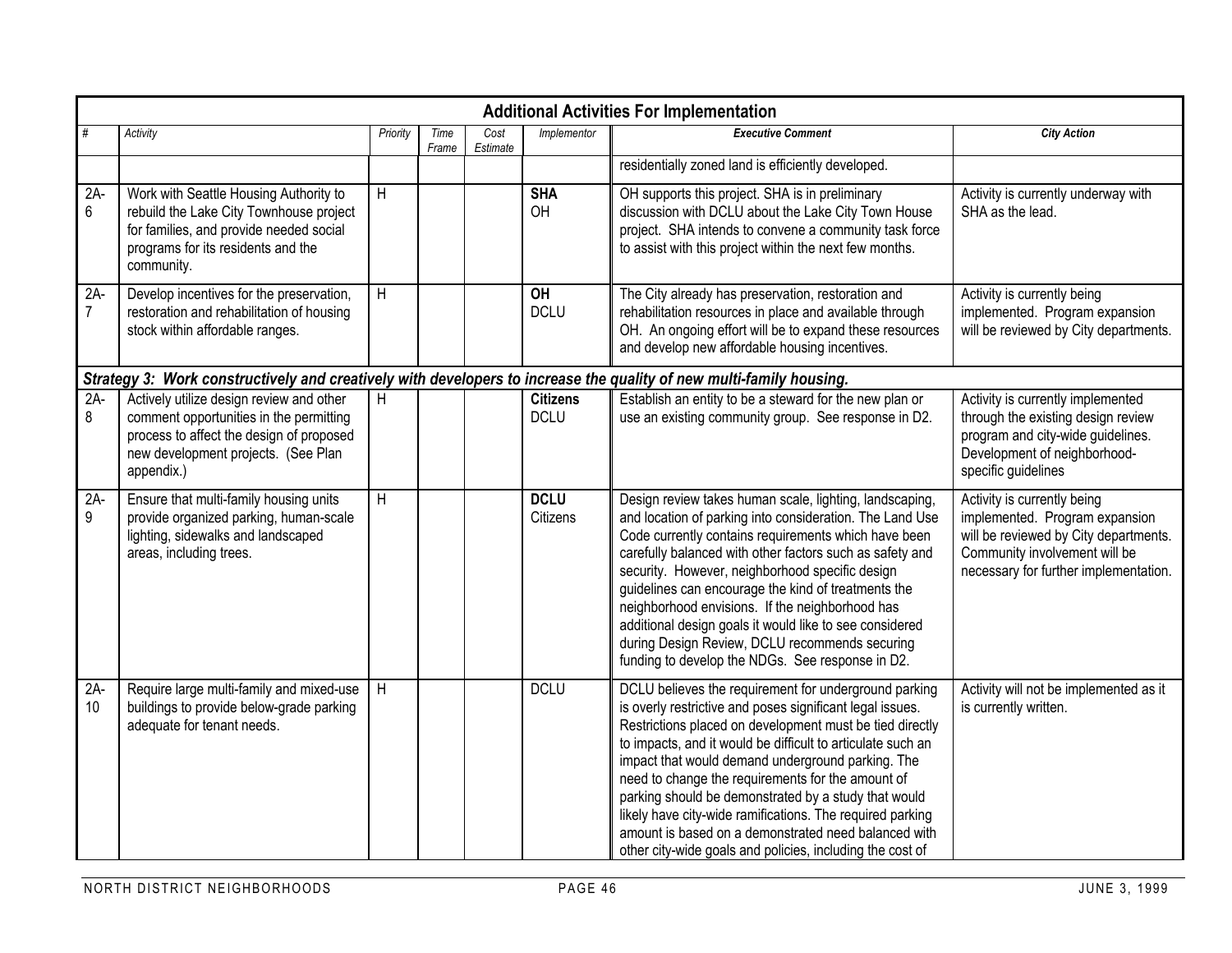|                          | <b>Additional Activities For Implementation</b>                                                                                       |                |               |                  |                       |                                                                                                                                                                                                                                                                                                                                                                                                                                                        |                                                                                                                                                                                                                                      |  |  |  |  |  |  |
|--------------------------|---------------------------------------------------------------------------------------------------------------------------------------|----------------|---------------|------------------|-----------------------|--------------------------------------------------------------------------------------------------------------------------------------------------------------------------------------------------------------------------------------------------------------------------------------------------------------------------------------------------------------------------------------------------------------------------------------------------------|--------------------------------------------------------------------------------------------------------------------------------------------------------------------------------------------------------------------------------------|--|--|--|--|--|--|
|                          | Activity                                                                                                                              | Priority       | Time<br>Frame | Cost<br>Estimate | Implementor           | <b>Executive Comment</b>                                                                                                                                                                                                                                                                                                                                                                                                                               | <b>City Action</b>                                                                                                                                                                                                                   |  |  |  |  |  |  |
|                          |                                                                                                                                       |                |               |                  |                       | housing (which this proposal might have a significant<br>impact on) and reducing auto-dependency.                                                                                                                                                                                                                                                                                                                                                      |                                                                                                                                                                                                                                      |  |  |  |  |  |  |
| $2A-$<br>11              | Use design guidelines concerning siting<br>criteria, program space, and urban<br>design considerations for development in<br>the HUV. | H              |               |                  | <b>DCLU</b>           | See response in D2. Design review takes a number of<br>elements into consideration. If the neighborhood has<br>additional design goals it would like to see considered<br>during Design Review, they might begin a process for<br>developing those design guidelines.                                                                                                                                                                                  | Activity is currently being<br>implemented through the existing<br>design review program and city-wide<br>guidelines. See response to activity<br>#D2 above for City action on<br>neighborhood specific design review<br>guidelines. |  |  |  |  |  |  |
| $2A-$<br>12              | Develop incentives for owner-occupied<br>multi-family housing, including<br>condominiums and townhouses.                              | M              |               |                  | <b>SPO</b><br>OH      | The City is already considering the development of<br>numerous incentives for owner-occupied housing.                                                                                                                                                                                                                                                                                                                                                  | Activity is currently being reviewed.<br>Program expansion will be reviewed<br>by City departments.                                                                                                                                  |  |  |  |  |  |  |
|                          | 2B. Business and Economic Development                                                                                                 |                |               |                  |                       |                                                                                                                                                                                                                                                                                                                                                                                                                                                        |                                                                                                                                                                                                                                      |  |  |  |  |  |  |
|                          |                                                                                                                                       |                |               |                  |                       | Strategy 1: Assess current system capacity and adequacy for power, communications and drainage; upgrade where necessary.                                                                                                                                                                                                                                                                                                                               |                                                                                                                                                                                                                                      |  |  |  |  |  |  |
| $2B -$                   | Determine quality and capacity of our<br>current infrastructure.                                                                      | M              |               |                  | <b>SPO</b>            | The capital facilities/utilities inventory and analyses, and<br>transportation analyses that were developed as part of<br>the initial neighborhood planning effort are incorporated<br>into the comprehensive plan by means of the<br>comprehensive plan amendment ordinance. As SPO<br>updates the Comprehensive Plan, periodic evaluations of<br>capacity will be conducted.                                                                         | Current programs address this<br>activity.                                                                                                                                                                                           |  |  |  |  |  |  |
| $2B -$<br>$\overline{2}$ | Upgrade all utilities within the HUV:<br>electrical, sewer and storm water<br>drainage, water quality, telephone as<br>needed.        | L              |               |                  | SCL<br>SPU            | Necessary utility upgrades in the North Neighborhoods<br>will be prioritized against necessary upgrades citywide.<br>Upgrades will occur as rapidly as funding allows. SCL<br>completed an electric system upgrade involving 26kv<br>conversion in the HUV in 1998. SPU's Drainage Policy<br>Study will recommend a framework for prioritizing<br>drainage improvements citywide and address the issue of<br>cost sharing for local area improvements. | Current programs address this<br>activity. Any deficiency in utilities will<br>be prioritized for improvement<br>citywide.                                                                                                           |  |  |  |  |  |  |
| $2B -$<br>3              | Upgrade drainage and utility capacity<br>when making right-of-way improvements.                                                       | $\overline{M}$ |               |                  | <b>SEATRAN</b><br>SPU | City departments are working hard to coordinate right-of-<br>way and utility work to minimize pavement cuts. The<br>Drainage Study now underway is developing policy<br>recommendations for the future. As a clearer picture<br>develops, coordination in planning will be encouraged.<br>City Light is already working with SEATRAN to                                                                                                                | Activity is currently being<br>implemented. On-going coordination<br>will continue.                                                                                                                                                  |  |  |  |  |  |  |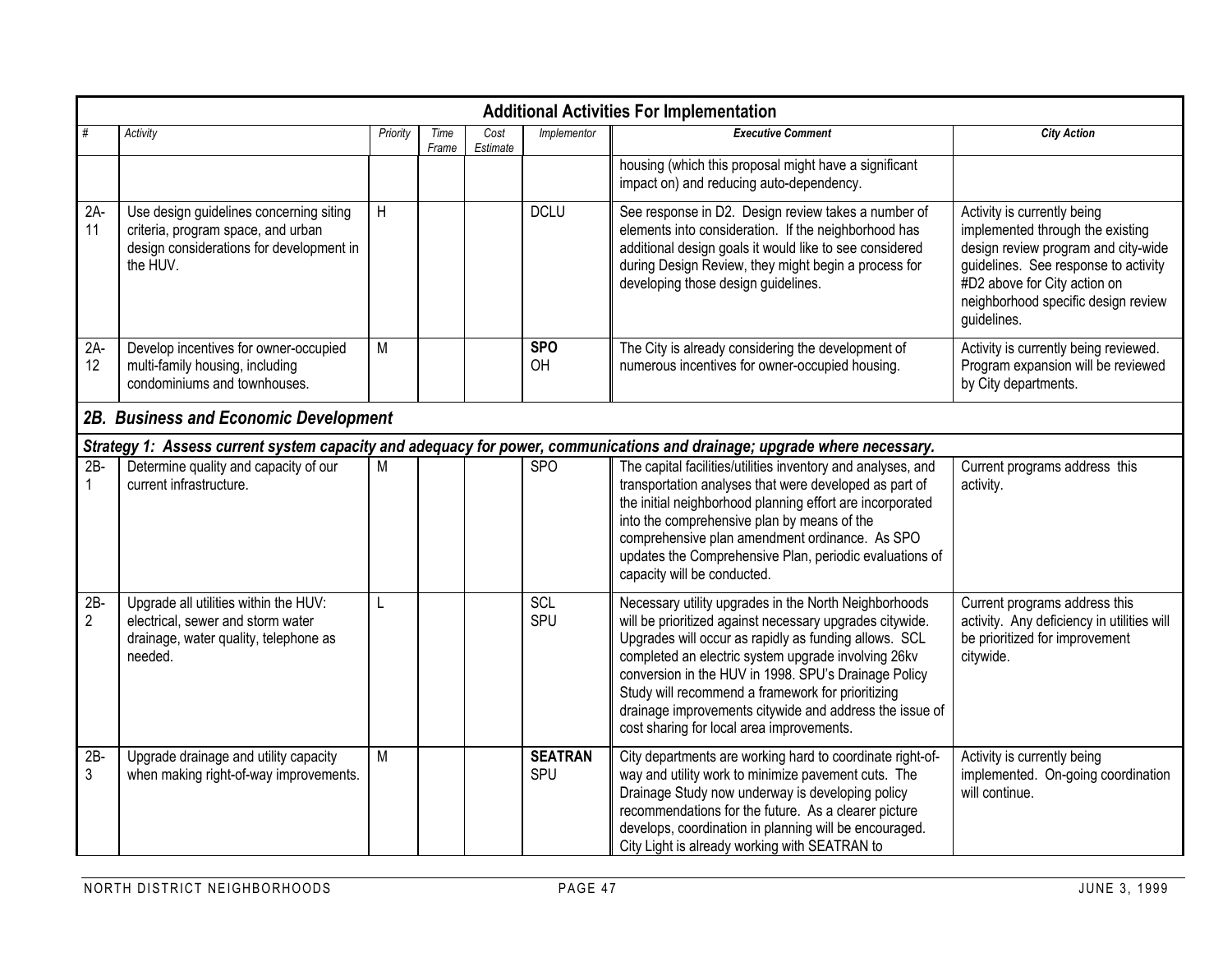|                          | <b>Additional Activities For Implementation</b>                                                                                                    |          |               |                  |                                             |                                                                                                                                                                                                                                                                                                                                                                                                                                                                                                                                                                                                                                                                                                                                                                                                 |                                                                                                                                                                                                                                                        |  |  |  |  |  |  |  |
|--------------------------|----------------------------------------------------------------------------------------------------------------------------------------------------|----------|---------------|------------------|---------------------------------------------|-------------------------------------------------------------------------------------------------------------------------------------------------------------------------------------------------------------------------------------------------------------------------------------------------------------------------------------------------------------------------------------------------------------------------------------------------------------------------------------------------------------------------------------------------------------------------------------------------------------------------------------------------------------------------------------------------------------------------------------------------------------------------------------------------|--------------------------------------------------------------------------------------------------------------------------------------------------------------------------------------------------------------------------------------------------------|--|--|--|--|--|--|--|
| #                        | Activity                                                                                                                                           | Priority | Time<br>Frame | Cost<br>Estimate | Implementor                                 | <b>Executive Comment</b>                                                                                                                                                                                                                                                                                                                                                                                                                                                                                                                                                                                                                                                                                                                                                                        | <b>City Action</b>                                                                                                                                                                                                                                     |  |  |  |  |  |  |  |
|                          |                                                                                                                                                    |          |               |                  |                                             | coordinate improvements.                                                                                                                                                                                                                                                                                                                                                                                                                                                                                                                                                                                                                                                                                                                                                                        |                                                                                                                                                                                                                                                        |  |  |  |  |  |  |  |
| $2B -$<br>4              | Establish storm water detention and<br>infiltration drainage in neighborhood<br>areas. Develop detention areas as<br>active-use pocket parks.      | L        |               |                  | <b>SPU</b><br><b>DPR</b>                    | Detention as related to specific drainage improvement<br>needs can be considered for prioritization in the<br>Comprehensive Drainage Plan. Park development would<br>usually require DPR/open space funding.                                                                                                                                                                                                                                                                                                                                                                                                                                                                                                                                                                                    | This activity will be considered as<br>part of the sector work programs in<br>the future as opportunities arise.                                                                                                                                       |  |  |  |  |  |  |  |
| $2B -$<br>5              | Storm water runoff from impervious<br>surfaces should be reduced or<br>coordinated with natural watershed and<br>drainage basin systems.           | Η        |               |                  | <b>SPU</b><br><b>DCLU</b><br><b>SEATRAN</b> | The City supports this activity and has programs that<br>seek to address this issue. DCLU, through the<br>Stormwater, Grading, and Drainage Ordinance, requires<br>development to tie into the existing drainage system<br>managed by SPU, and in the case of larger<br>developments, provide storage capacity on-site. SPU is<br>developing additional 'Best Management Practices' in<br>response to National Permit Discharge Elimination<br>System requirements and ESA which DCLU may be<br>asked to enforce. DLCU is working with SPU on the<br>implementation of the Sustainable Building Plan, which<br>may include incentives for developers to design more<br>amenities into their buildings.                                                                                          | Current programs address portions of<br>this activity. Program expansion will<br>be reviewed by City departments.                                                                                                                                      |  |  |  |  |  |  |  |
| $2B -$<br>6              | Use a comprehensive approach to the<br>capacity and location of utilities.                                                                         | L        |               |                  | SCL<br>SPU<br><b>SPO</b>                    | Using a comprehensive approach to capacity and<br>location of utilities is the current practice. Also, these<br>issues will be considered as part of periodic evaluations<br>of capacity under the comprehensive plan.                                                                                                                                                                                                                                                                                                                                                                                                                                                                                                                                                                          | Activity is already being implemented.                                                                                                                                                                                                                 |  |  |  |  |  |  |  |
| $2B -$<br>$\overline{7}$ | Coordinate utility, drainage and street<br>tree location and design at key<br>designated pedestrian-oriented streets.<br>(Streets listed in Plan.) | H        |               |                  | <b>SEATRAN</b>                              | Coordination between departments has improved<br>through recent interdepartmental collaborative efforts to<br>develop 'low-cost sidewalk options.' Also, City<br>departments are already working to coordinate right-of-<br>way and utility work to minimize pavement cuts. SPU,<br>SEATRAN and SCL are participating in the citywide<br>"Consistency in Construction Communications Project"<br>and a street-opening coordination effort designed to<br>address these needs. SPU's Drainage Study is<br>developing policy recommendations for the future, and as<br>the study develops, coordination in planning will be<br>encouraged. Standards for street improvements are<br>contained in the Street Improvement Manual, and DCLU<br>will require new development proposals to comply with | Current programs address portions of<br>this activity. Program expansion will<br>be reviewed by City departments.<br>Additionally, this activity will be<br>considered as part of the sector work<br>programs in the future as<br>opportunities arise. |  |  |  |  |  |  |  |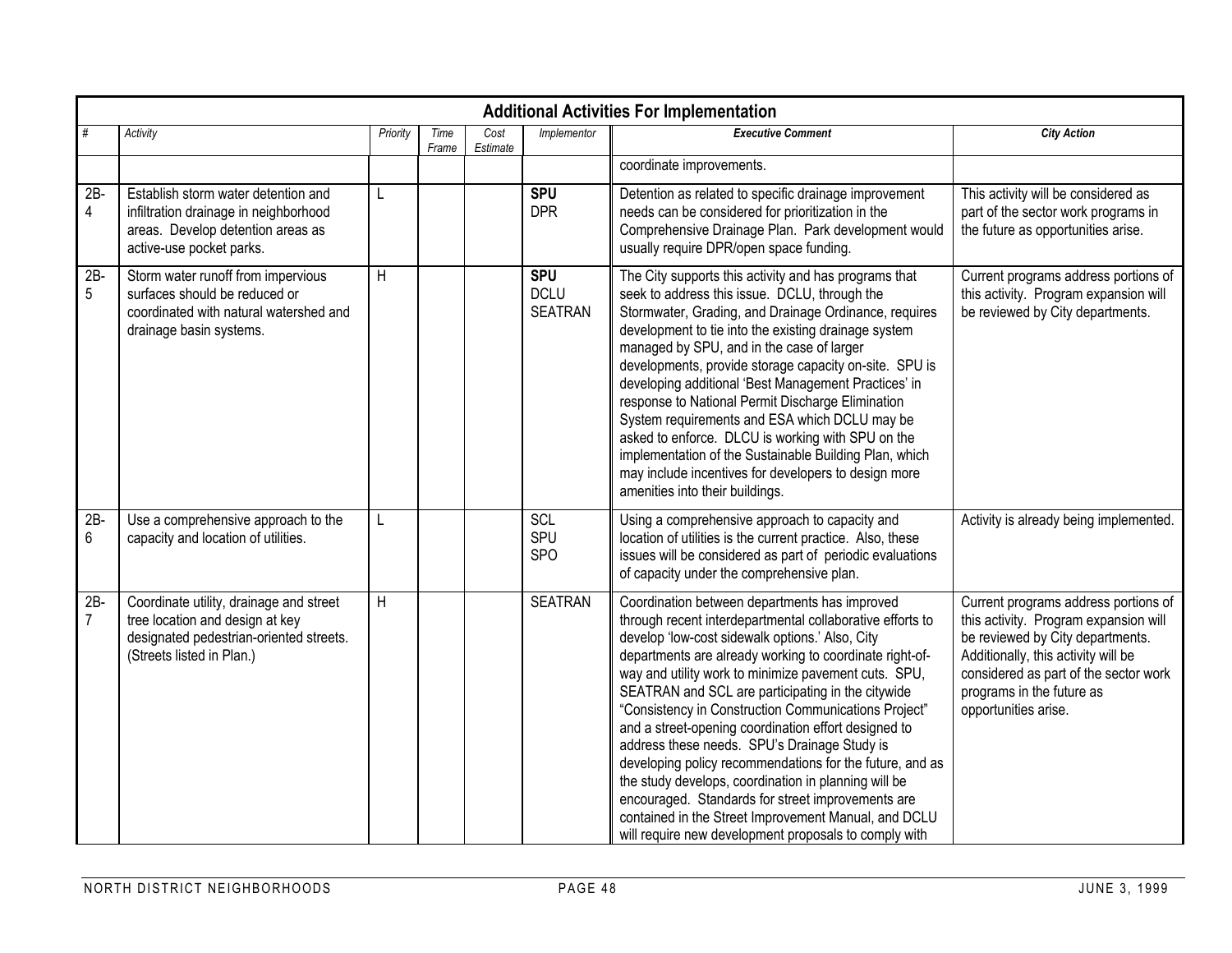|              | <b>Additional Activities For Implementation</b>                                                                                        |          |               |                  |                                |                                                                                                                                                                                                                                                                                                                                                                                                                                                                                                                                                                                                                                           |                                                                                                                    |  |  |  |  |  |  |
|--------------|----------------------------------------------------------------------------------------------------------------------------------------|----------|---------------|------------------|--------------------------------|-------------------------------------------------------------------------------------------------------------------------------------------------------------------------------------------------------------------------------------------------------------------------------------------------------------------------------------------------------------------------------------------------------------------------------------------------------------------------------------------------------------------------------------------------------------------------------------------------------------------------------------------|--------------------------------------------------------------------------------------------------------------------|--|--|--|--|--|--|
|              | Activity                                                                                                                               | Priority | Time<br>Frame | Cost<br>Estimate | Implementor                    | <b>Executive Comment</b>                                                                                                                                                                                                                                                                                                                                                                                                                                                                                                                                                                                                                  | <b>City Action</b>                                                                                                 |  |  |  |  |  |  |
|              |                                                                                                                                        |          |               |                  |                                | those standards. DCLU would like to be involved in any<br>revisions to the Street Improvement Manual.                                                                                                                                                                                                                                                                                                                                                                                                                                                                                                                                     |                                                                                                                    |  |  |  |  |  |  |
| 2B<br>8      | Integrate the street lighting plan with<br>capacity improvements.                                                                      | H        |               |                  | SCL                            | See response in D8 related to developing a lighting plan.                                                                                                                                                                                                                                                                                                                                                                                                                                                                                                                                                                                 | This activity will require neighborhood<br>initiation.                                                             |  |  |  |  |  |  |
| $2B -$<br>9  | Connect with fiber optic metropolitan<br>area network (MAN)                                                                            | M        |               |                  | Community                      | This is a community activity.                                                                                                                                                                                                                                                                                                                                                                                                                                                                                                                                                                                                             | Neighborhood will take the lead on<br>this activity.                                                               |  |  |  |  |  |  |
|              | Strategy 2: Encourage occupancy of vacant business space.                                                                              |          |               |                  |                                |                                                                                                                                                                                                                                                                                                                                                                                                                                                                                                                                                                                                                                           |                                                                                                                    |  |  |  |  |  |  |
| $2B -$<br>10 | Actively seek small businesses when<br>knowledge of a potential vacancy is<br>available.                                               | H        |               |                  | <b>Business</b><br>orgs.       | This is a community activity.                                                                                                                                                                                                                                                                                                                                                                                                                                                                                                                                                                                                             | Community will take the lead on this<br>activity.                                                                  |  |  |  |  |  |  |
| $2B -$<br>11 | Develop a "Developers Kit" to inform<br>businesses we want to attract about our<br>community.                                          | H        |               |                  | <b>DON</b><br>Local group      | This is a community activity. Also, this may be NMF<br>eligible- DON needs more specific information.                                                                                                                                                                                                                                                                                                                                                                                                                                                                                                                                     | Community will take the lead on this<br>activity.                                                                  |  |  |  |  |  |  |
| $2B -$<br>12 | Identify specific businesses needed or<br>desired by the community and actively<br>seek appropriate developers to meet<br>these needs. |          |               |                  | <b>OED</b>                     | One method for implementing this activity is to develop a<br>local development council to recruit the desired<br>businesses. OED can work with the community to<br>discuss an appropriate organizational structure for a Lake<br>City Development Council. Both a development council<br>and perhaps an Arts Council will be community-based<br>activities. If this Council were to cover housing<br>development, OH has concerns over the administrative<br>infrastructure required for such an organization. Another<br>method the neighborhood might want to consider is to<br>develop or expand relationships with existing entities. | OED will work with the community to<br>consider the potential for a Lake City<br>Development Council.              |  |  |  |  |  |  |
|              |                                                                                                                                        |          |               |                  |                                | Strategy 3: Provide pedestrian amenities, increase shopper convenience, and upgrade the appearance to improve the shopping experience within the HUV and                                                                                                                                                                                                                                                                                                                                                                                                                                                                                  |                                                                                                                    |  |  |  |  |  |  |
|              | develop an HUV image of beauty, success, safety and vitality.                                                                          |          |               |                  |                                |                                                                                                                                                                                                                                                                                                                                                                                                                                                                                                                                                                                                                                           |                                                                                                                    |  |  |  |  |  |  |
| $2B -$<br>13 | Upgrade streets, sidewalks, public<br>services and amenities, such as sidewalk<br>benches.                                             | H        |               |                  | <b>SEATRAN</b><br>local groups | See response in A16 and A17. Also, the Community<br>should identify specific improvements and specific<br>locations.                                                                                                                                                                                                                                                                                                                                                                                                                                                                                                                      | This activity will be considered as part<br>of the sector work programs in the<br>future as opportunities arise    |  |  |  |  |  |  |
| $2B -$<br>14 | "Underground" utilities as sidewalks and<br>curbs are installed, beginning with Civic<br>Core and HUV.                                 | L        |               |                  | <b>Utilities</b>               | Duplicate. See B11.                                                                                                                                                                                                                                                                                                                                                                                                                                                                                                                                                                                                                       | This activity will be considered as part<br>of the sector work programs in the<br>future as opportunities arise. . |  |  |  |  |  |  |
| $2B -$       | Develop and implement a beautification                                                                                                 | H        |               |                  | Local                          | The community would need to initiate a plan for elements                                                                                                                                                                                                                                                                                                                                                                                                                                                                                                                                                                                  | This activity will be considered as part                                                                           |  |  |  |  |  |  |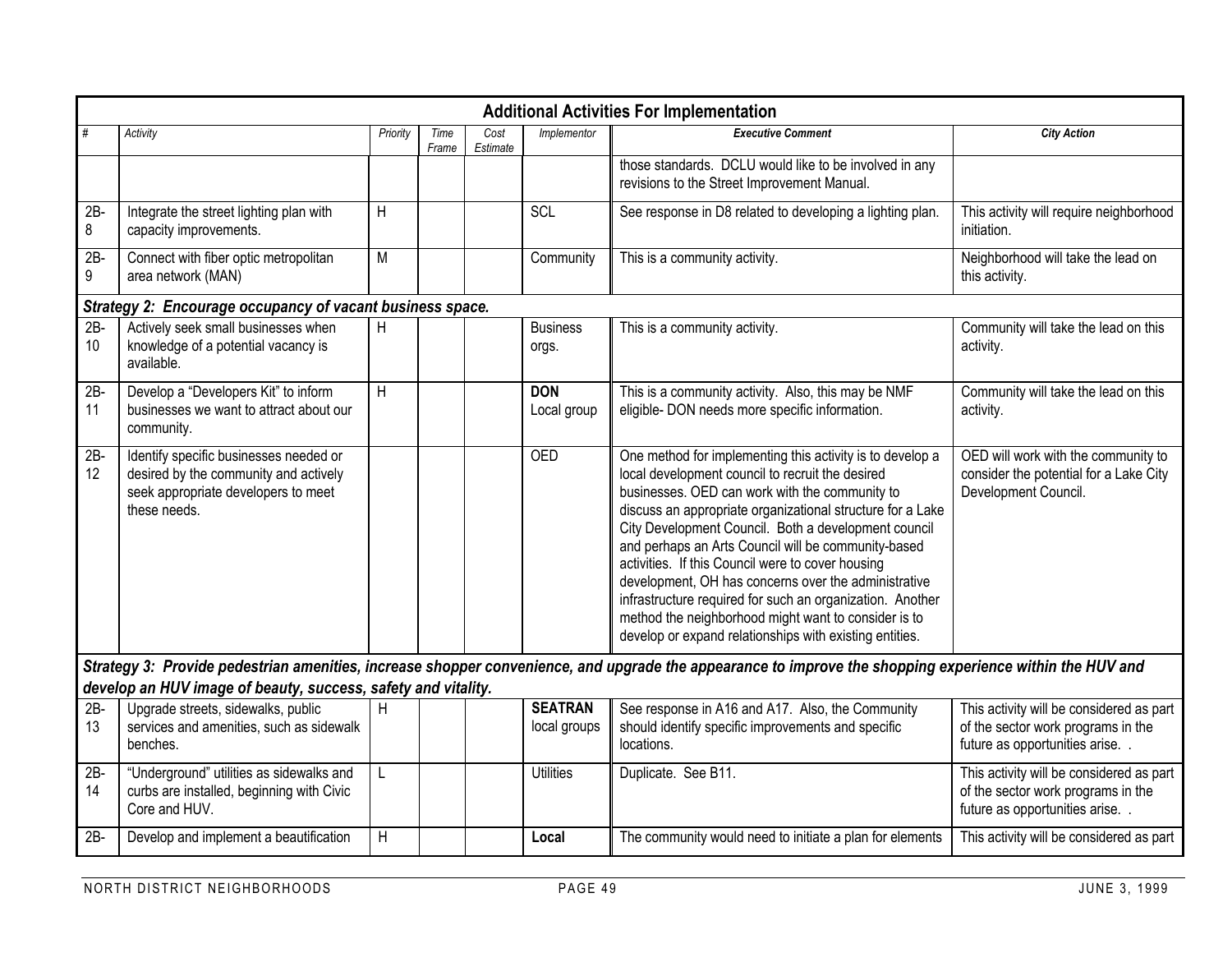|               | <b>Additional Activities For Implementation</b>                                                                                                                                      |          |               |                  |                                         |                                                                                                                                                                                                                                                                                                                                                                                                                                                                                                                                                               |                                                                                                                                                                                                                                                                                                                           |  |  |  |  |  |  |
|---------------|--------------------------------------------------------------------------------------------------------------------------------------------------------------------------------------|----------|---------------|------------------|-----------------------------------------|---------------------------------------------------------------------------------------------------------------------------------------------------------------------------------------------------------------------------------------------------------------------------------------------------------------------------------------------------------------------------------------------------------------------------------------------------------------------------------------------------------------------------------------------------------------|---------------------------------------------------------------------------------------------------------------------------------------------------------------------------------------------------------------------------------------------------------------------------------------------------------------------------|--|--|--|--|--|--|
| #             | Activity                                                                                                                                                                             | Priority | Time<br>Frame | Cost<br>Estimate | Implementor                             | <b>Executive Comment</b>                                                                                                                                                                                                                                                                                                                                                                                                                                                                                                                                      | <b>City Action</b>                                                                                                                                                                                                                                                                                                        |  |  |  |  |  |  |
| 15            | program throughout the HUV. (See Plan<br>for details.)                                                                                                                               |          |               |                  | groups<br><b>DCLU</b><br><b>SEATRAN</b> | they would like to see as a part of "beautification". The<br>City Arborist's Office and the Department of<br>Neighborhoods can be helpful in terms of street tree and<br>vegetation planning, and may have resources to provide<br>some plant materials. The Neighborhood Matching Fund<br>has been helpful in adding beautification activities to<br>SEATRAN projects. The Neighborhood Business Council<br>publishes a regular guidebook to assist business areas in<br>developing beautification programs. Contact OED/NBC<br>for the most recent version. | of the sector work programs in the<br>future as opportunities arise<br>Community involvement will be<br>necessary for further implementation.                                                                                                                                                                             |  |  |  |  |  |  |
| $2B -$<br>16  | Develop a clean-up and improvement<br>program.                                                                                                                                       | H        |               |                  | Local<br>groups                         | This is a community activity.                                                                                                                                                                                                                                                                                                                                                                                                                                                                                                                                 | Community will take the lead on this<br>activity.                                                                                                                                                                                                                                                                         |  |  |  |  |  |  |
| $2B -$<br>17  | Require through Design Review that the<br>visual appearance of commercial<br>buildings with respect to their view from<br>adjacent residential streets is attractive.                | M        |               |                  | <b>DCLU</b>                             | Design Review offers incentives to developers for taking<br>design into consideration. The facade treatment is taken<br>into consideration in Design Review. If the neighborhood<br>has additional design goals it would like to see<br>considered during Design Review, DCLU recommends<br>securing funding to develop the NDGs.                                                                                                                                                                                                                             | Current programs address portions of<br>this activity through the existing<br>design review program and city-wide<br>guidelines. See response to activity<br>#D2 above for City action on<br>neighborhood specific design review<br>guidelines. Community involvement<br>will be necessary for further<br>implementation. |  |  |  |  |  |  |
| $2B -$<br>18  | Improve store entries from rear of<br>buildings along 30th Ave. NE                                                                                                                   | M        |               |                  | Local<br>groups<br><b>DCLU</b>          | DCLU can work with developers to encourage this, but<br>cannot require anything additional of existing<br>development. This may be an appropriate goal of<br>neighborhood specific design guidelines.                                                                                                                                                                                                                                                                                                                                                         | Current programs address portions of<br>this activity. Community involvement<br>will be necessary for further<br>implementation.                                                                                                                                                                                          |  |  |  |  |  |  |
| $2B -$<br>19  | Set standards and upgrade business<br>signs within the HUV.                                                                                                                          | L        |               |                  | <b>DCLU</b><br>Local<br>groups          | DCLU believes the sign codes are adequate.<br>Enforcement of these codes is on a complaint basis.<br>DCLU has two sign code enforcement agents on staff to<br>take complaints and respond.                                                                                                                                                                                                                                                                                                                                                                    | Current programs address portions of<br>this activity. Community involvement<br>will be necessary for further<br>implementation.                                                                                                                                                                                          |  |  |  |  |  |  |
| $2B -$<br>19B | Develop and implement regulations that<br>place restrictions on the size, style, and<br>character of signage in the planning area<br>as a means of improving the community<br>image. | L        |               |                  | <b>DCLU</b>                             | The current code contains standards that balance the<br>neighborhood's issues of aesthetics with a business'<br>need to advertise. DCLU believes the current sign codes<br>are adequate for new development., however, this could<br>be developed as a neighborhood specific design<br>guideline. See response in D2.                                                                                                                                                                                                                                         | Current programs address portions of<br>this activity. Community involvement<br>will be necessary for further<br>implementation.                                                                                                                                                                                          |  |  |  |  |  |  |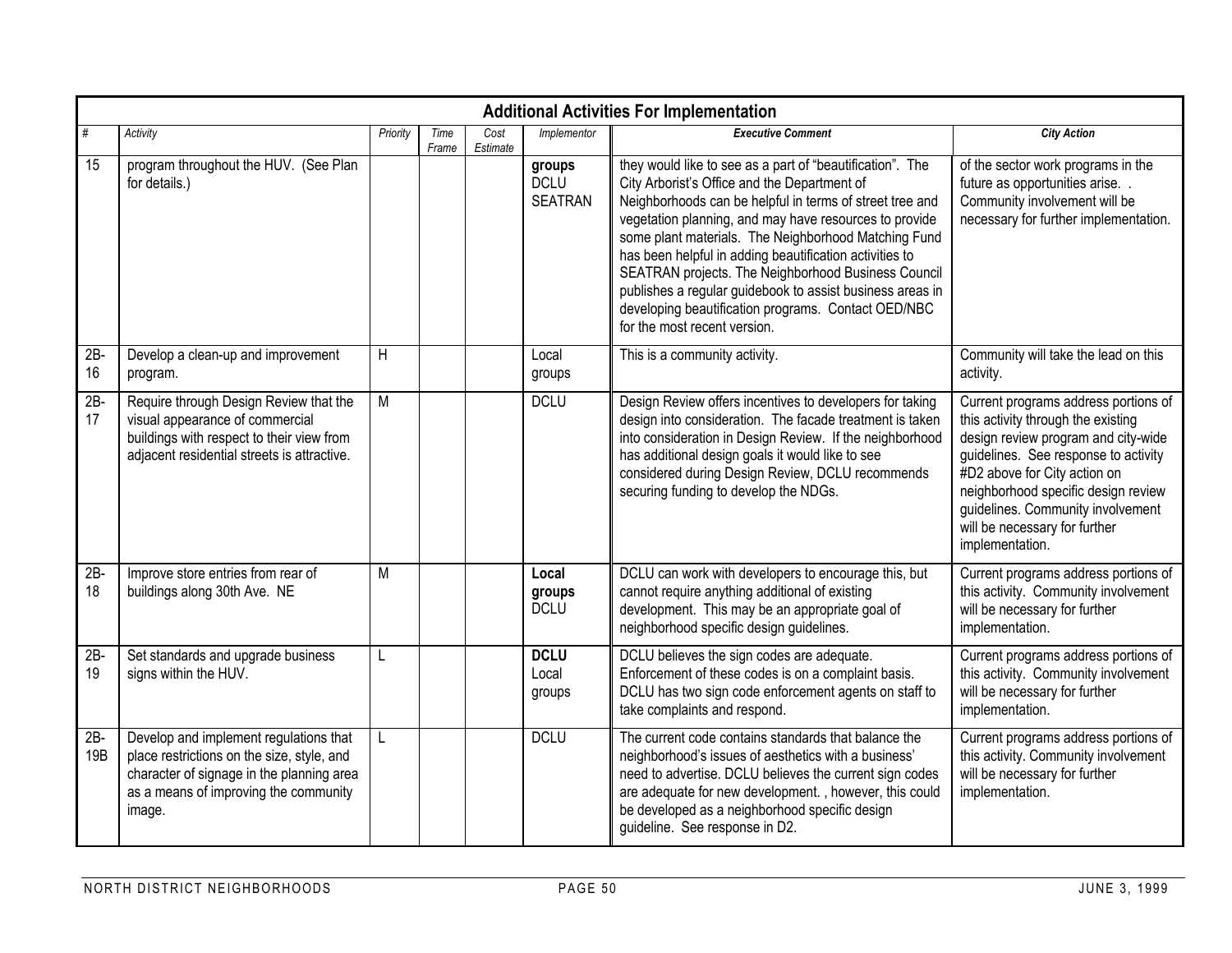|              | <b>Additional Activities For Implementation</b>                                                                                                                                                          |          |               |                  |                           |                                                                                                                                                                                                                                                                                                                                                                                                                                                                                                                                                                                                                                                                                                                                                                                                                    |                                                                                                                                                                                                                                                                                                                                                                                          |  |  |  |  |  |  |  |
|--------------|----------------------------------------------------------------------------------------------------------------------------------------------------------------------------------------------------------|----------|---------------|------------------|---------------------------|--------------------------------------------------------------------------------------------------------------------------------------------------------------------------------------------------------------------------------------------------------------------------------------------------------------------------------------------------------------------------------------------------------------------------------------------------------------------------------------------------------------------------------------------------------------------------------------------------------------------------------------------------------------------------------------------------------------------------------------------------------------------------------------------------------------------|------------------------------------------------------------------------------------------------------------------------------------------------------------------------------------------------------------------------------------------------------------------------------------------------------------------------------------------------------------------------------------------|--|--|--|--|--|--|--|
| #            | Activity                                                                                                                                                                                                 | Priority | Time<br>Frame | Cost<br>Estimate | Implementor               | <b>Executive Comment</b>                                                                                                                                                                                                                                                                                                                                                                                                                                                                                                                                                                                                                                                                                                                                                                                           | <b>City Action</b>                                                                                                                                                                                                                                                                                                                                                                       |  |  |  |  |  |  |  |
|              |                                                                                                                                                                                                          |          |               |                  |                           | Strategy 4: Protect and increase the viability and variety of the commercial areas in the business district by encouraging retention of existing, desired businesses                                                                                                                                                                                                                                                                                                                                                                                                                                                                                                                                                                                                                                               |                                                                                                                                                                                                                                                                                                                                                                                          |  |  |  |  |  |  |  |
|              | and development of new desired ones.                                                                                                                                                                     |          |               |                  |                           |                                                                                                                                                                                                                                                                                                                                                                                                                                                                                                                                                                                                                                                                                                                                                                                                                    |                                                                                                                                                                                                                                                                                                                                                                                          |  |  |  |  |  |  |  |
| $2B -$<br>20 | Encourage the development of<br>pedestrian-oriented shopping and new<br>community service businesses within<br>well-defined core area between NE<br>123rd and 130th Streets; 27th to 35th<br>Avenues NE. | H        |               |                  | <b>OED</b><br><b>DCLU</b> | There are many potential ways to accomplish the intent<br>of this activity. They include street designations that<br>indicate appropriate uses, the existing Civic Core<br>pedestrian overlay, recent landscaping and sidewalk<br>improvements and many of the activities in the key<br>strategies above.<br>See OED response in D6 and D8.- Also, in some cases,<br>C1 and C2 zoned properties may have to be rezoned to<br>NC1, 2 or 3 in order to encourage a pedestrian-<br>orientation for future development.<br>Another option besides rezones might be a pedestrian<br>designated zone. If that is the direction the neighborhood<br>would like to take, DCLU would be happy to work with the<br>neighborhood to implement a pedestrian designated<br>zone. See response in 2A-1 related to future rezone. | With community assistance, and<br>implementation of the<br>recommendations in the key<br>strategies, OED and DCLU can<br>implement this activity. DCLU will<br>review 'potential' or 'future' rezone<br>proposals when submitted, but not<br>before 2000.                                                                                                                                |  |  |  |  |  |  |  |
| $2B -$<br>21 | Encourage development of businesses<br>on side streets and friendly alleys, such<br>as 30th and 33 Avenues NE, through<br>Design Review and incentive programs.                                          | M        |               |                  | <b>DCLU</b><br><b>OED</b> | See OED response in D6 and D8 related to business<br>recruitment and DCLU response in D2 related to design<br>review and NDGs.                                                                                                                                                                                                                                                                                                                                                                                                                                                                                                                                                                                                                                                                                     | Current programs address portions of<br>this activity through the existing<br>design review program and city-wide<br>guidelines. See response to activity<br>#D2 above for City action on<br>neighborhood specific design review<br>guidelines. The neighborhood can<br>implement this activity with<br>assistance from OED and DCLU.<br>See responses to activities D6 and<br>D8 above. |  |  |  |  |  |  |  |
| $2B -$<br>22 | Through Design Review, require<br>businesses with frontage on two streets,<br>such as those on 30th Ave. NE, to<br>develop an attractive and usable back<br>entry.                                       | H        |               |                  | <b>DCLU</b>               | This activity could be encouraged through the<br>development of neighborhood specific design guidelines.<br>The Design Guidelines are prescriptive, however, and not<br>something which can be required. See response in D2.                                                                                                                                                                                                                                                                                                                                                                                                                                                                                                                                                                                       | This activity will be considered as<br>part of the sector work programs in<br>the future as opportunities arise. .<br>See response to activity #D2 above<br>for City action on neighborhood<br>specific design review guidelines.<br>Community involvement will be<br>necessary for further development                                                                                  |  |  |  |  |  |  |  |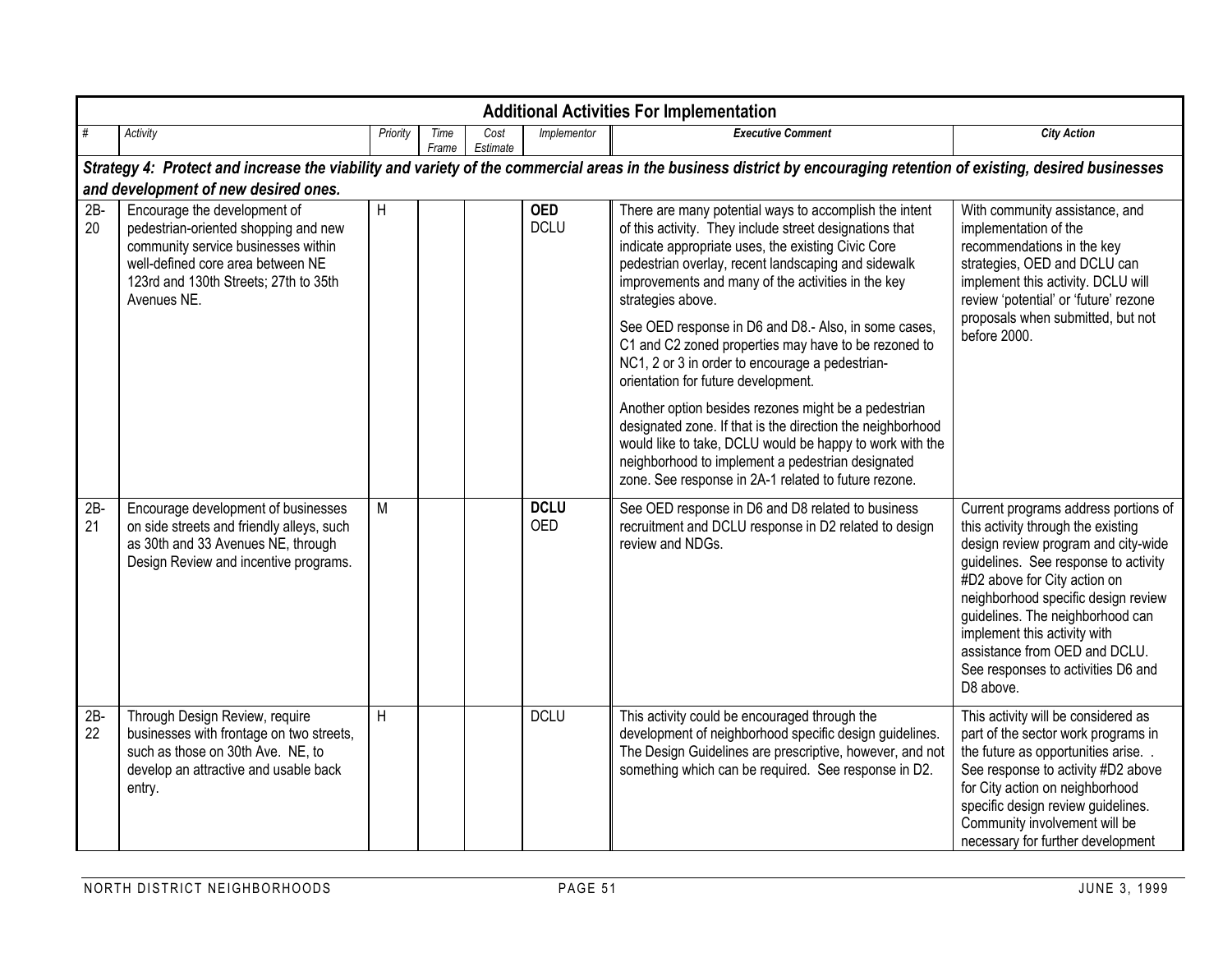|              | <b>Additional Activities For Implementation</b>                                                                                                                          |          |               |                  |                                              |                                                                                                                                                                                                                                                                                                                                                                                                         |                                                                                                                                                                                                                             |  |  |  |  |  |  |
|--------------|--------------------------------------------------------------------------------------------------------------------------------------------------------------------------|----------|---------------|------------------|----------------------------------------------|---------------------------------------------------------------------------------------------------------------------------------------------------------------------------------------------------------------------------------------------------------------------------------------------------------------------------------------------------------------------------------------------------------|-----------------------------------------------------------------------------------------------------------------------------------------------------------------------------------------------------------------------------|--|--|--|--|--|--|
| #            | Activity                                                                                                                                                                 | Priority | Time<br>Frame | Cost<br>Estimate | Implementor                                  | <b>Executive Comment</b>                                                                                                                                                                                                                                                                                                                                                                                | <b>City Action</b>                                                                                                                                                                                                          |  |  |  |  |  |  |
|              |                                                                                                                                                                          |          |               |                  |                                              |                                                                                                                                                                                                                                                                                                                                                                                                         | and implementation.                                                                                                                                                                                                         |  |  |  |  |  |  |
| $2B -$<br>23 | Recognize that Lake City Way can more<br>successfully host destination businesses,<br>while 30th and 33rd Avenues NE can be<br>the "back door" for local shopping needs. | H        |               |                  | <b>SPO</b><br><b>DCLU</b>                    | DCLU's role is not clear here. If the neighborhood wants<br>to establish a policy to direct future rezones, see DCLU<br>response in 2A-1 related to future rezones. Otherwise,<br>the neighborhood may want to think about translating this<br>statement into a design goal and guideline. See<br>response in D2 related to design guidelines.                                                          | This activity will be considered as<br>part of the sector work programs in<br>the future as opportunities arise. .<br>See response to 2B-20                                                                                 |  |  |  |  |  |  |
| $2B -$<br>24 | Attract businesses that are family-<br>oriented in terms of activities and<br>business hours.                                                                            | H        |               |                  | Local<br>groups<br><b>DCLU</b><br><b>OED</b> | Duplicate. See response in D7.                                                                                                                                                                                                                                                                                                                                                                          | Community will take the lead on this<br>activity. See activities D6, D7 and<br>D8 above.                                                                                                                                    |  |  |  |  |  |  |
| $2B -$<br>25 | Attract businesses that are family-<br>oriented and cater to everyday living and<br>business needs.                                                                      | H        |               |                  | Local<br>groups<br><b>DCLU</b><br><b>OED</b> | Duplicate. See relevant responses in 2B-20, 2B-24, D6,<br>D7, and D8.                                                                                                                                                                                                                                                                                                                                   | This activity will be considered as<br>part of the sector work programs in<br>the future as opportunities arise.<br>Community involvement will be<br>necessary for further implementation.<br>See activities D6, D7 and D8. |  |  |  |  |  |  |
| $2B -$<br>26 | Attract businesses that provide more<br>evening and weekend activities.                                                                                                  | H        |               |                  | Local<br>groups<br><b>DCLU</b><br><b>OED</b> | See responses in D2, D6, D7, D8. This is a community<br>activity.                                                                                                                                                                                                                                                                                                                                       | Community involvement will be<br>necessary for further implementation.<br>See activities D6, D7 and D8.                                                                                                                     |  |  |  |  |  |  |
| $2B -$<br>27 | Encourage businesses that cater to<br>pedestrian activity.                                                                                                               | H        |               |                  | Local<br>groups<br><b>DCLU</b>               | See responses in D2, D6, D7, D8. This is a community<br>activity. If rezones are to be proposed, careful analysis<br>will be required. Contact DCLU for rezone information.                                                                                                                                                                                                                             | Community involvement will be<br>necessary for further implementation.                                                                                                                                                      |  |  |  |  |  |  |
| $2B -$<br>28 | Develop Lake City side streets, such as<br>30th Ave. NE, 33rd Ave. NE, and NE<br>127th, as a local business working area.                                                | L        |               |                  | <b>DCLU</b><br><b>SEATRAN</b>                | Duplicate. See response in 2B-21.                                                                                                                                                                                                                                                                                                                                                                       | Neighborhood involvement will be<br>necessary for further implementation.                                                                                                                                                   |  |  |  |  |  |  |
| $2B -$<br>29 | Encourage and support those<br>businesses and industries that employ<br>sound environmental practices.                                                                   | H        |               |                  | SPU, SCL                                     | SPU currently has several programs available: water<br>conservation consulting and retrofits, recycling, drainage<br>education, and community/environmental partnership<br>programs. SPU continues to look for opportunities to<br>improve these programs. SPU has no plans to establish<br>new programs in this area. If the neighborhood has<br>specific programs they would like implemented, please | Current programs address portions of<br>this activity. Community involvement<br>will be necessary for further<br>implementation.                                                                                            |  |  |  |  |  |  |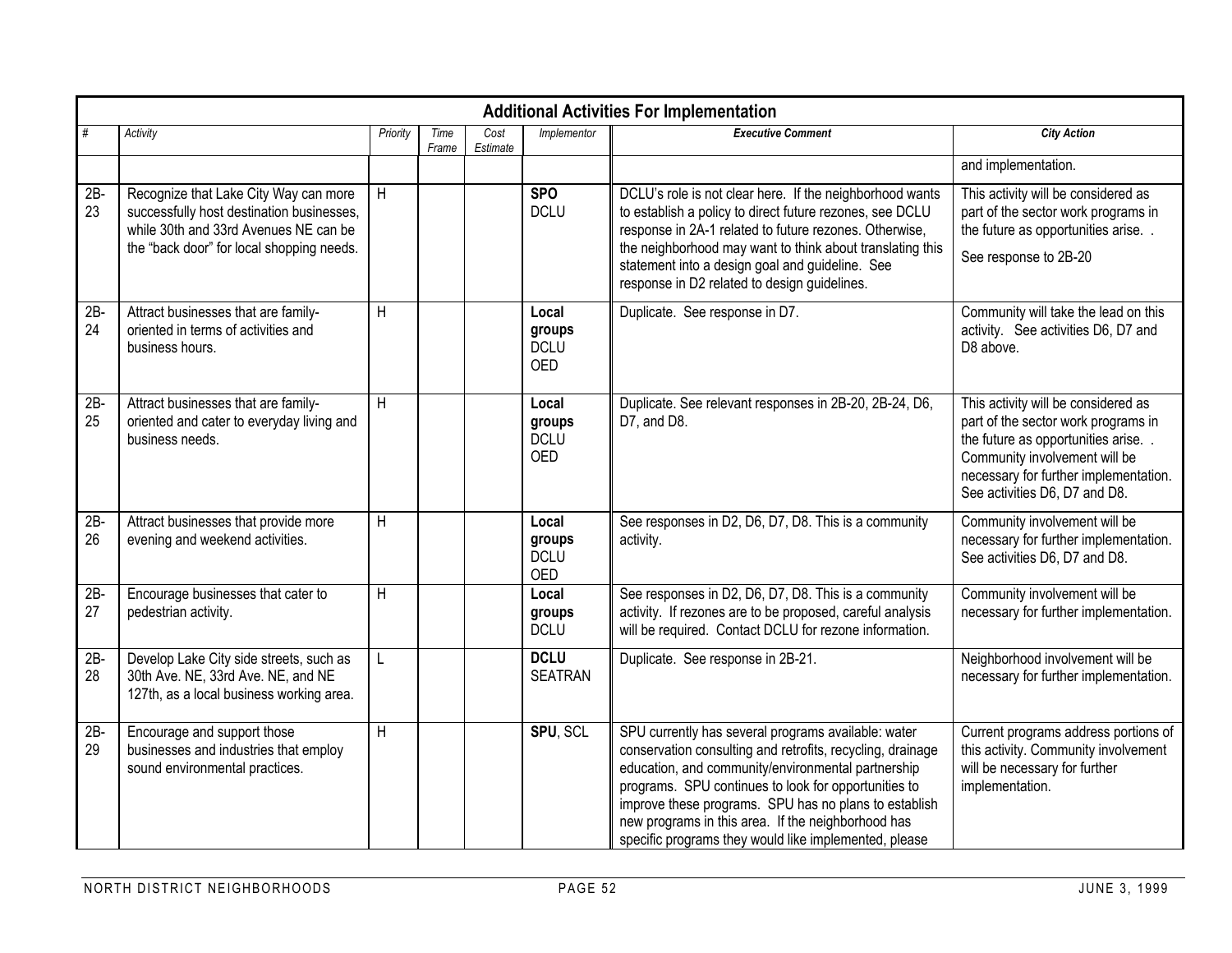|              | <b>Additional Activities For Implementation</b>                                                                                                                      |                |               |                  |                               |                                                                                                                                                                                                                                                                                                                                                                                                                    |                                                                                                                                                                                                                                                         |  |  |  |  |  |  |  |
|--------------|----------------------------------------------------------------------------------------------------------------------------------------------------------------------|----------------|---------------|------------------|-------------------------------|--------------------------------------------------------------------------------------------------------------------------------------------------------------------------------------------------------------------------------------------------------------------------------------------------------------------------------------------------------------------------------------------------------------------|---------------------------------------------------------------------------------------------------------------------------------------------------------------------------------------------------------------------------------------------------------|--|--|--|--|--|--|--|
| #            | Activity                                                                                                                                                             | Priority       | Time<br>Frame | Cost<br>Estimate | Implementor                   | <b>Executive Comment</b>                                                                                                                                                                                                                                                                                                                                                                                           | <b>City Action</b>                                                                                                                                                                                                                                      |  |  |  |  |  |  |  |
|              |                                                                                                                                                                      |                |               |                  |                               | contact SPU.                                                                                                                                                                                                                                                                                                                                                                                                       |                                                                                                                                                                                                                                                         |  |  |  |  |  |  |  |
|              | Strategy 5: Protect the viability of existing auto-oriented and auto-accessed business.                                                                              |                |               |                  |                               |                                                                                                                                                                                                                                                                                                                                                                                                                    |                                                                                                                                                                                                                                                         |  |  |  |  |  |  |  |
| $2B -$<br>30 | Encourage direct auto access<br>businesses to locate along Lake City<br>Way NE north beyond NE 130th St. and<br>south beyond NE 123rd St.                            |                |               |                  | <b>SPO</b><br><b>DCLU</b>     | Activities to recruit new businesses should involve OED.<br>If the neighborhood is interested in pursuing rezones, see<br>response in.                                                                                                                                                                                                                                                                             | This activity will be considered as<br>part of the sector work programs in<br>the future as opportunities arise.                                                                                                                                        |  |  |  |  |  |  |  |
| $2B -$<br>31 | Require new businesses to develop<br>directly along sidewalks with parking<br>beside, below or in back of the building.                                              | H              |               |                  | <b>DCLU</b>                   | Options that the neighborhood might consider is a<br>pedestrian designation in some places or rezoning<br>parcels to Neighborhood Commercial. See response in<br>2A-1 related to future rezones.                                                                                                                                                                                                                   | This activity will be considered as<br>part of the sector work programs in<br>the future as opportunities arise.<br>Community involvement will be<br>necessary for further implementation.                                                              |  |  |  |  |  |  |  |
| $2B -$<br>32 | Preserve the two-way left turn lanes<br>along Lake City Way from NE 95th to<br>123rd Streets and from NE 130th to<br>145th Streets, unless safety problems<br>exist. | H              |               |                  | <b>SEATRAN</b>                | SEATRAN will support two-way left turn lanes, except<br>where safety problems exist.                                                                                                                                                                                                                                                                                                                               | Activity and community desires will<br>be accepted and implemented.                                                                                                                                                                                     |  |  |  |  |  |  |  |
| $2B -$<br>33 | Preserve street parking along Lake City<br>Way.                                                                                                                      | H              |               |                  | <b>SEATRAN</b>                | SEATRAN will support street parking, except where<br>safety problems warrant the installation of parking<br>restrictions.                                                                                                                                                                                                                                                                                          | Activity will be accepted and<br>implemented.                                                                                                                                                                                                           |  |  |  |  |  |  |  |
| $2B -$<br>34 | Disallow installation of HOV lanes on<br>Lake City Way. Consider transit lanes or<br>transit queues where appropriate outside<br>of the HUV.                         | H              |               |                  | <b>SEATRAN</b>                | SEATRAN would support installation of HOV lanes on<br>Lake City Way under some conditions, but not where it<br>would require widening the right-of-way or restricting left<br>turns into businesses, unless there was community input.<br>SEATRAN will continue to work with the community to<br>find ways to support the Seattle Transit Initiative, and<br>continue to participate in the LCW multi-modal study. | Activity and community desires will<br>be considered as projects along Lake<br>City Way are developed, but the City<br>will oppose HOV lanes only where it<br>would require widening the right-of-<br>way or restricting left turns into<br>businesses. |  |  |  |  |  |  |  |
|              |                                                                                                                                                                      |                |               |                  |                               | Strategy 6: Encourage the development of an identity or "theme" for the HUV, to enhance its sense of place and uniqueness from other areas of the City and to                                                                                                                                                                                                                                                      |                                                                                                                                                                                                                                                         |  |  |  |  |  |  |  |
|              | lend visual continuity.                                                                                                                                              |                |               |                  |                               |                                                                                                                                                                                                                                                                                                                                                                                                                    |                                                                                                                                                                                                                                                         |  |  |  |  |  |  |  |
| $2B -$<br>35 | Develop a specific theme for the HUV to<br>give an identity to the business core and<br>support this identity with specific land<br>use controls.                    | $\overline{H}$ |               |                  | Local<br>groups<br><b>OED</b> | Duplicate. See response in D8.                                                                                                                                                                                                                                                                                                                                                                                     | Activity will be assisted by OED.<br>Community involvement will be<br>necessary for further implementation.<br>See activities D6, D7, and D8.                                                                                                           |  |  |  |  |  |  |  |
| $2B -$       | Develop Design Guidelines related to<br>commercial properties that deal with                                                                                         | $\overline{H}$ |               |                  | <b>DCLU</b>                   | This could be developed as a neighborhood specific<br>design guideline. If the neighborhood has design goals it                                                                                                                                                                                                                                                                                                    | Activity is currently being partially<br>implemented through the existing                                                                                                                                                                               |  |  |  |  |  |  |  |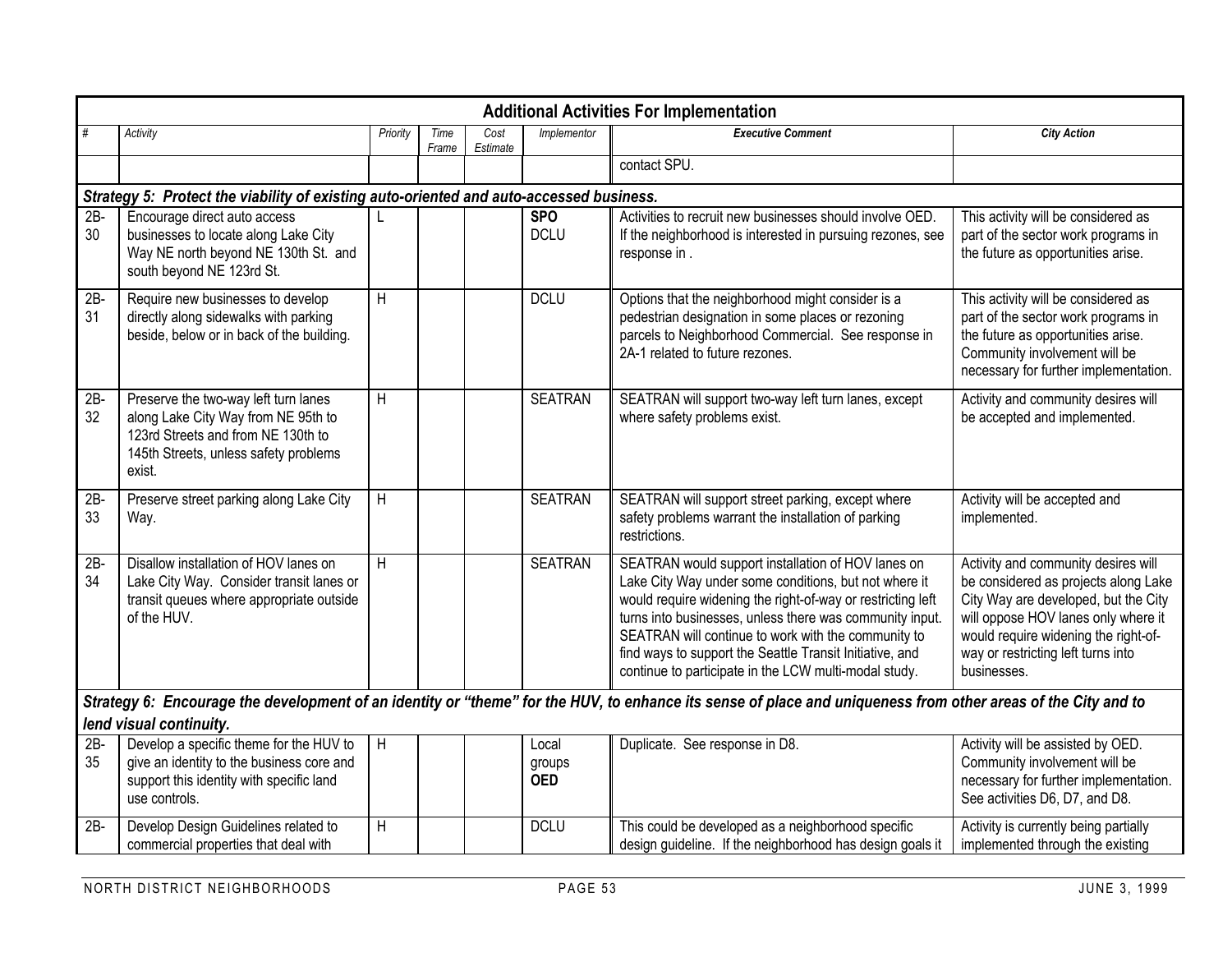|              | <b>Additional Activities For Implementation</b>                                                                                                                                                |          |               |                  |                                                 |                                                                                                                                                                                                                                                                                                                                                                                                                                            |                                                                                                                                                                                                                                                                                                                                                     |  |  |  |  |  |  |
|--------------|------------------------------------------------------------------------------------------------------------------------------------------------------------------------------------------------|----------|---------------|------------------|-------------------------------------------------|--------------------------------------------------------------------------------------------------------------------------------------------------------------------------------------------------------------------------------------------------------------------------------------------------------------------------------------------------------------------------------------------------------------------------------------------|-----------------------------------------------------------------------------------------------------------------------------------------------------------------------------------------------------------------------------------------------------------------------------------------------------------------------------------------------------|--|--|--|--|--|--|
| #            | Activity                                                                                                                                                                                       | Priority | Time<br>Frame | Cost<br>Estimate | Implementor                                     | <b>Executive Comment</b>                                                                                                                                                                                                                                                                                                                                                                                                                   | <b>City Action</b>                                                                                                                                                                                                                                                                                                                                  |  |  |  |  |  |  |
| 36           | storefront signs, billboards, sidewalk<br>amenities, etc.                                                                                                                                      |          |               |                  |                                                 | would like to see considered during Design Review, they<br>might begin a process for developing those design<br>guidelines with neighborhood match funds. Design<br>Review will be required of all development that meets the<br>City's thresholds. See response in D2.                                                                                                                                                                    | design review program and city-wide<br>quidelines. See response to activity<br>#D2 above for City action on<br>neighborhood specific design review<br>guidelines. Further implementation<br>will require community involvement.<br>This activity will be considered as<br>part of the sector work programs in<br>the future as opportunities arise. |  |  |  |  |  |  |
| 2B<br>37     | Encourage landscaping within HUV.                                                                                                                                                              | H        |               |                  | Local<br>groups                                 | This is a community activity. The Land Use Code<br>already requires landscaping of development whether or<br>not a parcel is within an HUV. The Land Use Code<br>currently contains requirements for landscaping which<br>have been carefully balanced with other factors such as<br>safety and security. However, neighborhood specific<br>design guidelines can encourage the kind of landscape<br>treatment the neighborhood envisions. | Current code requirements partially<br>implement this activity. Further<br>implementation will require that the<br>community will take the lead on this<br>activity.                                                                                                                                                                                |  |  |  |  |  |  |
| $2B -$<br>38 | Provide care for existing landscaped<br>public and private properties, especially<br>in pedestrian-oriented areas.                                                                             | H        |               |                  | local<br>groups<br><b>SEATRAN</b><br><b>DPR</b> | SEATRAN will continue to evaluate maintenance levels<br>in relation to staff limitations, for landscaping in public<br>right of way. DPR cannot spend public dollars on private<br>property. DPR does this on their property to the extent<br>possible given their limited resources.                                                                                                                                                      | Current programs partially implement<br>this activity. For further<br>implementation, the community will<br>need to take the lead on this activity.                                                                                                                                                                                                 |  |  |  |  |  |  |
| $2B -$<br>39 | Develop a Lake City entrance sign and<br>attractive landscaping for all major<br>entrances to our community.                                                                                   | M        |               |                  | Local<br>groups<br><b>SEATRAN</b>               | This is a community activity. Duplicate with "gateway"<br>recommendation. See A44.                                                                                                                                                                                                                                                                                                                                                         | Community will take the lead on this<br>activity.                                                                                                                                                                                                                                                                                                   |  |  |  |  |  |  |
|              | aesthetically pleasing, and well-lit parking, which enables people to park once, and walk to perform several errands.                                                                          |          |               |                  |                                                 | Strategy 7: Establish a parking system for local businesses and/or residential use, retail shopping and cultural activities. Provide adequate, organized,                                                                                                                                                                                                                                                                                  |                                                                                                                                                                                                                                                                                                                                                     |  |  |  |  |  |  |
| $2B -$<br>40 | Encourage the consolidation of off-street<br>parking facilities through the<br>development of pocket parking areas at<br>regular intervals throughout the HUV and<br>near high activity zones. | L        |               |                  | <b>DCLU</b>                                     | The Land Use Code allows for shared parking and<br>parking off-site by covenant in some cases. These<br>arrangements can create administrative and enforcement<br>challenges. If the neighborhood wants larger principal<br>use facilities, they might consider evaluating appropriate<br>locations for these structures.                                                                                                                  | Current programs address portions of<br>this activity. Further implementation<br>will require community initiative. This<br>activity will be considered as part of<br>the sector work programs in the<br>future as opportunities arise.                                                                                                             |  |  |  |  |  |  |
| $2B -$<br>41 | Improve on-street parking along key<br>streets off Lake City Way.                                                                                                                              | M        |               |                  | <b>SEATRAN</b>                                  | Community should identify desired improvements<br>(additional / metered parking, reconfigured spaces,                                                                                                                                                                                                                                                                                                                                      | The community will need to further<br>develop this program to implement.                                                                                                                                                                                                                                                                            |  |  |  |  |  |  |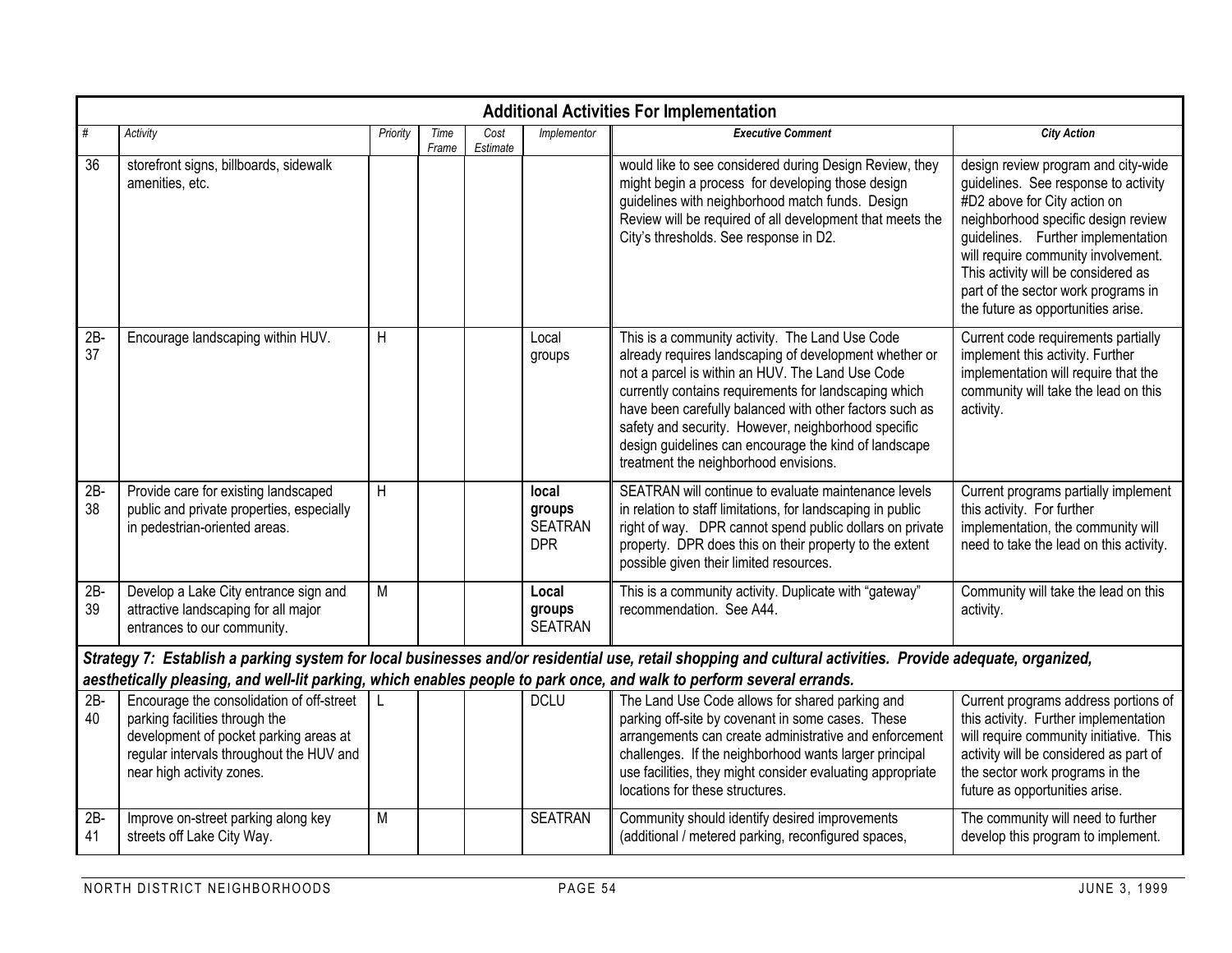|              | <b>Additional Activities For Implementation</b>                                                                                                                |          |               |                  |                           |                                                                                                                                                                                                                                                                                                                                                                                                                                                                                                                                                                                                                                                                                   |                                                                                                                                                                                                                                                                                                                                                                                                                                  |  |  |  |  |  |  |
|--------------|----------------------------------------------------------------------------------------------------------------------------------------------------------------|----------|---------------|------------------|---------------------------|-----------------------------------------------------------------------------------------------------------------------------------------------------------------------------------------------------------------------------------------------------------------------------------------------------------------------------------------------------------------------------------------------------------------------------------------------------------------------------------------------------------------------------------------------------------------------------------------------------------------------------------------------------------------------------------|----------------------------------------------------------------------------------------------------------------------------------------------------------------------------------------------------------------------------------------------------------------------------------------------------------------------------------------------------------------------------------------------------------------------------------|--|--|--|--|--|--|
| #            | Activity                                                                                                                                                       | Priority | Time<br>Frame | Cost<br>Estimate | Implementor               | <b>Executive Comment</b>                                                                                                                                                                                                                                                                                                                                                                                                                                                                                                                                                                                                                                                          | <b>City Action</b>                                                                                                                                                                                                                                                                                                                                                                                                               |  |  |  |  |  |  |
|              |                                                                                                                                                                |          |               |                  |                           | parking restrictions, etc.) and specific locations for<br>SEATRAN to investigate.                                                                                                                                                                                                                                                                                                                                                                                                                                                                                                                                                                                                 | This activity will be considered as<br>part of the sector work programs in<br>the future as opportunities arise.                                                                                                                                                                                                                                                                                                                 |  |  |  |  |  |  |
| $2B -$<br>42 | Promote joint use or shared parking<br>located within the interior of larger<br>blocks.                                                                        |          |               |                  | <b>DCLU</b>               | See response in 2B-40.                                                                                                                                                                                                                                                                                                                                                                                                                                                                                                                                                                                                                                                            | Current programs address portions of<br>this activity. Further implementation<br>will require community initiative.<br>This activity will be considered as<br>part of the sector work programs in<br>the future as opportunities arise.                                                                                                                                                                                          |  |  |  |  |  |  |
| $2B -$<br>43 | Develop parking management<br>association to coordinate shared or<br>multiple use off-street parking.                                                          | M        |               |                  | <b>OED</b><br>Local group | While this is a neighborhood-led activity, OED can<br>provide technical assistance to the group in forming a<br>Parking and Business Improvement Area (PBIA).                                                                                                                                                                                                                                                                                                                                                                                                                                                                                                                     | Activity will be implemented by OED.                                                                                                                                                                                                                                                                                                                                                                                             |  |  |  |  |  |  |
| $2B -$<br>44 | Develop relevant studies on Lake City<br>parking issues, commercial property<br>ownership and their future plans.                                              | L        |               |                  | <b>SPO</b><br>Local group | While SPO is generally supportive of this strategy, the<br>City has very limited resources available to complete<br>parking studies for neighborhoods. The community is<br>encouraged to apply for funding to complete a parking<br>study. SPO and DCLU will be completing a parking<br>study, as outlined in the Transportation Strategic Plan,<br>that will look at some city-wide parking issues, including<br>examining the effectiveness of existing parking<br>requirements. The results of the study may inform a<br>decision on parking in this neighborhood. SEATRAN is<br>willing to work with the neighborhood and evaluate<br>recommendations developed from a study. | This activity will be considered as<br>part of the sector work programs in<br>the future as opportunities arise.<br>Community involvement will be<br>necessary for further implementation.                                                                                                                                                                                                                                       |  |  |  |  |  |  |
| $2B -$<br>45 | Require through Design Review that<br>parking areas incorporate green spaces<br>at regular and close intervals to provide<br>attractive surface parking areas. | M        |               |                  | <b>DCLU</b>               | The Land Use Code currently contains requirements for<br>landscaping which have been carefully balanced with<br>other factors such as safety and security. However,<br>neighborhood specific design guidelines can encourage<br>the kind of landscape treatment the neighborhood<br>envisions. Parking lot landscaping is described in the<br>neighborhood's plan and can be addressed as a part of<br>design guidelines. See response in D2.                                                                                                                                                                                                                                     | Activity is currently being partially<br>implemented through the existing<br>design review program and city-wide<br>guidelines. See response to activity<br>#D2 above for City action on<br>neighborhood specific design review<br>guidelines. Further implementation<br>will require community involvement.<br>This activity will be considered as<br>part of the sector work programs in<br>the future as opportunities arise. |  |  |  |  |  |  |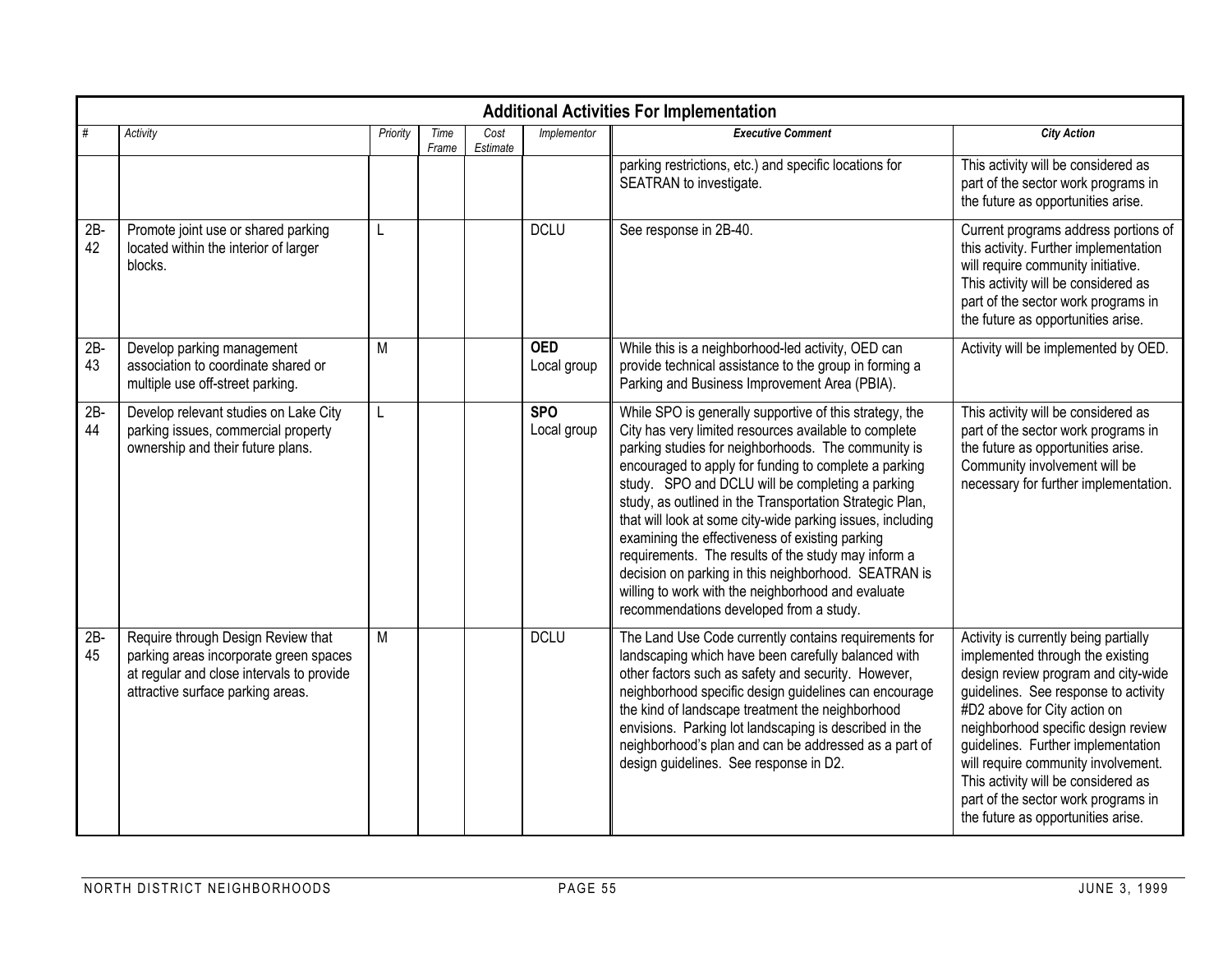|              | <b>Additional Activities For Implementation</b>                                               |          |               |                  |                             |                                                                                                                                                                                                                                                                                                                                                                                                                                                                                                                                                                                                                                                                                                                                                                                                                                           |                                                                                                                                                                                                                                         |  |  |  |  |  |  |
|--------------|-----------------------------------------------------------------------------------------------|----------|---------------|------------------|-----------------------------|-------------------------------------------------------------------------------------------------------------------------------------------------------------------------------------------------------------------------------------------------------------------------------------------------------------------------------------------------------------------------------------------------------------------------------------------------------------------------------------------------------------------------------------------------------------------------------------------------------------------------------------------------------------------------------------------------------------------------------------------------------------------------------------------------------------------------------------------|-----------------------------------------------------------------------------------------------------------------------------------------------------------------------------------------------------------------------------------------|--|--|--|--|--|--|
| #            | Activity                                                                                      | Priority | Time<br>Frame | Cost<br>Estimate | Implementor                 | <b>Executive Comment</b>                                                                                                                                                                                                                                                                                                                                                                                                                                                                                                                                                                                                                                                                                                                                                                                                                  | <b>City Action</b>                                                                                                                                                                                                                      |  |  |  |  |  |  |
| $2B -$<br>46 | Organize on-street parking supply within<br>the HUV.                                          | H        |               |                  | <b>SEATRAN</b>              | More information is needed on how community would like<br>parking organized and specific locations. Note, however,<br>that changing existing parking can often be controversial<br>because of access and proximity issues for local<br>businesses. Working with local businesses and residents<br>to find consensus on changes is an important first step<br>that should be done by the neighborhood.                                                                                                                                                                                                                                                                                                                                                                                                                                     | This activity will be considered as<br>part of the sector work programs in<br>the future as opportunities arise.                                                                                                                        |  |  |  |  |  |  |
| $2B -$<br>47 | Create regular "pocket parking" areas<br>within easy walking distance of key HUV<br>features. | H        |               |                  | <b>OED</b>                  | See response in 2B-40.                                                                                                                                                                                                                                                                                                                                                                                                                                                                                                                                                                                                                                                                                                                                                                                                                    | Current programs address portions of<br>this activity. Further implementation<br>will require community initiative. This<br>activity will be considered as part of<br>the sector work programs in the<br>future as opportunities arise. |  |  |  |  |  |  |
| $2B -$<br>48 | Develop a parking analysis with specific<br>proposals for parking facilities.                 |          |               |                  | <b>SPO</b><br>Local group   | See response in 2B-44. A parking study specifically for<br>Lake City should be used to determine whether a parking<br>structure is the most appropriate solution for parking<br>problems in this neighborhood. In response to the<br>number of parking structure proposals, the City is<br>developing a process to provide the most effective<br>parking management strategies for neighborhoods,<br>including financing of parking structures.                                                                                                                                                                                                                                                                                                                                                                                           | This activity will be considered as<br>part of the sector work programs in<br>the future as opportunities arise.<br>Community involvement will be<br>necessary for further implementation.                                              |  |  |  |  |  |  |
| $2B -$<br>49 | Restrict non-local parking to specific<br>commercial areas.                                   | H        |               |                  | <b>SEATRAN</b><br>Community | There are a number of strategies that the neighborhood<br>can use to address non-local parking. Note, however,<br>that changing existing parking can often be controversial<br>because of access and proximity issues for local<br>businesses. Working with local businesses and residents<br>to find consensus on changes is an important first step<br>that should be done by the neighborhood. One strategy<br>that might work in this situation would be the<br>establishment of a RPZ in areas where non-resident<br>parking adversely impacts the area. Minimum criteria<br>must be met in order to establish the RPZ. SEATRAN<br>can evaluate specific areas identified by the community<br>to determine if an RPZ is appropriate. If the<br>neighborhood wants to pursue this, contact SEATRAN's<br>neighborhood traffic program. | Current programs address portions of<br>this activity. Program expansion will<br>be reviewed by City departments.<br>Community involvement will be<br>necessary for further implementation.                                             |  |  |  |  |  |  |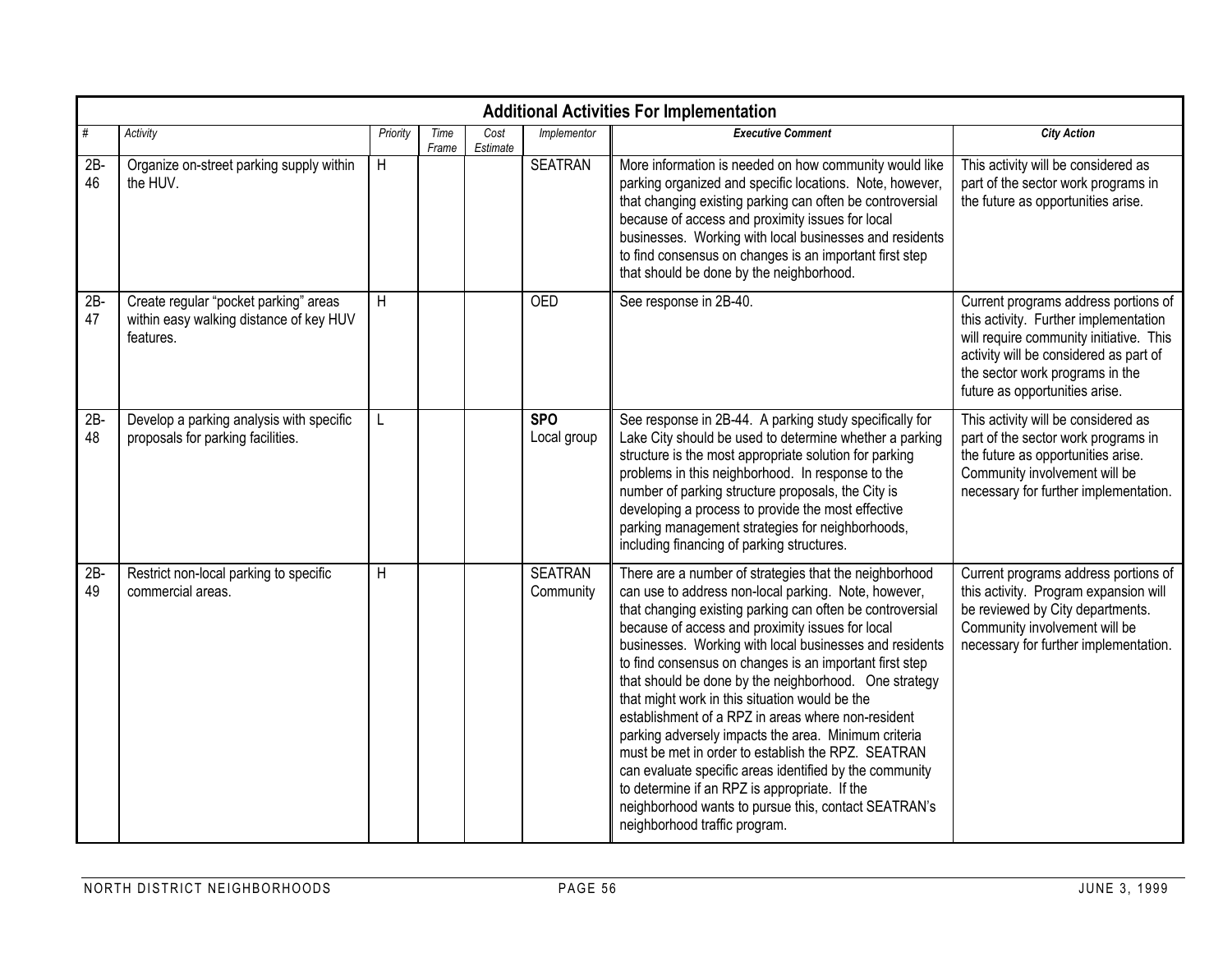|              | <b>Additional Activities For Implementation</b>                                                                                        |          |               |                  |                                |                                                                                                                                                                                                                                                                                                                                                                              |                                                                                                                                                                                                                                                      |  |  |  |  |  |  |
|--------------|----------------------------------------------------------------------------------------------------------------------------------------|----------|---------------|------------------|--------------------------------|------------------------------------------------------------------------------------------------------------------------------------------------------------------------------------------------------------------------------------------------------------------------------------------------------------------------------------------------------------------------------|------------------------------------------------------------------------------------------------------------------------------------------------------------------------------------------------------------------------------------------------------|--|--|--|--|--|--|
| #            | Activity                                                                                                                               | Priority | Time<br>Frame | Cost<br>Estimate | Implementor                    | <b>Executive Comment</b>                                                                                                                                                                                                                                                                                                                                                     | <b>City Action</b>                                                                                                                                                                                                                                   |  |  |  |  |  |  |
| $2B -$<br>50 | Require high-density housing to provide<br>adequate on-site, underground parking.                                                      | H        |               |                  | <b>DCLU</b>                    | Duplicate. See response in 2A-10.                                                                                                                                                                                                                                                                                                                                            | Activity will not be implemented as it<br>is currently written.                                                                                                                                                                                      |  |  |  |  |  |  |
| $2B -$<br>51 | Limit on-street parking where it conflicts<br>with local, safe use.                                                                    | L        |               |                  | <b>SEATRAN</b>                 | SEATRAN can evaluate potential parking restrictions at<br>problem locations identified by the community. SPD<br>believes that adding curbs, sidewalks, and better lighting<br>will go a long way towards solving the implied safety<br>problems. One problem that will be solved is that the<br>sidewalks will more clearly demarcate the public right of<br>way.            | Current programs address portions of<br>this activity. Community involvement<br>will be necessary for further<br>implementation. This activity will be<br>considered as part of the sector work<br>programs in the future as<br>opportunities arise. |  |  |  |  |  |  |
| $2B -$<br>52 | Clearly mark and provide signage to<br>destination parking areas.                                                                      | M        |               |                  | <b>SEATRAN</b><br>local groups | Duplicate. See response in A23.                                                                                                                                                                                                                                                                                                                                              | See A23                                                                                                                                                                                                                                              |  |  |  |  |  |  |
| $2B -$<br>53 | Establish permit zones, especially<br>around schools, to limit or sanction non-<br>local parking as needed.                            | M        |               |                  | Community<br><b>SEATRAN</b>    | See response in 2B-49.                                                                                                                                                                                                                                                                                                                                                       | See 2B-49                                                                                                                                                                                                                                            |  |  |  |  |  |  |
| $2B -$<br>54 | Discourage non-locals from parking in<br>neighborhoods while using regional<br>transit.                                                | L        |               |                  | <b>SEATRAN</b><br><b>SPO</b>   | See response in 2B-49 related to "non-local" parking.<br>The Transportation Strategic Plan directs the City to<br>investigate strategies to reduce impacts from commuters<br>parking in the neighborhoods around Sound Transit light<br>rail stations. The results of the study may be applicable<br>to this neighborhood as Regional Express bus routes are<br>implemented. | Lessons learned from the city's work<br>on SAP may provide insight to assist<br>in implementing this activity related to<br>Regional Express Bus. Community<br>involvement will be necessary for<br>further implementation.<br>Also, see 2B-49.      |  |  |  |  |  |  |
|              |                                                                                                                                        |          |               |                  |                                | Strategy 8: Develop and implement Design Review Guidelines and other measures as a means to ensure consistent design quality.                                                                                                                                                                                                                                                |                                                                                                                                                                                                                                                      |  |  |  |  |  |  |
| $2B -$<br>55 | Require all buildings to be built up to the<br>sidewalk edge in the Civic Core area.<br>Guide design of all development within<br>HUV. | H        |               |                  | <b>DCLU</b>                    | See response in 2B-31. This is likely to require a rezone<br>in the C1 and C2 zones. See response in 2A-1 related to<br>future rezones.                                                                                                                                                                                                                                      | See 2B-31.                                                                                                                                                                                                                                           |  |  |  |  |  |  |
| 2B-<br>56    | Provide direction for appropriate street<br>amenities, signage, beautification, and<br>compatible buildings.                           | H        |               |                  | <b>DCLU</b>                    | This is accomplished largely through the existing<br>standards and Design Review process in the Land Use<br>Code. Work within the ROW would be directed to other<br>departments.                                                                                                                                                                                             | Current programs address portions of<br>this activity. Program expansion will<br>require community initiative. be<br>reviewed by City departments. Also,<br>see D2 above.                                                                            |  |  |  |  |  |  |
| $2B -$       | Provide the Design Review Board with                                                                                                   | Ŀ.       |               |                  | Local                          | This is a community activity.                                                                                                                                                                                                                                                                                                                                                | See C9 and D2 above.                                                                                                                                                                                                                                 |  |  |  |  |  |  |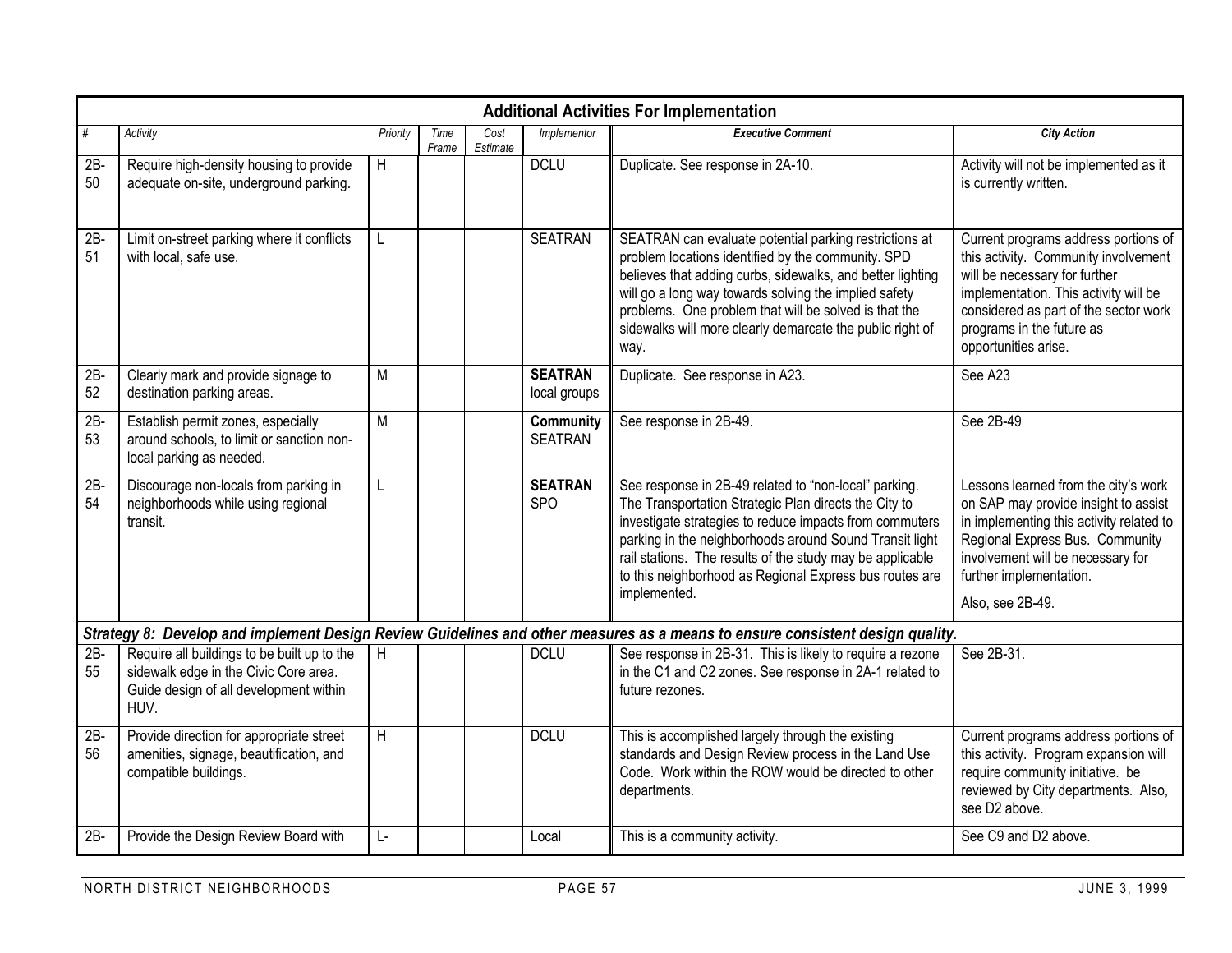|              | <b>Additional Activities For Implementation</b>                                                                                                                                                                      |                   |               |                  |                                              |                                                                                                                                                                                                                                                                                               |                                                                                                                                                                                                            |  |  |  |  |  |  |
|--------------|----------------------------------------------------------------------------------------------------------------------------------------------------------------------------------------------------------------------|-------------------|---------------|------------------|----------------------------------------------|-----------------------------------------------------------------------------------------------------------------------------------------------------------------------------------------------------------------------------------------------------------------------------------------------|------------------------------------------------------------------------------------------------------------------------------------------------------------------------------------------------------------|--|--|--|--|--|--|
| #            | Activity                                                                                                                                                                                                             | Priority          | Time<br>Frame | Cost<br>Estimate | Implementor                                  | <b>Executive Comment</b>                                                                                                                                                                                                                                                                      | <b>City Action</b>                                                                                                                                                                                         |  |  |  |  |  |  |
| 57           | quidance related to the desires of the<br>neighborhood.                                                                                                                                                              | ongoi<br>ng       |               |                  | groups                                       |                                                                                                                                                                                                                                                                                               |                                                                                                                                                                                                            |  |  |  |  |  |  |
| $2B -$<br>58 | Ensure the business and economic<br>environment in the Core is designed to<br>be physically attractive to new and old,<br>character-filled businesses.                                                               | Ŀ.<br>ongoi<br>ng |               |                  | <b>DCLU</b>                                  | This is accomplished largely through the existing<br>standards and Design Review process in the Land Use<br>Code. Work within the ROW would be directed to other<br>departments.                                                                                                              | Current programs address portions of<br>this activity. Program expansion will<br>be reviewed by City departments.<br>See D <sub>2</sub> .                                                                  |  |  |  |  |  |  |
| $2B -$<br>59 | Create physical distinctions in design<br>between public, semi-public and private<br>areas. (See Plan)                                                                                                               | Ŀ.<br>ongoi<br>ng |               |                  | <b>DCLU</b>                                  | See response in D2 related to design guidelines.                                                                                                                                                                                                                                              | This activity will be considered as<br>part of the sector work programs in<br>the future as opportunities arise.                                                                                           |  |  |  |  |  |  |
|              |                                                                                                                                                                                                                      |                   |               |                  |                                              |                                                                                                                                                                                                                                                                                               | See D <sub>2</sub> above.                                                                                                                                                                                  |  |  |  |  |  |  |
| $2B -$<br>60 | Apply Design Guidelines to address<br>development of Civic Core facilities and<br>ensure that the Civic Core plan will<br>complement and encourage nearby<br>commercial development serving the<br>larger community. | H                 |               |                  | <b>DCLU</b><br><b>ESD</b><br>Library<br>Fire | Design Review of this project will involve the Seattle<br>Design Commission, which advises the Mayor, City<br>Council and other City officials in connection with<br>environmental and design aspects of Capital<br>Improvement Projects of the City. Also, see response in<br>D <sub>2</sub> | Activity will be implemented in part<br>through the existing design review<br>program. This activity will be<br>considered as part of the sector work<br>programs in the future as<br>opportunities arise. |  |  |  |  |  |  |
|              | 2C. Public Safety and Crime Prevention                                                                                                                                                                               |                   |               |                  |                                              |                                                                                                                                                                                                                                                                                               |                                                                                                                                                                                                            |  |  |  |  |  |  |
|              | Strategy 1: Create a Crime & Public Safety Council. Take action to bring together and coordinate the efforts of all concerned groups to improve crime prevention<br>and public safety.                               |                   |               |                  |                                              |                                                                                                                                                                                                                                                                                               |                                                                                                                                                                                                            |  |  |  |  |  |  |
| $2C-1$       | Include on the Crime & Public Safety<br>Council all organized neighborhood<br>groups. Encourage organization of a new<br>group within each neighborhood.                                                             | H                 |               |                  | <b>LCT</b><br><b>DON</b><br><b>SPD</b>       | While funding is limited, SPD is supportive of this activity<br>and is interested in expanding to include either a Block<br>Watch on each block or at a minimum a Block Contact.<br>DON can assist with community organizing.                                                                 | Current programs address portions of<br>this activity. With community<br>assistance, SPD and DON will<br>Implement this activity.                                                                          |  |  |  |  |  |  |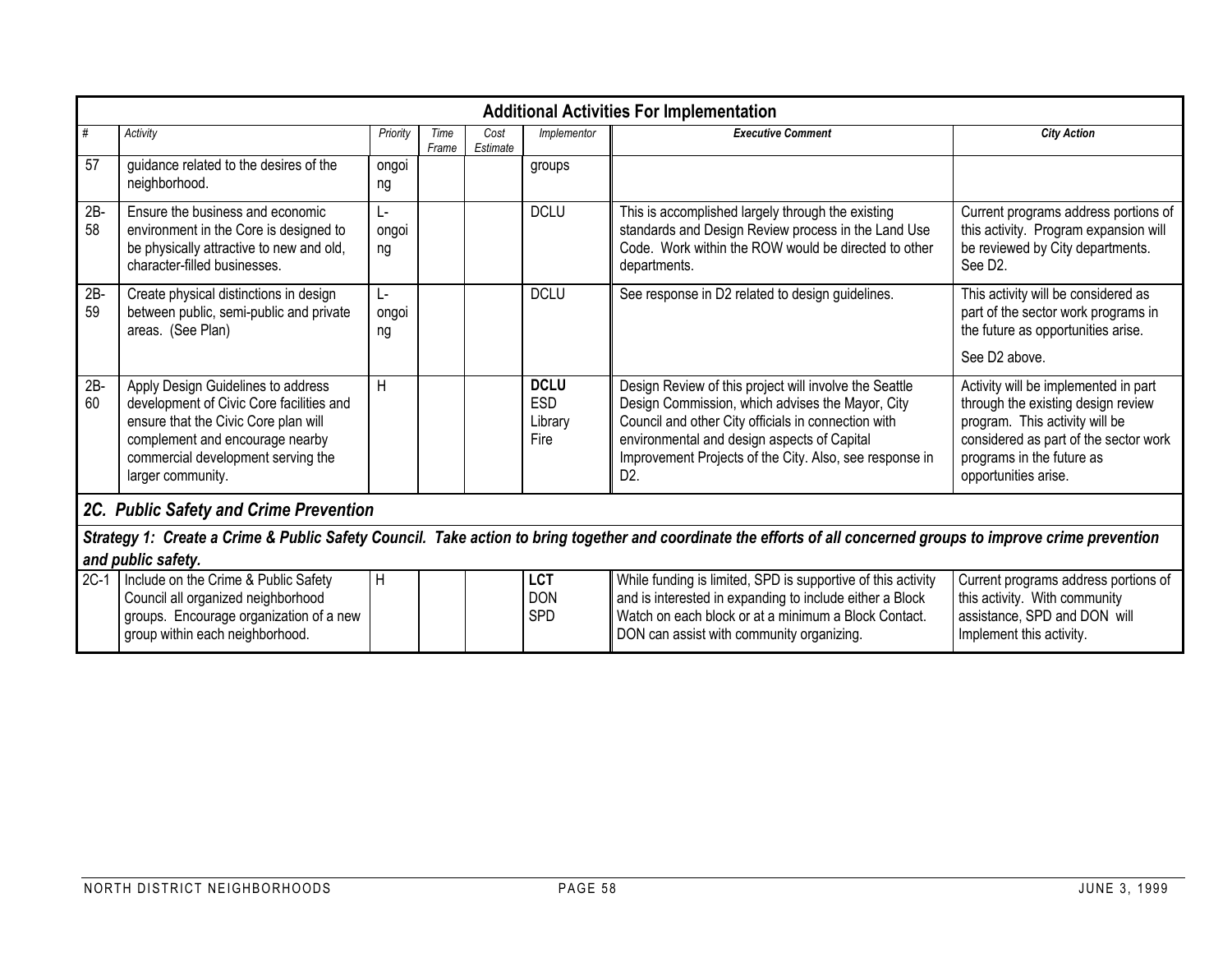|        | <b>Additional Activities For Implementation</b>                                                                                                        |          |               |                  |                                  |                                                                                                                                                                                                                                                                                                                                                                                                                                                                                                                                                                                                                                                                          |                                                                                                                                                                                                                                      |  |  |  |  |  |  |
|--------|--------------------------------------------------------------------------------------------------------------------------------------------------------|----------|---------------|------------------|----------------------------------|--------------------------------------------------------------------------------------------------------------------------------------------------------------------------------------------------------------------------------------------------------------------------------------------------------------------------------------------------------------------------------------------------------------------------------------------------------------------------------------------------------------------------------------------------------------------------------------------------------------------------------------------------------------------------|--------------------------------------------------------------------------------------------------------------------------------------------------------------------------------------------------------------------------------------|--|--|--|--|--|--|
| #      | Activity                                                                                                                                               | Priority | Time<br>Frame | Cost<br>Estimate | Implementor                      | <b>Executive Comment</b>                                                                                                                                                                                                                                                                                                                                                                                                                                                                                                                                                                                                                                                 | <b>City Action</b>                                                                                                                                                                                                                   |  |  |  |  |  |  |
| $2C-2$ | Enhance citizen self-reliance in preventing   M<br>crime through related skill building and<br>involvement in specific activities (named<br>in Plan).  |          |               |                  | Community<br>SPD                 | SPD currently has a Residential Crime Prevention<br>Coordinator and a Business Crime Prevention Coordinator<br>that provide these services in the North District. SPD can<br>continue to provide technical assistance to the<br>neighborhood, but implementing this activity will require<br>the neighborhood to become more involved in existing<br>programs. The Coordinators can train residents in<br>environmental design to prevent crime, how to be good<br>observers/witnesses, and to report unfamiliar vehicles and<br>people in their neighborhoods to police. Also, the<br>neighborhood can continue to increase their involvement<br>in block watch groups. | Current programs address portions of<br>this activity. The neighborhood can<br>implement this activity with assistance<br>from SPD.                                                                                                  |  |  |  |  |  |  |
| $2C-3$ | Create education and training for<br>residents and business owners in how to<br>prevent, report and deal with specific<br>crimes.                      | H        |               |                  | <b>SPD</b><br><b>LCT</b>         | SPD currently provides this service through the two crime<br>prevention coordinators mentioned in 2C-1. In addition to<br>the training provided for block watch groups, businesses<br>should be trained in SPD's retail theft program, criminal<br>trespass contracts, and how to report and prosecute fraud<br>(check, credit card, and prescription).                                                                                                                                                                                                                                                                                                                  | Current programs address portions of<br>this activity. With community<br>assistance, SPD will continue<br>implement this activity.                                                                                                   |  |  |  |  |  |  |
| $2C-4$ | Involve apartment owners and managers<br>in drug activity prevention strategies,<br>tenant screening training, and reporting of<br>disruptive tenants. | H        |               |                  | <b>SPD</b><br>apt. owners        | SPD currently provides training for landlords around these<br>issues through the Community Service Officers in<br>partnership with the Seattle Neighborhood Group. In<br>addition, apartment owners and managers should be<br>involved in solving problems such as abandoned cars,<br>trash, and graffiti.                                                                                                                                                                                                                                                                                                                                                               | Current programs address portions of<br>this activity. The neighborhood can<br>implement this activity will assistance<br>from SPD.                                                                                                  |  |  |  |  |  |  |
| $2C-5$ | Address crime hazards caused by any<br>look of deterioration in the business<br>district, gaps in business storefronts or<br>look of abandonment.      | H        |               |                  | <b>LCT</b><br>SPD<br><b>DCLU</b> | DCLU will continue to enforce the regulations for<br>abandoned and derelict buildings. SPD as appropriate<br>addresses these issues through the North Precinct's<br>Community Policing Officers and the Crime Prevention<br>Coordinators.                                                                                                                                                                                                                                                                                                                                                                                                                                | Current programs, including design<br>review, address portions of this<br>activity. Community involvement will<br>be necessary for further<br>implementation. See City actions<br>regarding local design review<br>guidelines in D2. |  |  |  |  |  |  |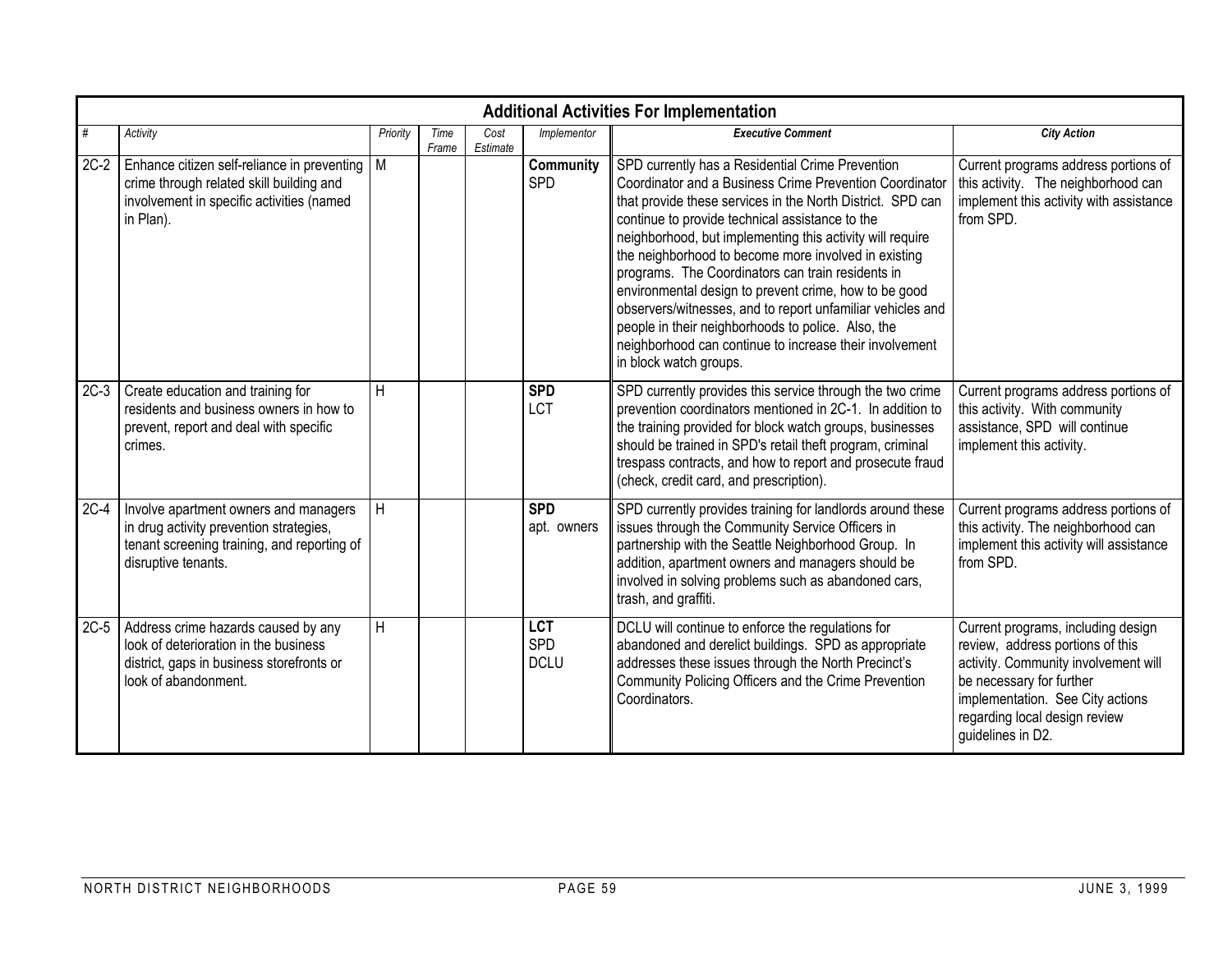|              | <b>Additional Activities For Implementation</b>                                                                                                                   |                             |               |                  |                                                          |                                                                                                                                                                                                                                                                                                                                                                  |                                                                                                                                                                                          |  |  |  |  |  |  |
|--------------|-------------------------------------------------------------------------------------------------------------------------------------------------------------------|-----------------------------|---------------|------------------|----------------------------------------------------------|------------------------------------------------------------------------------------------------------------------------------------------------------------------------------------------------------------------------------------------------------------------------------------------------------------------------------------------------------------------|------------------------------------------------------------------------------------------------------------------------------------------------------------------------------------------|--|--|--|--|--|--|
| #            | Activity                                                                                                                                                          | Priority                    | Time<br>Frame | Cost<br>Estimate | Implementor                                              | <b>Executive Comment</b>                                                                                                                                                                                                                                                                                                                                         | <b>City Action</b>                                                                                                                                                                       |  |  |  |  |  |  |
| $2C-6$       | Plan and implement community activities<br>that introduce, educate and celebrate<br>cultural diversity and interests.                                             | M                           |               |                  | Local<br>groups<br>DON and all<br>other City<br>agencies | DON coordinates these types of activities through the<br>Neighborhood Service Center managers. The NMF has<br>funded numerous cultural/historic/diversity-related<br>projects. The first step is for the neighborhood to define<br>what they want to do and then put together a grant<br>application. NMF staff are available to assist from start to<br>finish. | Community will take the lead on this<br>activity. The neighborhood can<br>implement this activity with assistance<br>from DON.                                                           |  |  |  |  |  |  |
|              | 2C-7 Extend the residential Block Watch<br>Program. Achieve 100% coverage.                                                                                        | M                           |               |                  | Community<br><b>SPD</b>                                  | SPD looks forward to working with the community to<br>achieve this goal, and encourages the establishment of a<br>Block contact on those blocks that are unwilling to be<br>organized into a Block Watch.                                                                                                                                                        | Community will take the lead on this<br>activity. The community can<br>implement this activity will assistance<br>from SPD.                                                              |  |  |  |  |  |  |
| $2C-8$       | Create a Block Watch program for<br>apartment buildings and businesses.                                                                                           | M                           |               |                  | SPD                                                      | See response in 2C-7.                                                                                                                                                                                                                                                                                                                                            | See 2C-7.                                                                                                                                                                                |  |  |  |  |  |  |
| $2C-9$       | Involve apartment owners and managers<br>in drug activity prevention strategies.                                                                                  | $\overline{M}$              |               |                  | <b>SPD</b>                                               | SPD has a Landlord Training Program through the<br>Community Service Officers program that can assist in the<br>implementation of this activity. Also, see response in 2C-<br>4.                                                                                                                                                                                 | Current programs address portions of<br>this activity. Activity can be<br>accomplished with assistance of SPD.<br>Community involvement will be<br>necessary for further implementation. |  |  |  |  |  |  |
| $2C -$<br>10 | Develop local problem-solving teams of<br>both residents and business owners to<br>work on crime-related problems.                                                | M                           |               |                  | Community<br><b>SPD</b>                                  | SPD is supportive of this activity and to a degree as<br>already begun this process through the Neighborhood<br>Action Teams program and the organizing of Block<br>Watches around identified problem areas.                                                                                                                                                     | Current programs address portions of<br>this activity. The neighborhood can<br>implement this activity will assistance<br>from SPD.                                                      |  |  |  |  |  |  |
| $2C -$<br>11 | Involve Apartment Association in tenant<br>screening training and reporting of<br>disruptive tenants as a major tool for<br>combating crime in residential areas. | M                           |               |                  | <b>SPD</b>                                               | See response in 2C-4 and 2C-9.                                                                                                                                                                                                                                                                                                                                   | Current programs address portions of<br>this activity. The can implement this<br>activity will assistance from SPD.                                                                      |  |  |  |  |  |  |
| $2C-$<br>12  | Encourage citizens to attend the<br>Community Police Academy through<br>advertising.                                                                              | M                           |               |                  | SPD                                                      | SPD is willing to work with the community to advertise the<br>Community Police Academy.                                                                                                                                                                                                                                                                          | The neighborhood can implement this<br>activity with assistance from SPD.                                                                                                                |  |  |  |  |  |  |
| $2C -$<br>13 | Educate the community about the<br>interconnectedness of the drug problem.                                                                                        | $\mathsf{L}$<br>ongoi<br>ng |               |                  | <b>SPD</b><br>Health<br>community                        | SPD does not currently have a "drug education" program<br>and would need additional resources to implement this<br>type of program.                                                                                                                                                                                                                              | Community will need to take the lead<br>for further implementation of this<br>activity.                                                                                                  |  |  |  |  |  |  |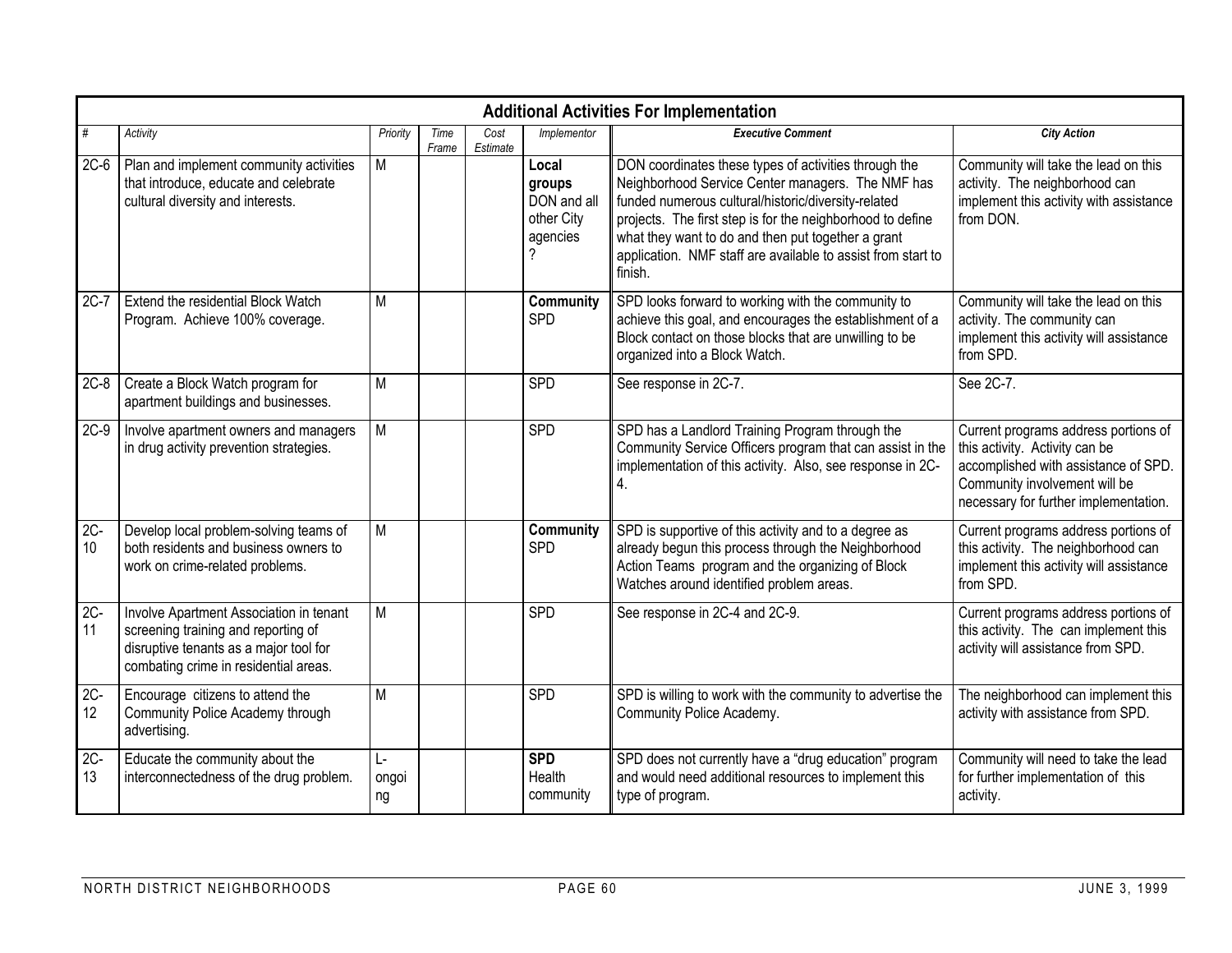|              | <b>Additional Activities For Implementation</b>                                                                                           |                  |               |                  |                       |                                                                                                                                                                                                                                                                                                                                                                                                                                                                                                                                                                                                                                                                                                                                                 |                                                                                                                                     |  |  |  |  |  |  |
|--------------|-------------------------------------------------------------------------------------------------------------------------------------------|------------------|---------------|------------------|-----------------------|-------------------------------------------------------------------------------------------------------------------------------------------------------------------------------------------------------------------------------------------------------------------------------------------------------------------------------------------------------------------------------------------------------------------------------------------------------------------------------------------------------------------------------------------------------------------------------------------------------------------------------------------------------------------------------------------------------------------------------------------------|-------------------------------------------------------------------------------------------------------------------------------------|--|--|--|--|--|--|
| #            | Activity                                                                                                                                  | Priority         | Time<br>Frame | Cost<br>Estimate | Implementor           | <b>Executive Comment</b>                                                                                                                                                                                                                                                                                                                                                                                                                                                                                                                                                                                                                                                                                                                        | <b>City Action</b>                                                                                                                  |  |  |  |  |  |  |
| $2C -$<br>14 | Develop a community juvenile offenders<br>diversion group.                                                                                | M                |               |                  | SPD                   | SPD currently has the Seattle Team for Youth program<br>that is designed to work with at-risk youth, providing<br>referrals to case managers. Involvement in a more<br>extensive community juvenile offenders diversion program<br>would not be possible under current funding. SPD's role<br>in this type of program would need to be clearly defined<br>prior to a commitment from the Department.                                                                                                                                                                                                                                                                                                                                            | Current programs address portions of<br>this activity. The neighborhood can<br>implement this activity with assistance<br>from SPD. |  |  |  |  |  |  |
|              | Strategy 2: Develop pedestrian corridors and key pedestrian streets to encourage "eyes on the street".                                    |                  |               |                  |                       |                                                                                                                                                                                                                                                                                                                                                                                                                                                                                                                                                                                                                                                                                                                                                 |                                                                                                                                     |  |  |  |  |  |  |
| $2C -$<br>15 | Maintain a clean and orderly<br>appearance.                                                                                               | ongoi<br>ng      |               |                  | Local<br>groups       | This is a community activity.                                                                                                                                                                                                                                                                                                                                                                                                                                                                                                                                                                                                                                                                                                                   | Community will take the lead on this<br>activity.                                                                                   |  |  |  |  |  |  |
| $2C -$<br>16 | In addition to improved street lighting,<br>improve night lighting around and beside<br>buildings, along alleys, inside public<br>spaces. | Ŀ<br>ongoi<br>ng |               |                  | <b>SCL</b><br>SPD     | City Light has increased street lighting with its<br>"saturation" lighting program and the North<br>Neighborhoods will be completed by the end of 1999.<br>SCL has a floodlight-leasing program available to private<br>property owners who want additional lighting and the<br>Lighting Design Lab can offer technical assistance on<br>lighting options. It is SPD's observation that the business<br>district is generally well lighted, but many residential<br>neighborhoods are not. Of highest priority should be<br>lighting 32 <sup>nd</sup> Ave. NE from NE 137 <sup>th</sup> to NE 145 <sup>th</sup> : a multi-<br>family area with a history of crime problems that would<br>benefit greatly from improved lighting at night.       | This activity is being implemented.<br>Program expansion will be reviewed<br>by City departments.                                   |  |  |  |  |  |  |
| $2C -$<br>17 | Restructure on-street and off-street<br>parking from disorder to order throughout<br>planning area.                                       | Ŀ<br>ongoi<br>ng |               |                  | <b>SEATRAN</b><br>SPD | Community should identify locations and specific<br>problems for SEATRAN to evaluate. See 2B-46.<br>For enforcement issues, note that significant increase in<br>the need for more parking enforcement may require the<br>addition of Parking Enforcement Officers. Parking and<br>patrol officers respond to these situations when alerted<br>by citizens. However, parking enforcement north of NE<br>125 has not been a priority for SPD's Parking<br>Enforcement Unit. Conversely, the University District and<br>other areas with a higher volume of traffic have been<br>more demanding of, and thereby received, more<br>attention from parking enforcement officers. However,<br>Parking Enforcement can take appropriate action in any | This activity will need to be further<br>developed by the neighborhood.<br>See City Actions for activities 2B-41,<br>46, and 51.    |  |  |  |  |  |  |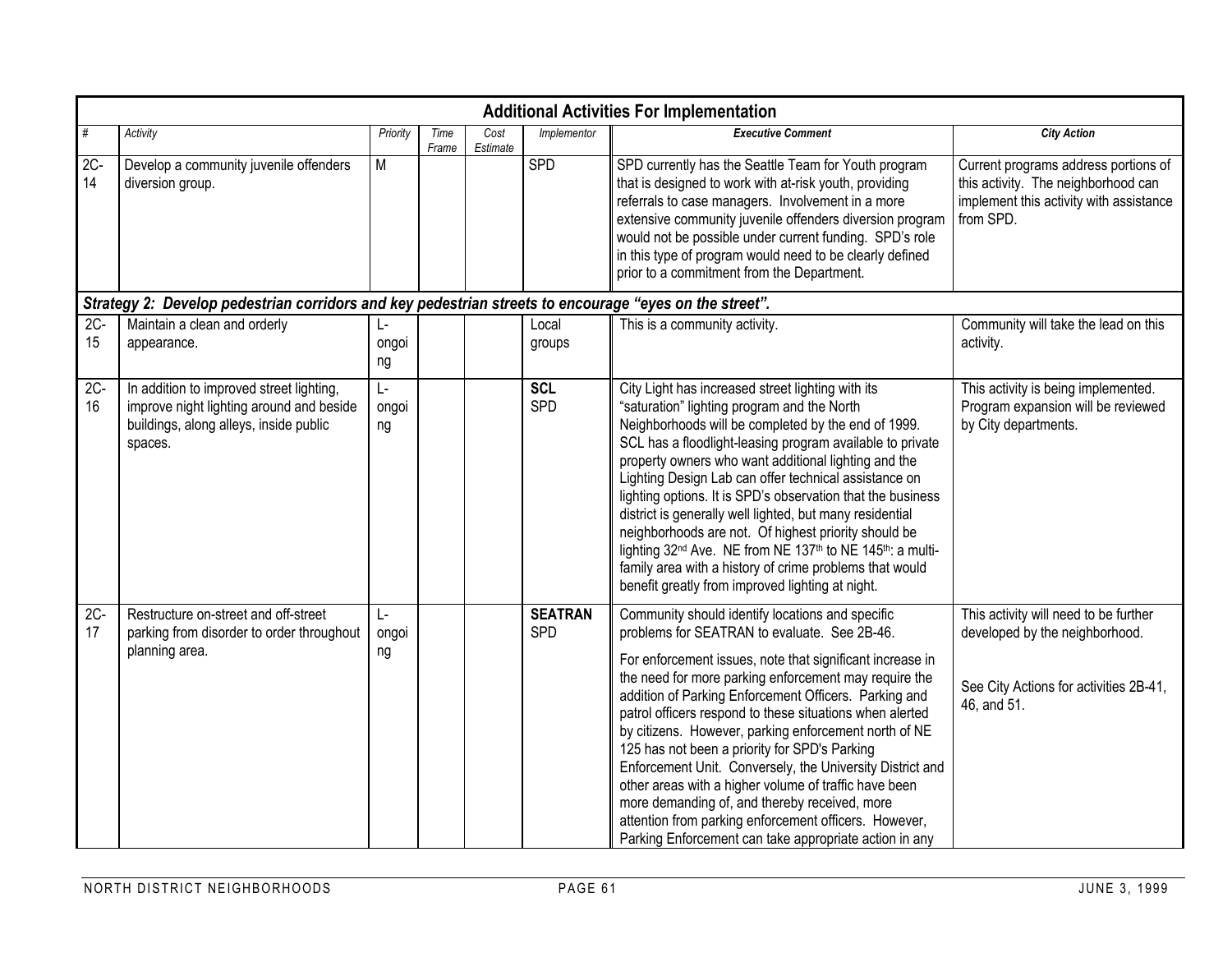|              | <b>Additional Activities For Implementation</b>                                                                                                      |          |               |                  |                               |                                                                                                                                                                                                                                              |                                                                                                                                                                                                                                                                                                                           |  |  |  |  |  |  |  |
|--------------|------------------------------------------------------------------------------------------------------------------------------------------------------|----------|---------------|------------------|-------------------------------|----------------------------------------------------------------------------------------------------------------------------------------------------------------------------------------------------------------------------------------------|---------------------------------------------------------------------------------------------------------------------------------------------------------------------------------------------------------------------------------------------------------------------------------------------------------------------------|--|--|--|--|--|--|--|
|              | Activity                                                                                                                                             | Priority | Time<br>Frame | Cost<br>Estimate | Implementor                   | <b>Executive Comment</b>                                                                                                                                                                                                                     | <b>City Action</b>                                                                                                                                                                                                                                                                                                        |  |  |  |  |  |  |  |
|              |                                                                                                                                                      |          |               |                  |                               | area when requested.                                                                                                                                                                                                                         |                                                                                                                                                                                                                                                                                                                           |  |  |  |  |  |  |  |
|              | Strategy 3: Require use of design guidelines that emphasize Crime Prevention Through Environmental Design (CPTED)                                    |          |               |                  |                               |                                                                                                                                                                                                                                              |                                                                                                                                                                                                                                                                                                                           |  |  |  |  |  |  |  |
| $2C -$<br>18 | Require all new buildings to have<br>apartment windows facing the street.                                                                            | H        |               |                  | <b>DCLU</b>                   | Neighborhood design guidelines can identify design<br>elements desired for CPTED. See response in D2<br>regarding design guidelines.                                                                                                         | This activity will be considered as<br>part of the sector work programs in<br>the future as opportunities arise.<br>Regarding design review see City<br>actions on activities D2, 2A8,9,11 and<br>2B 21, 22, 36, 45, 47, 56, 57, 58, and<br>60.                                                                           |  |  |  |  |  |  |  |
| $2C -$<br>19 | Require each apartment unit have its<br>windows facing in at least two directions<br>to increase visibility of the unit's<br>immediate neighborhood. | H        |               |                  | <b>DCLU</b>                   | See response in 2C-18.                                                                                                                                                                                                                       | This activity will be considered as<br>part of the sector work programs in<br>the future as opportunities arise.                                                                                                                                                                                                          |  |  |  |  |  |  |  |
| $2C -$<br>20 | Require that all exterior and interior<br>public spaces of multi-family buildings be<br>well lit.                                                    | H        |               |                  | <b>DCLU</b>                   | See response in 2C-18 related to CPTED, and response<br>in related to D8 lighting issues.                                                                                                                                                    | This activity will be considered as<br>part of the sector work programs in<br>the future as opportunities arise.<br>Community involvement will be<br>necessary for further implementation.<br>Regarding design review see City<br>actions on activities D2, 2A8,9,11 and<br>2B 21, 22, 36, 45, 47, 56, 67, 58, and<br>60. |  |  |  |  |  |  |  |
| $2C -$<br>21 | Require main entries to multi-family<br>buildings be visible from the street.                                                                        | H        |               |                  | <b>DCLU</b>                   | See response in 2C-18.                                                                                                                                                                                                                       | This activity will be considered as<br>part of the sector work programs in<br>the future as opportunities arise.<br>Regarding design review see City<br>actions on activities D2, 2A8,9,11 and<br>2B 21, 22, 36, 45, 47, 56, 57, 58 and<br>60.                                                                            |  |  |  |  |  |  |  |
| $2C-$<br>22  | Place a top priority for sidewalks, curbs,<br>gutters and street-side parking controls<br>on multi-family housing units.                             | H        |               |                  | <b>DCLU</b><br><b>SEATRAN</b> | See response in 2C-18 related to CPTED, and response<br>in A7 and A18 related to amenities. Note that the<br>requirements in the Street Improvement Manual related<br>to new development will continue to be applied by DCLU<br>and SEATRAN. | Current programs address portions of<br>this activity. Program expansion will<br>be reviewed by City departments.<br>See City Actions for activities A7, 18,<br>34, 2B-10, 14, and 51.                                                                                                                                    |  |  |  |  |  |  |  |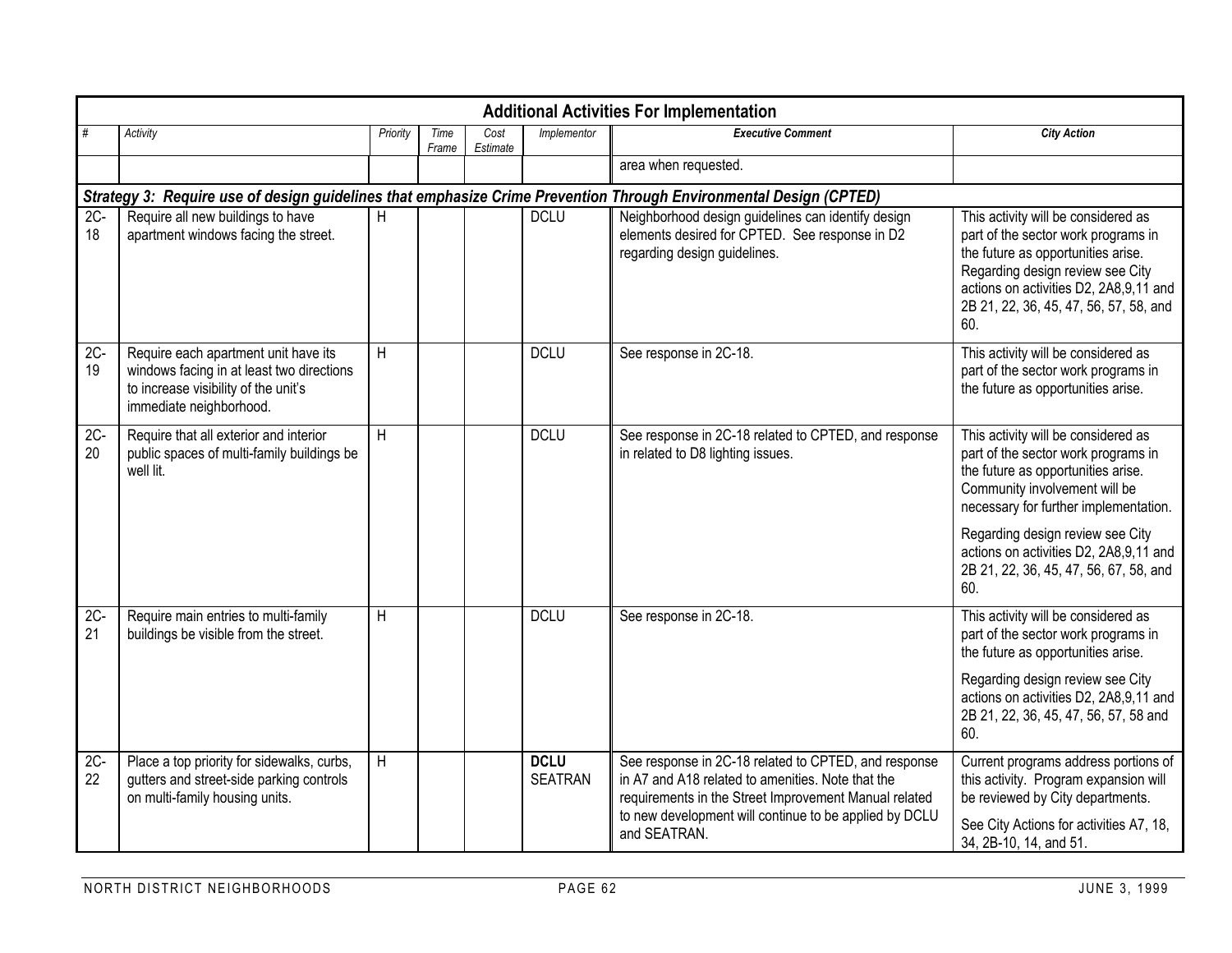| <b>Additional Activities For Implementation</b> |                                                                                                                                                                |                  |               |                  |                           |                                                                                                                                                                                                                                                                                                                                                                         |                                                                                                                                                                                                                                                                                                                                                                          |  |  |  |  |
|-------------------------------------------------|----------------------------------------------------------------------------------------------------------------------------------------------------------------|------------------|---------------|------------------|---------------------------|-------------------------------------------------------------------------------------------------------------------------------------------------------------------------------------------------------------------------------------------------------------------------------------------------------------------------------------------------------------------------|--------------------------------------------------------------------------------------------------------------------------------------------------------------------------------------------------------------------------------------------------------------------------------------------------------------------------------------------------------------------------|--|--|--|--|
| $\#$                                            | Activity                                                                                                                                                       | Priority         | Time<br>Frame | Cost<br>Estimate | Implementor               | <b>Executive Comment</b>                                                                                                                                                                                                                                                                                                                                                | <b>City Action</b>                                                                                                                                                                                                                                                                                                                                                       |  |  |  |  |
|                                                 |                                                                                                                                                                |                  |               |                  |                           |                                                                                                                                                                                                                                                                                                                                                                         |                                                                                                                                                                                                                                                                                                                                                                          |  |  |  |  |
| $2C -$<br>23                                    | Place a top priority on installation of night<br>lighting on public sidewalks for multi-<br>family housing developments.                                       | H                |               |                  | <b>SCL</b><br><b>DCLU</b> | Design Review takes into consideration the safety and<br>lighting of new development on private property into<br>consideration. DCLU will continue to apply the<br>requirements in the Street Improvement Manual to new<br>development.<br>See SCL response in 2C-16.                                                                                                   | Current programs address portions of<br>this activity. Community initiative will<br>be required for further<br>implementation. Regarding design<br>review see City actions on activities<br>D2, 2A8, 9, 11 and 2B 21, 22, 36, 45,<br>47, 56, 57, 58 and 60 regarding curbs<br>and gutters and See City actions on<br>2B-41, 46, and 51, regarding on-<br>street parking. |  |  |  |  |
| $2C-$<br>24                                     | Provide on-site, underground parking for<br>all multi-family housing units and mixed-<br>use buildings instead of on-street<br>parking. (Dup.)                 | H                |               |                  | <b>DCLU</b>               | See response in 2A-10.                                                                                                                                                                                                                                                                                                                                                  | Activity will not be implemented as it<br>is currently written.<br>See City action for activities 2A-10,<br>2B-50.                                                                                                                                                                                                                                                       |  |  |  |  |
| $2C -$<br>25                                    | Require private developers to install<br>curbs, gutters, sidewalks and street and<br>human-scale sidewalk lighting as part of<br>any multi-family development. | H                |               |                  | <b>DCLU</b>               | New multi-family development in certain zones is subject<br>to design review that takes into account many of the<br>items in this activity. DCLU will continue to apply the<br>design review process, and the requirements in the<br>Street Improvement Manual to new development. Also,<br>see response in D2 related to design guidelines.                            | Current programs address portions of<br>this activity. Program expansion will<br>be reviewed by City departments.                                                                                                                                                                                                                                                        |  |  |  |  |
| $2C -$<br>26                                    | Increase police patrols throughout multi-<br>family areas during the night.                                                                                    | H                |               |                  | SPD                       | SPD does patrol these areas when time permits. Any<br>increase of patrols may require an increase of officers.<br>Additionally, if the multi-family areas are developed so<br>that they are clustered around private driveways, SPD is<br>not able to patrol this type of area. One method for<br>addressing this activity would be through the block watch<br>program. | Current programs address portions of<br>this activity. Program expansion will<br>be reviewed by City departments.<br>Additional resources will need to be<br>secured to implement this activity.                                                                                                                                                                         |  |  |  |  |
| $2C -$<br>27                                    | Encourage development of ground<br>accessible units.                                                                                                           | Ŀ<br>ongoi<br>ng |               |                  | <b>DCLU</b>               | DCLU agrees in principle that obstacles should be<br>removed from the Land Use Code. As part of the<br>implementation of the Mayor's Housing Action Agenda, a<br>number of code amendments have been adopted.<br>Further analysis of obstacles to development of ground-<br>related housing will be undertaken.                                                         | Current programs address portions of<br>this activity. Program expansion will<br>be reviewed by City departments.                                                                                                                                                                                                                                                        |  |  |  |  |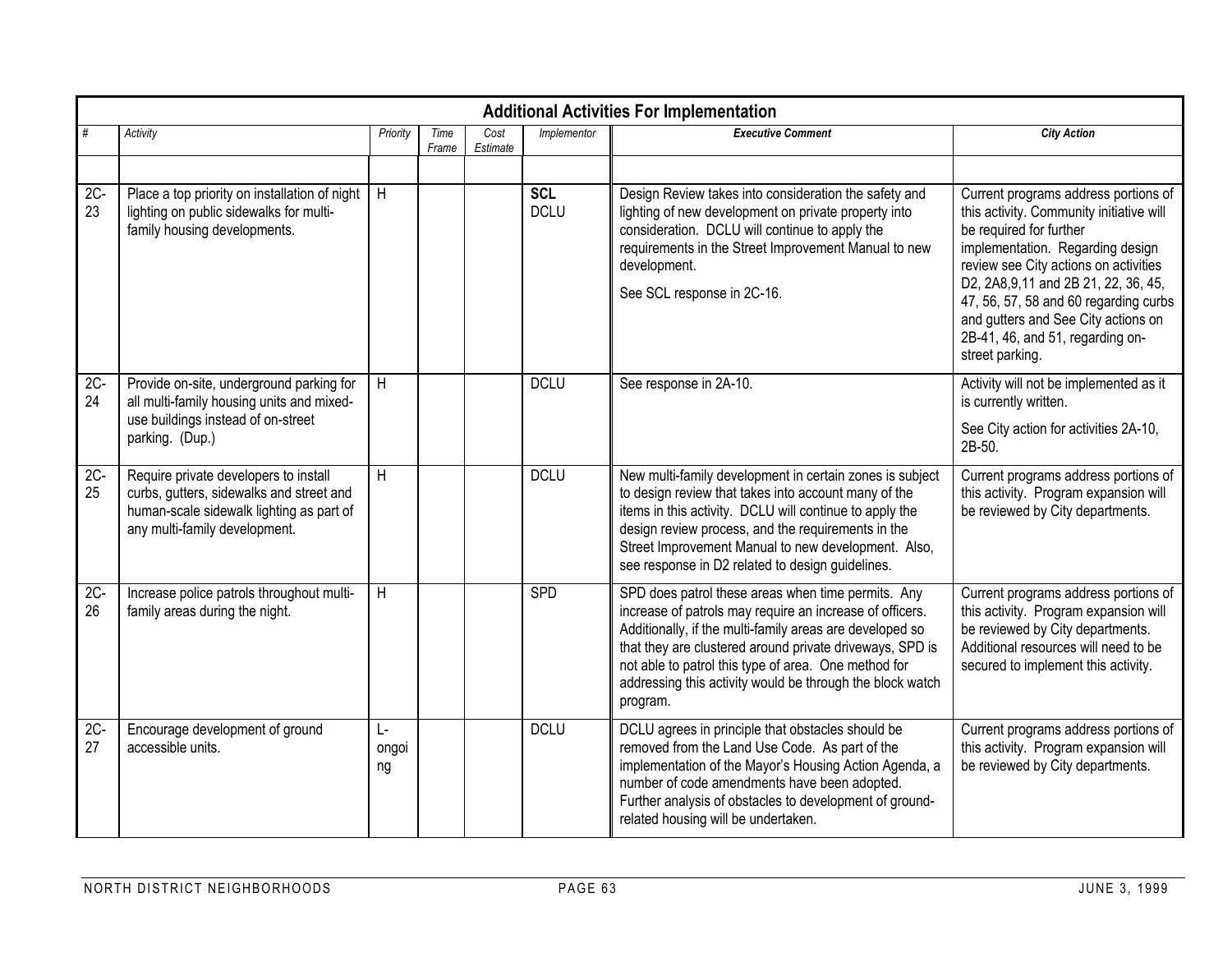|              | <b>Additional Activities For Implementation</b>                                                                                                                                               |                   |               |                  |                                              |                                                                                                                                                                                                                                                                      |                                                                                                                                                                       |  |  |  |  |  |  |
|--------------|-----------------------------------------------------------------------------------------------------------------------------------------------------------------------------------------------|-------------------|---------------|------------------|----------------------------------------------|----------------------------------------------------------------------------------------------------------------------------------------------------------------------------------------------------------------------------------------------------------------------|-----------------------------------------------------------------------------------------------------------------------------------------------------------------------|--|--|--|--|--|--|
| #            | Activity                                                                                                                                                                                      | Priority          | Time<br>Frame | Cost<br>Estimate | Implementor                                  | <b>Executive Comment</b>                                                                                                                                                                                                                                             | <b>City Action</b>                                                                                                                                                    |  |  |  |  |  |  |
| $2C -$<br>28 | Improve the image and appearance of<br>Lake City to reduce opportunity for crime<br>problems. (Dup.)                                                                                          | Ŀ-<br>ongoi<br>ng |               |                  | Local<br>groups                              | This is a community activity.                                                                                                                                                                                                                                        | Community will take the lead on this<br>activity.                                                                                                                     |  |  |  |  |  |  |
| $2C -$<br>29 | Interact with the Design Review Board<br>as design relates to safety issues.                                                                                                                  | $\sf H$           |               |                  | Local<br>groups                              | This is a community activity.                                                                                                                                                                                                                                        | Community will take the lead on this<br>activity.                                                                                                                     |  |  |  |  |  |  |
| $2C -$<br>30 | Identify and correct community physical<br>features that aid or encourage criminal<br>activity.                                                                                               | Ŀ<br>ongoi<br>ng  |               |                  | Local<br>groups                              | This is a community activity.                                                                                                                                                                                                                                        | Community will take the lead on this<br>activity.                                                                                                                     |  |  |  |  |  |  |
| $2C -$<br>31 | Consult with SPD in design of new<br>developments.                                                                                                                                            | H                 |               |                  | <b>DCLU</b><br>SPD                           | SPD can work with individual apartment owners and<br>developers providing both security and CPTED<br>recommendations. DCLU - The Citywide Design Review<br>Guidelines were developed with the participation of SPD<br>and with the guidance of the CPTED principles. | Current programs address portions of<br>this activity. Program expansion will<br>be reviewed by City departments.                                                     |  |  |  |  |  |  |
|              |                                                                                                                                                                                               |                   |               |                  |                                              | Strategy 4: Identify sites that cause or contribute to crimes. Implement measures to eradicate specific crime problems Create an atmosphere of safety.                                                                                                               |                                                                                                                                                                       |  |  |  |  |  |  |
| $2C -$<br>32 | Work with the SPD Vice Department and<br>the TASKFORCE to inventory sites that<br>contribute to crime.                                                                                        | M                 |               |                  | <b>SPD</b><br>LCT<br>community               | SPD is currently involved in NATS and will continue to<br>address identified problems. See response in 2C-2<br>related to SPD programs, and response in related to 2C-<br>7 related to Block Watch.                                                                  | Current programs address portions of<br>this activity. The neighborhood can<br>implement this activity with<br>assistance from SPD.                                   |  |  |  |  |  |  |
| $2C -$<br>33 | Map areas of crime concern based on<br>criteria describing situations that cause<br>problems for personal safety and<br>criminal activity.                                                    | ongoi<br>ng       |               |                  | <b>SPD</b><br>community                      | SPD is willing to provide assistance on this activity. See<br>response in 2C-32.                                                                                                                                                                                     | The neighborhood can implement<br>this activity with assistance from<br>SPD.                                                                                          |  |  |  |  |  |  |
| $2C -$<br>34 | Mitigate conditions in apartment areas<br>where buildings are long, narrow and<br>perpendicular to the street with no<br>residential windows to view street<br>activities.                    | M                 |               |                  | Property<br>owners<br>SPD<br><b>DCLU</b>     | SPD can work with individual apartment owners and<br>developers providing both security and CPTED<br>recommendations. Any design requirements for this type<br>of development would need to be incorporated in design<br>guidelines administered by DCLU.            | Community will take the lead on this<br>activity. This activity will be<br>considered as part of the sector work<br>programs in the future as<br>opportunities arise. |  |  |  |  |  |  |
| $2C -$<br>35 | Identify apartment areas that are so<br>distant from public amenities and social<br>services that youth hang out in the<br>street. Provide appropriate social<br>services and youth outreach. | M                 |               |                  | <b>LCT</b><br>block<br>watches<br><b>HSD</b> | A new residents group, organized at the end of the<br>Neighborhood Power Project (1998), is addressing<br>assessments to discover how to improve recreational<br>opportunities for youth. DON is working with this group.<br>HSD supports this activity.             | Activity is currently underway.<br>Community will take the lead on this<br>activity.                                                                                  |  |  |  |  |  |  |
| $2C -$       | Rectify conditions in apartment areas<br>that are not served by sidewalks,                                                                                                                    | M                 |               |                  | <b>SEATRAN</b><br>SPD                        | TASKFORCE, and block watches are working with SPD<br>staff to identify specific areas. SEATRAN funding for                                                                                                                                                           | This activity will be considered as<br>part of the sector work programs in                                                                                            |  |  |  |  |  |  |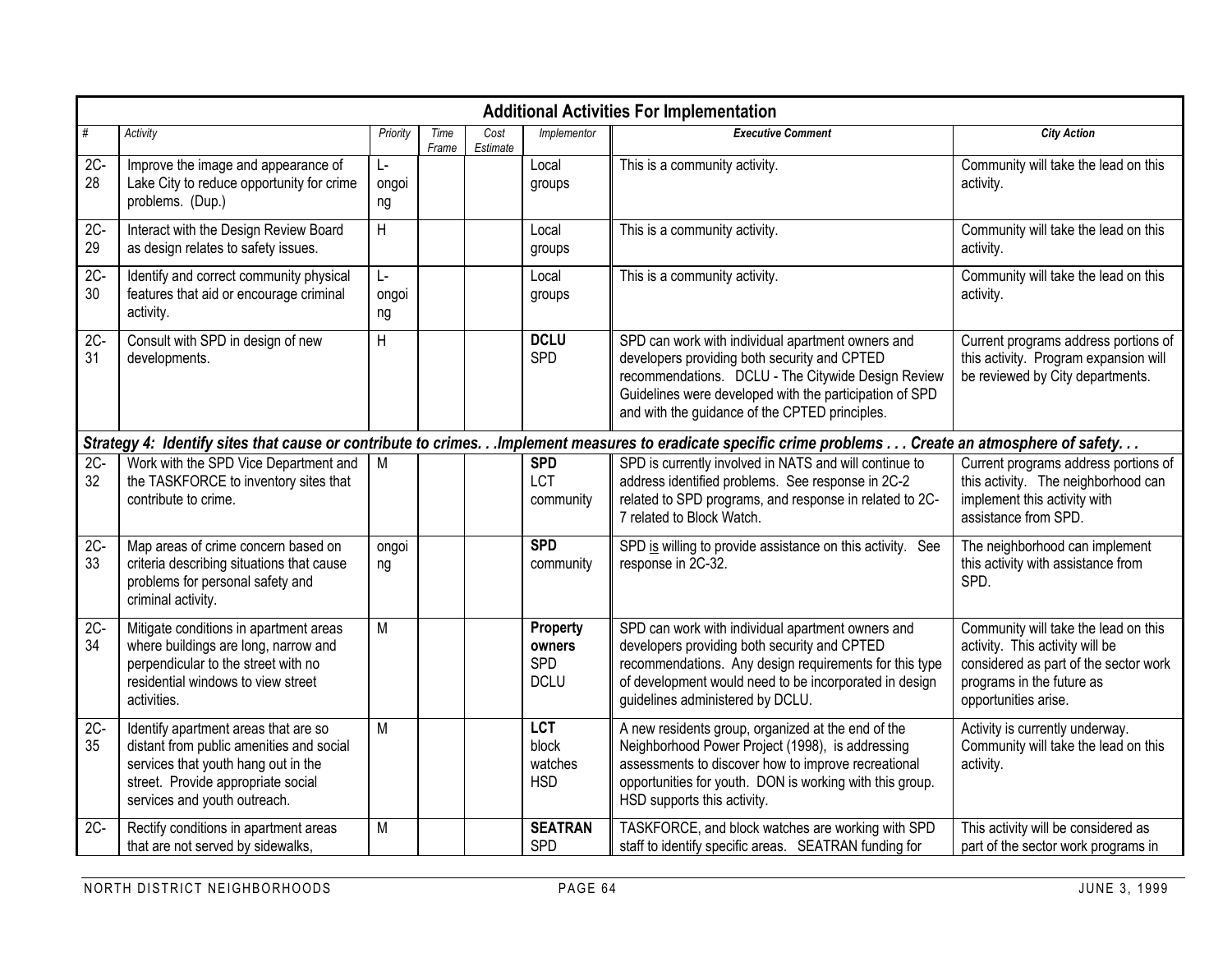|              | <b>Additional Activities For Implementation</b>                                                                                                                                            |          |               |                  |                                  |                                                                                                                                                                                                                                                                                                                                                                                                      |                                                                                                                                                                                   |  |  |  |  |  |  |
|--------------|--------------------------------------------------------------------------------------------------------------------------------------------------------------------------------------------|----------|---------------|------------------|----------------------------------|------------------------------------------------------------------------------------------------------------------------------------------------------------------------------------------------------------------------------------------------------------------------------------------------------------------------------------------------------------------------------------------------------|-----------------------------------------------------------------------------------------------------------------------------------------------------------------------------------|--|--|--|--|--|--|
| #            | Activity                                                                                                                                                                                   | Priority | Time<br>Frame | Cost<br>Estimate | Implementor                      | <b>Executive Comment</b>                                                                                                                                                                                                                                                                                                                                                                             | <b>City Action</b>                                                                                                                                                                |  |  |  |  |  |  |
| 36           | adequate street lighting and orderly on-<br>street parking against the curb (where<br>there are curbs).                                                                                    |          |               |                  |                                  | these types of improvements is very limited; however<br>SEATRAN looks for opportunities to make pedestrian<br>improvements on all streets. See response in 2C-16<br>related to lighting programs.                                                                                                                                                                                                    | the future as opportunities arise.                                                                                                                                                |  |  |  |  |  |  |
| $2C -$<br>37 | Improve lighting and supervision of large<br>commercial parking lots to deter criminal<br>behavior.                                                                                        | M        |               |                  | <b>DCLU</b>                      | Design Review takes into consideration the safety and<br>lighting of new development on private property.                                                                                                                                                                                                                                                                                            | Current programs address portions of<br>this activity. Program expansion will<br>be reviewed by City departments.                                                                 |  |  |  |  |  |  |
| $2C -$<br>38 | Light service sides of businesses and<br>apartments that currently have<br>inadequate lighting and street visibility.                                                                      | M        |               |                  | SCL<br>community                 | City Light has increased street lighting with its<br>"saturation" lighting program and the North<br>Neighborhoods will be completed by the end of 1999.<br>SCL has a floodlight leasing program available to private<br>property owners who want additional lighting and the<br>Lighting Design Lab can offer technical assistance on<br>lighting options.                                           | This activity will be considered as<br>part of the sector work programs in<br>the future as opportunities arise.<br>Further implementation will require<br>community involvement. |  |  |  |  |  |  |
| $2C -$<br>39 | Correct conditions in public spaces that<br>have poor visibility from the street.                                                                                                          | H        |               |                  | <b>DPR</b><br>community          | The community needs to clarify how DPR can assist in<br>this activity.                                                                                                                                                                                                                                                                                                                               | This activity will need to be further<br>developed by the neighborhood.                                                                                                           |  |  |  |  |  |  |
| $2C -$<br>40 | Require video surveillance of locations of<br>known criminal activity. Develop a local<br>Policing Center where residents,<br>business people and the SPD can meet<br>to work on problems. | M        |               |                  | SPD                              | The new Community Policing storefront planned for the<br>NSC at NE 125 and 28 Ave. NE should include sufficient<br>facilities for patrol officers to complete reports and do<br>other police work relevant to the area (computers, forms,<br>a desk, and telephone). This would encourage<br>neighborhood officers to remain in the district rather than<br>returning to the North Precinct station. | This activity will be considered as<br>part of the sector work programs in<br>the future as opportunities arise.                                                                  |  |  |  |  |  |  |
| $2C -$<br>41 | Encourage and train community<br>volunteers to assist the SPD with priority<br>projects in the community.                                                                                  | L        |               |                  | <b>LCT</b><br>SPD<br>block watch | SPD is supportive of this type of community involvement<br>and is willing to work with the community to insure that it<br>occurs.                                                                                                                                                                                                                                                                    | Community will take the lead on this<br>activity. Activity can be accomplished<br>with assistance of SPD.                                                                         |  |  |  |  |  |  |
| $2C -$<br>42 | Provide continued vigilance by the<br>TASKFORCE.                                                                                                                                           | L        |               |                  | <b>LCT</b>                       | This is a community activity.                                                                                                                                                                                                                                                                                                                                                                        | Community will take the lead on this<br>activity.                                                                                                                                 |  |  |  |  |  |  |
| $2C -$<br>43 | Develop a community program to report<br>drug activity as soon as it is seen.                                                                                                              | L        |               |                  | <b>LCT</b><br>SPD                | This is a community activity. SPD is supportive of this<br>type of program and is willing to work with the community<br>to insure that it occurs.                                                                                                                                                                                                                                                    | Community will take the lead on this<br>activity. Activity can be accomplished<br>with assistance of SPD.                                                                         |  |  |  |  |  |  |
| 2C-          | Provide more patrol car visits.                                                                                                                                                            | Η        |               |                  | SPD                              | SPD has a limited number of patrol officers working in<br>any area at any given time and since most of a patrol                                                                                                                                                                                                                                                                                      | Current programs address portions of<br>this activity. Additional resources will                                                                                                  |  |  |  |  |  |  |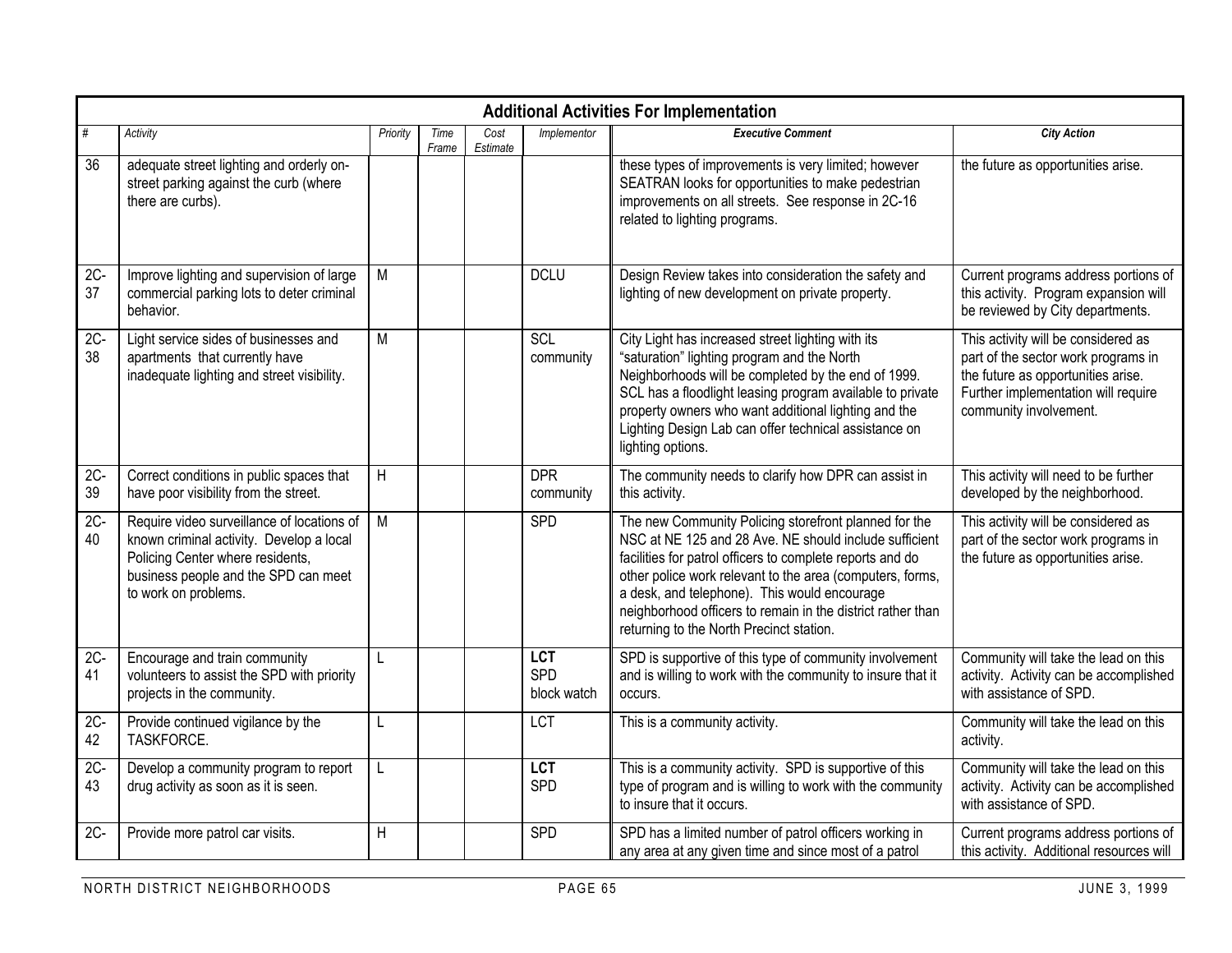|              | <b>Additional Activities For Implementation</b>                                                                                                                                                                               |             |               |                  |                               |                                                                                                                                                                                                                                                                                                                                                                                                                                                                                                                                                                                                                                                                                                                                                       |                                                                                                                                                                     |  |  |  |  |  |
|--------------|-------------------------------------------------------------------------------------------------------------------------------------------------------------------------------------------------------------------------------|-------------|---------------|------------------|-------------------------------|-------------------------------------------------------------------------------------------------------------------------------------------------------------------------------------------------------------------------------------------------------------------------------------------------------------------------------------------------------------------------------------------------------------------------------------------------------------------------------------------------------------------------------------------------------------------------------------------------------------------------------------------------------------------------------------------------------------------------------------------------------|---------------------------------------------------------------------------------------------------------------------------------------------------------------------|--|--|--|--|--|
| #            | Activity                                                                                                                                                                                                                      | Priority    | Time<br>Frame | Cost<br>Estimate | Implementor                   | <b>Executive Comment</b>                                                                                                                                                                                                                                                                                                                                                                                                                                                                                                                                                                                                                                                                                                                              | <b>City Action</b>                                                                                                                                                  |  |  |  |  |  |
| 44           |                                                                                                                                                                                                                               |             |               |                  |                               | officer's time is directed by dispatch to calls coming into<br>9-1-1 it is not possible to commit to providing "more<br>Patrol car visits" without adding additional officers. When<br>available, officers will provide this service.                                                                                                                                                                                                                                                                                                                                                                                                                                                                                                                 | need to be secured to implement this<br>activity.                                                                                                                   |  |  |  |  |  |
| $2C -$<br>45 | Lobby to enact legal measures to take<br>profits out of drug dealing.                                                                                                                                                         | L           |               |                  | Local<br>groups<br><b>OIR</b> | This is a community activity.                                                                                                                                                                                                                                                                                                                                                                                                                                                                                                                                                                                                                                                                                                                         | Community will take the lead on this<br>activity. OIR will consider adding this<br>item to the city's legislative agenda.                                           |  |  |  |  |  |
| $2C -$<br>46 | Clean up, paint-out graffiti within 24<br>hours                                                                                                                                                                               | Ongo<br>ing |               |                  | <b>LCT</b><br>SPD             | SPD has an ongoing program. Contact the department<br>for more information or to report problems.                                                                                                                                                                                                                                                                                                                                                                                                                                                                                                                                                                                                                                                     | Current programs address portions of<br>this activity.                                                                                                              |  |  |  |  |  |
| $2C -$<br>47 | Require demolition of condemned<br>structures within 3 months of<br>condemnation.                                                                                                                                             | M           |               |                  | <b>DCLU</b>                   | DCLU is aware of a number of vacant buildings in this<br>area and is following them closely. If the neighborhood<br>has specific complaints, they should be forwarded to the<br>department. Currently the period from abatement to<br>demolition averages three months or less. Abatement<br>requires either landowner consent or a state supreme<br>court order. The court order requires such things as<br>demonstration of several years of noncompliance,<br>significant devaluation of structure, and imminent public<br>danger. DCLU follows up immediately on vacant building<br>complaints to start the clock ticking on issues of<br>noncompliance. This recommendation would require<br>changes in state law before changes in City policy. | Current programs address portions of<br>this activity.                                                                                                              |  |  |  |  |  |
|              | Strategy 5: provide effective levels of police protection and enforcement throughout the planning area                                                                                                                        |             |               |                  |                               |                                                                                                                                                                                                                                                                                                                                                                                                                                                                                                                                                                                                                                                                                                                                                       |                                                                                                                                                                     |  |  |  |  |  |
| $2C -$<br>48 | Develop a partnership with the Police<br>Department. (A partnership is in place.<br>However, it is largely limited to the<br>business district. This refers to<br>expanding the partnership throughout<br>the planning area.) | Η           |               |                  | <b>LCT</b><br>SPD             | SPD is willing to work with the community to develop this<br>partnership. In addition to the business community there<br>are a number of Block Watches in this community.<br>Jointly SPD and the community can work to bring these<br>community members into a more identified partnership.                                                                                                                                                                                                                                                                                                                                                                                                                                                           | Current programs address portions of<br>this activity. Community will take the<br>lead on this activity. Activity can be<br>accomplished with assistance of<br>SPD. |  |  |  |  |  |
| $2C -$<br>49 | Ensure regular visible police presence in<br>all areas of the community, more<br>frequently in "areas of concern".                                                                                                            | H           |               |                  | <b>SPD</b><br>LCT             | It is not possible to "ensure regular Police presence" in<br>any community due to the nature and need for officers to<br>respond to 9-11 calls covering a large geographical<br>district. When available officers do try to spend time in<br>identified problem areas.                                                                                                                                                                                                                                                                                                                                                                                                                                                                                | Current programs address portions of<br>this activity. Additional resources will<br>need to be secured to implement this<br>activity.                               |  |  |  |  |  |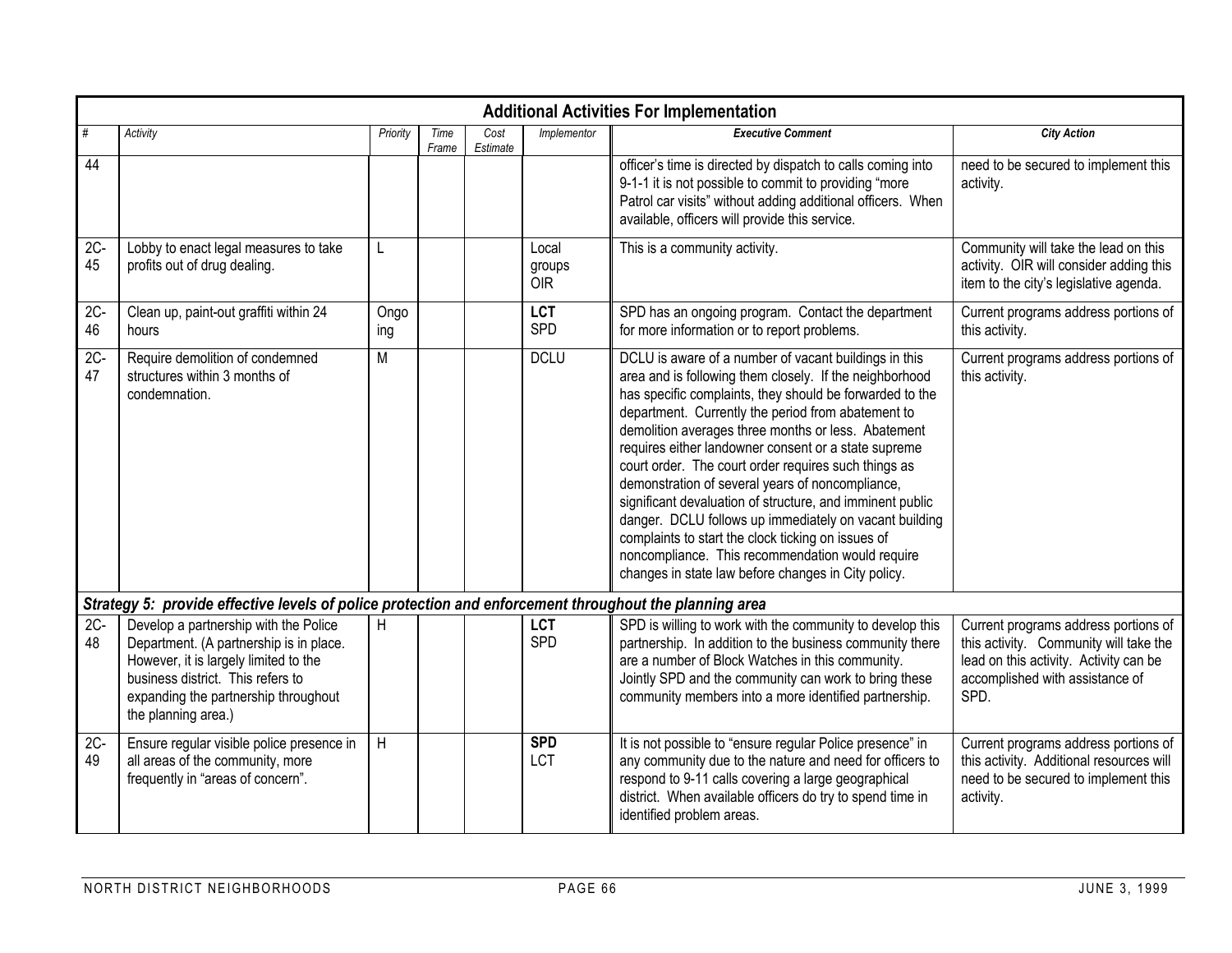|                         | <b>Additional Activities For Implementation</b>                                                                                                                                                                |                |               |                  |                                   |                                                                                                                                                                                                                                                                                                                                                               |                                                                                                                                          |  |  |  |  |  |  |
|-------------------------|----------------------------------------------------------------------------------------------------------------------------------------------------------------------------------------------------------------|----------------|---------------|------------------|-----------------------------------|---------------------------------------------------------------------------------------------------------------------------------------------------------------------------------------------------------------------------------------------------------------------------------------------------------------------------------------------------------------|------------------------------------------------------------------------------------------------------------------------------------------|--|--|--|--|--|--|
| $\#$                    | Activity                                                                                                                                                                                                       | Priority       | Time<br>Frame | Cost<br>Estimate | Implementor                       | <b>Executive Comment</b>                                                                                                                                                                                                                                                                                                                                      | <b>City Action</b>                                                                                                                       |  |  |  |  |  |  |
| $2C -$<br>50            | Ensure speed limits are enforced.                                                                                                                                                                              | Н              |               |                  | SPD                               | SPD supports this activity. Present staffing is not<br>sufficient to accomplish this enforcement on more than<br>an occasional basis because competing commitments<br>make it difficult to provide routine frequent coverage to all<br>neighborhoods at the same time.                                                                                        | Current programs address portions of<br>this activity. Additional resources will<br>need to be secured to implement this<br>activity.    |  |  |  |  |  |  |
| $2C -$<br>51            | At problem intersections, mount cameras<br>on traffic stop to catch offending drivers<br>threatening pedestrian safety.<br>Implement measures to correct speeding<br>or pedestrian visibility problems.        |                |               |                  | <b>SPD</b><br><b>SEATRAN</b>      | The City of Seattle does not currently use photo radar as<br>a tool for enforcement. However, the community should<br>identify specific intersections experiencing problems.<br>SEATRAN will investigate for possible alternative<br>improvements. Given limited funding, the neighborhood<br>may need to consider a NMF grant to implement this<br>activity. | The City does not plan to mount<br>cameras as proposed. The intent of<br>the activity can be accomplished with<br>assistance of SEATRAN. |  |  |  |  |  |  |
|                         | Strategy 6: Provide the highest levels of fire protection                                                                                                                                                      |                |               |                  |                                   |                                                                                                                                                                                                                                                                                                                                                               |                                                                                                                                          |  |  |  |  |  |  |
| $2C -$<br>52            | Ensure the local fire station has<br>adequate equipment to protect the<br>community.                                                                                                                           | H              |               |                  | <b>SFD</b>                        | The Fire Department is currently conducting a citywide<br>study of Fire facilities and response times, and will report<br>recommendations to City Council in 1999.                                                                                                                                                                                            | Activity is currently being studied.                                                                                                     |  |  |  |  |  |  |
| $2C -$<br>53            | Upgrade fire fighting capacity and<br>facilities to meet growth anticipated over<br>next 15 years.                                                                                                             | $\overline{H}$ |               |                  | <b>SFD</b>                        | The Fire Department supports this activity.                                                                                                                                                                                                                                                                                                                   | Activity is currently being studied.                                                                                                     |  |  |  |  |  |  |
|                         | 2D. Design Review Guidelines                                                                                                                                                                                   |                |               |                  |                                   |                                                                                                                                                                                                                                                                                                                                                               |                                                                                                                                          |  |  |  |  |  |  |
|                         |                                                                                                                                                                                                                |                |               |                  |                                   | Strategy 1: Develop and implement neighborhood design review guidelines for the North Neighborhoods' planning area                                                                                                                                                                                                                                            |                                                                                                                                          |  |  |  |  |  |  |
| $2D -$<br>$\mathbf{1}$  | Develop neighborhood design review<br>guidelines. (Guidance is developed in<br>the Plan)                                                                                                                       | H              |               |                  | <b>DCLU</b>                       | Duplicate activity. See D2.                                                                                                                                                                                                                                                                                                                                   | This activity will be considered as<br>part of the sector work programs in<br>the future as opportunities arise.                         |  |  |  |  |  |  |
|                         |                                                                                                                                                                                                                |                |               |                  |                                   |                                                                                                                                                                                                                                                                                                                                                               | Regarding design review see City<br>actions on activities D2, 2A8,9,11 and<br>2B 21, 22, 36, 45, 47, 56, 57, 58, and<br>61.              |  |  |  |  |  |  |
| $2D-$<br>$\overline{2}$ | Repeal "sunset" in March 1998<br>Amendments to Design Review Program<br>so that mandatory design review<br>continues to be required of all<br>commercial properties within the<br>Planning Area that meet SEPA | H              |               |                  | <b>DCLU</b><br>Local<br>community | The requirement for Design Review of development in<br>C1 and C2 zones within this planning area holds until<br>June 30, 1999. Continuation of design review throughout<br>the planning area is being considered with adoption of<br>the neighborhood plan.                                                                                                   | Consider continuation of design<br>review throughout the planning area<br>with neighborhood plan adoption.                               |  |  |  |  |  |  |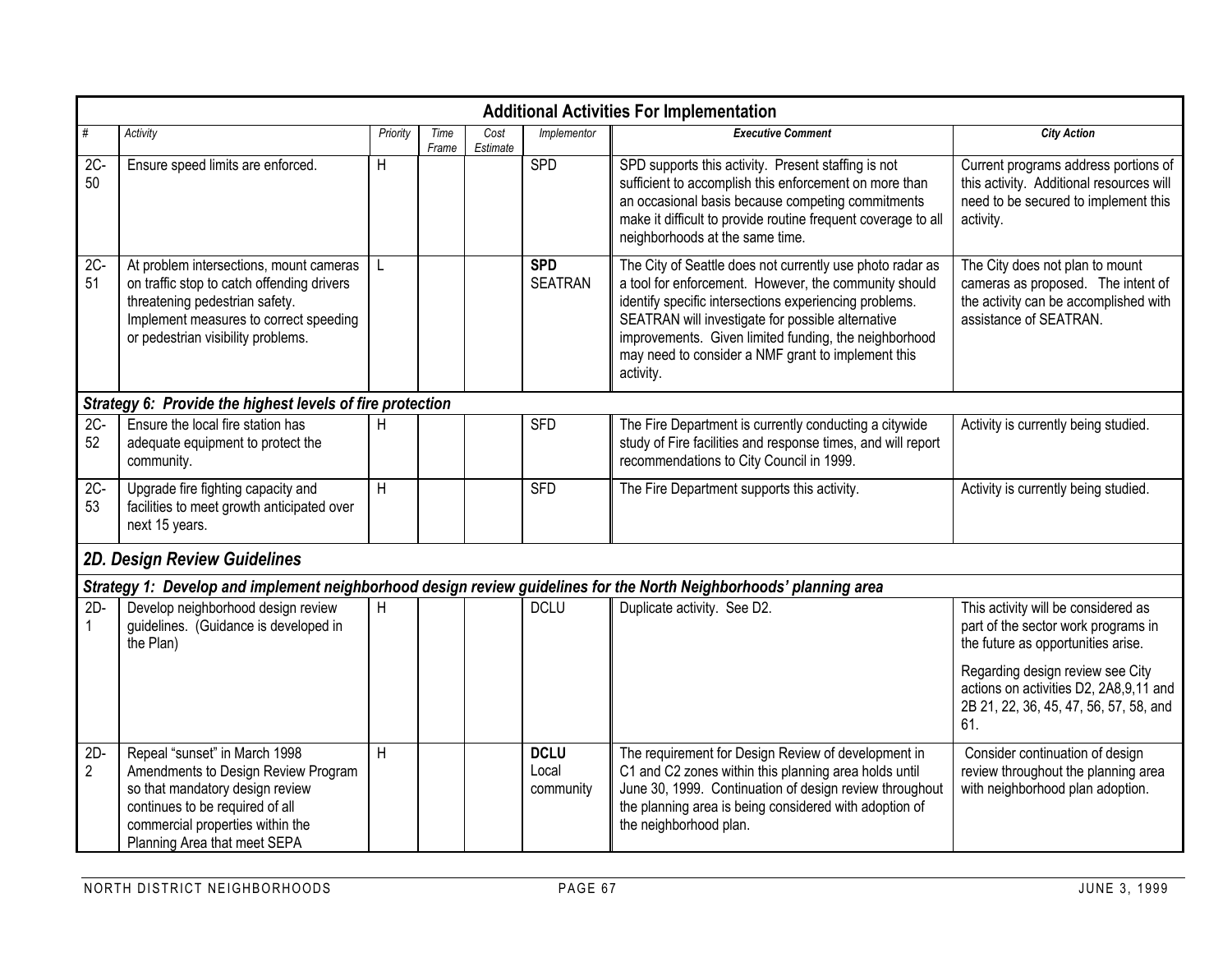|                       |                                                                                                                                                                                                                      |            |               |                  |                                       | <b>Additional Activities For Implementation</b>                                                                                                                                                                                                                                                                                                                                                                                                                                                                                                              |                                                                                                                                                                        |
|-----------------------|----------------------------------------------------------------------------------------------------------------------------------------------------------------------------------------------------------------------|------------|---------------|------------------|---------------------------------------|--------------------------------------------------------------------------------------------------------------------------------------------------------------------------------------------------------------------------------------------------------------------------------------------------------------------------------------------------------------------------------------------------------------------------------------------------------------------------------------------------------------------------------------------------------------|------------------------------------------------------------------------------------------------------------------------------------------------------------------------|
| #                     | Activity                                                                                                                                                                                                             | Priority   | Time<br>Frame | Cost<br>Estimate | Implementor                           | <b>Executive Comment</b>                                                                                                                                                                                                                                                                                                                                                                                                                                                                                                                                     | <b>City Action</b>                                                                                                                                                     |
|                       | thresholds. (In other words, the planning<br>area not the Urban Village boundaries<br>should be the design review area.) This<br>is a critical part of the Plan's validation<br>and essential to the Plan's success. |            |               |                  |                                       |                                                                                                                                                                                                                                                                                                                                                                                                                                                                                                                                                              |                                                                                                                                                                        |
|                       | 2E. Human Services                                                                                                                                                                                                   |            |               |                  |                                       |                                                                                                                                                                                                                                                                                                                                                                                                                                                                                                                                                              |                                                                                                                                                                        |
|                       |                                                                                                                                                                                                                      |            |               |                  |                                       | Strategy 1: Connect service providers to communication network and encourage coordination between compatible businesses.                                                                                                                                                                                                                                                                                                                                                                                                                                     |                                                                                                                                                                        |
| $2E-$<br>$\mathbf{1}$ | Develop, publish, and distribute a service<br>provider's directory for the North<br>Neighborhoods' planning area.                                                                                                    | M          |               |                  | <b>DON</b><br><b>HSD</b><br>community | DON can work with HSD to coordinate with other<br>departments including City Light, SPU and SPD (crime<br>prevention) to develop a network directory. It is unclear<br>what type of directory the neighborhood is looking for. If<br>it is a directory or inventory of service providers, this is<br>very feasible and HSD is willing to assist in an advisory<br>capacity. If it concerns creating a technology network,<br>HSD cautions that this is very cost intensive.<br>Neighborhood Matching Funds are a possibility for these<br>types of projects. | The neighborhood can implement<br>this activity with assistance from<br>DON.                                                                                           |
| $2E-2$                | Encourage co-location of senior and child<br>day care facilities.                                                                                                                                                    | L          |               |                  | <b>HSD</b><br>community               | HSD is supportive of this approach in general, and is<br>willing to work with the community on specific ideas.                                                                                                                                                                                                                                                                                                                                                                                                                                               | HSD will work with community to<br>further develop this activity.                                                                                                      |
|                       | Strategy 2: Work to expand or develop programs and services needed by a diverse population                                                                                                                           |            |               |                  |                                       |                                                                                                                                                                                                                                                                                                                                                                                                                                                                                                                                                              |                                                                                                                                                                        |
| $2E-3$                | Inventory available social services for the<br>young and senior citizens of the planning<br>area.                                                                                                                    | <b>TDB</b> |               |                  | <b>HSD</b><br>community               | HSD supports this recommendation, but lack sufficient<br>resources to complete this activity entirely on its own.<br>Community partnerships will be critical.                                                                                                                                                                                                                                                                                                                                                                                                | Community will take the lead on this<br>activity. HSD can assist with this<br>activity. Additional resources will need<br>to be secured to implement this<br>activity. |
| 2E-4                  | Evaluate the need for additional services.                                                                                                                                                                           | <b>TBD</b> |               |                  | <b>HSD</b><br>community               | See response in 2E-3.                                                                                                                                                                                                                                                                                                                                                                                                                                                                                                                                        | Community will take the lead on this<br>activity. HSD can assist with this<br>activity. Additional resources will need<br>to be secured to implement this<br>activity. |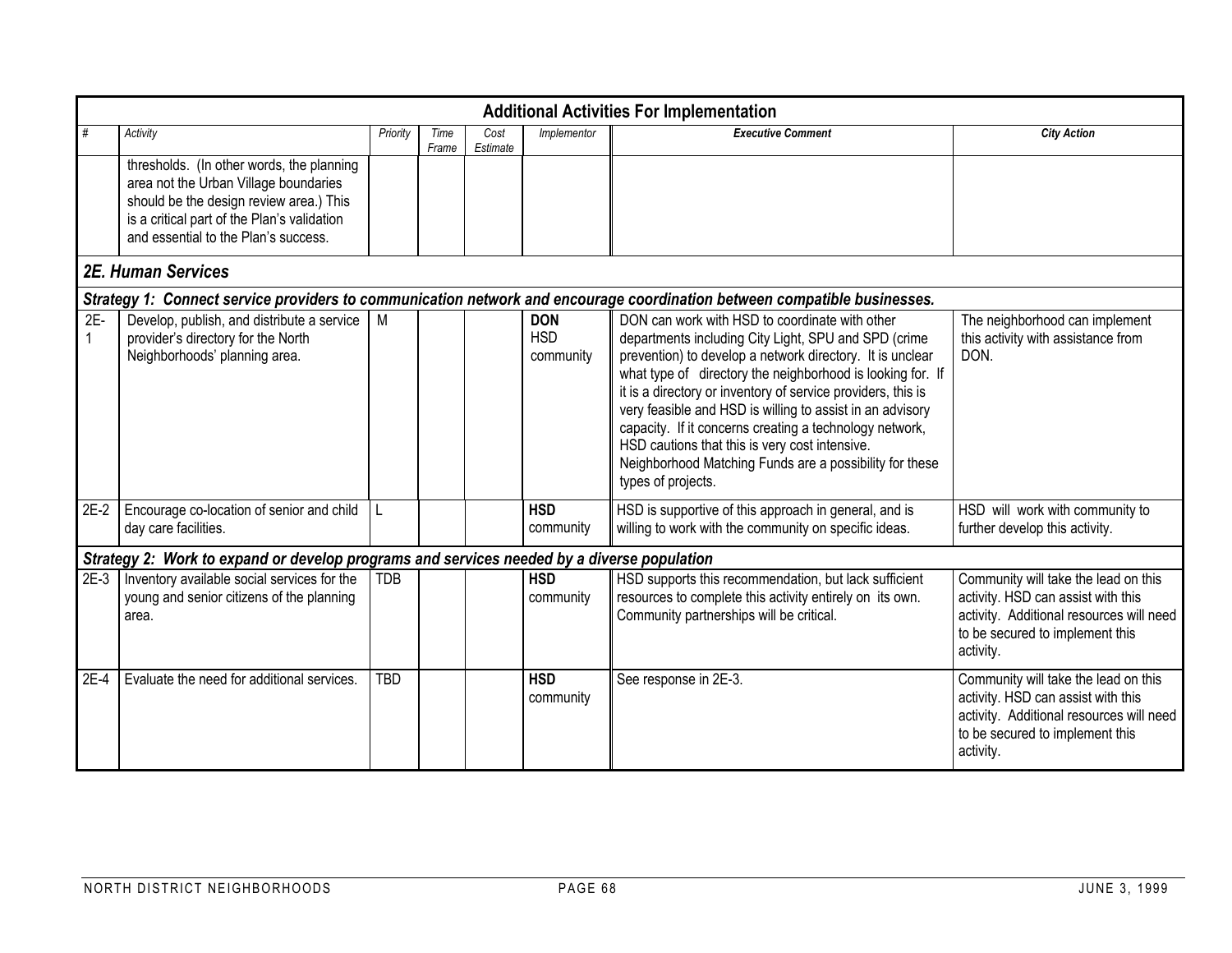|             | <b>Additional Activities For Implementation</b>                                                            |            |               |                  |                                  |                                                                                                                                                                                                                                                                                                          |                                                                                                                                                                                             |  |  |  |  |  |  |
|-------------|------------------------------------------------------------------------------------------------------------|------------|---------------|------------------|----------------------------------|----------------------------------------------------------------------------------------------------------------------------------------------------------------------------------------------------------------------------------------------------------------------------------------------------------|---------------------------------------------------------------------------------------------------------------------------------------------------------------------------------------------|--|--|--|--|--|--|
| #           | Activity                                                                                                   | Priority   | Time<br>Frame | Cost<br>Estimate | <i>Implementor</i>               | <b>Executive Comment</b>                                                                                                                                                                                                                                                                                 | <b>City Action</b>                                                                                                                                                                          |  |  |  |  |  |  |
| $2E-5$      | Provide needed facilities and services as<br>identified (e.g., a senior and/or teen<br>center).            | <b>TBD</b> |               |                  | <b>HSD</b><br>community          | The neighborhood will need to more clearly define this<br>activity. However, in concept, HSD supports this<br>recommendation. However, HSD lacks sufficient<br>resources to complete this activity entirely on its own.<br>Community partnerships and creative financial<br>approaches will be critical. | Community will take the lead on this<br>activity. HSD can assist with this<br>activity. Additional resources will need<br>to be secured to implement this<br>activity.                      |  |  |  |  |  |  |
| $2E-6$      | Encourage development of social services<br>based on identified need through use of<br>incentive packages. | <b>TBD</b> |               |                  | <b>HSD</b><br>community          | See response in 2E-5.                                                                                                                                                                                                                                                                                    | Community will take the lead on this<br>activity. HSD can assist with this<br>activity. Additional resources will need<br>to be secured to implement this<br>activity.                      |  |  |  |  |  |  |
| $2E-7$      | Advertise and promote available<br>programs. (See Plan for details.)                                       | <b>TBD</b> |               |                  | <b>DON</b>                       | Please clarify what programs are being referenced. If<br>these are DON programs, they are already advertised.<br>DON is interested in any suggestions about improving<br>how they advertise their own programs.                                                                                          | This activity will need to be further<br>developed by the neighborhood. This<br>activity will be considered as part of<br>the sector work programs in the future<br>as opportunities arise. |  |  |  |  |  |  |
| $2E-8$      | Improve services to non-English speaking<br>citizens.                                                      | <b>TBD</b> |               |                  | <b>DON</b>                       | See response in 2E-5 and 2E-6.                                                                                                                                                                                                                                                                           | This activity will be considered as part<br>of the sector work programs in the<br>future as opportunities arise.                                                                            |  |  |  |  |  |  |
| $2E-9$      | Implement and/or promote literacy<br>assistance from volunteers at the Lake<br>City Library.               | <b>TBD</b> |               |                  | SPL                              | The City supports this activity and some programs are<br>already in place. Please contact your local Librarian who<br>conducts programs meeting these needs. Additional<br>programs may be eligible for Neighborhood Matching<br>Fund funds.                                                             | Activity is being implemented.                                                                                                                                                              |  |  |  |  |  |  |
| 2E-<br>10   | Develop local employment services,<br>including a job bank.                                                | <b>TBD</b> |               |                  | <b>OED</b><br><b>DON</b>         | Duplicate. See responses 2E-14 below.                                                                                                                                                                                                                                                                    | Current programs address portions of<br>this activity. Program expansion will<br>be considered by City departments.                                                                         |  |  |  |  |  |  |
| $2E-$<br>11 | Provide collection bins for recycling of<br>glass and plastics at visible, central<br>locations.           | <b>TBD</b> |               |                  | <b>SPU</b><br><b>King County</b> | King County handles recycling services. The City will<br>bring the North Neighborhood's recommendations to King<br>County and work with them as appropriate.                                                                                                                                             | This activity will be considered as part<br>of the sector work programs in the<br>future as opportunities arise.                                                                            |  |  |  |  |  |  |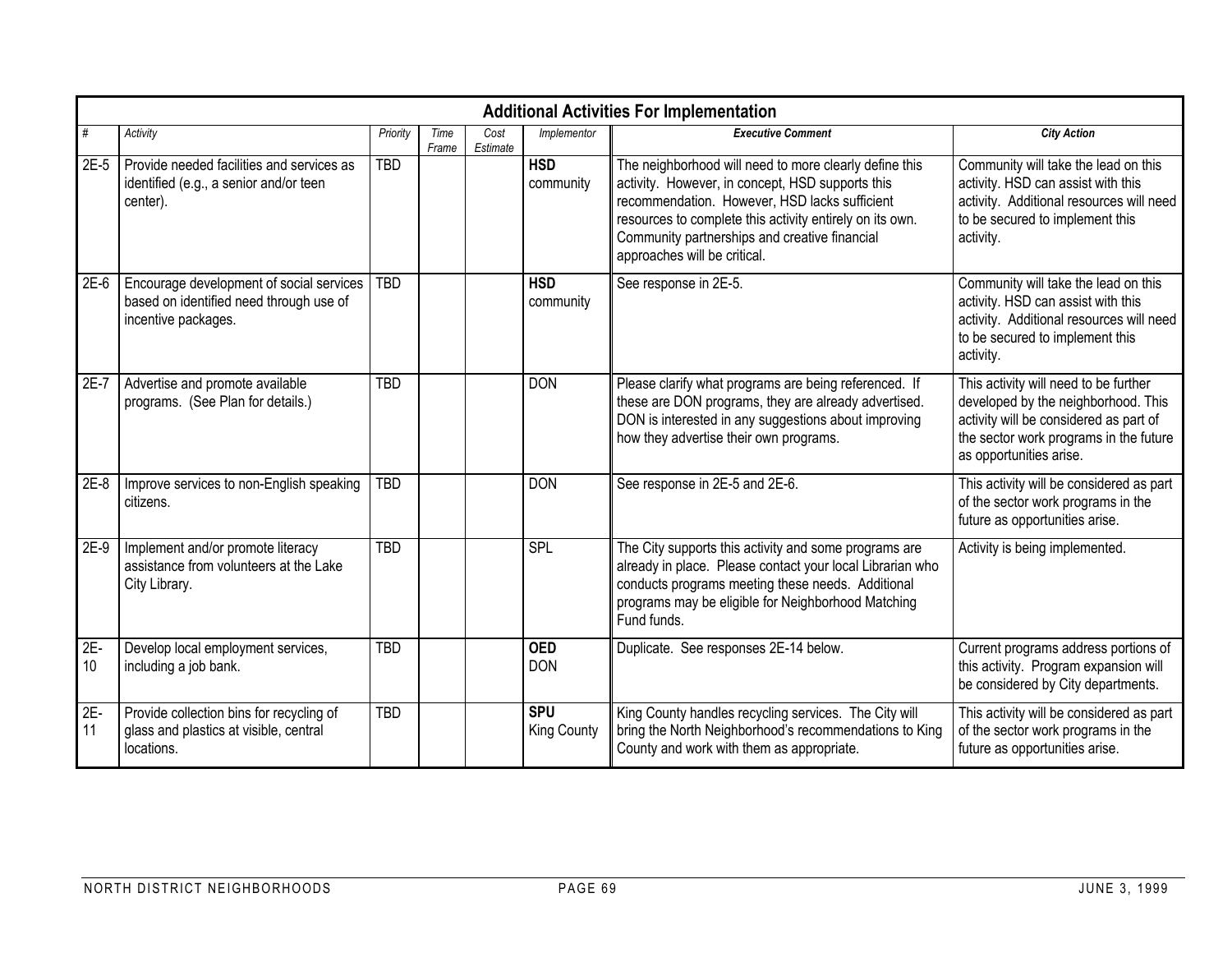|             | <b>Additional Activities For Implementation</b>                                                                        |              |               |                  |                                                                |                                                                                                                                                                                                                                                                                                                      |                                                                                                                   |  |  |  |  |  |  |
|-------------|------------------------------------------------------------------------------------------------------------------------|--------------|---------------|------------------|----------------------------------------------------------------|----------------------------------------------------------------------------------------------------------------------------------------------------------------------------------------------------------------------------------------------------------------------------------------------------------------------|-------------------------------------------------------------------------------------------------------------------|--|--|--|--|--|--|
| #           | Activity                                                                                                               | Priority     | Time<br>Frame | Cost<br>Estimate | Implementor                                                    | <b>Executive Comment</b>                                                                                                                                                                                                                                                                                             | <b>City Action</b>                                                                                                |  |  |  |  |  |  |
|             | Strategy 3: Provide youth with lawful, constructive activities                                                         |              |               |                  |                                                                |                                                                                                                                                                                                                                                                                                                      |                                                                                                                   |  |  |  |  |  |  |
| $2E-$<br>12 | Renovate Teen Center at Meadowbrook<br>and develop effective programming                                               | H            |               |                  | <b>DPR</b>                                                     | DPR appreciates the support of the community and is<br>interested in expanding its teen programming. The<br>Garfield Teen Life Center is a program recently developed<br>by the department which DPR hopes to replicate in other<br>areas when the programming is established and funding is<br>available.           | This activity will be considered as part<br>of the sector work programs in the<br>future as opportunities arise.  |  |  |  |  |  |  |
| $2E-13$     | Connect the high school volunteer<br>coordinators for student public service to<br>the community communication network |              |               |                  | SSD                                                            | SSD staff can assist in the implementation of this activity.<br>Contact the District's School-To-Work Director or the<br>Information Services department. The NSC can provide<br>additional coordination and implementation.                                                                                         | With neighborhood assistance, SSD<br>can implement this activity.                                                 |  |  |  |  |  |  |
| 2E-<br>14   | Develop a Lake City Job Bank                                                                                           | L            |               |                  | <b>OED</b><br><b>ESD</b><br><b>DON</b><br>Lake City<br>Chamber | The Seattle Jobs Initiative can work with low-income<br>individuals in Lake City who are seeking jobs. In addition,<br>SJI can work with Lake City businesses who can offer jobs<br>to Seattle residents that pay at least \$8 an hour plus<br>benefits. Also, DON can assist in working with other<br>implementors. | Current programs address portions of<br>this activity. Program expansion will be<br>reviewed by City departments. |  |  |  |  |  |  |
| 2E-<br>15   | Determine the best location(s) and<br>develop a Teen Center(s) with after<br>school and evening programs for youth.    | H            |               |                  | <b>DPR</b><br>community                                        | This is a community-initiated activity. DPR can support<br>community NMF application. This may be accomplished<br>through activity 2E-12.<br>Refer to 2E-12.                                                                                                                                                         | This activity will be considered as part<br>of the sector work programs in the<br>future as opportunities arise.  |  |  |  |  |  |  |
| $2E-$<br>16 | Develop a family-oriented skateboard<br>park, modeled after the one in Ellensburg,<br>near the Civic Core.             | $\mathsf{L}$ |               |                  | <b>DPR</b>                                                     | DPR is supportive of this concept. An appropriate location<br>would need to be found and funding for acquisition,<br>design, and development funding secured.                                                                                                                                                        | This activity will be considered as part<br>of the sector work programs in the<br>future as opportunities arise.  |  |  |  |  |  |  |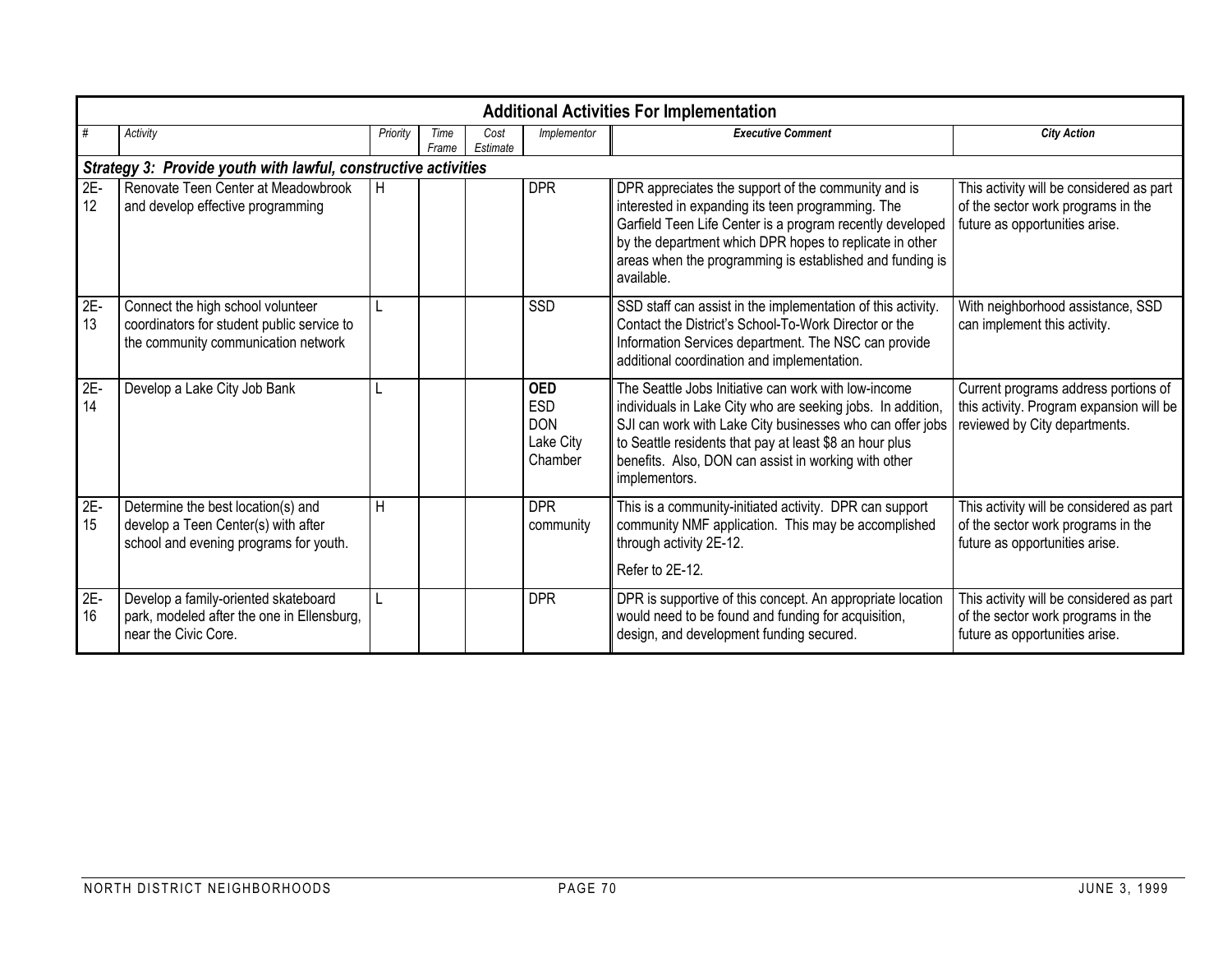|        | <b>Additional Activities For Implementation</b>                                                                                                                                      |                |               |                  |                            |                                                                                                                                                                                                                                                                                                                                                                                                                                                                                                                                                                                                                                                                                                                                                                                      |                                                                                                                                                           |  |  |  |  |  |  |  |
|--------|--------------------------------------------------------------------------------------------------------------------------------------------------------------------------------------|----------------|---------------|------------------|----------------------------|--------------------------------------------------------------------------------------------------------------------------------------------------------------------------------------------------------------------------------------------------------------------------------------------------------------------------------------------------------------------------------------------------------------------------------------------------------------------------------------------------------------------------------------------------------------------------------------------------------------------------------------------------------------------------------------------------------------------------------------------------------------------------------------|-----------------------------------------------------------------------------------------------------------------------------------------------------------|--|--|--|--|--|--|--|
| #      | Activity                                                                                                                                                                             | Priority       | Time<br>Frame | Cost<br>Estimate | Implementor                | <b>Executive Comment</b>                                                                                                                                                                                                                                                                                                                                                                                                                                                                                                                                                                                                                                                                                                                                                             | <b>City Action</b>                                                                                                                                        |  |  |  |  |  |  |  |
|        | 2F. Community Networks                                                                                                                                                               |                |               |                  |                            |                                                                                                                                                                                                                                                                                                                                                                                                                                                                                                                                                                                                                                                                                                                                                                                      |                                                                                                                                                           |  |  |  |  |  |  |  |
|        | Strategy 1: Formalize and publicize a comprehensive community network. (This is not about an electronic network per se)                                                              |                |               |                  |                            |                                                                                                                                                                                                                                                                                                                                                                                                                                                                                                                                                                                                                                                                                                                                                                                      |                                                                                                                                                           |  |  |  |  |  |  |  |
|        | 2F-1 Require all City departments and<br>agencies to invite the local community<br>council to co-host any public meeting held<br>within the boundaries of that community<br>council. | $\overline{H}$ |               |                  | <b>DON City</b><br>Council | Meetings held by City departments are subject to 'open<br>meeting' laws. However, not all meetings (such as<br>meetings with City departments and individual property<br>owners/businesses/non-profit groups) are publicly<br>advertised. The neighborhood will need to clarify which<br>meetings they are referring to. Nonetheless, DON would<br>be willing to work with the community by taking the lead in<br>organizing meetings inviting departments and agencies to<br>meet with various community groups. DON will coordinate<br>with all planning areas and communicate activities to the<br>North Neighborhood Council. Also, DON supports the<br>intention behind this activity, which seems to be increasing<br>local awareness and involvement in City projects/issues. | Activity will be accomplished when<br>appropriate with assistance of DON.                                                                                 |  |  |  |  |  |  |  |
| $2F-2$ | Require adequate notice (not less than 30 $\parallel$ H<br>days) of any public meetings, including<br>agendas of same.                                                               |                |               |                  | <b>City Council</b>        | This activity is broadly defined and difficult to implement.<br>The current policy is two weeks. Thirty days would be<br>very difficult as it takes up to 4 weeks for a bulk mailing.                                                                                                                                                                                                                                                                                                                                                                                                                                                                                                                                                                                                | Current programs address portions of<br>this activity. Program expansion will<br>be reviewed by City departments.                                         |  |  |  |  |  |  |  |
| $2F-3$ | Create if necessary, and publish and<br>publicize the City's notification protocol for<br>public notices, meeting announcements,<br>program information dissemination, etc.          | H              |               |                  | <b>City Council</b>        | This activity will be forwarded to the City Clerk for<br>consideration.                                                                                                                                                                                                                                                                                                                                                                                                                                                                                                                                                                                                                                                                                                              | Current programs address portions of<br>this activity. Program expansion will<br>be reviewed by City departments.                                         |  |  |  |  |  |  |  |
| $2F-4$ | Expand the Block Watch program to serve   M<br>as a conduit for other community<br>communication needs.                                                                              |                |               |                  | <b>SPD</b>                 | SPD looks forward to working with the community to<br>achieve this goal.                                                                                                                                                                                                                                                                                                                                                                                                                                                                                                                                                                                                                                                                                                             | The neighborhood can implement this<br>activity with assistance from SPD. See<br>City actions for activities 2C-1, 2, 3, 7,<br>8, 10, 35, 36, 41, and 48. |  |  |  |  |  |  |  |
| $2F-5$ | Publish a directory showing areas of<br>interest and responsibility, methods of<br>communication and purpose/objectives of<br>each community organization.                           | L              |               |                  | Community                  | The Neighborhood Matching Fund has supported similar<br>projects.                                                                                                                                                                                                                                                                                                                                                                                                                                                                                                                                                                                                                                                                                                                    | Community will take the lead on this<br>activity.                                                                                                         |  |  |  |  |  |  |  |
| $2F-6$ | Coordinate communication efforts so<br>similar messages are conveyed via<br>various media.                                                                                           | $\overline{M}$ |               |                  | Community                  | This is a community activity.                                                                                                                                                                                                                                                                                                                                                                                                                                                                                                                                                                                                                                                                                                                                                        | Community will take the lead on this<br>activity.                                                                                                         |  |  |  |  |  |  |  |